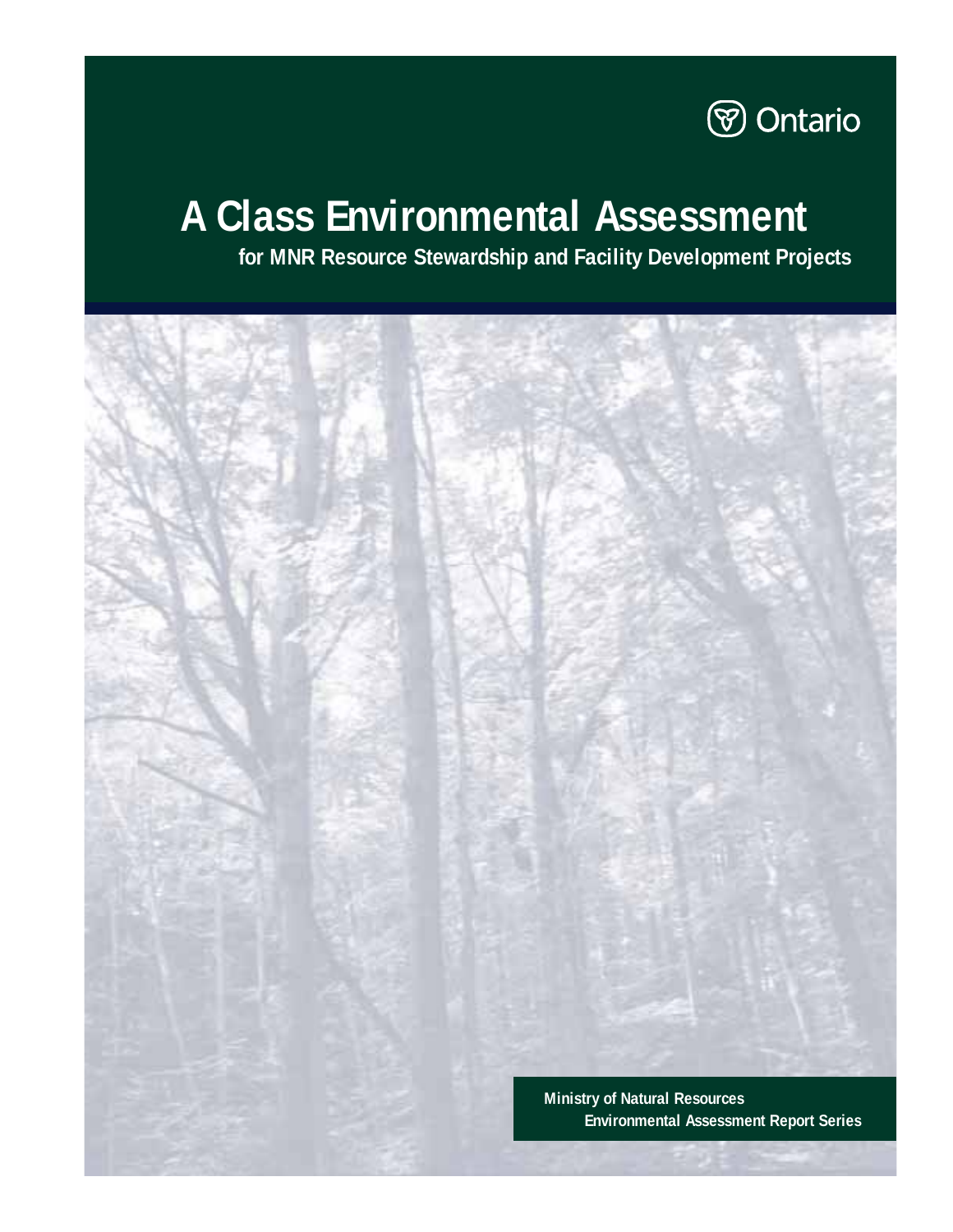© 2003, Queen's Printer for Ontario Printed in Ontario, Canada

51515 (2 k P.R. 01 13 03) ISBN 0-7794-3846-9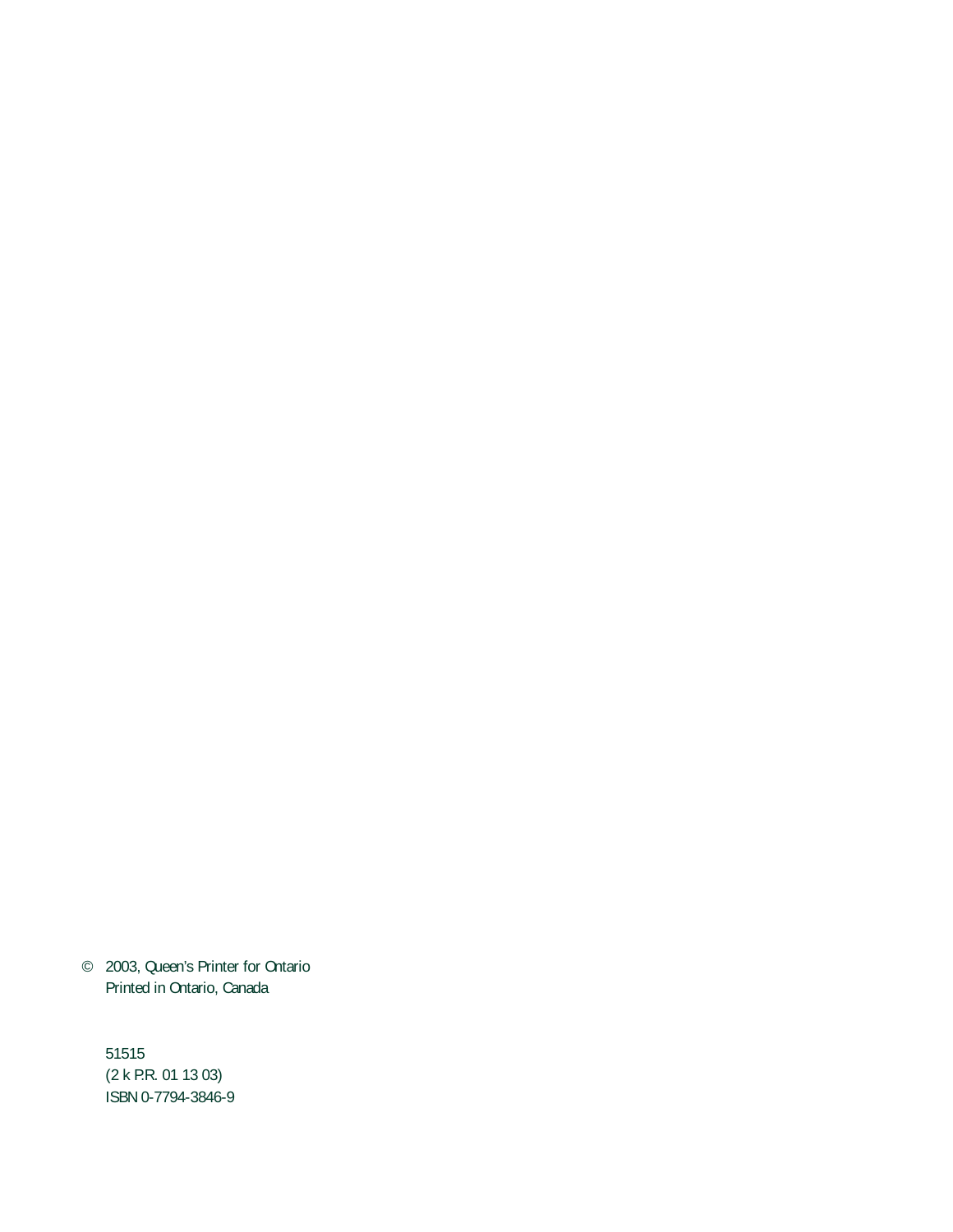# **Table of Contents**

| 1.0    |                                                                                  |
|--------|----------------------------------------------------------------------------------|
| 1.1    |                                                                                  |
| 1.2    |                                                                                  |
| 1.3    |                                                                                  |
| 2.0    |                                                                                  |
| 2.1    |                                                                                  |
| 2.2    |                                                                                  |
| 2.2.1  |                                                                                  |
| 2.2.2  |                                                                                  |
| 2.2.3  |                                                                                  |
| 2.2.4  |                                                                                  |
| 2.2.5  |                                                                                  |
| 2.2.6  |                                                                                  |
| 2.2.7  |                                                                                  |
| 2.2.8  |                                                                                  |
| 2.2.9  |                                                                                  |
| 2.2.10 |                                                                                  |
| 2.2.11 |                                                                                  |
| 2.2.12 |                                                                                  |
| 2.2.13 |                                                                                  |
| 2.2.14 |                                                                                  |
| 2.2.15 |                                                                                  |
| 2.3    |                                                                                  |
| 2.4    |                                                                                  |
| 2.5    |                                                                                  |
| 2.5.1  |                                                                                  |
| 2.5.2  |                                                                                  |
| 2.6    |                                                                                  |
| 2.6.1  |                                                                                  |
| 2.6.2  |                                                                                  |
| 2.6.3  | Relationship of Projects within the Class EA to Other Legislation and Policy  14 |
| 2.6.4  |                                                                                  |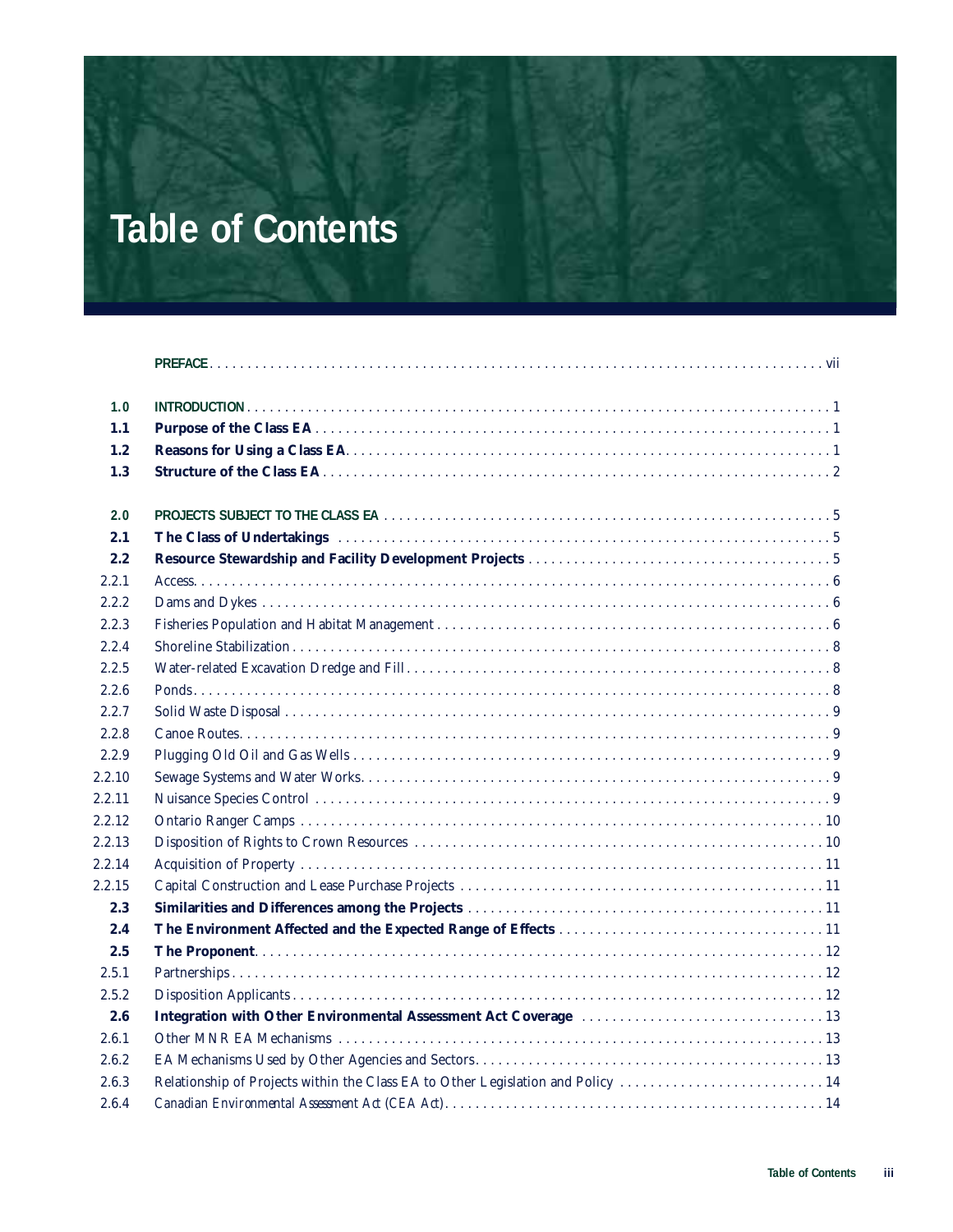| 3.0   |                                                                                                             |  |  |  |  |  |  |  |  |  |
|-------|-------------------------------------------------------------------------------------------------------------|--|--|--|--|--|--|--|--|--|
| 3.1   |                                                                                                             |  |  |  |  |  |  |  |  |  |
| 3.1.1 | Category A - Potential for low negative environmental effects and/or public or agency concern 15            |  |  |  |  |  |  |  |  |  |
| 3.1.2 | Category B - Potential for low to medium negative environmental effects, and/or public or agency concern 16 |  |  |  |  |  |  |  |  |  |
| 3.1.3 | Category C - Potential for medium to high negative environmental effects and/or public or agency concern 16 |  |  |  |  |  |  |  |  |  |
| 3.1.4 | Category D Projects - Individual EA - Potential for high negative environmental effects                     |  |  |  |  |  |  |  |  |  |
|       |                                                                                                             |  |  |  |  |  |  |  |  |  |
| 3.2   |                                                                                                             |  |  |  |  |  |  |  |  |  |
|       |                                                                                                             |  |  |  |  |  |  |  |  |  |
|       |                                                                                                             |  |  |  |  |  |  |  |  |  |
|       |                                                                                                             |  |  |  |  |  |  |  |  |  |
|       |                                                                                                             |  |  |  |  |  |  |  |  |  |
|       |                                                                                                             |  |  |  |  |  |  |  |  |  |
|       |                                                                                                             |  |  |  |  |  |  |  |  |  |
| 3.3   |                                                                                                             |  |  |  |  |  |  |  |  |  |
| 3.4   |                                                                                                             |  |  |  |  |  |  |  |  |  |
|       |                                                                                                             |  |  |  |  |  |  |  |  |  |
| 3.4.1 |                                                                                                             |  |  |  |  |  |  |  |  |  |
| 3.4.2 |                                                                                                             |  |  |  |  |  |  |  |  |  |
| 3.4.3 |                                                                                                             |  |  |  |  |  |  |  |  |  |
| 3.5   |                                                                                                             |  |  |  |  |  |  |  |  |  |
|       |                                                                                                             |  |  |  |  |  |  |  |  |  |
| 4.0   |                                                                                                             |  |  |  |  |  |  |  |  |  |
| 4.1   |                                                                                                             |  |  |  |  |  |  |  |  |  |
|       |                                                                                                             |  |  |  |  |  |  |  |  |  |
|       |                                                                                                             |  |  |  |  |  |  |  |  |  |
|       |                                                                                                             |  |  |  |  |  |  |  |  |  |
|       |                                                                                                             |  |  |  |  |  |  |  |  |  |
|       |                                                                                                             |  |  |  |  |  |  |  |  |  |
| 4.2   |                                                                                                             |  |  |  |  |  |  |  |  |  |
|       |                                                                                                             |  |  |  |  |  |  |  |  |  |
|       |                                                                                                             |  |  |  |  |  |  |  |  |  |
|       |                                                                                                             |  |  |  |  |  |  |  |  |  |
|       |                                                                                                             |  |  |  |  |  |  |  |  |  |
|       |                                                                                                             |  |  |  |  |  |  |  |  |  |
|       |                                                                                                             |  |  |  |  |  |  |  |  |  |
| 4.3   |                                                                                                             |  |  |  |  |  |  |  |  |  |
| 4.3.1 |                                                                                                             |  |  |  |  |  |  |  |  |  |
| 4.3.2 |                                                                                                             |  |  |  |  |  |  |  |  |  |
| 4.4   |                                                                                                             |  |  |  |  |  |  |  |  |  |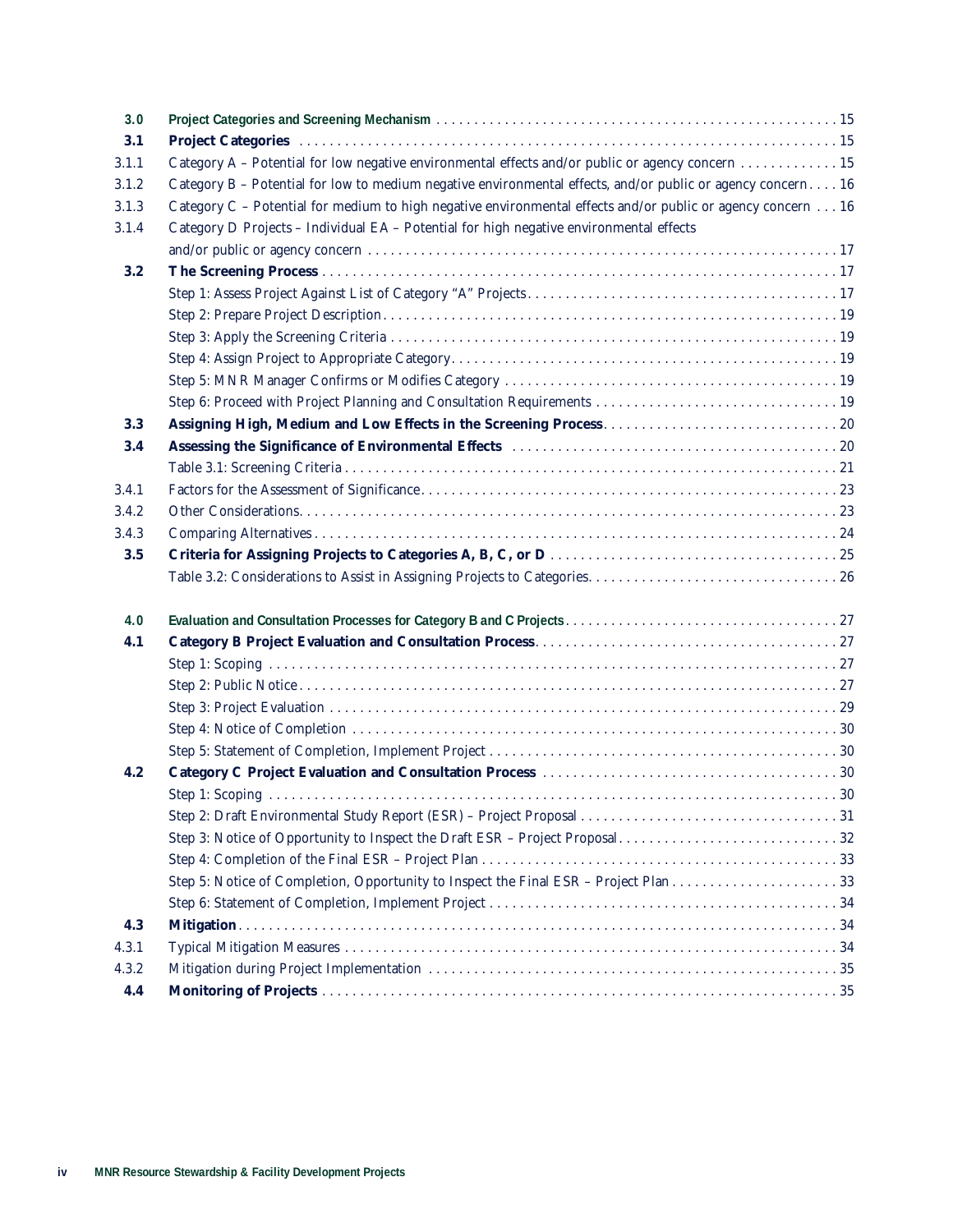| 5.0   |                                     |
|-------|-------------------------------------|
| 5.1   |                                     |
| 5.2   |                                     |
| 5.2.1 |                                     |
| 5.2.2 |                                     |
| 5.3   |                                     |
| 5.4   |                                     |
| 5.5   |                                     |
| 5.6   | Part II Order Provisions (1990) 239 |
| 5.6.1 |                                     |
| 5.6.2 |                                     |
| 5.6.3 |                                     |
| 5.6.4 |                                     |
| 5.7   |                                     |
| 5.8   |                                     |

# **APPENDICES**

| A3.1   |  |  |  |  |  |  |
|--------|--|--|--|--|--|--|
| A3.2   |  |  |  |  |  |  |
| A3.3   |  |  |  |  |  |  |
| A3.4   |  |  |  |  |  |  |
| A3.5   |  |  |  |  |  |  |
| A3.5.1 |  |  |  |  |  |  |
| A3.5.2 |  |  |  |  |  |  |
| A3.5.3 |  |  |  |  |  |  |
| A3.6   |  |  |  |  |  |  |
|        |  |  |  |  |  |  |
| A4.1   |  |  |  |  |  |  |
| A4.2   |  |  |  |  |  |  |
|        |  |  |  |  |  |  |
|        |  |  |  |  |  |  |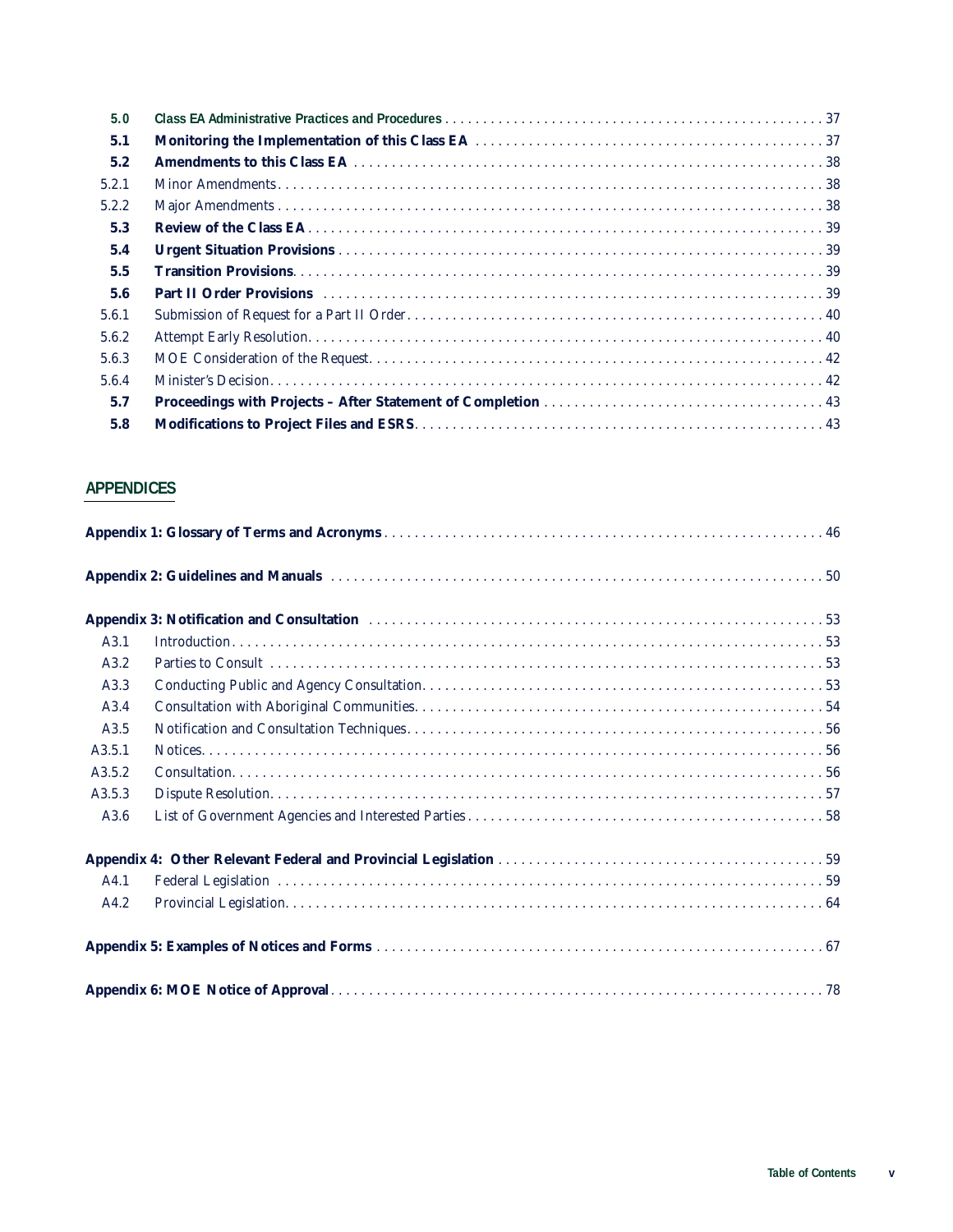# **LIST of FIGURES**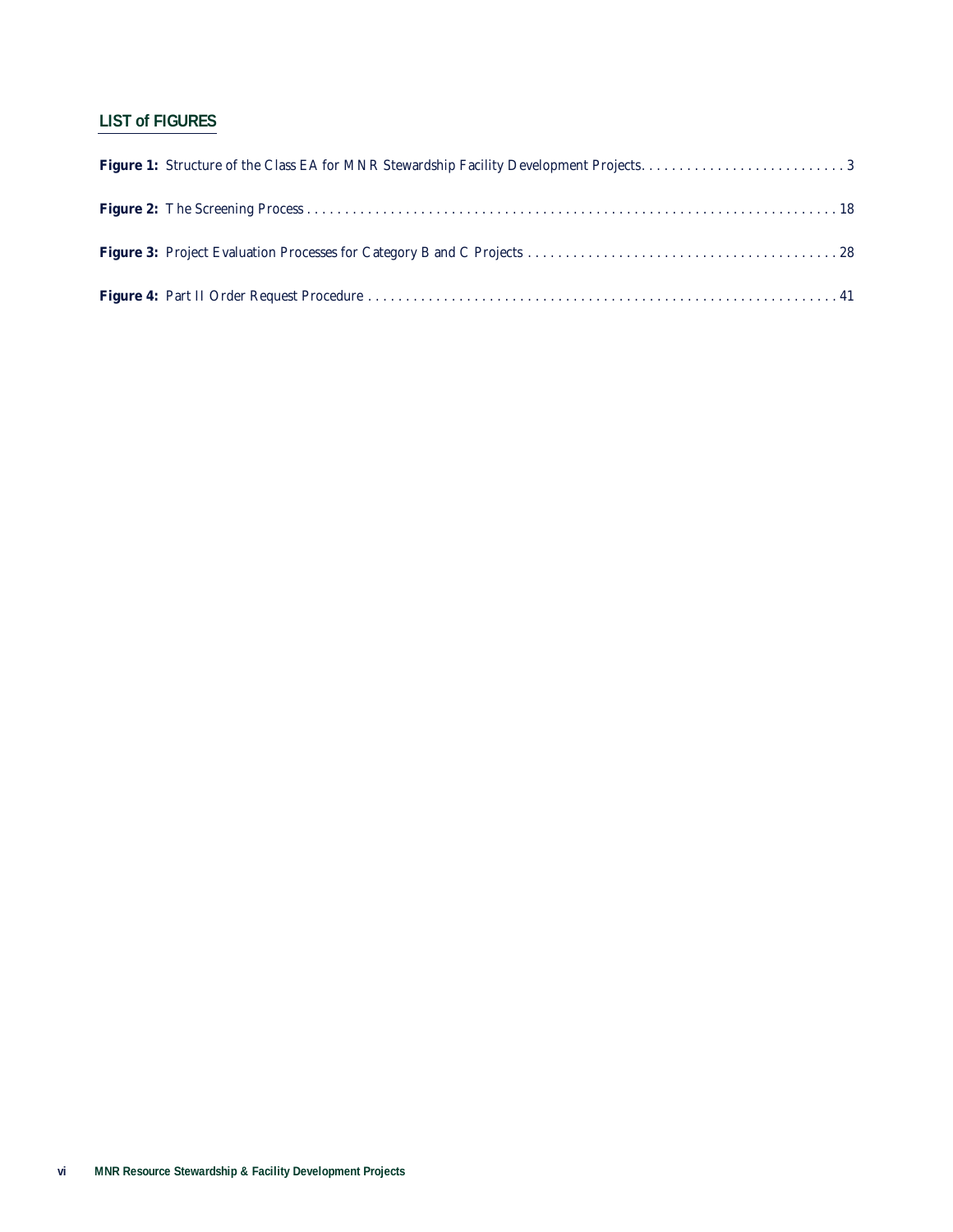# **Preface**

The Ontario Ministry of Natural Resources<br>
(MNR) revised the *Class Environmental*<br> *Assessment for Small Scale MNR Projects* (199)<br>
by including the 10 projects it covered, as well as he Ontario Ministry of Natural Resources (MNR) revised the *Class Environmental Assessment for Small Scale MNR Projects* (1992) including projects covered by several of the *EA Act* exemption or declaration orders that the ministry works under. All of these projects can be characterized as resource stewardship or facility development projects. The new re-titled *Class Environmental Assessment for MNR Resource Stewardship and Facility Development Projects* (Class EA) has been prepared based on consultation with government agencies, non-government organizations, and the general public.

The Class EA describes a process whereby MNR projects can be planned and carried out (e.g. designed, constructed, operated, maintained, rehabilitated, retired, decommissioned, or divested) without the need for project-specific approval under the *EA Act* (e.g. individual EA or declaration order). It reflects the current service delivery by the ministry, which provides greater opportunities for partners to be involved in resource stewardship and facility development projects.

The process to develop the Class EA comprised three main stages:

- Phase I was completed with public consultation and the Minister of the Environment's approval of the Terms of Reference on September 22, 1999;
- Phase II consisted of the release and review of a Draft Class EA. Public response to the draft document was an important guide for the MNR in preparing a Class EA document for submission to MOE by September 1, 2001; and
- Phase III involved a government and public review of the Class EA submitted to and conducted by the Ministry of the Environment.

Copies of the document are available at: *http://www.mnr.gov.on.ca/MNR/stewardea* 

For more information about this Class EA, please contact: Manager, Conservation and Planning Section, Lands and Waters Branch, telephone (705) 755-5105.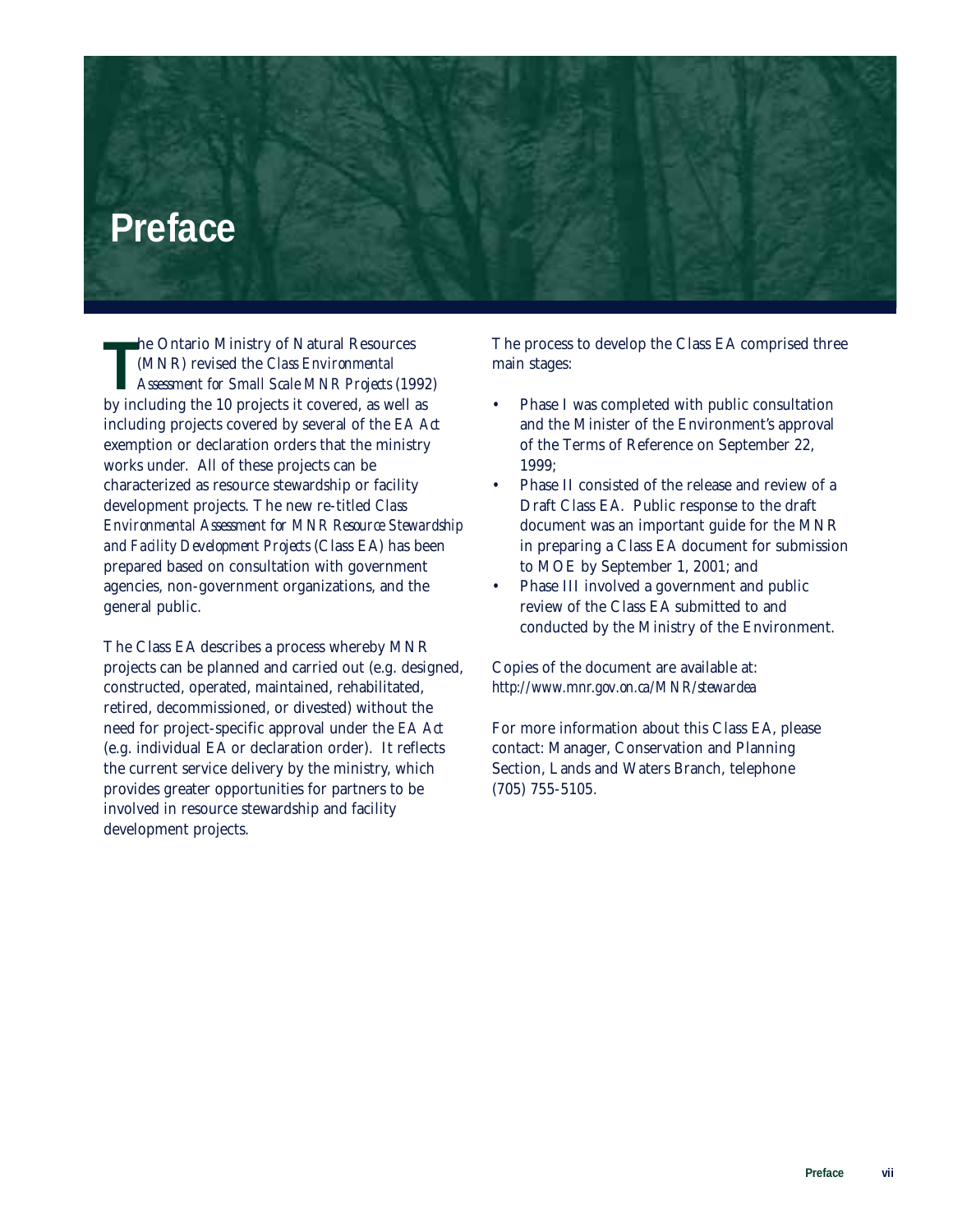# **1.0 Introduction**

**The purpose of the Environmental Assessment Act** (EA Act) is "...the betterment of the people of the whole or any part of Ontario by providing for the protection, conservation, and wise management in Ontario he purpose of the *Environmental Assessment Act (EA Act)* is "…*the betterment of the people of the whole or any part of Ontario by providing for the of the environment"*. The Ministry of Natural Resources (MNR) complies with the Act by:

- adhering to the conditions of exemption or declaration orders (Orders); or
- following the requirements of a Class EA; or
- preparing an Individual EA for specific projects.

Part II.1 of the *EA Act* sets out requirements for the approval of a "class" environmental assessment (Class EA). An approved Class EA permits a group of projects (undertakings) in the defined class to proceed in accordance with the approved class.

This "Class EA for MNR Resource Stewardship and Facility Development Projects" sets out requirements for MNR projects and activities (hereafter referred to as projects). The Class EA revises the current "Class Environmental Assessment for Small Scale MNR Projects" (1992) by updating the requirements applicable to the 10 projects covered by that document, and also incorporating the projects covered by several Orders which are still in effect (at time of submission to MOE).

### **1.1 Purpose of the Class EA**

The purpose of the Class EA is to provide efficient and effective project screening and evaluation, and consultation processes that are appropriately matched to projects within the class to ensure that MNR and its partners take into account the potential environmental effects of proposed projects within the class.

#### **1.2 Reasons for Using a Class EA**

A class environmental assessment is an efficient and effective approach that is applied to a group or "class" of projects that have common attributes, qualities, or characteristics (see sub-section 1(2), (3), and (4) of the *EA Act*). It can provide the flexibility to assess projects according to their similar scale, potential environmental effects, and/or level of public concern.

The projects to be covered by this Class EA meet the intent of the *EA Act* requirements for a class environmental assessment because all are directed to the resource stewardship and facility development responsibilities of MNR.

Prior to approval of this Class EA, projects that fall within the class were covered either by the "Class EA for Small Scale MNR Projects", or an (exemption or declaration) Order. This new document is intended to replace both the Small Scale Class EA and the Orders with a uniform and comprehensive process described in a single document that applies to all projects that fall within the defined class. It is intended to provide a common understanding among MNR staff, the public, government agencies, and stakeholders of the requirements to be met for each type of project.

The Class EA approach affords considerable efficiencies to the proponent, partners, agencies, and the public by grouping projects with similar characteristics, and by following a pre-approved, predictable process. The Class EA establishes criteria for screening projects to determine an appropriate category for each project, and an evaluation and consultation process to be applied to each project as appropriate. The process that is implemented through approval of the Class EA ensures that the intent of the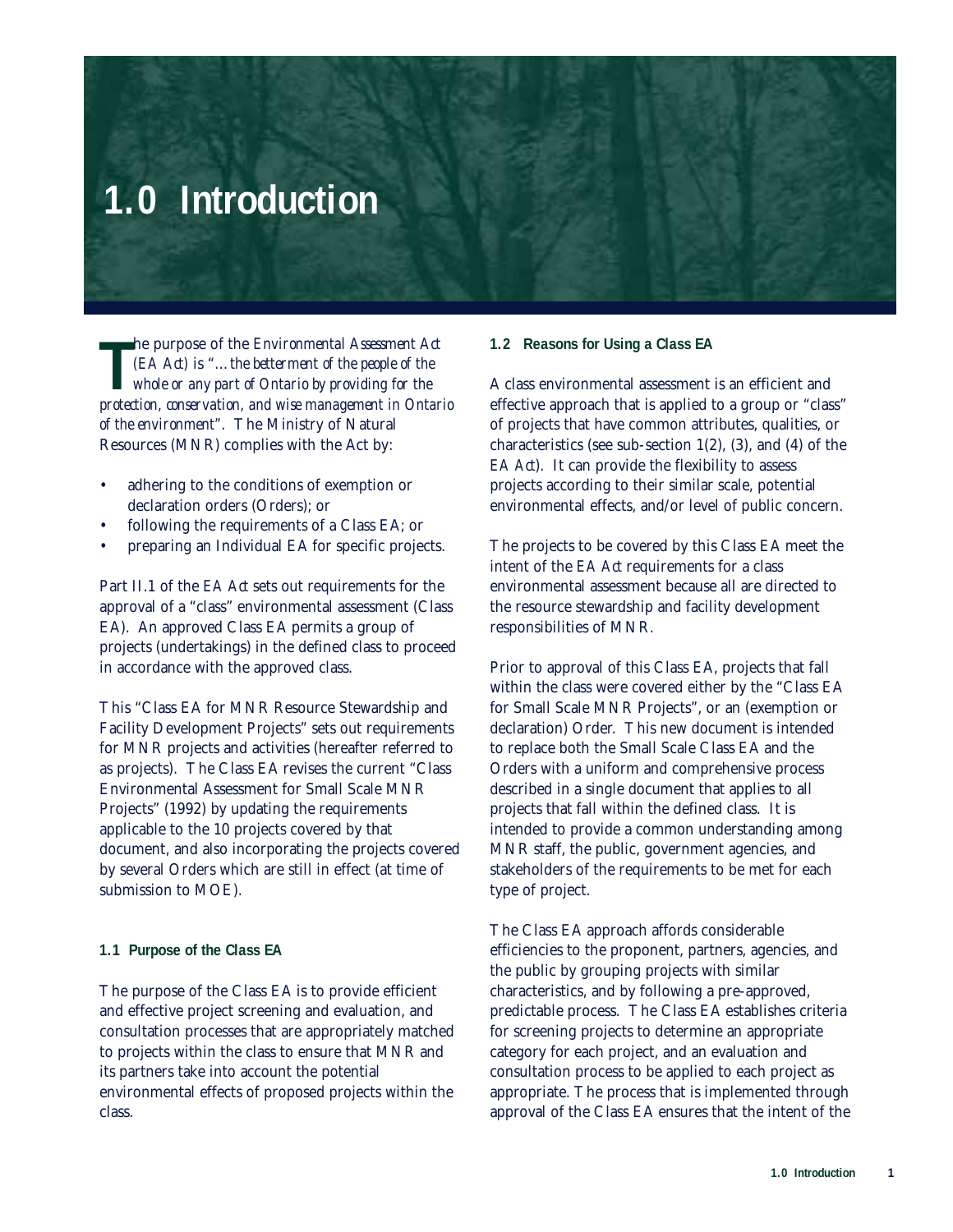*EA Act* is met by providing for the identification of issues and concerns and the preferred means of addressing them; with regard to environmental management, protection, minimizing effects, and adopting appropriate mitigation measures.

# **1.3 Structure of the Class EA**

This Class EA document is organized as follows (refer to Fig. 1):

- **• Section 1** introduces the Class EA in terms of its purpose and rationale.
- **• Section 2** describes the projects that this Class EA applies to, where it applies, and how it relates to other *EA Act* processes.
- **• Section 3** outlines four project categories, ranging from approval to proceed without further evaluation or consultation (Category A) to individual environmental assessment (Category D). This section explains how each project will be assigned to one of the four categories through a screening process, based on the potential for significant environmental effects.
- **• Section 4** describes the planning processes to be followed for Category B and C projects, and the monitoring of those projects.
- **Section 5** describes administrative requirements for monitoring and maintaining the Class EA, including procedures related to amendments; duration, review, and renewal; urgent situations and transitional provisions; and Part II Orders.
- **• Appendix 1** is a Glossary of Terms.

Also included for information purposes only are the following additional appendices:

- **• Appendix 2** provides a list of some of the guidelines and manuals available to assist in implementing some of the projects covered by this Class EA.
- **• Appendix 3** provides an overview of various methods of public, agency, stakeholder, and Aboriginal notification and consultation, as well as a list of various groups and agencies that can be contacted.
- **• Appendix 4** provides an overview of federal and provincial legislative requirements, some of which have application to MNR projects.



**• Appendix 5** provides examples of public notices and letters to facilitate public input to MNR project proposals.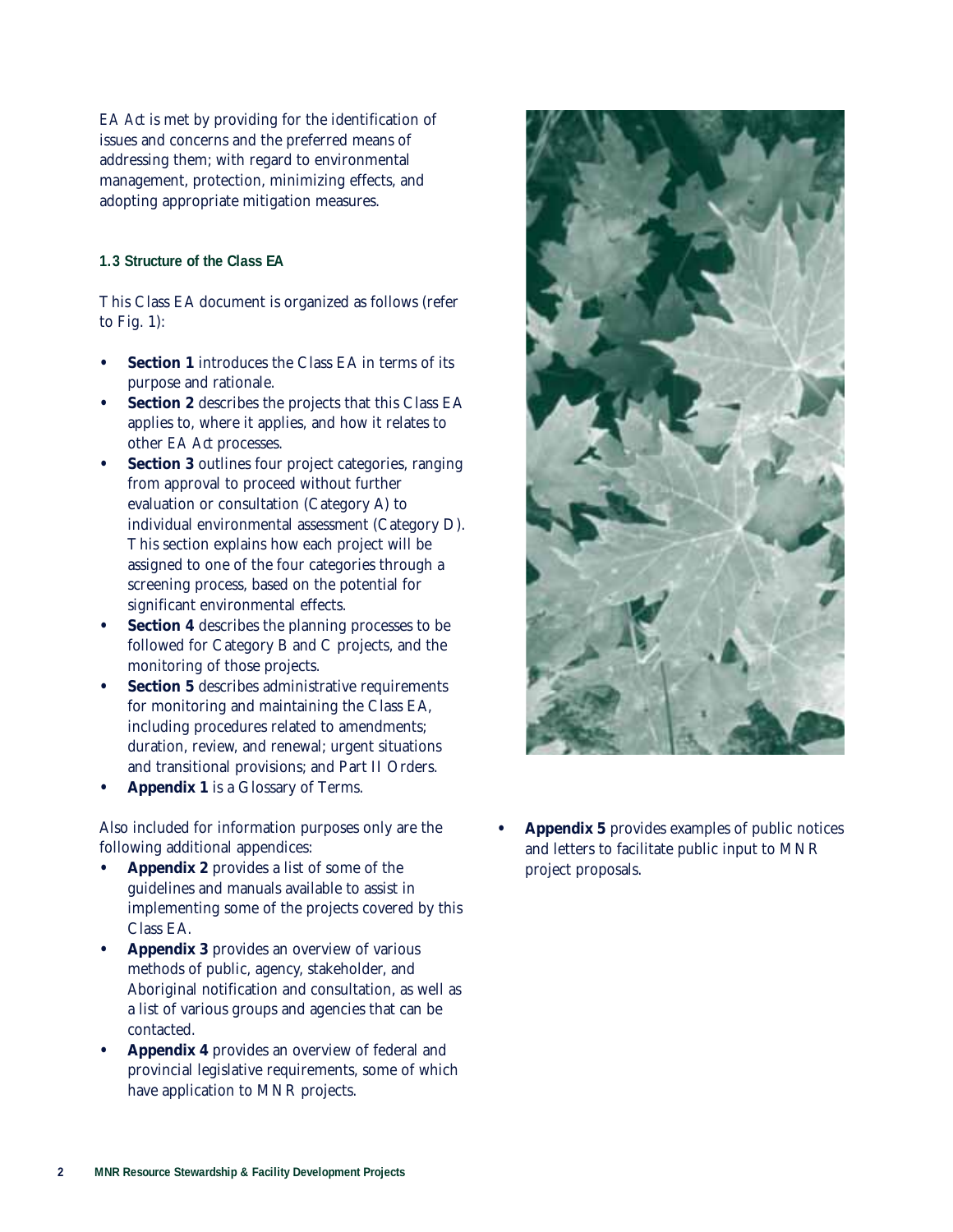**Figure 1: Structure of the Class EA for MNR Resource Stewardship and Facility Development Projects**

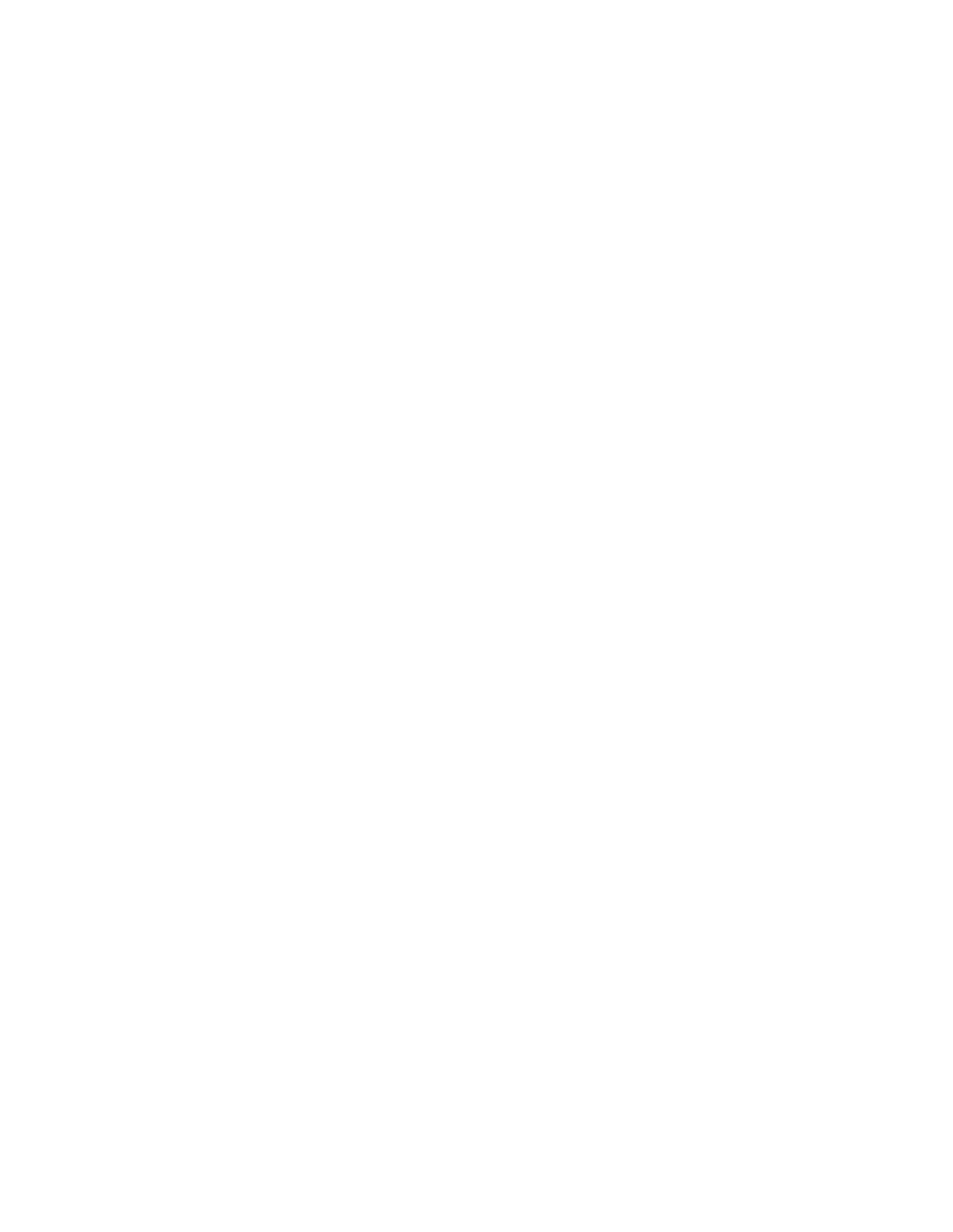# **2.0 Projects Subject to the Class EA**

### **2.1 The Class of Undertakings**

This Class EA is intended to provide *EA Act* coverage for resource stewardship and facility development projects, including their planning, design, construction, operation, maintenance, rehabilitation, and retirement or decommissioning, as conducted by MNR or MNR in co-operation with its partners.

The following types of projects formerly subject to the Class EA for Small Scale MNR Projects (1992), will be subject to this Class EA:

- Access Points and Docks
- Access Roads
- Dams and Dykes
- Fish Stocking
- **Fishways**
- Shoreline and Stream Bank Stabilization
- Water Related Excavation, Dredge and Fill **Activities**
- Ponds
- Solid Waste Disposal
- Canoe Routes

The following types of projects formerly subject to exemption or declaration orders (Orders) are also included in this Class EA:

- Plugging Old Oil and Gas Wells (MNR- 9)
- Sewage Systems and Water Works (MNR-13)
- Nuisance Species Control (MNR-14)
- Ontario Ranger Camps (MNR-22)
- Disposition of Rights to Crown Resources
- (MNR-26/7)
- Acquisition of Property (MNR-28/2)
- Capital Construction and Lease Purchase Projects (MNR-29/2)
- Fish Culture Stations (MNR-54/1)
- Crown Land Cottage Lot Dispositions (MNR-56/3)

This Class EA does not include the activities of fighting forest fires, forest management, wildlife management, the rabies control program, and provincial park and conservation reserve planning and management activities. Adequate *EA Act* coverage for fighting forest fires is provided by Order MNR-1. The Class EA for Timber Management on Crown Lands in Ontario (and the related decision of the EA Board, 1994) and Order MNR-41 direct forest management activities in Ontario. Long term application of *EA Act* coverage for wildlife management activities and the rabies control program is provided by Order MNR-42 and 62 respectively. The management of provincial parks and conservation reserves is currently covered by Orders MNR-59/2, 61, 63, 64 and 65, and a class EA is currently in preparation to cover these activities.

# **2.2 Resource Stewardship and Facility Development Projects**

There are many types of projects, some of which occur in only one or a few locations, while others are more widespread across the province.

Facility development generally involves providing infrastructure, improvements or other works that are built, installed, or established, often to support resource stewardship. This generally includes planning, design, construction, operation, maintenance, rehabilitation, but can also involve retirement or decommissioning of facilities, for such purposes as supporting resource stewardship projects (e.g. fishway, access point).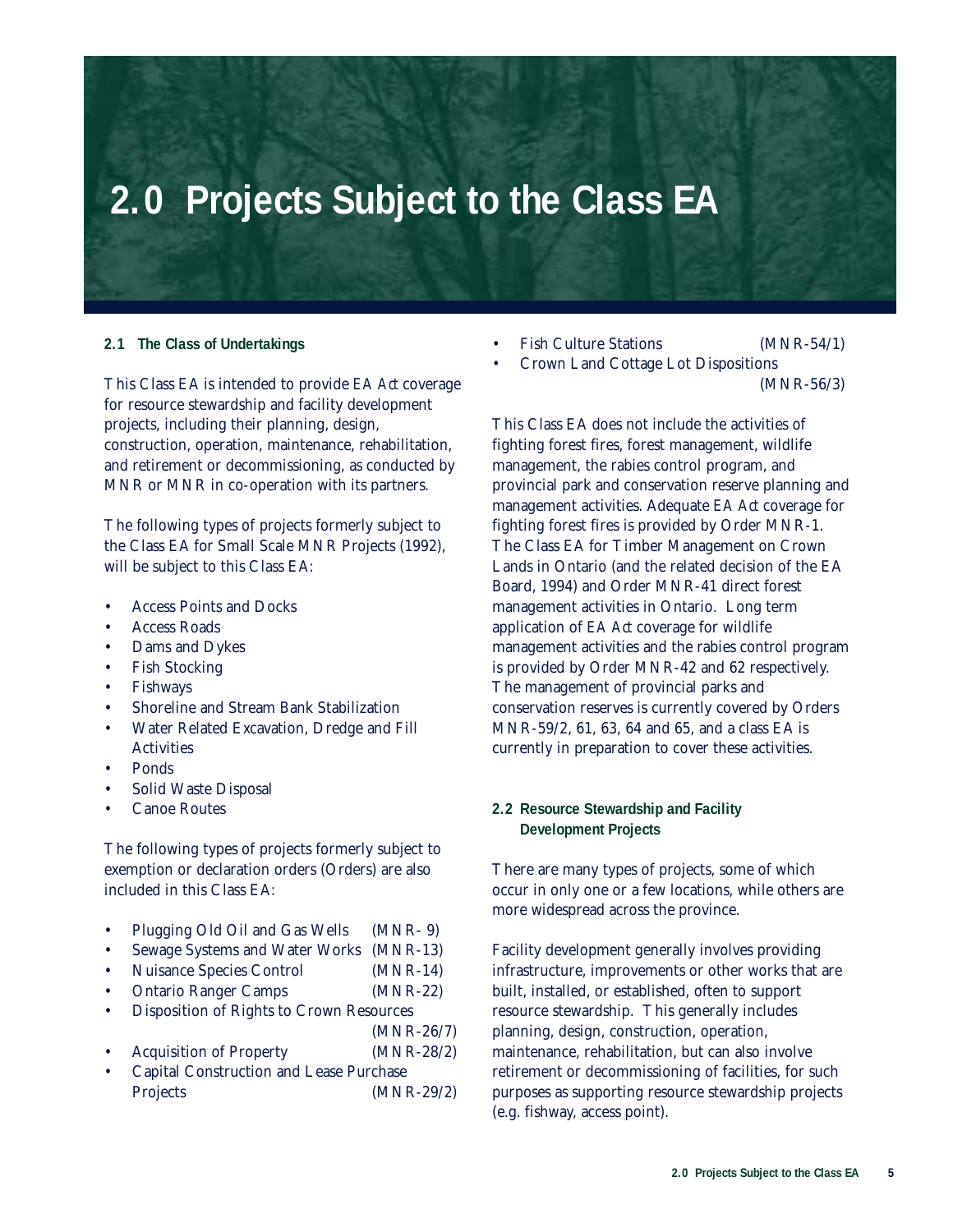Resource stewardship generally involves supervision or management of a public resource. This involves a wide range of projects that can involve planning, design, operation, maintenance, disposition, rehabilitation, and retirement or decommissioning. In some cases, this could involve active management projects (e.g. enhancing fisheries habitat through placement of rock rubble to improve a spawning shoal). In other cases, more passive or less intrusive projects are adopted to suit the resource needs (e.g. disposition of a dam to a municipality or conservation authority).

Examples of these types of projects are described in more detail below.

### **2.2.1 Access**

### *2.2.1.1 Access Points*

Access points are proposed where a need for access to a previously inaccessible or poorly accessed area is substantiated and an access point is a possible solution. In other instances, an access point may be proposed when an existing access point is overused and expansion or duplication of the facility is considered necessary.

The development of access point projects often includes the provision of a short stretch of road to allow public access from a thoroughfare to a small public area (usually) on a lake or river. Supporting facilities are provided such as boat launch/ramps, docks, beaches, picnic areas, privies, parking lots and turnarounds, campsites, and other related facilities (e.g. picnic tables, garbage containers). Access points may also be starting points or centres of recreational use for activities such as trail use, canoeing, swimming, fishing, hunting, and viewing, which may not necessarily involve access to water.

### *2.2.1.2 Access Roads, Trails, Water Crossings*

Access roads are linear features built for many purposes such as providing access to MNR facilities (e.g. dams, docks, campsites) or private facilities (e.g. cottage or residential lots, transportation of goods, winter access to isolated communities). This also includes the construction of similar linear access features such as trails, could include the provision of parking lots, and often involves the construction of water crossings (e.g. bridges, culverts).

### *2.2.1.3 Fuelwood Access Roads*

Fuelwood access roads are constructed for the purpose of providing access for individuals to cut or remove fuelwood usually under the authority of a personal use permit issued by the MNR. These access roads are infrequent, generally of minimum standards, narrow and rough, and are usually less than four kilometres in length.

### **2.2.2 Dams and Dykes**

Dams and dykes are usually built in association with other projects (e.g. create wetland habitat), and are operated to meet a variety of objectives pertaining to water management, flood and erosion control, fish and wildlife habitat improvement, and MNR service functions. In most cases, a dam or dyke is built to achieve more than one of these purposes. For example, a single project may:

- prevent downstream flooding and erosion;
- maintain or create recreational opportunities in headwater areas; and/or
- maintain or improve fish and wildlife habitat both upstream and downstream.

In recent years, the ministry has been reviewing the functions of many dams/dykes with a view to decommissioning or divesting (i.e. disposing) those that no longer serve a management purpose consistent with corporate goals and objectives. (The ministry also receives requests to utilize existing dams or potential dam sites for the provision of hydro-electric power. Refer to Section 2.6.2).

### **2.2.3 Fisheries Population and Habitat Management**

Fish population and habitat management encompasses a variety of projects to strive for the long-term sustainability of aquatic resources. Projects include: fish stocking; habitat protection, rehabilitation, enhancement and restoration; habitat and population recovery initiatives; and other management support projects such as the construction of fishways and fish culture stations.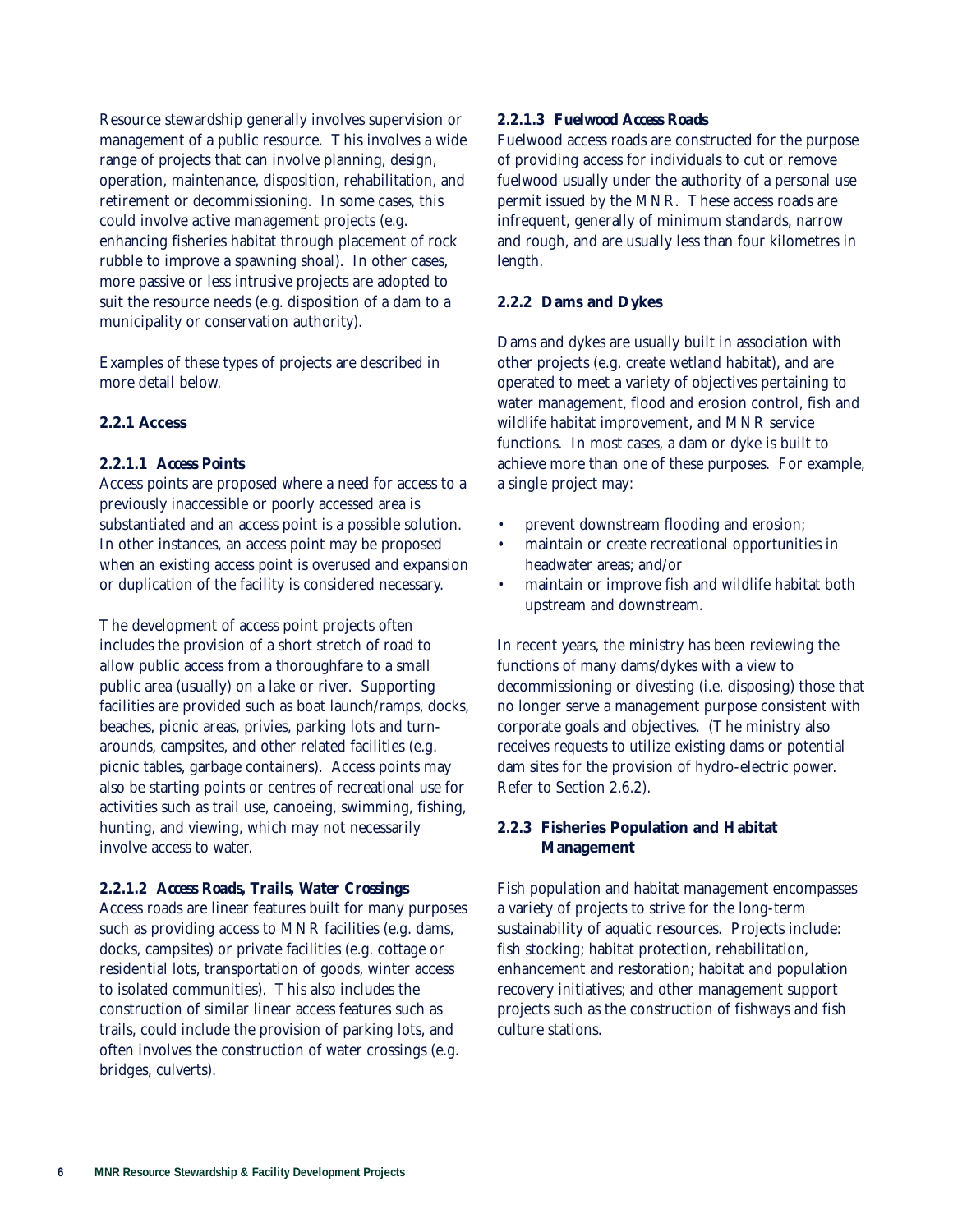### *2.2.3.1 Fish Stocking*

Fish stocking is a management tool that is used in response to a fisheries management problem such as loss of fish stocks from habitat degradation or overexploitation. Stocking is often carried out over several years, and often in conjunction with other management actions such as habitat rehabilitation or implementation of harvest control measures. Stocking can also provide additional opportunities in areas of high angling pressure. There are basically two broad objectives of fish stocking:

- 1) To establish or re-establish natural reproducing populations, and
- 2) To provide hatchery dependent fisheries.

Fish stocking, under these objectives, may be undertaken for a variety of reasons, such as to:

- establish a self-sustaining population that will provide a long-term fishery;
- restore degraded or extirpated fish stocks that will become naturally reproducing and provide a sustainable fishery;
- provide hatchery-dependent fishing opportunities by stocking catchable-sized fish or smaller fish that are intended to grow to a catchable size;
- supplement naturally reproducing fish populations that are limited by habitat conditions;
- increase our knowledge to manage fish stocks; and/or
- preserve a native fish stock until rehabilitation is possible.

The Class EA does not apply to stocking exotic fish species (i.e. species not present in the waters of Ontario).

### *2.2.3.2 Fish Habitat Enhancement, Rehabilitation, and Restoration*

Fish habitat enhancement, rehabilitation, and restoration are important fisheries management projects used to strive for the long-term sustainability of fish populations by improving the survival and reproduction of fish.

Enhancement of fish habitat is intended to improve existing aquatic habitat features. Rehabilitation is intended to improve the condition or working order of an aquatic resource (not full restoration). Restoration is for the purpose of returning a degraded aquatic ecosystem back (or close) to its original predisturbed condition.

Fish habitat projects are usually undertaken as part of MNR's fish habitat management activities as well as through partnerships with other groups or agencies such as conservation authorities, federal agencies, and local resource stewardship groups. Projects are undertaken when a component of fish habitat is perceived to limit fish abundance or growth. Enhancements to spawning, feeding, and nursery habitat by adding rock, gravel, logs, planting aquatic vegetation, planting streamside vegetation and restoring natural channel characteristics are examples of methods that may be used to enhance, rehabilitate and restore fish habitat.

### *2.2.3.3 Fishways*

Fishways are artificial structures designed to facilitate the upstream and downstream migration of fish past natural or man made obstructions. By providing fish access to spawning grounds and other types of habitat, the sustainability of fish populations and enhancing angling opportunities can be achieved.

Fishways may take the form of fish ladders, fish locks, fish elevators, culverts, diversion channels, or small weirs. The development of fishways may also involve the erecting of ancillary buildings, and interpretative and recreation facilities (e.g. equipment storage, staff office, picnic sites).

### *2.2.3.4 Fish Culture Stations and Sub-stations*

MNR currently operates 10 fish culture stations and five sub-stations across the province, which annually produce up to 10 million fish for stocking into Ontario waters. These fish are stocked into the Great Lakes and inland waters for primary stocking purposes, namely establishing/re-establishing naturally reproducing populations (e.g., introduction/ rehabilitation of fish stocks) and for the provision of hatchery-dependent fisheries (e.g., artificial recreational angling opportunities).

- MNR fish culture stations and sub-stations support provincial fisheries management and research programs of MNR by:
- providing a requirements-driven fish production program;
- managing the genetics of the wild stocks used for fish culture purposes;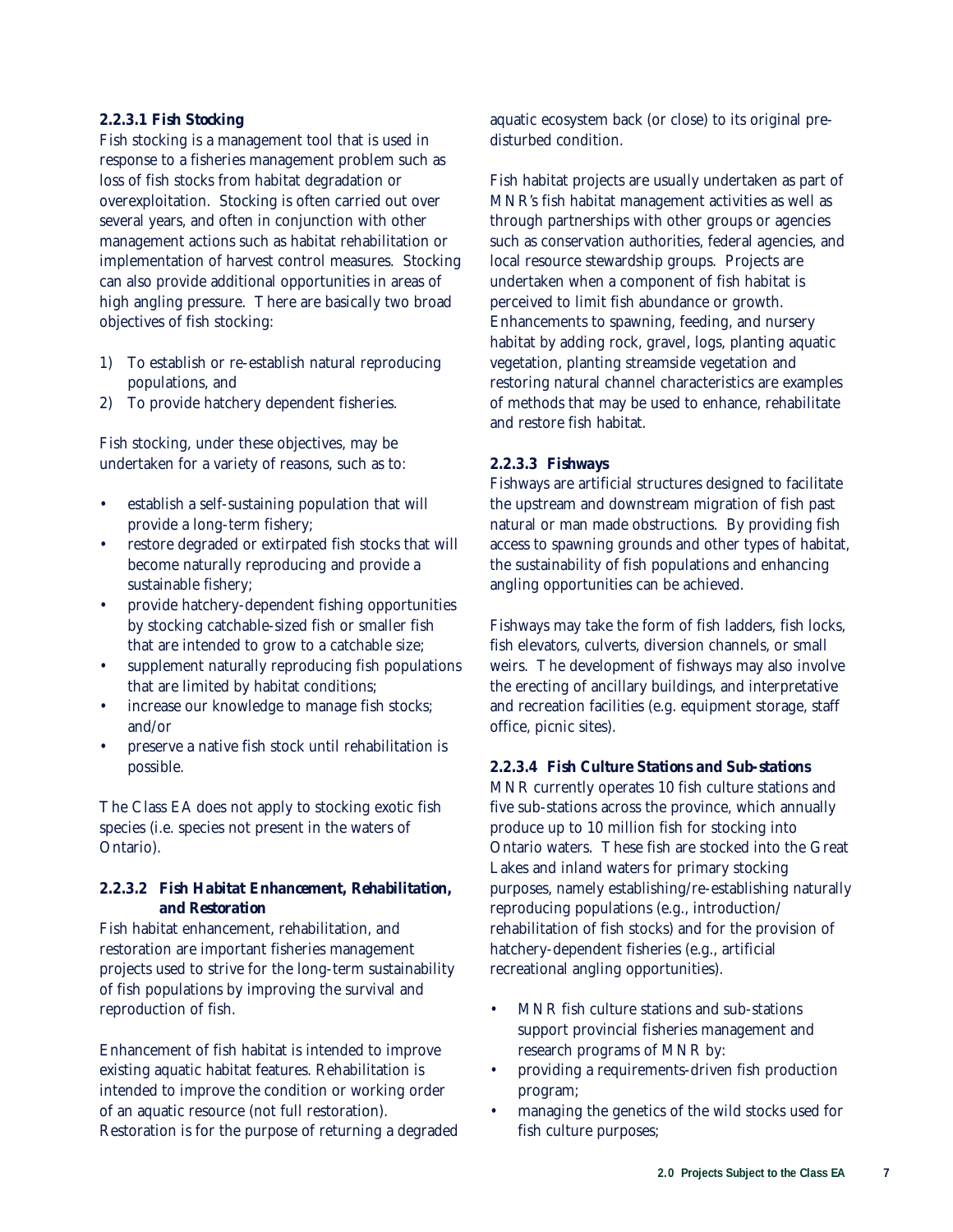- monitoring fish health of wild and captive stocks;
- providing training and technology transfer to staff and partners; and
- managing and developing MNR hatchery water resources and capital plant.

Fish culture stations and sub-stations include such projects as: extensions to existing buildings; visitor centres; rearing facilities; new building construction for aeration towers, brood-stock facilities, administration offices, egg collection facilities; new tank installations, construction of effluent treatment facilities; and the provision of additional or improved water supplies.

### **2.2.4 Shoreline Stabilization**

Shoreline stabilization projects are completed for purposes such as preventing property damage, and rehabilitating aquatic or wildlife habitat. This is often accomplished through the construction of stabilization structures, or through non-structural, or bioengineering methods. For example, the MNR may initiate such projects when a key resource (e.g. fish spawning shoal) or facility (e.g. dam) is threatened by erosion or sedimentation. However, often the impetus for a project is based upon a request or proposal from the public, municipalities, or other agencies.

### **2.2.5 Water-related Excavation Dredge and Fill**

Water-related excavation, dredge and fill projects cover those actions whereby sediments and other materials are physically removed from, or added to, the bottom areas of waterbodies for purposes such as increasing depth, volume and/or width of waterbodies; placing fill material; and depositing dredged material. In the case of excavation and dredging these actions also include the transportation and disposal of removed materials.

Projects are usually carried out in association with other undertakings and carried out to meet a variety of objectives pertaining to recreation, water management, wildlife and fisheries management, and public service functions (e.g. create a new spawning shoal, improve an access point, deepen a boating channel). The MNR is usually involved in these activities in a very limited manner. The kinds of operations normally associated with dredging, such as major independent engineering and construction projects, are generally not undertaken

by MNR. Large-scale projects, such as harbour and marina development and the maintenance of navigation channels, are usually subject to the jurisdiction of the Federal Government.

### **2.2.6 Ponds**

Ponds are artificially constructed impoundments or basins designed to regulate, forward, retain, store and exclude or divert water with or without discharge capacity. The source of water can be from ground water, surface runoff, and small permanent or intermittent streams.

In general, ponds are constructed for purposes such as recreation oriented water management, flood and erosion control, fish and wildlife management, and ministry services. Ponds constructed for ministry services provide water storage, retention, or detention for consumptive use (e.g. irrigation of tree nurseries, forest fire protection); reducing downstream flow; recreation management; flood and erosion control; or for fish and wildlife resource production (e.g. a constant flow for fish hatcheries and rearing facilities, waterfowl production).

The majority of ponds (constructed by MNR) are excavated or embankment type ponds fed by ground water or surface runoff. Dugout ponds are excavated ponds fed by groundwater aquifers located in areas of flat or nearly flat topography where the permanent water table is within a few feet of the surface. Since their storage capacity is obtained almost entirely by excavating below the natural ground level, their practical volume is limited. Embankment ponds are formed by constructing control structures across a natural depression or small valley in such a manner as to trap surface runoff. If excavation is involved with the construction, ground water may be intercepted and may become the source of water for the pond.

Typically, very few ponds are constructed by MNR and, in most cases, are usually less than  $\frac{1}{2}$  hectares in size. While ponds that vary from this generalization may be built (e.g. by-pass and online ponds), this is usually not the case. Ponds may be subject to the regulatory requirements of the *Ontario Water Resources Act (OWRA)* (e.g. Section 34 – permits to take water)*.*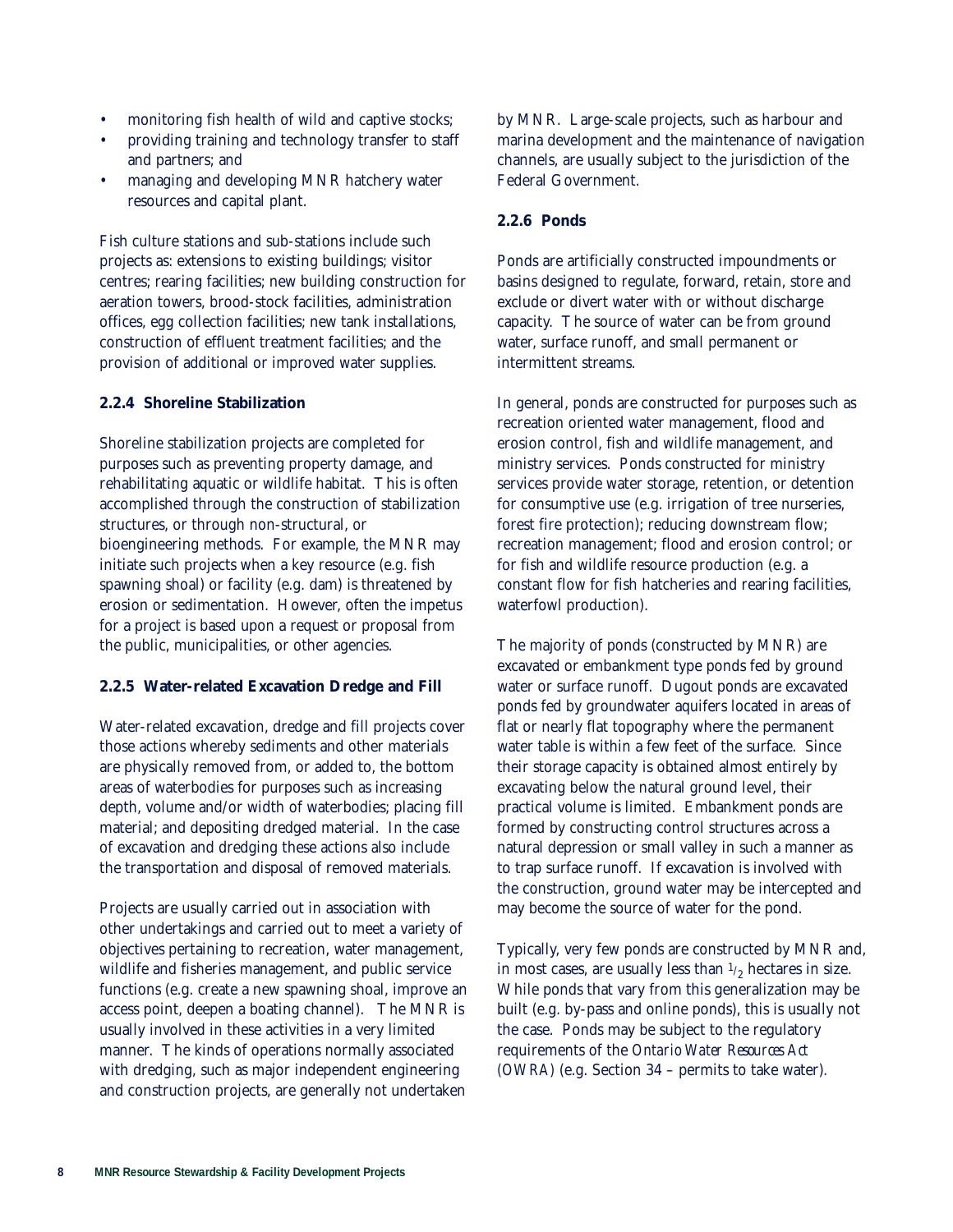### **2.2.7 Solid Waste Disposal**

In many unorganized areas of Ontario, the MNR manages solid waste disposal of waste generated from sources such as recreational and residential properties, temporary work camps, Crown land recreation activities, and commercial and industrial uses. This Class EA will apply to solid waste disposal projects where:

- a) the waste is generated from unorganized territory; and
- b) the project serves an average year round population of less than 1,500 people; and/or handles a maximum of 1,000 tonnes of waste annually (as specified in the *Environmental Protection Act*).

Often this service is provided in partnership with local municipalities, which comply with the requirements of the *EA Act*. The purpose of MNR's solid waste disposal service is to dispose of solid waste in a satisfactory manner to eliminate any health hazard and minimize any contamination of the air, land or water. In this regard, MNR complies with the applicable regulations under the *Canadian Environmental Protection Act* (where applicable), the *Ontario Environmental Protection Act*, and MOE standards for operating landfill sites, and requirements and standards for buffer zones (methane gas migration and leachate contamination).

#### **2.2.8 Canoe Routes**

Canoe route development projects include the provision of access points and portages, and supporting facilities such as campsites, and garbage and sewage disposal (e.g. privies along canoe routes), on Crown land outside of provincial parks and conservation reserves. Canoe routes, including camping areas and portages, are normally those identified by traditional use, but could also involve the development of new routes. Projects may also consist of changes in campsite locations and portage alignments, and general upgrading of routes according to the design and operational standards of MNR.

### **2.2.9 Plugging Old Oil and Gas Wells**

Plugging old oil and gas wells is undertaken by the MNR as an environmental protection measure to prevent pollution, and reduce or eliminate threats to public safety and/or the environment, under authority of the *Oil, Gas, and Salt Resources Act*.

### **2.2.10 Sewage Systems and Water Works**

Sewage system and water works projects are undertaken in association with projects for other MNR facilities (e.g. fish culture stations, Ontario Ranger camps) and are subject to the regulatory requirements of the *Ontario Water Resources Act*, the *Public Health Act*, and the *Building Code Act* and the *Ontario Building Code*, and the *Canadian Environmental Protection Act* (where applicable).

As these projects are subject to the provisions of this Class EA, the potential effects of sewage systems and water works projects will be assessed within the context of the constituent project(s) and the applicable legislative requirements.

### **2.2.11 Nuisance Species Control**

These projects involve the use of physical, chemical, and biological methods to control nuisance domestic or exotic species of plants and animals, such as fish, birds and insects, when MNR considers that they pose an ecological, physical, social, cultural, or economic threat to the environment.

Physical control methods typically include habitat alteration by fire (e.g., controlled burns for weed removal); mechanical means (e.g., hand-pulling of purple loosestrife, installing selective barriers to prohibit access to sensitive wetlands by common carp, using bottom barriers to prohibit the growth of nuisance exotic aquatic plants); or hunting or trapping (e.g., removing beaver causing road flooding, removal of nuisance fish species with nets).

Biological control methods typically include the use of parasites, predators and pathogens (e.g., introduction of leaf beetles to control purple loosestrife). Chemical control methods include the use of herbicides (e.g., spraying to control poison ivy or aquatic vegetation), insecticides (e.g. spraying to control mosquitoes and ticks), and other chemicals (e.g. control of zebra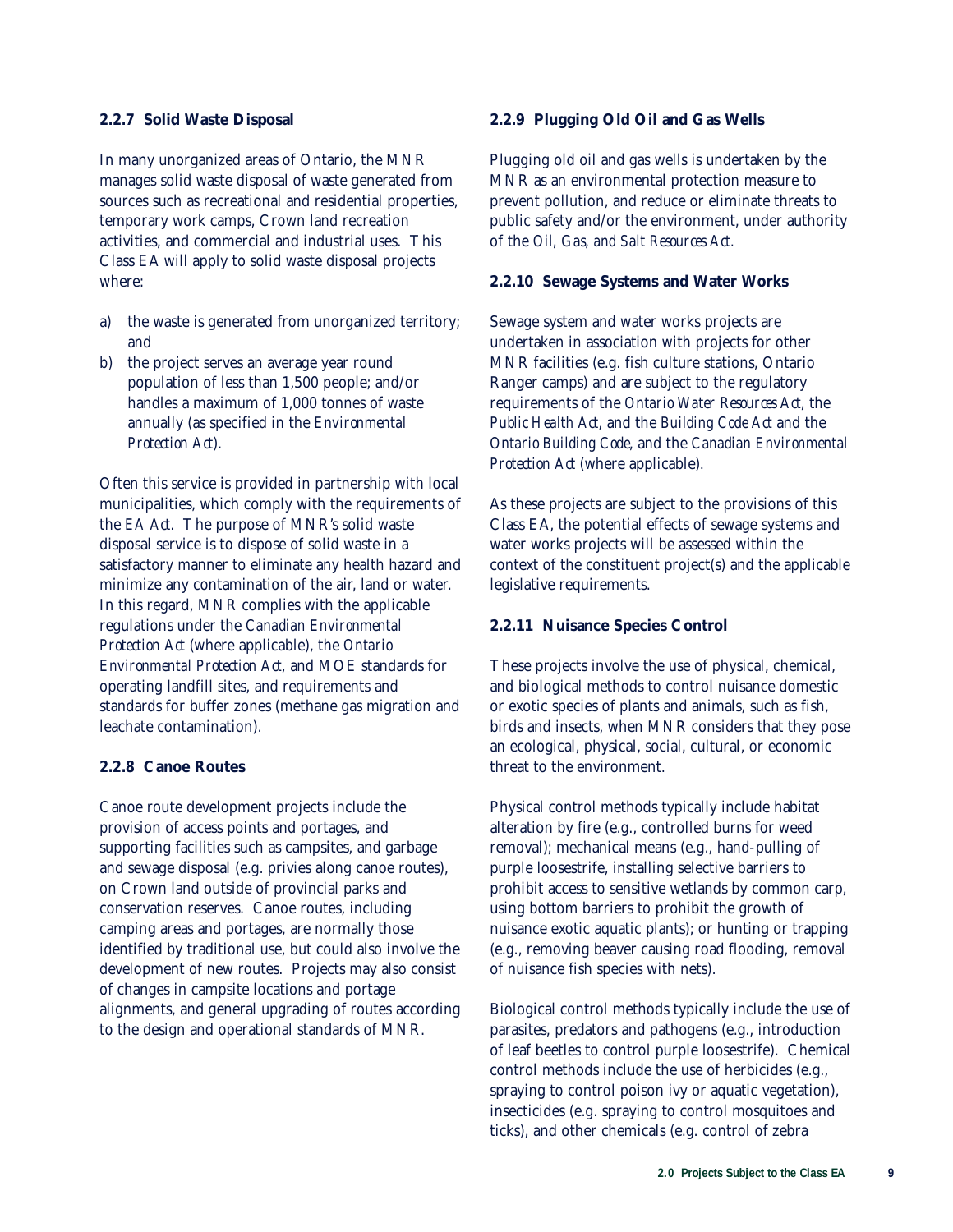mussels). Application of pesticides may be subject to the regulatory requirements of the *Pesticides Act*.

Projects of this nature are generally relatively minor in terms of frequency, significance, and extent of application, and are not expected to result in significant adverse environmental effect. Projects are often undertaken in response to urgent situations when, if no action is taken, human health and safety could be threatened or there is the chance of injury or damage to property, human health, or the environment.

These projects do not include the carrying out of the Wildlife Rabies Control Program, which is covered under *EA Act* Exemption Order MNR-62.

# **2.2.12 Ontario Ranger Camps**

These projects involve constructing, operating, and implementing camps to accommodate Ontario Rangers and support staff (e.g. accommodation, meeting, dining, and recreation facilities). The Ontario Ranger program is designed to develop the knowledge and skills of participants in such matters as ecological sustainability through involvement in a wide variety of resource stewardship and facility development projects (e.g. canoe route maintenance).

### **2.2.13 Disposition of Rights to Crown Resources**

This involves the disposition by the MNR or delegates of certain or all rights to Crown resources through such means as permits, land sales, licences, approvals, permissions, or consents. Dispositions may be in response to an application request by another government agency; a private group, individual, or business; or it may be initiated by MNR.

In some cases the applicant identifies a proposed project, for which a 'disposition' is required for the proposal to proceed. Examples include the issuance of:

- a work permit for dredging or filling Crown shorelines;
- a permit for hiking trails on Crown land;
- a permit for a commercial marina waterlot;
- a permit to allow the retrieval of sunken logs from a Crown lake bed;
- commercial fishing or bait fishing licences; and
- an approval for a Community Fisheries or Wildlife Involvement Program project.

Generally, there are two types of dispositions performed by MNR where the applicant has identified a proposed project, for which a disposition is required.

### *1) Where the applicant's proposed project is not subject to the EA Act.*

For this type of disposition, MNR would only proceed with the disposition where the applicant's proposed project has been screened against the criteria in Section 3, placed in an appropriate project category, and the appropriate planning and consultation requirements, if any, for that category have been carried out. MNR may request that the applicant carry out any or all of this process, as outlined in Section 2.6.

*Exception*: There are three situations where the MNR may proceed with a disposition without screening and categorization:

- 1) A project for which MNR is required by statute or regulation to grant a disposition;
- 2) A hydrocarbon pipeline project which has been approved by the National Energy Board or the Ontario Energy Board; or
- 3) A disposition specifically identified as a Category A project in Section 3.1.1.

# *2) Where the applicant's proposed project is subject to an approval under the EA Act, or an Order or regulation made under the EA Act.*

For this type of disposition, MNR is not required to screen the applicant's proposed project against the criteria in Section 3. However, MNR would only proceed with the disposition where the applicant has provided MNR with evidence that they had complied with the requirements under the *EA Act* as outlined in Section 2.6.

# *2.2.13.1 Existing Crown Land Cottage Lots*

This involves disposing of existing Crown land cottage lots (shelf lots) approved through the subdivision approval processes under either the *Planning Act* or the *Public Lands Act*, as applicable at the time of approval. For many of these lots, the MNR has invested in capital infrastructure to facilitate the disposition and use of these lots (e.g. roads, access points). For many local communities, the development and use of these lots serve as an important element in the local economy.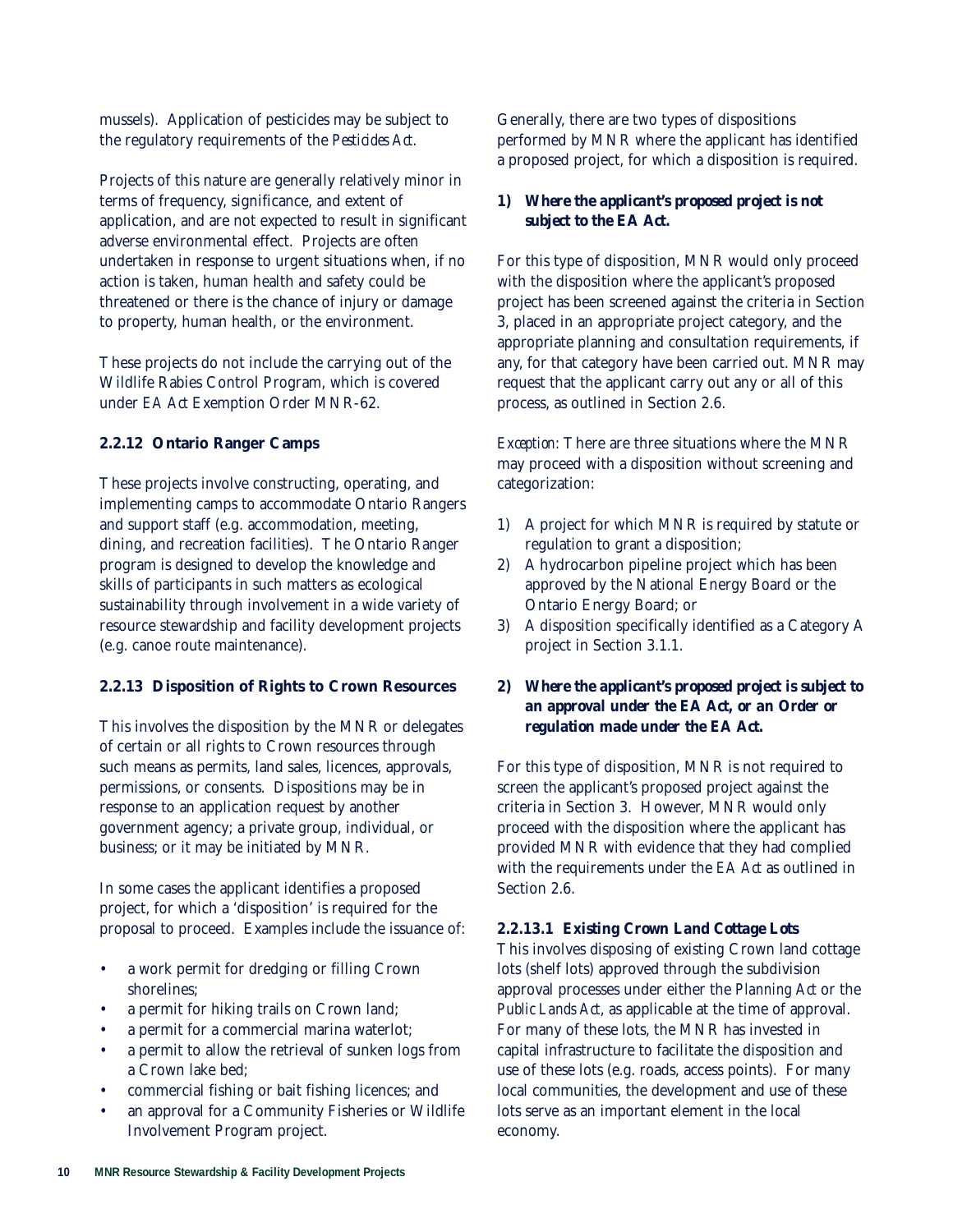All lots disposed of must be capable of supporting a Class 4 sewage system, for which a permit is required under the *Building Code Act* and the *Ontario Building Code*, or an alternate means of sewage disposal approved by the Ministry of the Environment or other public health authority (e.g. municipal services). In releasing these lots the MNR has regard to such environmental factors as lake sensitivity and capacity for additional development. The MNR, through its local district and area offices, will make available to the public upon request a current list of all cottage lots available for disposition in that particular district or area.

### **2.2.14 Acquisition of Property**

The MNR, usually through Ontario Realty Corporation, acquires and holds title to and/or interests in property, including obtaining and exercising options to purchase property for a broad range of MNR program purposes. The acquisition of property rights, title and/or interest can occur thorough a variety of ways, such as dedication, donation, forfeiture, land exchanges, easements, and/or rights of way. The manner and type of acquisition is generally determined through an initial planning process in order to meet the needs of the program interests for which it is being acquired.

### **2.2.15 Capital Construction and Lease Purchase Projects**

This includes, often through Ontario Realty Corporation, construction and contracting for capital construction and lease purchase projects as part of the infrastructure to support MNR resource stewardship and facility development projects. Projects should endeavour to comply with a municipal official plan or zoning by-law where applicable.

### **2.3 Similarities and Differences among the Projects**

Projects under this Class EA are intended to help achieve MNR's vision of sustainable development and mission of ecological sustainability, and to achieve the more specific objectives of MNR programs. Generally, these projects are characterized by environmental effects that are reasonably well understood, recurring in nature, and generally have minimal and/or localized short-term effects on



common environmental factors. Often a proposal may involve several projects (e.g. access road to an access point and shoreline stabilization work).

While some class EAs deal with a narrow range of related projects (e.g., road projects, sewage and water projects, etc.), this Class EA deals with a wide variety of projects, all of which are related to MNR's mandate for resource stewardship and facility development. These often do not specifically relate directly to one another (e.g. access points and nuisance species control).

### **2.4 The Environment Affected and the Expected Range of Effects**

The *EA Act* defines "environment" to include not only the natural environment, but also social, economic, and cultural conditions, human-made works, and the relationships among all of these. Although a wide range of environmental components may be affected by the projects covered by this Class EA (see Section 3.2), the majority of the potential environmental effects resulting from an undertaking are local and short-term, lasting only for the duration of the construction and implementation period. In this Class EA both positive and negative effects are considered. Research (e.g., inventories and studies) can be undertaken in support of project planning in order to understand factors such as:

- the location and significance of resource values (e.g. cultural heritage sites);
- risks to the natural environment associated with implementing a project;
- economic effects of planning options and decisions; and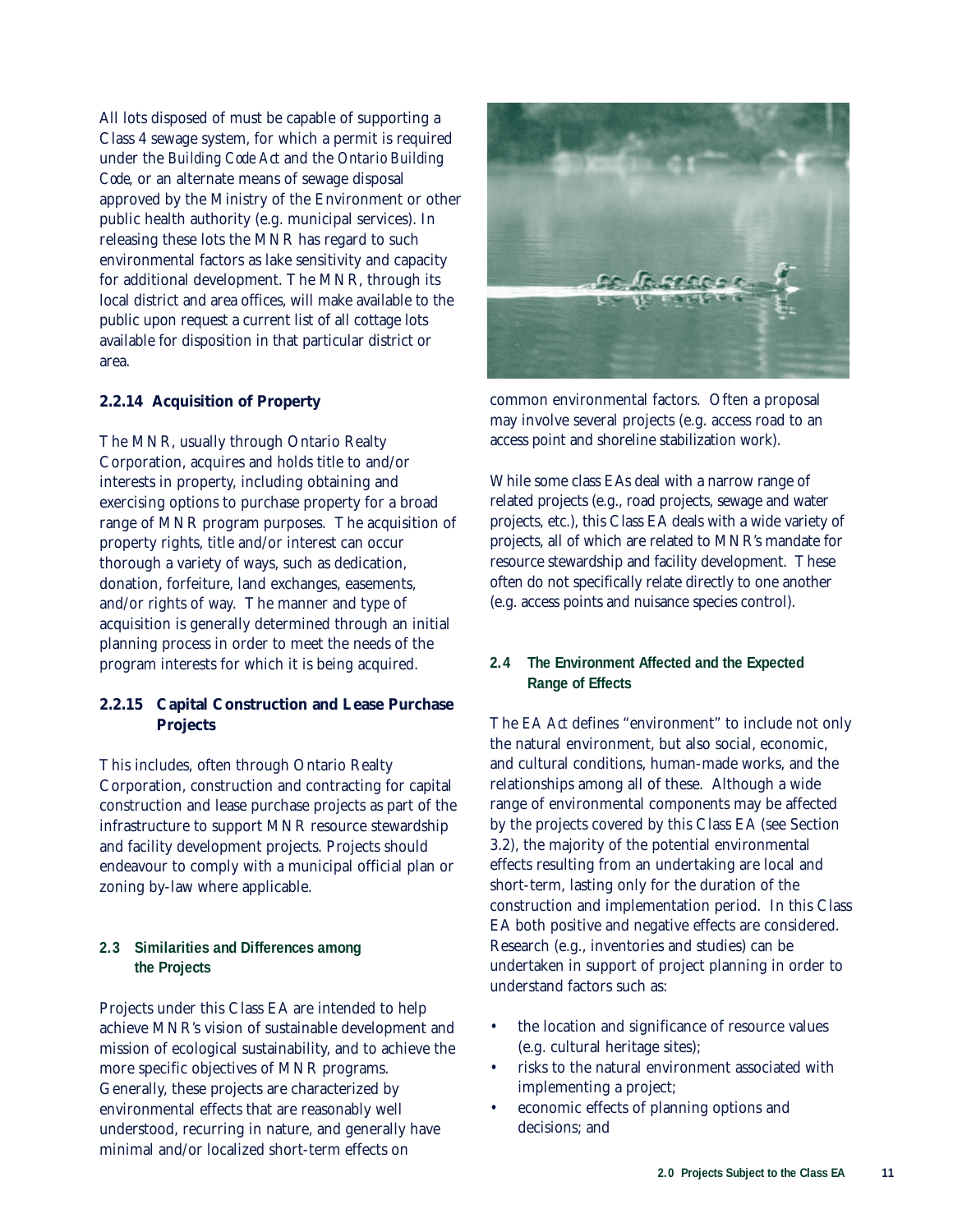• social or cultural effects or concerns (e.g. recreation, tourism) of the public.

This research (e.g. creel census, spawning habitat inventory, and archaeological assessment technical studies) assists in identifying areas suitable for resource stewardship or facility development projects. This helps to ensure that projects are planned and located in a manner that will minimize negative effects, and maximize positive effects on the environment even before the requirements of this Class EA come into play. In cases where significant effects are not anticipated reconnaissance inventories or less detailed studies may be undertaken, or file information may be considered suitable for decision-making purposes.

Some of the typical environmental considerations that arise in planning for resource stewardship or facility development projects can include such factors as species at risk, areas of natural and scientific interest, important public or private recreation features, noise, cultural heritage sites, public health and safety, resource-based tourism interests, and traditional Aboriginal activities. Table 3.1 provides a more complete list of environmental considerations. Potential environmental effects may vary widely, due to the nature and variety of projects covered by this Class EA. More detail on the range of effects that can be anticipated is provided in the discussion of screening criteria in Section 3.

### **2.5 The Proponent**

MNR, as the proponent, will only proceed with projects subject to this Class EA in accordance with the requirements of this Class EA, including the requirements of this Class EA as they relate to proposals by partners and disposition applicants.

# **2.5.1 Partnerships**

Many projects traditionally undertaken by MNR are now being carried out through partnership programs which create opportunities for involvement of interested private sector (non-profit and nongovernment) stakeholder groups and (for profit) businesses. Programs such as the Community Fisheries/Wildlife Involvement Program (CFWIP), Eastern Habitat Joint Venture (EHJV), and the Resource Stewardship program place greater emphasis on private sector/stakeholder interest and hands-on involvement in resource stewardship and facility development projects.

In all cases, MNR will first review the partnership proposal and determine if MNR considers that it is reasonable, appropriate, and consistent with management objectives and provincial/ministry policy. MNR will be responsible for subjecting the project proposal to the screening criteria in Section 3 and assigning the project to the appropriate category. MNR can then apply the requirements of Section 4 of this Class EA to the project, or request the partner to fulfil the requirements themselves and report to the ministry. This would mean that the partner would be accountable to MNR for the completion of certain requirements in accordance with this Class EA. *Freedom of Information and Protection of Personal Privacy Act (FIPP Act)* concerns may limit the partner's ability to conduct direct mailings as required under Section 4.

# **2.5.2 Disposition Applicants**

MNR often receives applications for the disposition of certain or all rights to a Crown resource for a variety of proposals including resource stewardship and facility development projects that may result in significant adverse environmental effects.

Upon receipt of an application for disposition that includes a complete project proposal/description, MNR will first review the disposition proposal and determine if MNR considers that it is reasonable, appropriate, and consistent with management objectives, and provincial/ministry policy. MNR will be responsible for subjecting the proposal to the screening criteria in Section 3 and assigning the project to the appropriate category. Where the applicant's proposed project is placed in Category D (at any stage), the result would be a letter from MNR to the Ministry of the Environment advising of the project so that the Minister could decide (within 45 days) whether to seek designation of that project as a major commercial or business project to which the *EA Act* applies.

In the event that the Minister (MOE) advises that he or she does not intend to seek designation, MNR has no obligation to proceed with the disposition. However, MNR may consider a revised proposal submitted by the applicant for a new screening and category.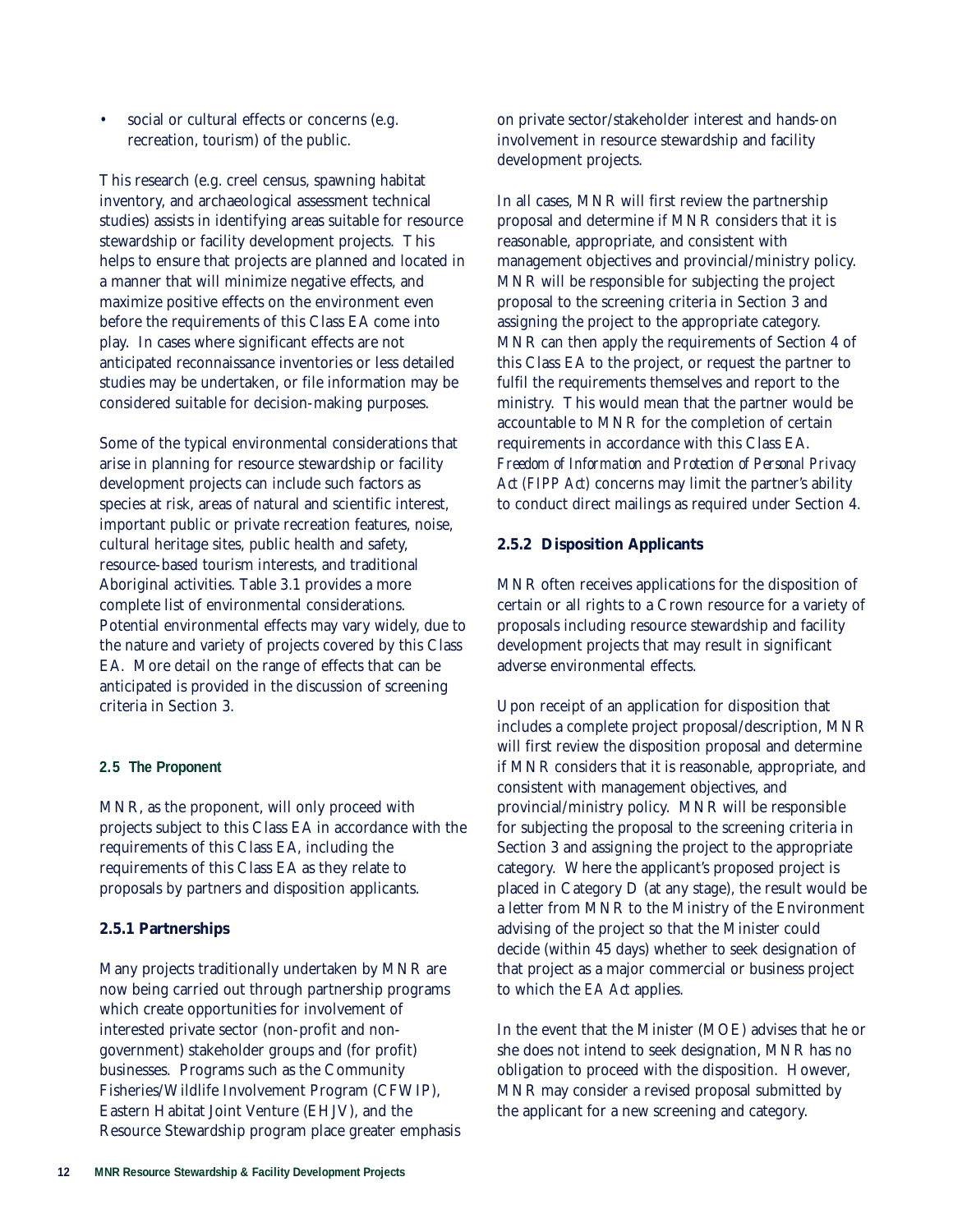MNR can then apply the requirements of Section 4 of this Class EA to the proposal, or request the disposition applicant to fulfil the requirements themselves and report to the ministry. This would mean that the disposition applicant would be accountable to MNR for the completion of certain requirements in accordance with this Class EA. *FIPP Act* concerns may limit the applicant's ability to conduct direct mailings as required under Section 4.

### **2.6 Integration with Other Environmental Assessment Act Coverage**

Two areas of integration are described in this section:

- Other MNR EA mechanisms that may apply to resource stewardship or facility development projects in certain circumstances; and
- EA mechanisms used by other agencies.

# **2.6.1 Other MNR EA Mechanisms**

A single project for which MNR is the proponent may be located on Crown lands or waters and partially in a regulated or recommended provincial park and/or conservation reserve (e.g., proposal for a snowmobile trail or canoe route to traverse a park and Crown land). In such cases, MNR may carry out a single evaluation and consultation process incorporating in a single process, for example, the requirements of this Class EA and that of the Class EA for Provincial Parks and Conservation Reserves, as MNR considers appropriate for the needs of the specific project.

# **2.6.2 EA Mechanisms Used by Other Agencies and Sectors**

Two kinds of EA mechanisms that are used by other agencies and sectors are described in this section.

### *Projects for MNR Programs*

Occasionally, MNR proposes projects that are also the subject of another agency's EA requirements. In such situations, where MNR is the proponent (or partner), the process in this Class EA for MNR Resource Stewardship and Facility Development Projects shall apply, and where appropriate may be integrated with other EA approaches. For example, when Ontario Realty Corporation (ORC) carries out land acquisition or sale on behalf of MNR, the process in this Class EA will apply instead of the ORC Class EA process.

# *Projects not for MNR Programs – Dispositions*

Other agencies or sectors often request the disposition of a Crown resource for their proposals, some of which an approval or Order has been granted under the *EA Act*. For example, highway projects initiated by the Ministry of Transportation (MTO) must adhere to the Class EA for Provincial Transportation Facilities; municipal road projects must adhere to the Municipal Class EA. Because these MTO and municipal projects require *EA Act* approval, dispositions of Crown resources associated with the implementation of these projects will not be subject to the screening criteria in Section 3. As such proposals arise, MNR may participate in each EA process to ensure that ministry interests are considered.

For this type of disposition, MNR would not proceed with the disposition unless the applicant provided MNR with evidence that they had complied with their requirements under the *EA Act*, including any provisions of an approval, order or regulation, for the applicant's proposed project. Prior to granting this type of disposition, a letter should be received from the applicant outlining how the disposition applicant has met *EA Act* obligations. MNR still retains decision-making and approval authority for all dispositions regardless of a project's authorization under the *EA Act*.

As part of preparing for open competition in Ontario's electricity sector, MOE approved a regulation on April 23, 2001, designating electricity sector projects as being subject to the *EA Act*. Proponents of hydroelectric facilities and some modifications to hydroelectric facilities will be required to meet MNR's Waterpower Program Guidelines (WPPG) and any additional requirements that the MNR may set out through the WPPG process. The publication "Guide to EA Requirements for Electricity Sector Projects" forms part of the new direction, which, among other things, sets out a screening process and the report preparation requirements for various types of electricity sector projects. The regulation designates, among other things, new waterpower projects and significant modifications to existing waterpower projects; and projects for new transmission lines, and transformer and distribution stations that meet certain thresholds (e.g., operating at a nominal voltage of 115 kilovolts). This means that the proponents of electricity sector projects (e.g., Ontario Power Generation, Hydro One Networks, municipally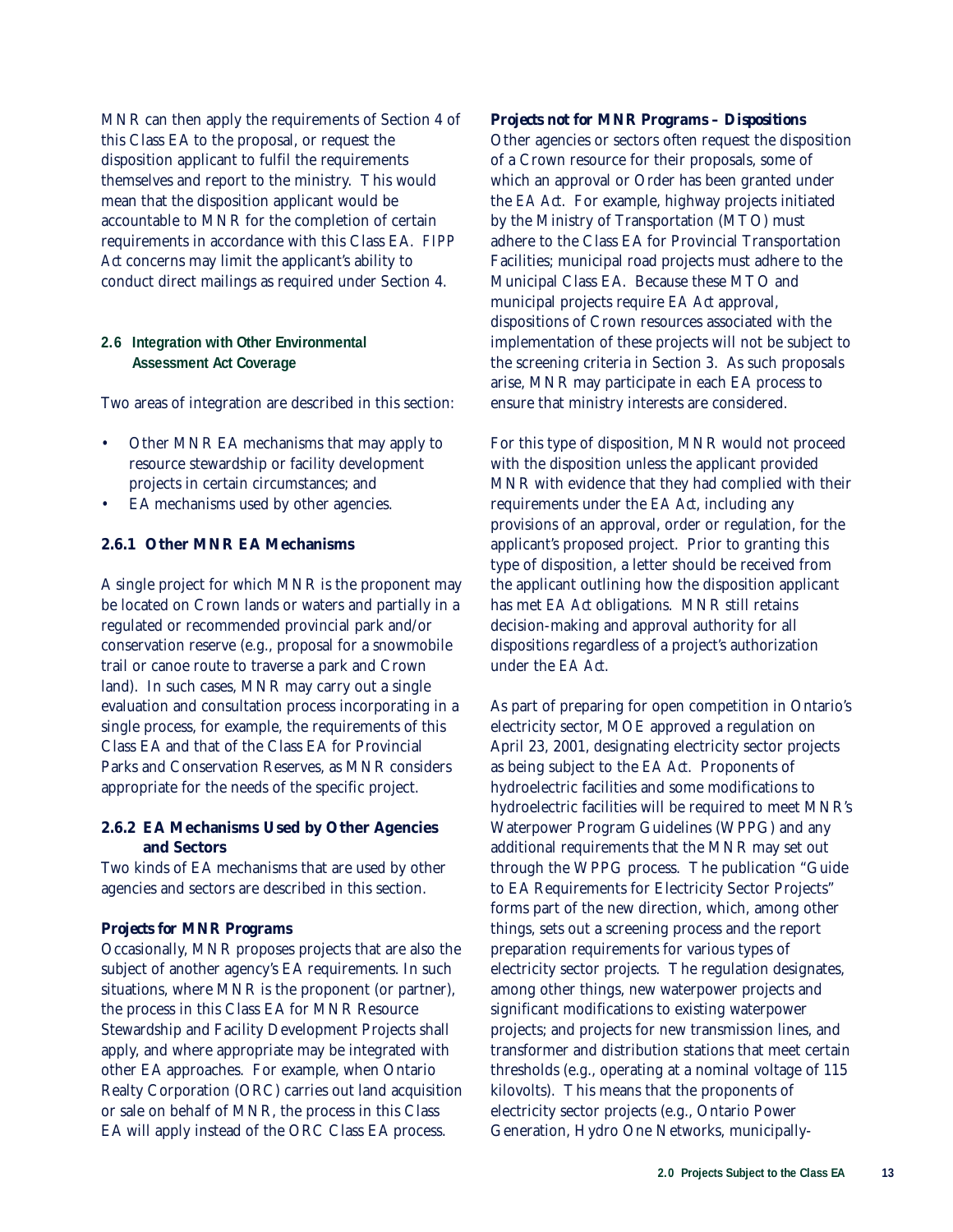owned corporations and other proponents) are required to fulfil their *EA Act* requirements before coming to MNR to apply for dispositions such as:

- a location approval for a dam;
- a waterpower lease agreement;
- an easement; or
- any other authorization that involves the disposition of certain or all rights to Crown resources.

MNR, as with other types of projects (e.g. pipelines), may participate in the EA process. However, for projects not subject under the regulation to the Environmental Screening Process or an environmental assessment (e.g., transmission lines designed to operate at a nominal voltage of less than 115 kilovolts), MNR would apply the screening criteria in Section 3.

# **2.6.3 Relationship of Projects within the Class EA to Other Legislation and Policy**

MNR complies with a wide array of federal and provincial legislation and government policy, as well as having regard for the Provincial Policy Statement under the *Planning Act*, and municipal plans and bylaws that are associated with the management of natural resources (Appendix 4).

The Class EA process does not replace or exempt the formal processes of other applicable federal, provincial, or municipal legislation or bylaws, such as permits or approvals and the specific public and agency consultation that they may require. MNR takes these other acts and policies into consideration when planning and evaluating projects and seeks approvals or permits as required. Appropriate agencies are also included as part of consultation processes (Appendix 3). For example, consideration of the following acts is required to ensure that projects are not in conflict with those acts:

- the *Canadian Environmental Assessment Act*, which may apply to projects related to fish, fish habitat, and navigable waters. (Appendix 4 describes the situations when these requirements may apply);
- the federal *Fisheries Act*, as it applies to the protection of fish and fish habitat for works in or near water;
- the federal *Navigable Waters Protection Act*, as it pertains to the protection of the public right to navigation; and
- the *Niagara Escarpment Planning and Development Act*.

MNR will aim to contact relevant agencies early in the project evaluation so that consideration can be given to required processes to be integrated and co-ordinated with this Class EA, to the extent appropriate.

# **2.6.4** *Canadian Environmental Assessment Act*  **(***CEA Act***)**

There are potential overlaps between the Ontario *EA Act* and the *CEA Act*. Some projects may be subject to the requirements of the *CEA Act*. Generally, the *CEA Act* will apply if the project or component of the project requires the provision of federal land, is partially or wholly funded by the federal government, or requires a federal permit or authorization that is included in the *CEA Act* Law List Regulation – refer to Appendix 4. Authorization to proceed under the *CEA Act* does not meet obligations under the *EA Act* and dispositions associated with *CEA Act* approved projects will be subject to the requirements of this Class EA. Conversely, authorization to proceed under this Class EA does not meet obligations under the *CEA Act*. Should an agreement on harmonizing federalprovincial EA processes be established in the future, MNR will consider how the results can be integrated with this Class EA.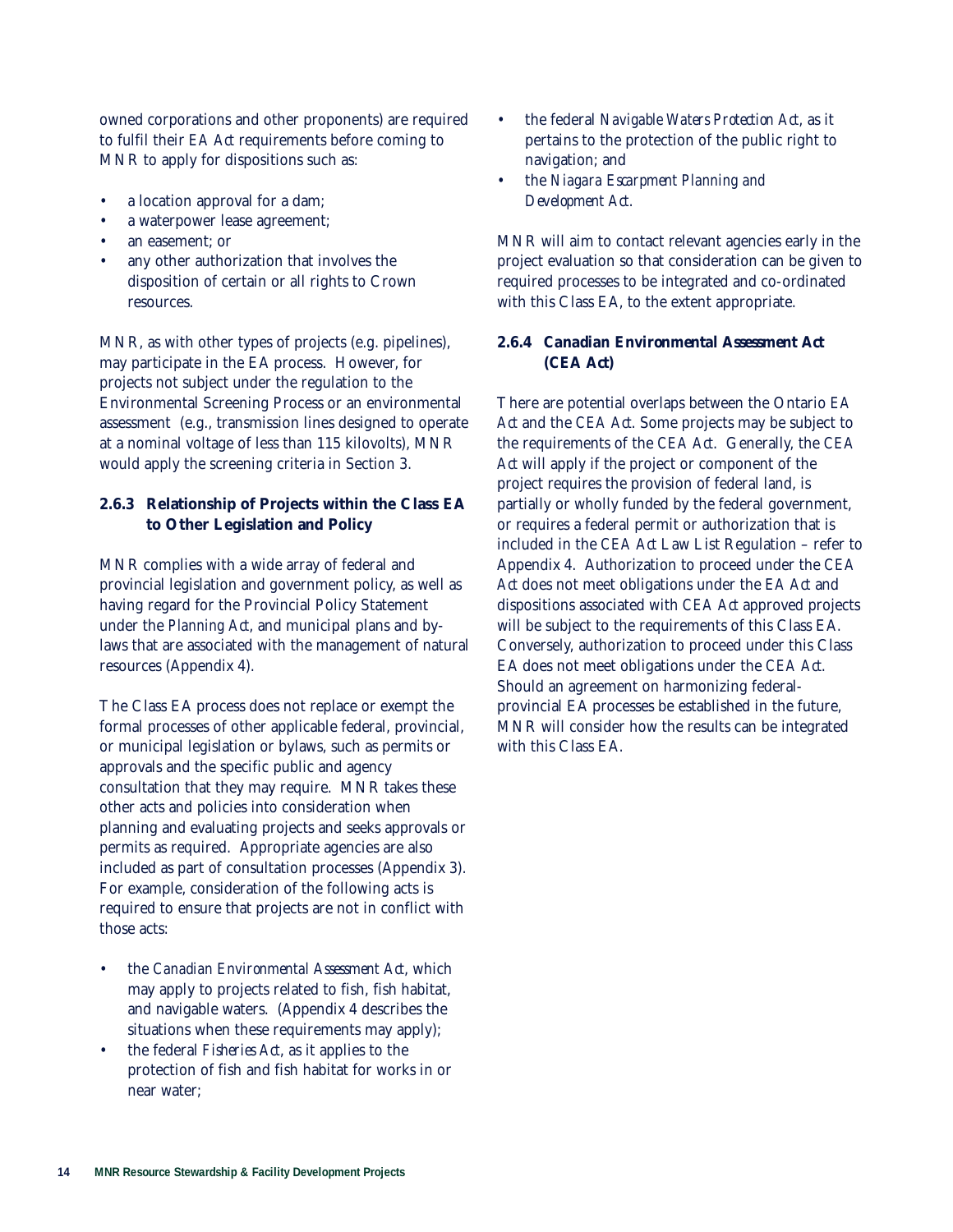# **3.0 Project Categories and Screening Mechanisms**

MNR has considerable experience over several decades in planning and implementing the array of projects that are the subject of this Class EA. Since the *EA Act* came into force, the MNR has also developed and implemented two other Class EAs, as well as implementing the conditions associated with numerous (exemption and declaration) Orders. A variety of guidelines and support tools have been developed to implement projects in accordance with these requirements. Drawing upon this experience, this section presents:

- four project categories that recognize varying degrees of potential for significant negative environmental effects and public and agency concern (Section 3.1); and
- a screening process (Sections 3.2 to 3.5) to identify potential negative and positive environmental effects, and to assign projects to categories.

### **3.1 Project Categories**

Not all projects require the same level of review. To accommodate the diverse range of projects, it is necessary to provide several levels of planning and decision making. If the project is not pre-categorized as Category A in Section 3.1.1, then the project can be assigned to one of four "categories". Assigning projects to these categories is based on the screening process in Section 3.2 to 3.5, and the screening criteria outlined in Table 3.2. The intent of the categories is to:

expedite planning and implementation for the majority of projects that have low potential for significant negative environmental effects or public and agency concern (Category A);

- focus on addressing environmental and public concerns, and mitigation for projects that have medium to high potential for significant negative environmental effects and public and agency concern;
- enable the appropriate planning and consultation process to be followed for Category B and C projects; and
- identify projects that will require an individual EA (Category D).

# **3.1.1 Category A – Potential for low negative environmental effects and/or public or agency concern**

*Management Guideline*: These projects consist of minor administrative procedures, low intensity facility development, and routine resource stewardship projects (Table 3.2). In MNR's experience these projects have low potential for significant negative environmental effects (social, economic, or natural environment) or agency or public concern. Planning and implementation of these projects is allowed to proceed in accordance with conditions imposed by MNR to mitigate negative effects without further public review or approval.

Following is a list of Category 'A' projects that can proceed to implementation:

- Access<sup>.</sup>
	- Fuelwood access roads
- Fisheries:
	- Fish habitat enhancement
		- Ongoing fish stocking
			- Inland lakes
			- Native species in the Great Lakes
- Sewage systems and water works
- Plugging old oil and gas wells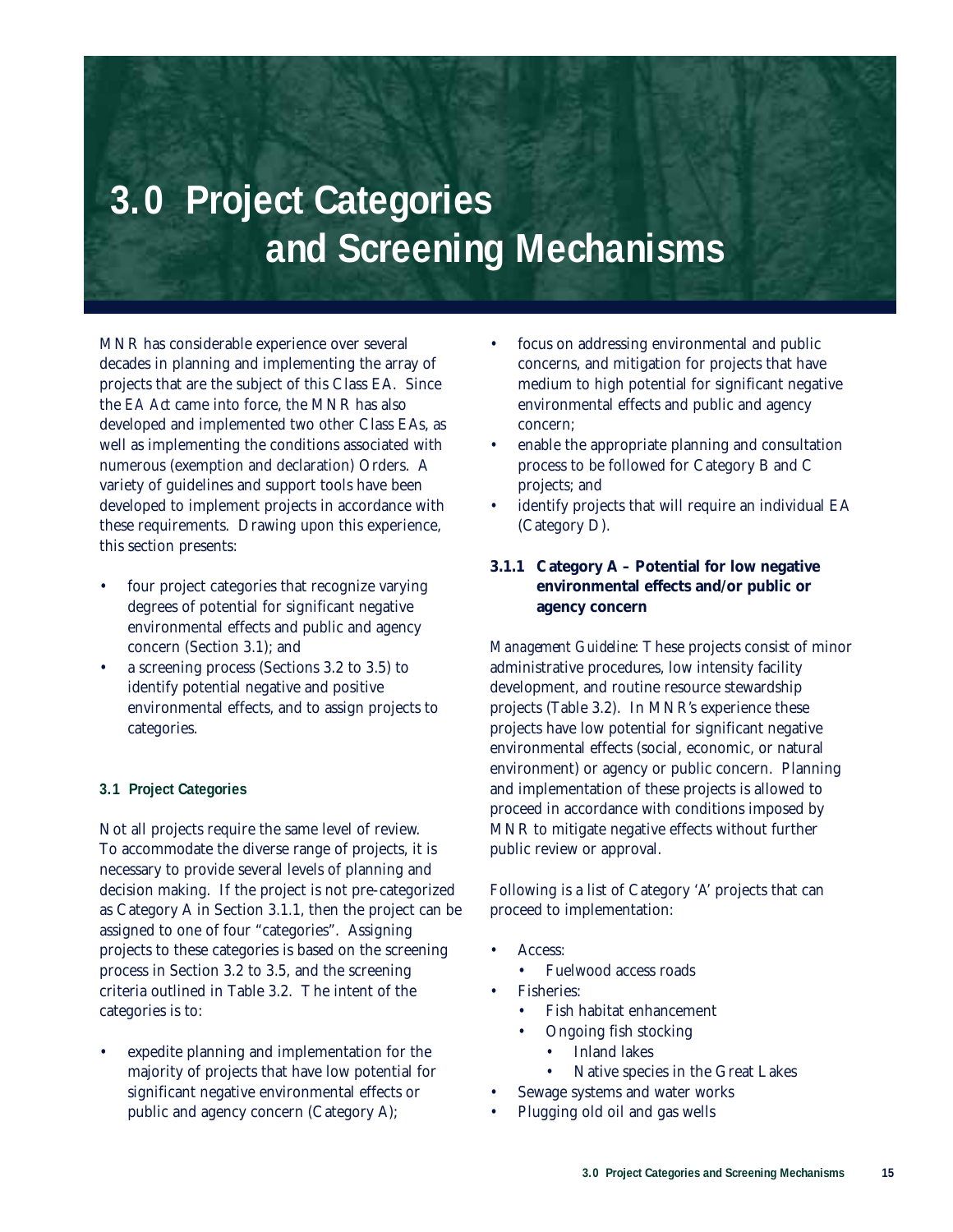- Physical control of nuisance animals (e.g. caging and removing a skunk)
- Minor Dispositions:
	- Crown land camping permits
	- Transfer of tenure documents
	- Severance of surplus lands
	- Post disposition activities (e.g. consents to mortgage, sublet)
	- Voidance certificates
	- Quit claim letters patent
	- Building condition extensions
	- Travel permits
	- Hunting and fishing licences
	- Scientific collectors permits
	- Trapping licences
	- Release of reservations for:
		- conferring the right to use, for fishery purposes, the banks of a body of water;
		- conferring a right of access and free passage along the shores of rivers, streams, and lakes;
		- the surface rights in any public or colonization road crossing the land granted.
		- a percentage of surface rights for road purposes; and
		- a right of way for a railway line where the line is not constructed.
- Operation and maintenance of facilities (e.g. existing fish culture stations or sub-stations)

Projects not included in the above list could still fall into the 'A' category, but only after applying the screening criteria outlined in section 3.2.

If a listed Category A project presents some potential for concern (e.g. ground disturbance in an area of natural and scientific interest or archaeological potential, water crossing), then the responsible manager will subject it to screening and, therefore it could be rejected, or elevated to another category.

# **3.1.2 Category B – Potential for low to medium negative environmental effects, and/or public or agency concern**

*Management Guideline*: These projects may have low to medium potential for significant net negative environmental effects and/or public concern (Table 3.2). These effects generally are well understood from a technical perspective, are minor in nature, and short in duration. Although sufficient environmental controls (e.g. legislation, guidelines) are in place for these projects to proceed with appropriate mitigation, there may be some public concern with the proposal (e.g., related to social, cultural, economic or natural environment concerns) that warrants a public notice. Where a project is identified as Category B, the planning and consultation process as described in Section 4.1 will be carried out. If, after public notification, MNR considers that no significant public or environmental concerns are identified, then the project can proceed subject to appropriate mitigation conditions being applied. MNR will keep a record of consultation activities, issues identified and resolved, and any necessary mitigation.

A few examples of projects that could fall into this category include:

- major repairs to a dam or fishway (e.g. requires dewatering of the dam site);
- dredging and shoreline stabilization projects;
- expansion of an access point;
- new capital construction projects;
- expansion or upgrade of an existing fish culture station or sub-station (e.g. to meet MOE water quality standards)
- divestment of a solid waste disposal facility; and
- dispositions such as a work permit for minor dredging/filling projects, a permit to allow sunken log retrieval, a lease to allow expansion of an existing marina on a water lot, and sale of a Crown shoreline reserve.

# **3.1.3 Category C – Potential for medium to high negative environmental effects and/or public or agency concern**

*Management Guideline*: Since these projects have a medium to high potential for significant net negative environmental effects and/or public concern, they require more information and analysis to identify environment effects and a more comprehensive public and agency review process than Category B projects (Table 3.2). Projects that the screening process assigns to Category C will proceed through the planning and consultation process described in Section 4.2, including preparation of an Environmental Study Report.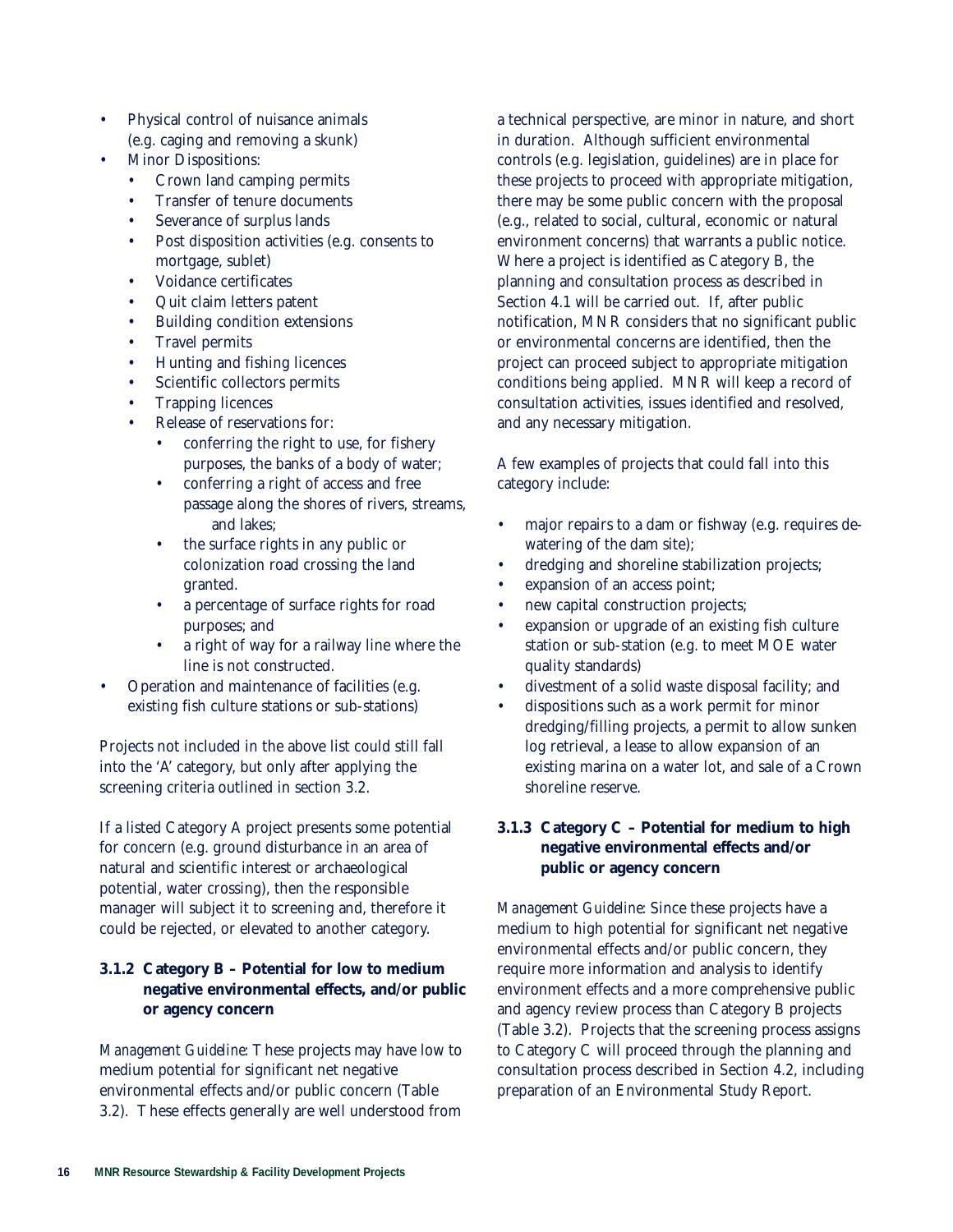A few examples of projects that could fall into this category include:

- new dams or dykes (e.g., to create wetland habitat), fishways;
- dredging and shoreline stabilization projects affecting a sensitive environment;
- new access points, roads, trails, or canoe routes;
- decommission a road;
- opening a new or expanding a solid waste disposal facility;
- fish stocking introductions;
- introductions of non-native fish species; and
- dispositions such as a work permit for major dredging/filling projects, a lease for a new marina water lot adjacent to a residential area, and a permit to construct an access road.

# **3.1.4 Category D – Individual EA – Potential for high negative environmental effects and/or public or agency concern**

*Management Guideline*: Some projects may be determined to lie outside the scope of Categories A, B, or C, and should instead be subject to the requirements for an individual EA under Part II of the *EA Act*. These projects would have potential for high negative effects and/or public or agency concern, and would require public and agency input to endeavour to resolve concerns.

MNR may decide to assign a project to Category D based on its own conclusions arising out of the screening process, or as a result of concern expressed by agencies, interest groups, or individuals. A project may also be elevated to an individual EA under a Part II Order by the Minister of the Environment, as described in Section 5.6, following a project evaluation process described in Section 5. Where the disposition applicant's proposed project is placed in category D, the result would be a letter to the Minister of the Environment advising of the project so that the Minister may decide whether to seek designation of that project as a major commercial or business project to which the *EA Act* applies.

Examples of projects that could fall into this category include constructing access roads in permafrost areas, introduction of an exotic fish species, and fishery reclamation projects.

### **3.2 The Screening Process**

Screening is a common method used to identify potential negative and positive environmental effects associated with projects. It is a way to confirm our understanding of potential effects, the need for remedial effort, and ensuring that all aspects have been or will be considered. This section presents the screening process and criteria that would be used to confirm the placement of a project in the appropriate category, for those projects that are subject to the Class EA. The screening process will be conducted in six steps, as described below and as illustrated in Figure 2. The screening results should be documented.

# *Step 1: Assess Project Against List of Category "A" Projects*

MNR staff first ensure that the proposed project is not prohibited under approved MNR policies and directives, and then refer to the list provided in Section 3.1.1 to determine whether a project:

- is listed as a Category A project in Section 3.1.1; or
- is not listed as a Category A project in Section 3.1.1, is subject to the Class EA and, therefore, requires screening to determine whether it falls into Category A, B, C, or D; or
- is not listed as a Category A project in Section 3.1.1, and is not subject to this Class EA, but should be dealt with according to any other applicable *EA Act* requirements (e.g., another MNR Class EA or Declaration Order).

As described in Section 3.1.1, projects determined to be in Category A are approved to proceed without further public review. Implementation is subject to all relevant legislation and guidelines.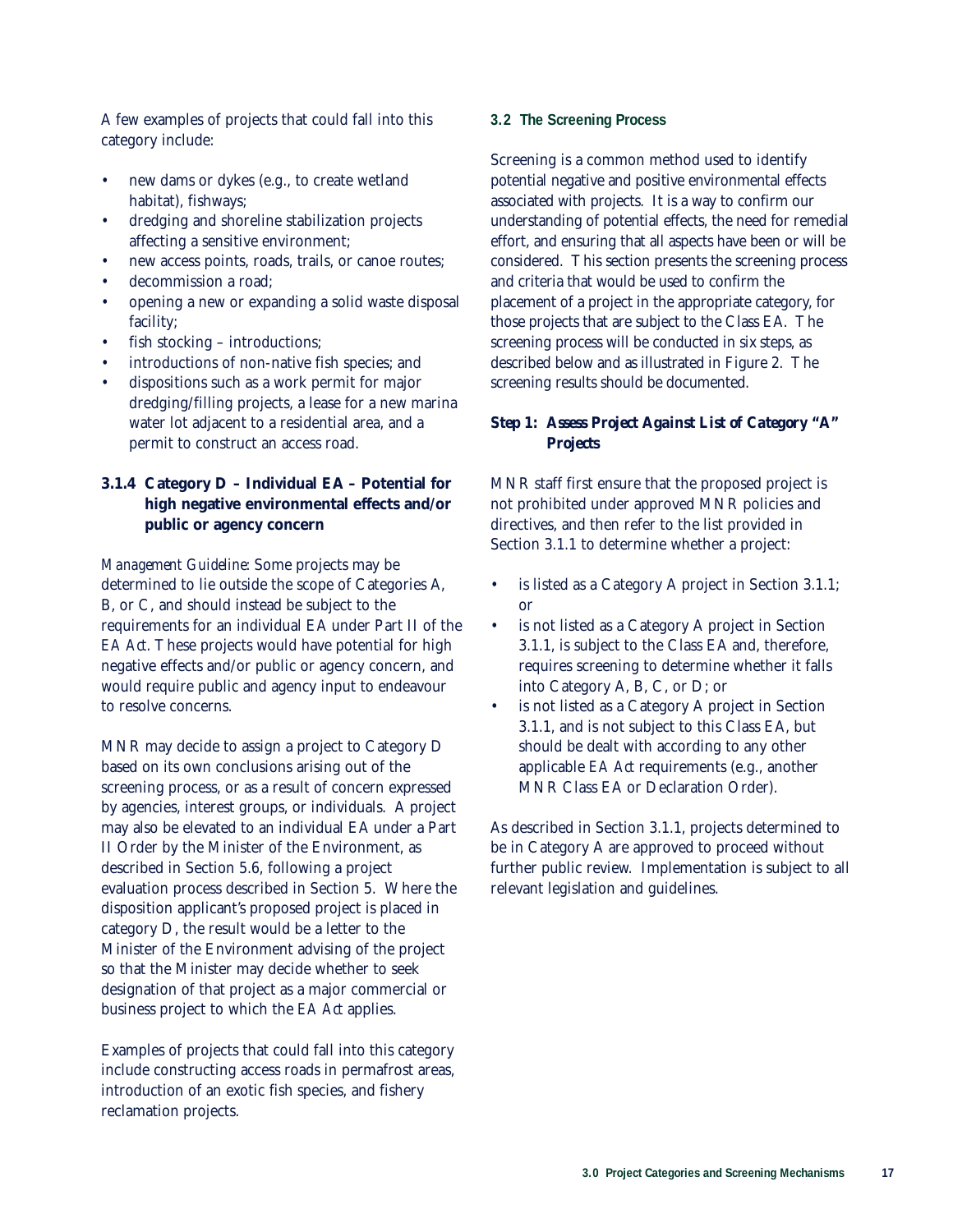### **Figure 2: The Screening Process**

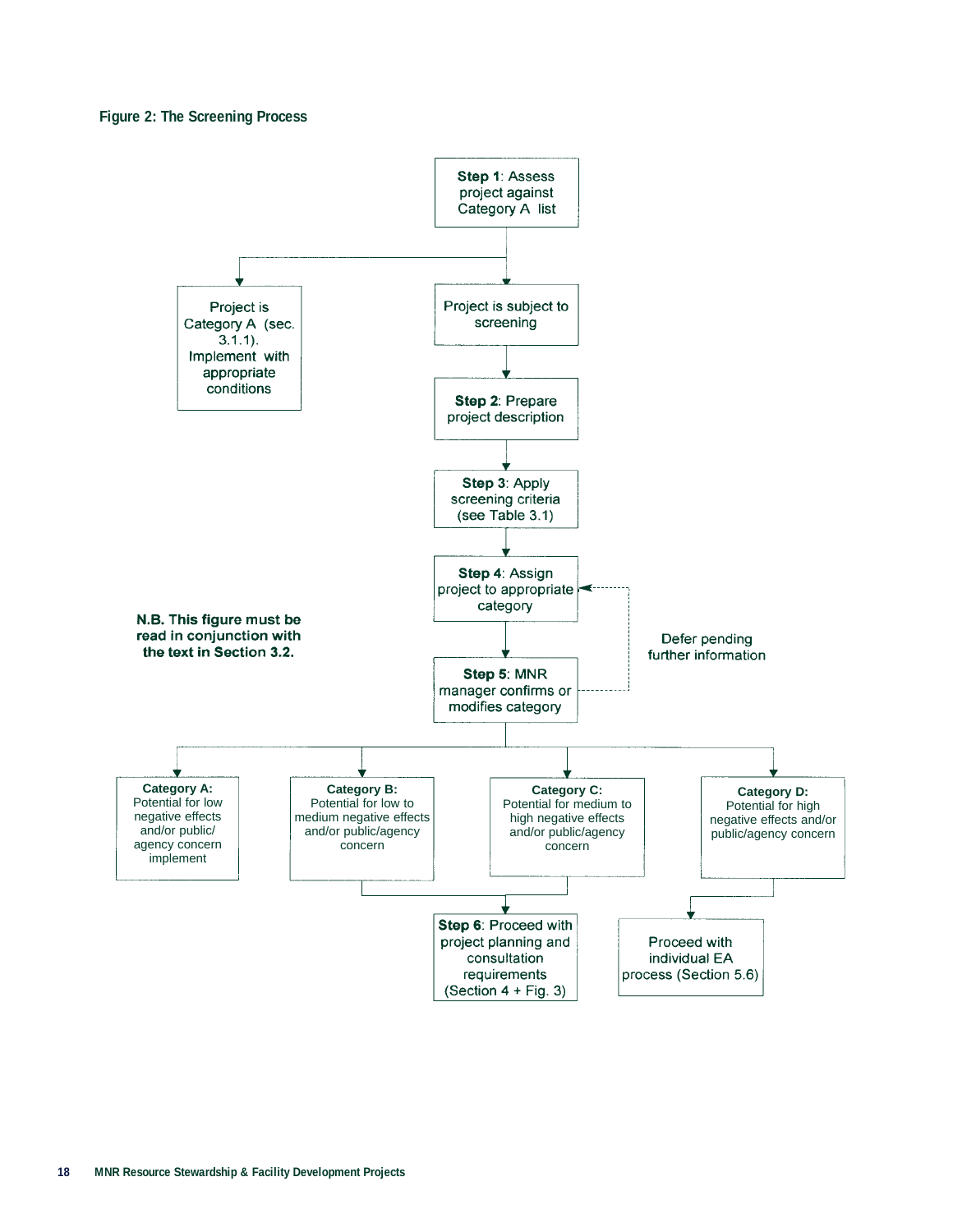### *Step 2: Prepare Project Description*

A project that is determined to require screening continues through the screening process. MNR staff will open a project file and either MNR, the partner, or the disposition applicant will prepare a project description. The description could include:

- The purpose and rationale (i.e. the problem to be addressed or the opportunity to be pursued in implementing the project).
- Details of the project, including such considerations as its location, duration, operation, decommissioning, and study area. Some project effects may also be considered outside an immediate study area; for example, where there are potential effects on nearby communities.
- Alternatives considered, including the null alternative.
- Preliminary evaluation (cost, feasibility, effectiveness, and potential environmental effects).
- Applicable policies, procedures, manuals and guidelines, and other permits or approvals required to undertake the project (see Appendix 2).
- Appropriate mitigation features integral to the design and implementation of the project.

### *Step 3: Apply the Screening Criteria*

MNR staff reviews the potential net effects of the project (i.e. as outlined in Step 2 above, and with appropriate mitigation techniques in place) against the screening criteria in Table 3.1. Each of the significance factors and considerations described in section 3.4 should be considered when assigning a rating under each of the screening criteria. A description of each rating is discussed in Section 3.5.

Where a potential net negative effect is identified under a screening criterion, MNR staff will provide a brief rationale for the assigned rating either in the table or, where appropriate, in separate supporting documentation. Any requirements for additional information gathering, research, evaluation, mitigation, or monitoring should be identified.

Since the assignment of projects to categories is based primarily on identified negative effects under particular criteria, positive effects identified under other criteria would not normally change the assigned category.

However, in some cases, as noted in Table 3.2, high negative and positive concerns may suggest a complex and polarized situation and may affect the placement of a project in a category.

### *Step 4: Assign Project to Appropriate Category*

MNR staff uses the ratings from Step 3 and the criteria in section 3.5 to assign the project to Category A, B, C, or D. For some projects, once a more clearly defined project description is available, it may also turn out that the project can be assigned to Category A.

### *Step 5: MNR Manager Confirms or Modifies Category*

The appropriate MNR manager (e.g. area supervisor, project manager, district manager) reviews the assessment decision on the category, requests additional information where necessary, and confirms or modifies the staff determination of the category. If the manager changes the category, then additional written support for this decision is required. The manager may also defer confirmation of a category until such time as further information is available.

### *Step 6: Proceed with Project Planning and Consultation Requirements*

Projects assigned to Category A may be implemented with appropriate mitigation conditions. For projects assigned to Categories B or C, the MNR staff, partner, or disposition applicant proceed with the project planning and consultation requirements described in Section 4. Projects assigned to Category D may be subject to the requirements of Part II of the *EA Act*, in which case MNR staff should consult MNR's EA specialists for further direction.

A record of the screening process including the project description, the completed screening table, and supporting rationale will be retained on the project file as part of the public record.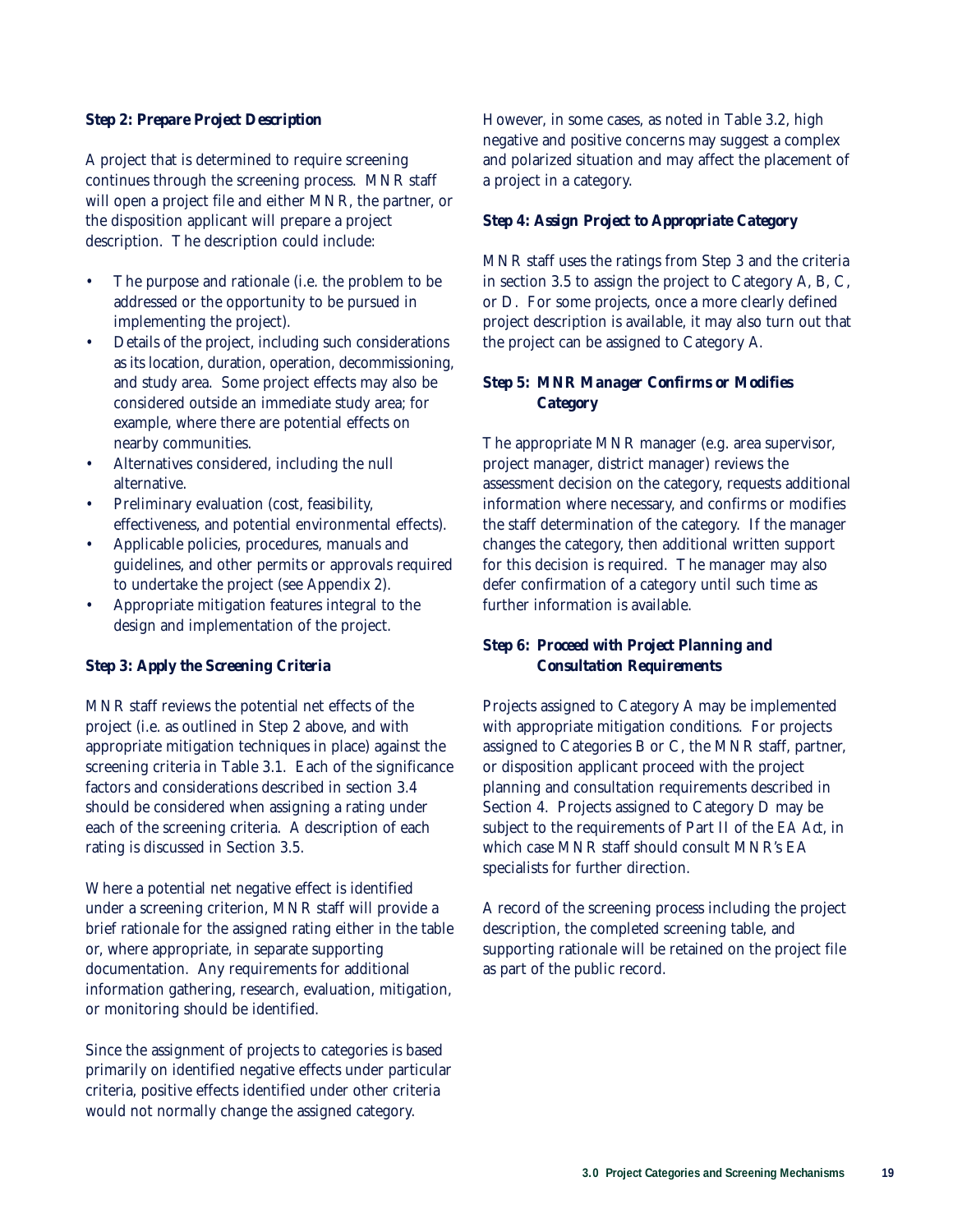# **3.3 Assigning High, Medium and Low Effects in the Screening Process**

The following guidance explains the intended meaning for assigning the degree of effect to each project, and of each of the rating categories:

- A "nil" effect would be assigned where a criterion clearly does not apply.
- A "low" net effect would be assigned where there is a high degree of certainty as to the effect, and where the effect has minimal significance.
- A "medium" net effect may be based on reasonable certainty, and may be significant in combination with other medium and high net effects.
- A "high" net effect may reflect high level of certainty that a significant effect will occur, or a low level of certainty about one or more effects and a need for further evaluation and exploration of mitigation options. One or more "high" negative net effects may result in a decision to seek other ways of resolving a problem or meeting program objectives.
- A "unk" would be assigned where the effects are unknown.
- "-" means a potential negative effect.
- "+" means a potential positive effect.

To document the assignment of ratings in Table 3.1, the reviewer will check the appropriate column and note any clarifying comments or rationale for the rating. If a project may have both positive and negative effects on one criteria, this should be noted in the columns and described in the comments/rationale column. The screening criteria are not intended to be numerically scored or tallied as this would act against the intent of identifying the criteria of concern. If the effect is unknown, then this should be noted in the comment column. Where information is unavailable for the proposal it will be noted and, where MNR considers it important to screening the project, the deficiency will need to be addressed.

In assigning the project category consideration should be given to anticipated public and agency concern. Where there is uncertainty as to the possible concern, the MNR manager may elect to issue a notice to indicate that MNR is seeking input to a project screening. In some situations, MNR may consult with specialists and the public to assist in making determinations in the screening process. Refer to Section 3.4.2.

If the project consists of two or more components, any one of which would be subject to screening, the aggregate effects of all the components should be considered in identifying potential net effects.

# **3.4 Assessing the Significance of Environmental Effects**

An environmental effect is any change to the environment, positive or negative, that would occur as a result of a project. This Class EA requires MNR staff to assess the significance of environmental effects at a number of steps in the planning process, including:

- Using the screening process to assign projects to categories A, B, C or D.
- Assessing the environmental effects of a Category B project.
- Assessing the environmental effects of the alternatives (where applicable) and the preferred alternative in the case of a Category C project.

This section is intended to provide guidance to MNR staff in assessing the significance of potential environmental effects under individual criteria, for the project as a whole, and for alternatives. It includes factors that may be applied in assessing the significance of effects, and a series of considerations that could be taken into account in applying them. Further guidance is provided to assist in considering significance in conducting a screening, in assigning projects to categories, and in evaluating projects and alternatives.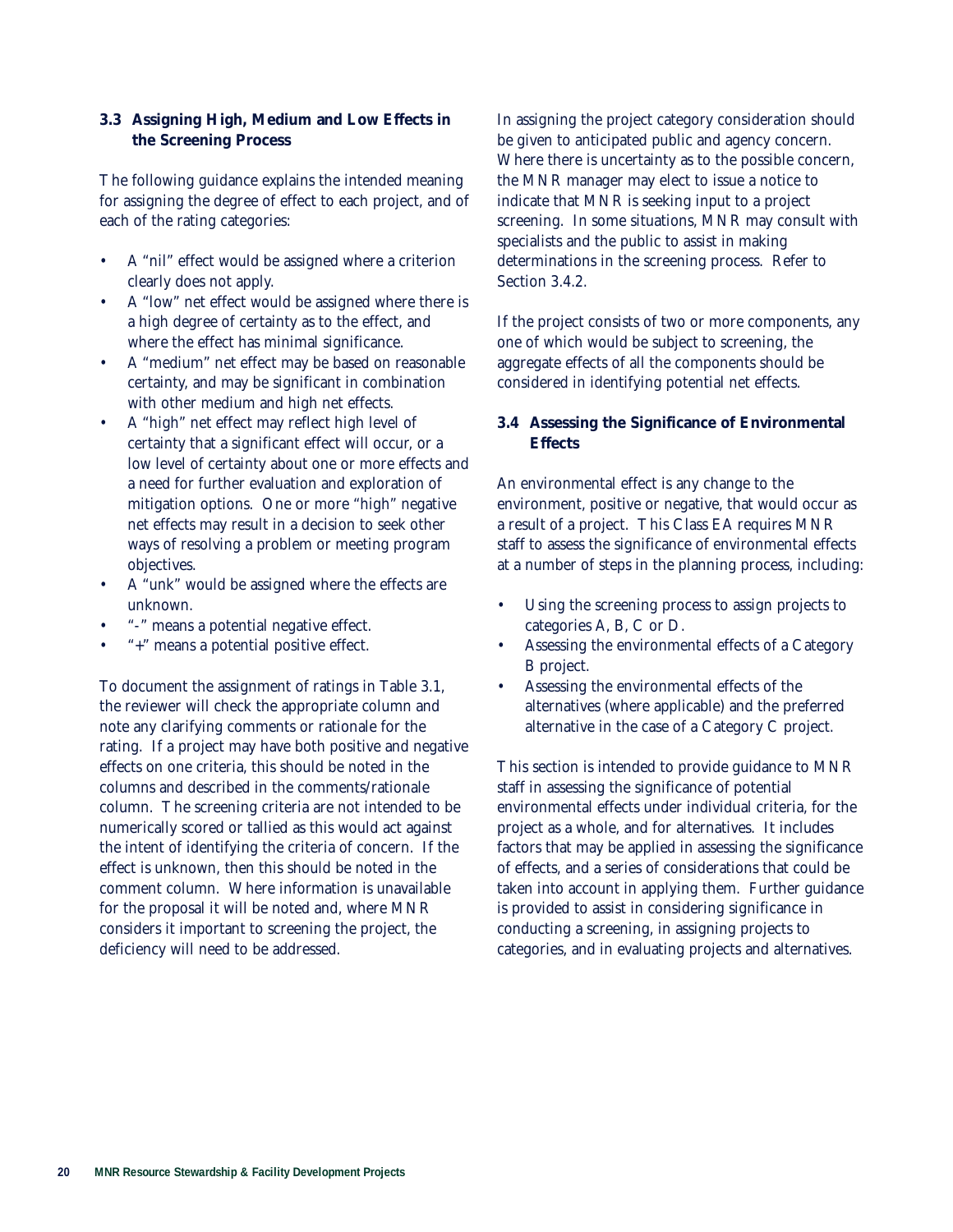# **Table 3.1: Screening Criteria**

To assist in the screening, the reviewer should view each screening criteria prefaced with the phrase: "*This project has the potential to affect…*".

|           | <b>Screening Criteria</b>                        |    |   |    |     | <b>Rating of Potential Net Effect</b>        | <b>Comments, Rationale</b> |    |      |  |
|-----------|--------------------------------------------------|----|---|----|-----|----------------------------------------------|----------------------------|----|------|--|
|           |                                                  | -H | M | -L | Nil | Unk                                          | +L                         | +M | $+H$ |  |
|           |                                                  |    |   |    |     |                                              |                            |    |      |  |
|           |                                                  |    |   |    |     | <b>Natural Environment Considerations</b>    |                            |    |      |  |
|           | Air quality                                      |    |   |    |     |                                              |                            |    |      |  |
|           | Water quality or quantity (ground or<br>surface) |    |   |    |     |                                              |                            |    |      |  |
| ٠         | Species at risk or their habitat                 |    |   |    |     |                                              |                            |    |      |  |
| $\bullet$ | Significant earth or life science features       |    |   |    |     |                                              |                            |    |      |  |
| $\bullet$ | Fish or other aquatic species, communities,      |    |   |    |     |                                              |                            |    |      |  |
|           | or their habitat (including movement of          |    |   |    |     |                                              |                            |    |      |  |
|           | resident or migratory species)                   |    |   |    |     |                                              |                            |    |      |  |
| $\bullet$ | Land subject to natural or                       |    |   |    |     |                                              |                            |    |      |  |
|           | human-made hazards                               |    |   |    |     |                                              |                            |    |      |  |
| ٠         | Recovery of a species under a special            |    |   |    |     |                                              |                            |    |      |  |
|           | management program (e.g. elk restoration)        |    |   |    |     |                                              |                            |    |      |  |
|           | <b>Ecological integrity</b>                      |    |   |    |     |                                              |                            |    |      |  |
| $\bullet$ | Terrestrial wildlife (including                  |    |   |    |     |                                              |                            |    |      |  |
|           | numbers, diversity and movement                  |    |   |    |     |                                              |                            |    |      |  |
|           | of resident or migratory species)                |    |   |    |     |                                              |                            |    |      |  |
| $\bullet$ | Natural vegetation and terrestrial               |    |   |    |     |                                              |                            |    |      |  |
|           | habitat linkages or corridors through            |    |   |    |     |                                              |                            |    |      |  |
|           | fragmentation, alteration and/or critical loss   |    |   |    |     |                                              |                            |    |      |  |
| $\bullet$ | Permafrost                                       |    |   |    |     |                                              |                            |    |      |  |
| $\bullet$ | Soils and sediment quality                       |    |   |    |     |                                              |                            |    |      |  |
| ٠         | Drainage or flooding                             |    |   |    |     |                                              |                            |    |      |  |
| $\bullet$ | Sedimentation or erosion                         |    |   |    |     |                                              |                            |    |      |  |
| ٠         | Release of contaminants in                       |    |   |    |     |                                              |                            |    |      |  |
|           | soils, sediments                                 |    |   |    |     |                                              |                            |    |      |  |
| ٠         | Natural heritage features and areas              |    |   |    |     |                                              |                            |    |      |  |
|           | (e.g. areas of natural and scientific interest,  |    |   |    |     |                                              |                            |    |      |  |
|           | provincially significant wetlands)               |    |   |    |     |                                              |                            |    |      |  |
| ٠         | Other (specify)                                  |    |   |    |     |                                              |                            |    |      |  |
|           |                                                  |    |   |    |     | Land Use, Resource Management Considerations |                            |    |      |  |
|           |                                                  |    |   |    |     |                                              |                            |    |      |  |
|           |                                                  |    |   |    |     |                                              |                            |    |      |  |
| ٠         | Access to trails or inaccessible areas           |    |   |    |     |                                              |                            |    |      |  |
|           | (land or water)                                  |    |   |    |     |                                              |                            |    |      |  |
| ٠         | Or obstruct navigation                           |    |   |    |     |                                              |                            |    |      |  |
| $\bullet$ | Other resource management projects               |    |   |    |     |                                              |                            |    |      |  |
| ٠         | Traffic patterns or traffic infrastructure       |    |   |    |     |                                              |                            |    |      |  |
| ٠         | Recreational importance - public or private      |    |   |    |     |                                              |                            |    |      |  |
| ٠         | Or create excessive waste materials              |    |   |    |     |                                              |                            |    |      |  |
|           | Or commit a significant amount of a              |    |   |    |     |                                              |                            |    |      |  |
|           | non-renewable resource (e.g. aggregates,         |    |   |    |     |                                              |                            |    |      |  |
|           | agricultural land)<br>Noise levels               |    |   |    |     |                                              |                            |    |      |  |
| ٠         | Views or aesthetics                              |    |   |    |     |                                              |                            |    |      |  |
| $\bullet$ | Or be a precondition or justification for        |    |   |    |     |                                              |                            |    |      |  |
|           | implementing another project                     |    |   |    |     |                                              |                            |    |      |  |
|           | Adjacent or nearby uses, persons or property     |    |   |    |     |                                              |                            |    |      |  |
|           | Other (specify)                                  |    |   |    |     |                                              |                            |    |      |  |
|           |                                                  |    |   |    |     |                                              |                            |    |      |  |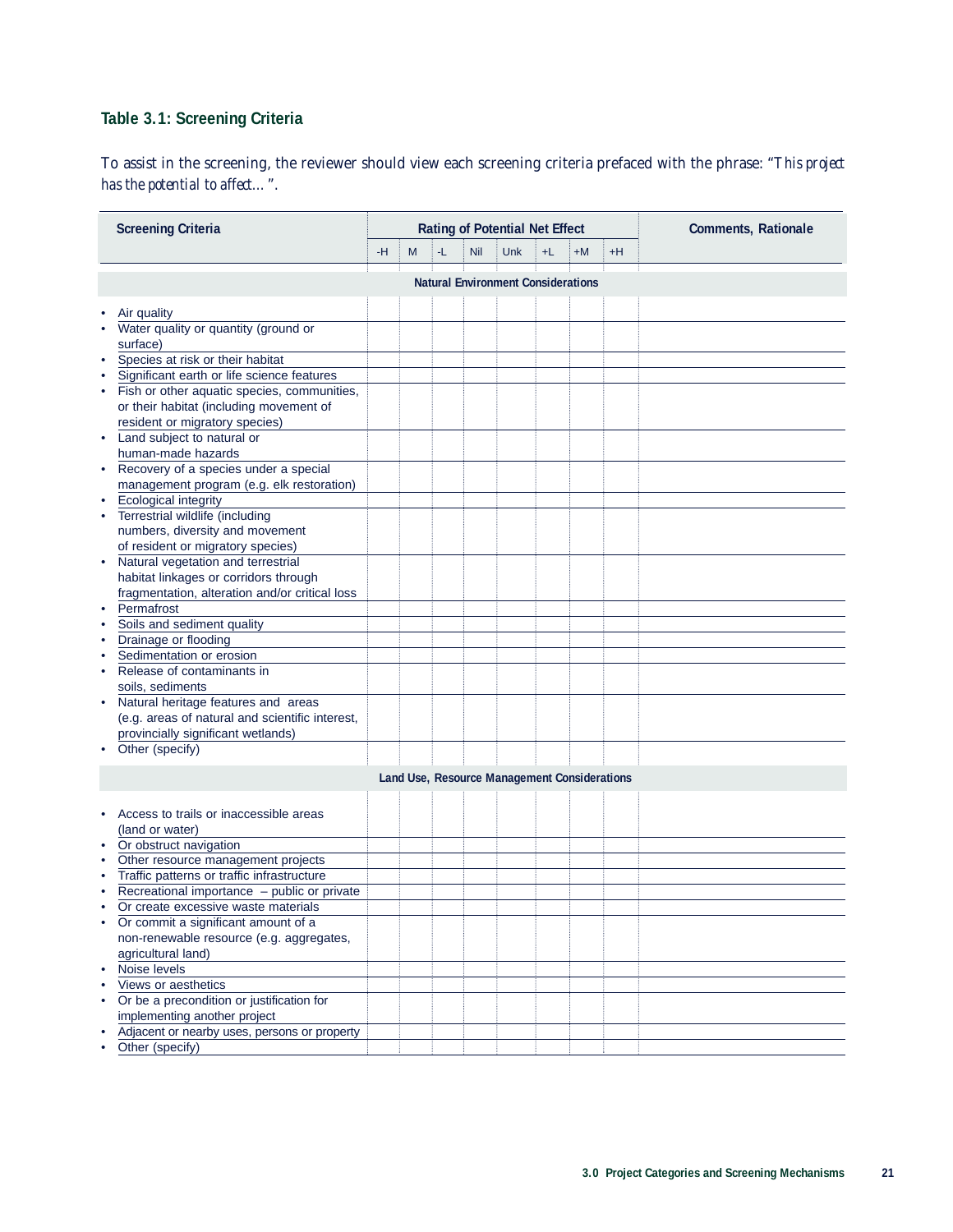| <b>Screening Criteria</b>                                                                                                                                                                                                                                                          |      |   |     |     | <b>Rating of Potential Net Effect</b> | <b>Comments, Rationale</b> |      |      |  |
|------------------------------------------------------------------------------------------------------------------------------------------------------------------------------------------------------------------------------------------------------------------------------------|------|---|-----|-----|---------------------------------------|----------------------------|------|------|--|
|                                                                                                                                                                                                                                                                                    | $-H$ | M | -L. | Nil | <b>Unk</b>                            | $+L$                       | $+M$ | $+H$ |  |
| Social, Cultural, and Economic Considerations                                                                                                                                                                                                                                      |      |   |     |     |                                       |                            |      |      |  |
| Cultural heritage resources -<br>including archaeological sites, built<br>heritage, and cultural heritage<br>landscapes <sup>1</sup><br>Or displace people, businesses,<br>institutions, or public facilities<br>Community character, enjoyment of<br>property, or local amenities |      |   |     |     |                                       |                            |      |      |  |
| Or increase demands on government<br>services or infrastructure<br>Public health and/or safety<br>Local, regional or provincial                                                                                                                                                    |      |   |     |     |                                       |                            |      |      |  |
| economies or businesses<br>Tourism values (e.g. resource-based<br>٠<br>tourist lodge)<br>Other (specify)                                                                                                                                                                           |      |   |     |     |                                       |                            |      |      |  |
| <b>Aboriginal Considerations</b>                                                                                                                                                                                                                                                   |      |   |     |     |                                       |                            |      |      |  |
| First Nation reserves or communities                                                                                                                                                                                                                                               |      |   |     |     |                                       |                            |      |      |  |
| Spiritual, ceremonial, or cultural sites<br>Traditional land or resources used for<br>harvesting, activities                                                                                                                                                                       |      |   |     |     |                                       |                            |      |      |  |
| Aboriginal values<br>Lands subject to land claims<br>Other (specify)                                                                                                                                                                                                               |      |   |     |     |                                       |                            |      |      |  |

<sup>1</sup> Where projects may affect a known or suspected cultural resource, further technical heritage studies may be warranted. Ministry of Culture technical studies that may be required include items such as archaeological assessments by licensed archaeologists and built heritage studies by qualified heritage consultants if a significant built heritage structural feature is being affected.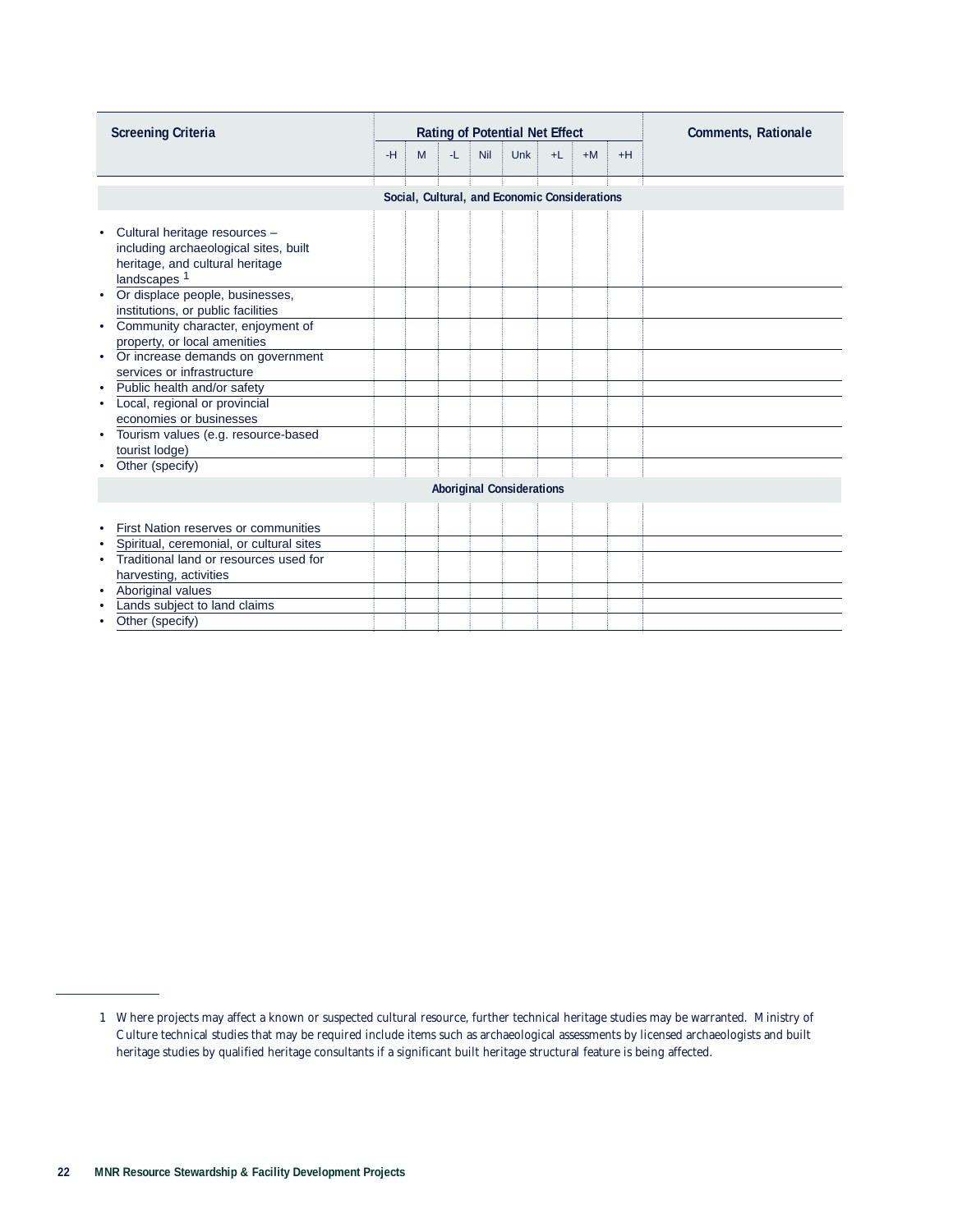### **3.4.1 Factors for the Assessment of Significance**

The following factors may be used in assessing the significance of the environmental effects of a project:

### *Magnitude*

Magnitude represents the relative severity or benefit of the effect under consideration. For example, the complete displacement of a feature would represent a greater magnitude of effect than a minor effect of, say, dust from construction of an adjacent project. Larger scale projects may often have a greater magnitude of effect. Relevant policies and standards may assist in assessing the magnitude of an effect.

### *The Value of the Feature or Situation Affected*

Some features or situations may be given a higher priority than others. Where a project would have a negative effect on the values for which a feature was being managed, this would be of greater concern than most other criteria. For example, an effect on an endangered species habitat would be of greater significance than an effect on an area of natural vegetation that is not identified as having any special importance. On a broader scale, effects under some categories of screening criteria, such as natural environmental effects, may be given greater priority over other effects.

Where a comparison of alternatives is undertaken, criteria or groups of criteria are prioritized or weighted according to their relative importance. It is important to ensure that value is not "double counted", both in the evaluations under each criterion and in the weightings or priorities used in the comparison.

#### *Geographic Extent*

Localized environmental effects may not be as significant as those that extend over a wide area.

### *Duration and Frequency*

Effects should be considered for the construction, operation and, where appropriate, the decommissioning phases of a project. Longer term or more frequent effects may have greater significance. For example, a temporary effect of project construction may be less significant than an effect of lesser magnitude that extends over the life of the project.

### *Likelihood of the Effect*

Some effects are more easily predicted than others. Uncertainty should be recognized and reflected in the evaluation.

### *Reversibility and Irreversibility*

Some effects such as groundwater contamination may be regarded as having a low likelihood of occurring, but would be difficult to reverse. Other effects may be relatively easy to remedy.

# **3.4.2 Other Considerations**

The following considerations may assist in applying the factors provided above.

# *Concerns of interested agencies, Aboriginal groups, other groups and individuals*

The assessment will consider input from any consultation. In a screening, likely reaction will be assessed based on the experience of MNR staff in dealing with similar issues and stakeholders. Where there is uncertainty as to the possible reaction, the Class EA process provides for notification to assist in this decision. For category B or C projects, MNR staff will have the benefit of responses to notification and consultation activities to assist in this determination.

Information provided by the public, agencies, and non-government organizations may contribute factual information for the "technical" assessment of significance. In other instances, input may reflect the level of concern regarding a project.

### *Level of Detail*

Information on the existing environment and potential environmental effects should be reviewed and assessed for its adequacy in determining significance. Any gaps in the information required to assess significance should be identified. Where there are gaps, these should be recognized in a screening and specialist help may be sought or special studies may be initiated for a project evaluation.

The level of detail would generally increase as the process proceeds through screening to the assessment of alternatives (where appropriate) and the refinement of the project. Alternatives usually would be compared based on a generally equivalent level of detail.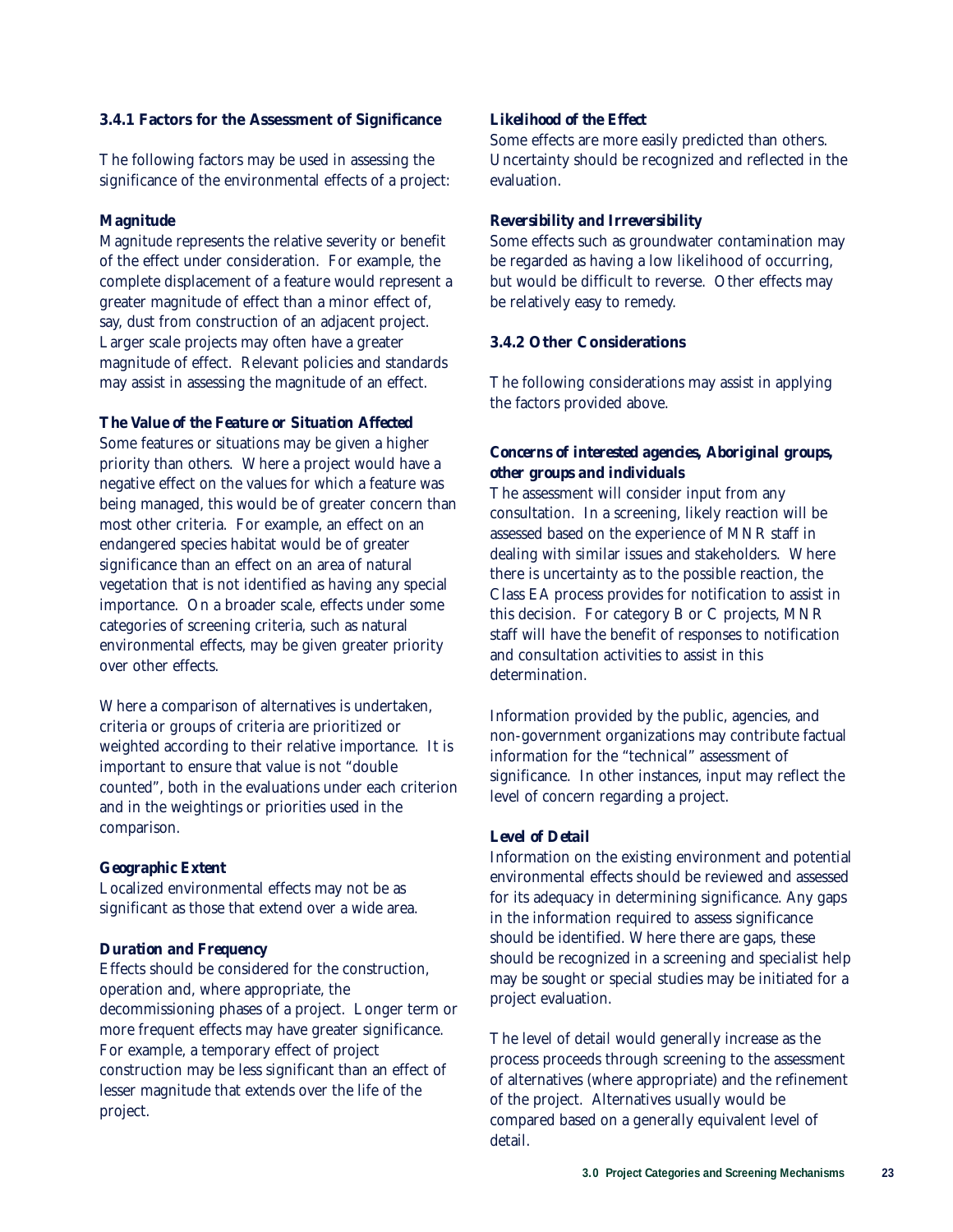### *Gross and Net Environmental Effects*

A net (or residual) environmental effect is a change to the environment that would result from the project, following the application of proposed mitigation or enhancement measures. Monitoring may be proposed to assess the need for mitigation measures in the future.

In project evaluations conducted under this Class EA, decisions on the significance of environmental effects are based either on the effects of the project with appropriate mitigation measures in place (as specified in the project description), or the effects with both appropriate mitigation and any additional measures found to be necessary during the project evaluation. Appropriate mitigation and enhancement measures would generally be those required by MNR for specific application to the project. For Category B and C projects, the level of detailed information on additional mitigation measures and their anticipated effectiveness should be generally greater for more significant and complex effects, and for decisions taken at later stages of the process.

### *Direct and Indirect Effects*

A project may give rise to a chain of environmental effects. For example, flooding of a reservoir can cause elevated levels of methyl mercury, followed by indirect effects including effects on fish and the destruction of a fishery, and effects on a traditional or commercial economy. The potential for indirect effects should be considered in conducting more complex project evaluations.

### *Cumulative Effects*

Cumulative effects are the total effect on the environment within the defined study area from two or more projects. Sometimes the effects of more than one project can accumulate so that they reach a critical threshold, or they can be compounded so that they create an effect that is greater than the sum of the individual effects.

Consideration should be given to whether the environment affected by the project is undergoing change or is expected to undergo change as a result of other past, present, and future projects. For example, if a campground is proposed on the shore of a lake on which other developments or dispositions are also proposed, the long term effects of all of these projects

on water quality and fisheries, for example, should be taken into consideration.

Where there is potential for significant cumulative effects, this should be reflected in defining study areas for a project evaluation.

### *Tangibles and Intangibles*

Some potential effects are more easily measured and predicted than others. More "subjective" effects such as visual and social effects can often be neglected in favour of those for which "hard" information is more easily obtained. In such circumstances, consideration will be given to public input in assessing the significance of effects.

### **3.4.3 Comparing Alternatives**

Where the project evaluation involves a comparison of alternative projects or locations, the comparison should demonstrate a logical and systematic consideration of potential net environmental effects. Although detailed review of methodologies is beyond the scope of this Class EA, the following general considerations apply:

The level of sophistication of the comparison should respond to the complexity of the project, its potential environmental effects, and the types of differences between alternatives.

There should be some assignment of priorities or weighting to the evaluation criteria or groups of criteria to be applied in the comparison. This should be reflective of MNR policy (e.g. priority to protect a rare species), and public and agency input.

The comparison should provide enough information to enable a lay reader to understand the rationale supporting the selection of the preferred alternative. An evaluation matrix describing environmental effects under each criterion for each alternative, supported by a narrative description of the comparison, is helpful. Low, moderate, and high positive and negative effects may be assigned to each criterion. The ranges of values for indicators used to assess effects in low, moderate, and high categories should be specified and explained.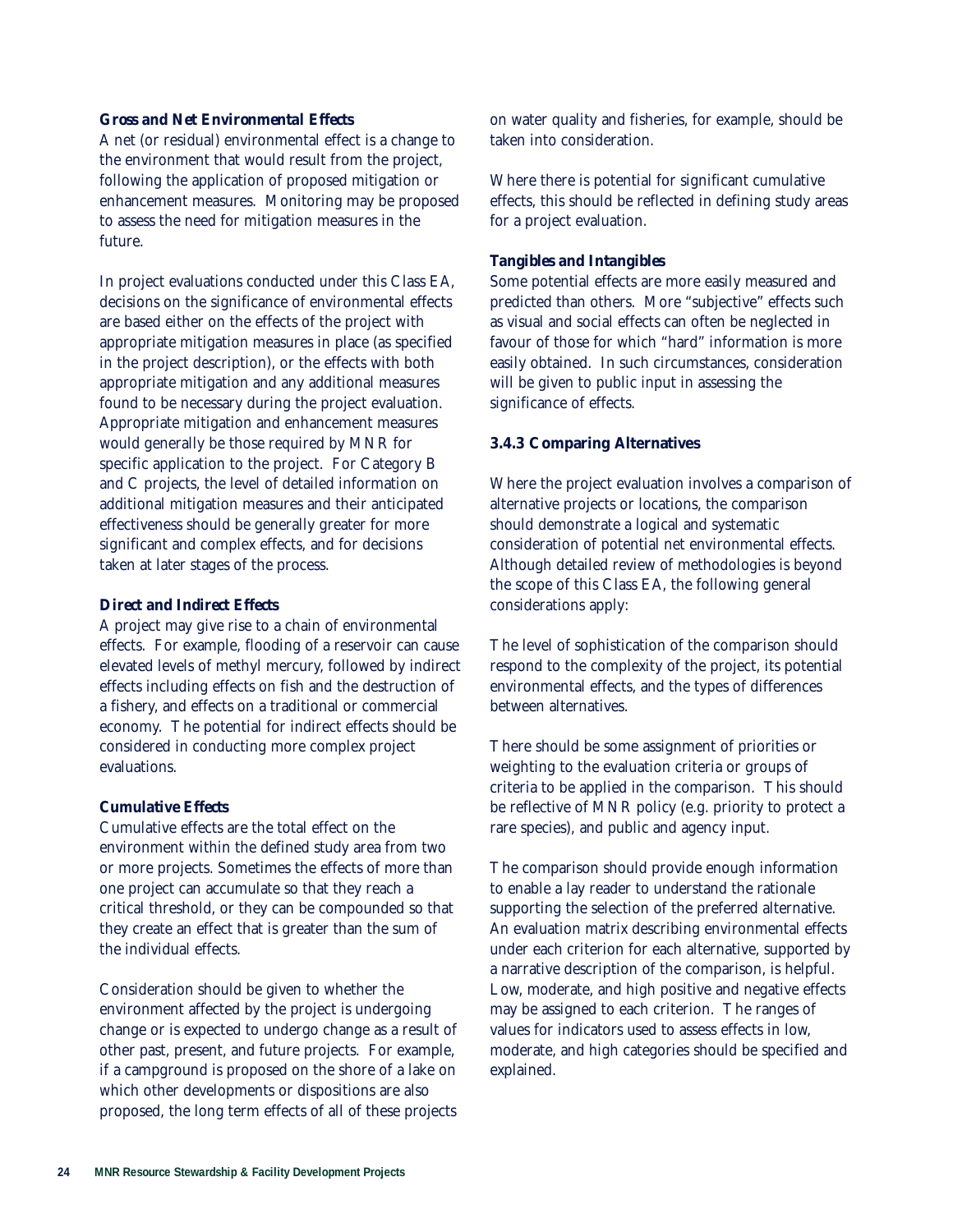Again, the advantages and disadvantages of the preferred alternative should be reviewed against the purpose that the project is intended to serve.

# **3.5 Criteria for Assigning Projects to Categories A, B, C, or D**

The criteria listed in Table 3.2 are intended to help MNR staff assign projects to the appropriate category. Projects (other than those listed as Category A in section 3.1.1) must be considered on a case by case basis because of the wide variety of potential effects and levels of public interest that can be generated by similar projects in different locations.

When assigning projects to categories, MNR staff will ensure that the screening process and the rationale for decision making are documented.

The category determination will be made through consideration of the screening criteria and ratings from Table 3.1, as well as the criteria for assigning projects to categories provided in Table 3.2. In some instances one criterion may be sufficient to change the determination; in others it may be a combination of several criteria.

The assignment of categories should give full consideration to anticipated Aboriginal, stakeholder, agency and public interest. Where there is uncertainty as to the possible interest, the MNR manager may elect to issue a notice to indicate that MNR is seeking input to a project screening process.

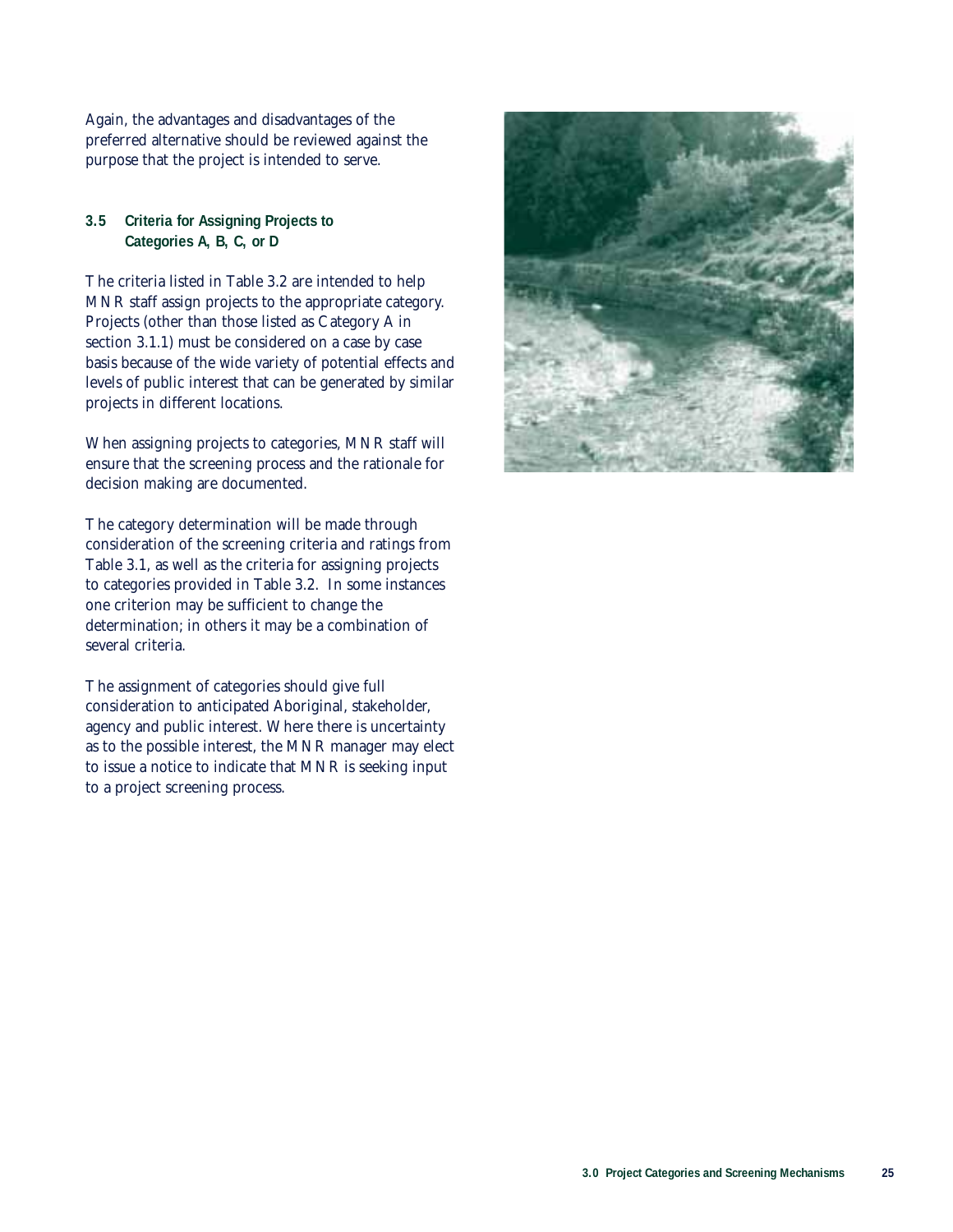# **Table 3.2: Considerations for Assigning Projects to Categories**

| <b>Potential Net Environmental Effects - Considerations</b>                                                                                                                                                                                                                                                                                                                                                                                                                                                                                                                                                                                                                                                                                                                                         | Aboriginal, Public and Agency<br>Concern - Considerations                                                                                                                                                                                                                      |  |  |  |
|-----------------------------------------------------------------------------------------------------------------------------------------------------------------------------------------------------------------------------------------------------------------------------------------------------------------------------------------------------------------------------------------------------------------------------------------------------------------------------------------------------------------------------------------------------------------------------------------------------------------------------------------------------------------------------------------------------------------------------------------------------------------------------------------------------|--------------------------------------------------------------------------------------------------------------------------------------------------------------------------------------------------------------------------------------------------------------------------------|--|--|--|
| <b>Category A</b><br>• Low potential for significant negative net environmental effects, usually<br>with a high degree of certainty<br>May be routine<br>٠<br>• Effects responsive to appropriate mitigation techniques<br>If the appropriate type of management direction is in place for the project,<br>it specifically defines the nature and location of the project and does not<br>require further consideration of alternatives                                                                                                                                                                                                                                                                                                                                                             | • Low potential for concern<br>anticipated                                                                                                                                                                                                                                     |  |  |  |
| <b>Category B</b><br>• Low to medium potential for significant net negative environmental effects,<br>usually with a high degree of certainty<br>If the appropriate type of management direction is in place for the project,<br>it specifically defines the nature and location of the project and does not<br>require further consideration of alternatives<br>Effects responsive to appropriate mitigation techniques                                                                                                                                                                                                                                                                                                                                                                            | Medium potential for some<br>concern anticipated                                                                                                                                                                                                                               |  |  |  |
| <b>Category C</b><br>• Medium to high potential for significant net negative effects<br>• There is some uncertainty associated with predictions of effects, requiring<br>additional research and/or evaluation<br>• The appropriate type of management direction is in place for the project,<br>but it does not fully define the project, or the plan suggests that<br>alternatives should be considered or additional evaluation carried out<br>• If a project is proposed when the appropriate type of management<br>direction is not in place (see Section 2)<br>• Effects require mitigation techniques tailored to the project<br>• Potential to reduce negative effects or increase public understanding by<br>examining alternatives                                                        | • Concern likely to be high, with<br>potential for adverse reaction,<br>based on experience or<br>previous consultation<br>• Consultation and consideration<br>of the proposal and reasonable<br>alternatives may reveal<br>appropriate solutions and<br>common understandings |  |  |  |
| <b>Category D</b><br>Several inter-related aspects that have high potential for either net positive<br>or negative environmental effects that may conflict, suggesting a complex<br>situation<br>Potential for serious negative effects on species at risk<br>Effects require mitigation techniques tailored to the project<br>Potential to reduce negative effects or increase public understanding by<br>examining other alternatives<br>Involves a new or contentious interpretation of management direction or<br>other MNR policy<br>A distinct benefit can be derived from the process requirements of Part II<br>of the EA Act, including Terms of Reference, formal government review<br>and a decision by the Minister of the Environment (or the Environmental<br><b>Review Tribunal)</b> | • There is likely to be very<br>adverse reaction<br>May be high negative and<br>positive concerns that may be<br>at odds, suggesting a highly<br>polarized and complex situation<br>Other project categories would<br>not adequately address<br>concerns                       |  |  |  |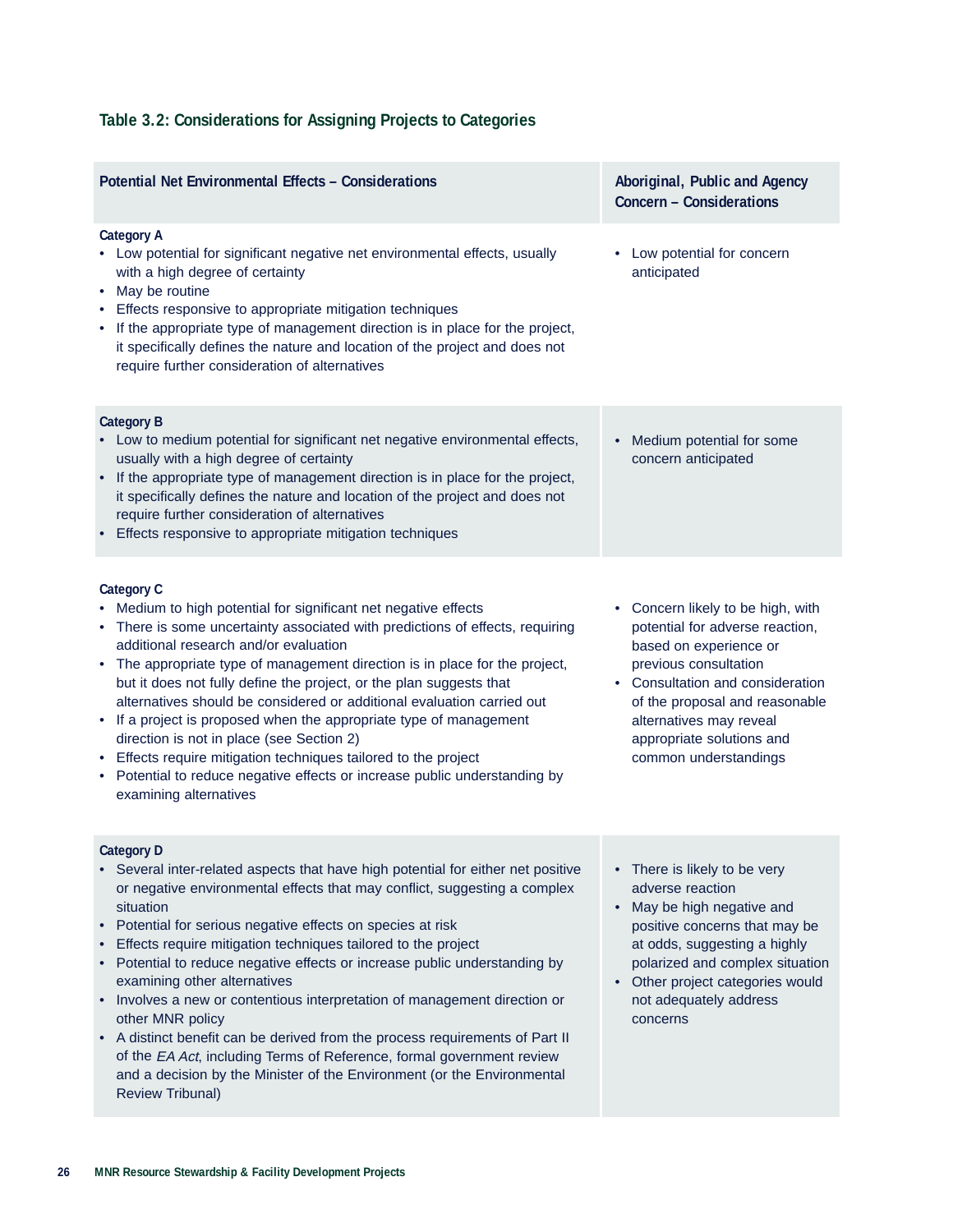# **4.0 Evaluation and Consultation Processes for Category B and C Projects**

**T** his section describes the evaluation, consultation, and documentation requirements for Category B and C projects, as illustrated in Figure 3, and requirements for monitoring projects. The required process for a Category D project would be determined through the preparation and approval of Terms of Reference under Part II of the *EA Act*. The process is based on the Project Description undertaken in Step B, Section 3.2.

In all cases, MNR can apply the requirements of this section of the Class EA to the project, or request that the partner or disposition applicant fulfil the requirements themselves and report to the ministry (refer to Section 2.6). As a general rule, evaluations should strive to achieve an ecosystem approach where the many interrelationships are considered.

Where a high level of public concern is anticipated or requests have been made for additional time or consultation, the MNR manager may extend the normal comment period and/or undertake additional methods of consultation. (Staff may refer to Appendix 3 for additional methods of consultation).

Sample notices and formats referred to in this Section may be found in Appendix 5. Notice periods refer to calendar days.

### **4.1 Category B Project Evaluation and Consultation Process**

Category B projects are described in Section 3.1.2. All information described in the following steps will be placed on a project file first opened during the screening process (Section 3.2). The record of any future monitoring required as a result of the evaluation process will also be placed on the project file. The process consists of five steps, as illustrated in Figure 3.

# **Notices**

**Category B projects include one notice at the beginning of the process (Step 2), and a second notice to parties who expressed their interest (Step 4).**

# *Step 1: Scoping*

MNR staff reviews the extent of planning and consultation previously conducted in support of the project (e.g., in a land use or resource management plan). This information is combined with the results of the screening to determine the project evaluation and consultation steps that are remaining and must be completed through this Class EA.

# *Step 2: Public Notice*

At a minimum, this consists of a mailing to persons and agencies with a known or (what MNR considers to be) a potential interest in the proposed project, including MOE Regional offices, with an invitation to comment within 30 days. Where a high level of public concern is anticipated, other methods of consultation such as those referred to in Appendix 3 may be used, either as part of the initial consultation or in response to the level of concern generated by the first notice. Note that news releases do not satisfy the notice requirements; an advertisement is required.

A notice should include the following information:

- A title indicating the project name, and location.
- A summary description of the project, and any proposed mitigation measures.
- A map or description of the location of the project.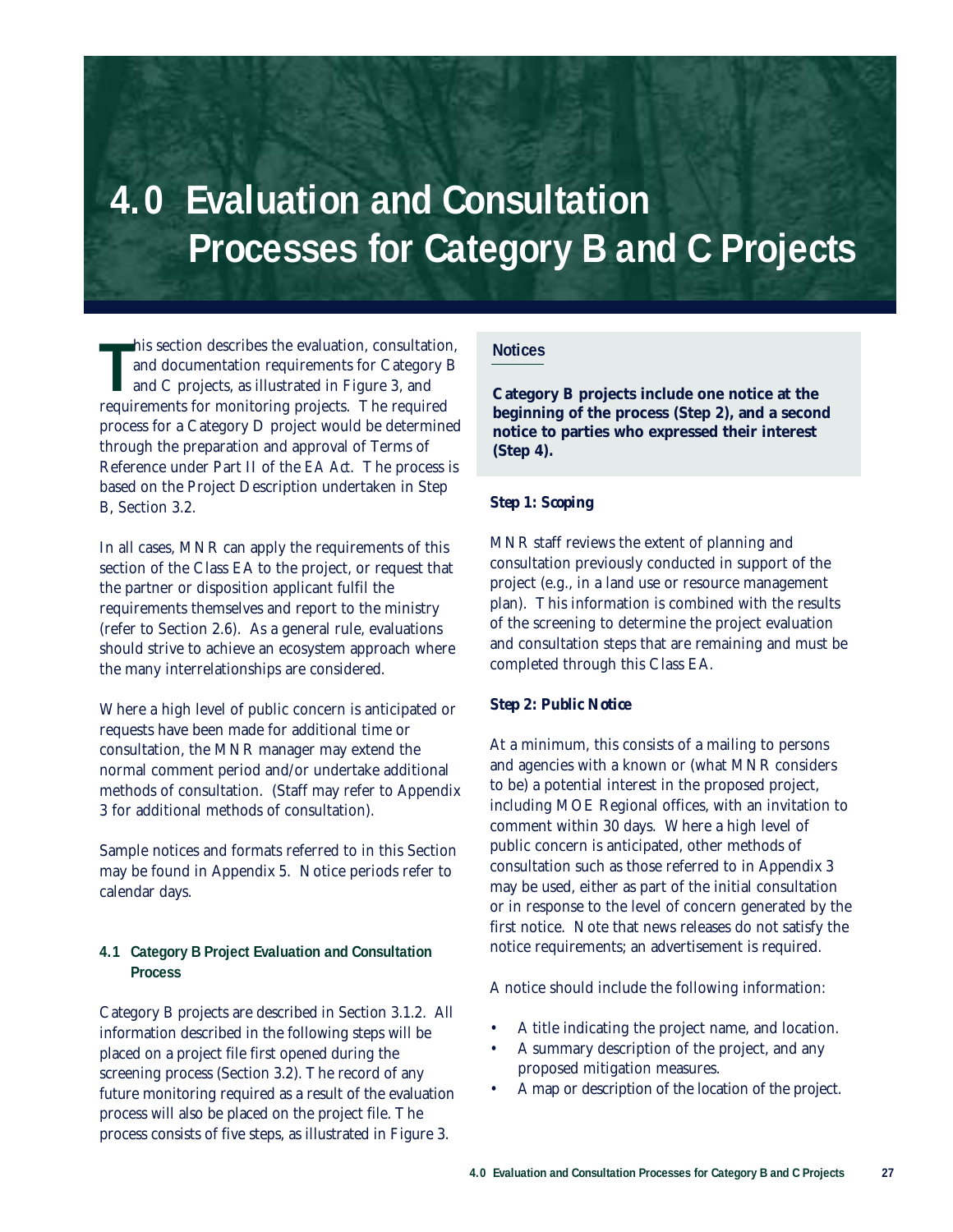

### **Figure 3: Project Evaluation Processes for Category B and C Projects**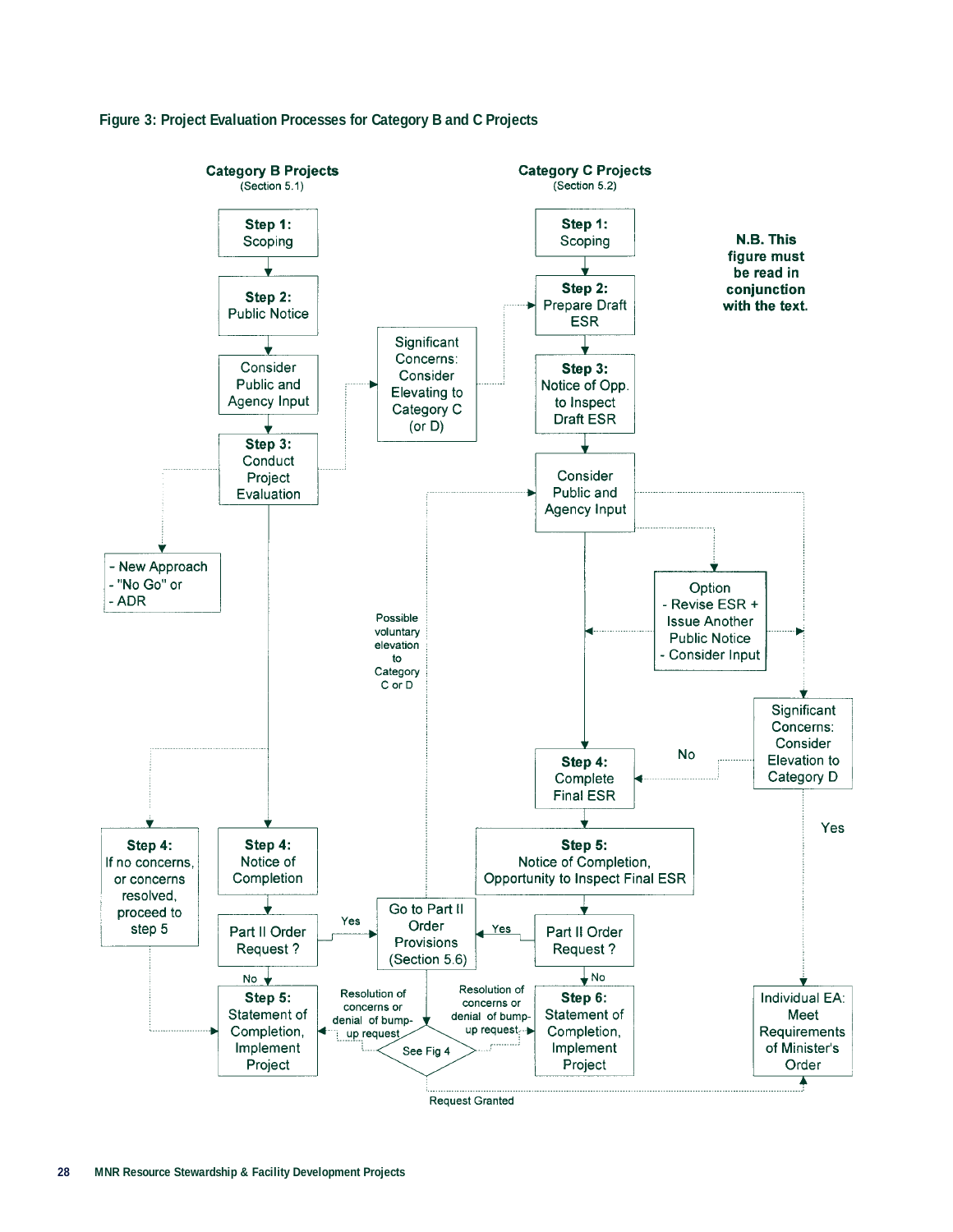- A summary description of previous MNR planning activities leading to the identification of the project.
- An invitation to provide comments on the proposed project, specifying the deadline (e.g. the last day of the 30-day period).
- A statement that only those persons or agencies that commented or those who request notice will be notified directly of the completion of the project evaluation, and that MNR may proceed to implement the project without issuing further general notice.
- The name and address, telephone and fax number, and/or e-mail address of a contact person to whom questions or requests for additional information should be directed, and to whom comments must be sent.
- A statement of the authority under which information is being collected from the public, and of that information's availability and confidentiality under the *Freedom of Information and Protection of Privacy Act* (*FIPP Act*).

As described in Section 3.3, if a first notice was issued during a screening process that led to the project being assigned to Category B, there may be no need to provide this notice.

For projects that may involve the acquisition of property, the obtaining of options or agreements to sell can be pursued once the manager has reviewed the proposal. However, these must be conditional; final acquisition or the exercising of options can only be made after final external notification of the proposal and the period for public comment has elapsed.

*Exception:* For proposals to stock fish, the obligation to provide public notice may be waived in situations where there is concern that the freshly stocked fish would be prematurely fished out by persons who became aware of the stocking through such notices, thus frustrating the purpose of the project. In such situations, the public will be advised of these stocked waters once the fishery is established and healthy.

# *Step 3: Project Evaluation*

MNR staff, the partner, or the disposition applicant consider input received from the public notice, and continue the Category B process by documenting the following information:

- The purpose of the project, including the problem or opportunity being addressed.
- Alternatives available for carrying out the project, if appropriate.
- A complete project description, including the final design.
- The study area and the environment within it.
- Potential environmental effects (derived from the screening process, with additional information as required – e.g. archaeological assessment).
- Manuals and guidelines that MNR considers applicable (see Appendix 2), any related approvals (see Appendix 4), and their relevance to the project.
- Required mitigation and enhancement measures.
- Consideration of whether monitoring is required and, if so, a description of any monitoring requirements and commitments (see Section 4.4).
- A description of consultation conducted and issues raised; MNR's, the partner, or the disposition applicant's response to these issues; and any changes made to the project in response to public or agency input.
- An assessment of the project to meet its intended purpose.

The evaluation of the environmental effects and/or issues raised may identify the need for additional information and/or mitigation measures. MNR staff, the partner, or disposition applicant may work with those affected to try to resolve the concerns before deciding whether to pursue other options, which may include:

- Identifying new approaches to meet the need that the project was intended to address.
- A decision not to proceed with the project (the "no go" alternative).
- Voluntary elevation of the project to Category C or Part II Order for a Category D – this would also be considered at the request of the concerned party.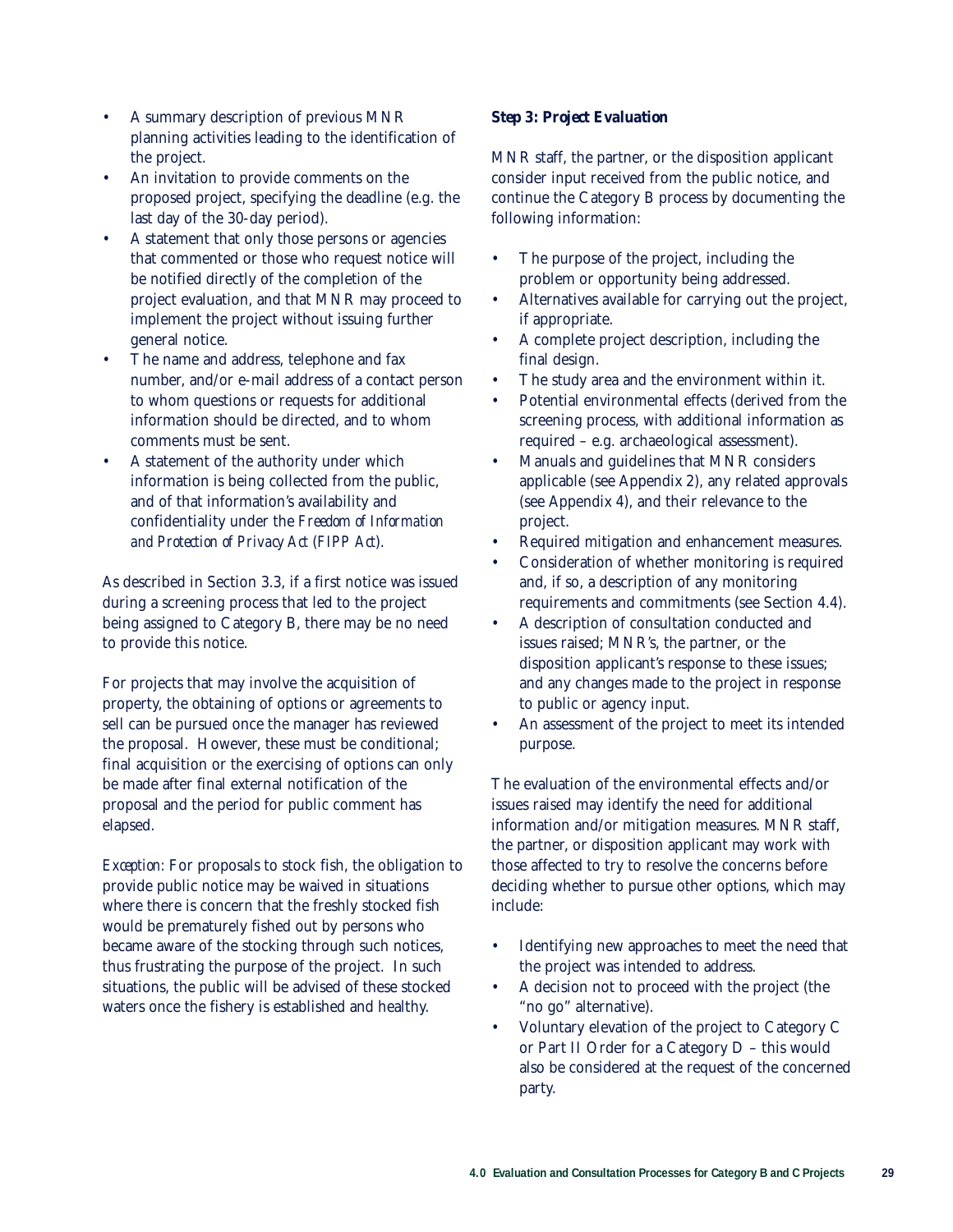• Alternative dispute resolution methods (refer to Appendix 3 if further information is desired on this topic).

## *Step 4: Notice of Completion*

MNR, the partner, or the disposition applicant will notify individually all persons and agencies that commented or asked to be notified of the decision on the project. This "Notice of Completion" will include the following information:

- A summary description of the project, and any mitigation, remedial, or enhancement measures revised to reflect Step 3.
- A map or description of the location of the project.
- Confirmation that the requirements of the Class EA process for a Category B project have been met, subject to consideration of any Part II Order requests to the Minister of the Environment, that any mitigation or monitoring requirements will be undertaken, and that it is intended that the project proceed or not proceed.
- A description of the Part II Order provisions of the *EA Act*, and an indication of a 30-day period for these requests or other comments on the proposal.
- The name and address, telephone and fax number, and/or e-mail address of a contact person to whom questions or comments must be directed.
- Availability of the project file for inspection, its location, and the hours it is available for review.

Note that if no concerns were raised, or if the concerns were resolved (e.g., through discussion with the individual or group, and/or through conditions of MNR approval), MNR will document how concerns were resolved and may proceed to step 5 without issuing this notice or waiting the 30-day period.

#### *Step 5: Statement of Completion, Implement Project*

If no Part II Order request is received during the 30 day comment period, or the request is resolved without elevation of the project to Category C or D, or a requirement for an individual EA by the Minister of the Environment, then the responsible MNR manager will prepare a "Statement of Completion" and the project may proceed. The Statement of Completion will be placed on the project file and will also be sent to the Manager, Conservation and Planning Section, Lands

and Waters Branch. It will include:

- A brief description of the nature and location of the project.
- Confirmation that the project was evaluated as a Category B project in accordance with the requirements of this Class EA.
- Confirmation that no Part II Order request was received during the notification period, that any requests received were withdrawn, or were denied by the Minister of the Environment (see Section 5.6).
- The signature of the responsible MNR manager, and the date.

If a Part II Order request is received, the procedure described in Section 5.6 applies. Note that a 7-day waiting period is suggested in Section 5.6.3, to allow for MOE notification of a request.

# **4.2 Category C Project Evaluation and Consultation Process**

The requirements set out in this Class EA for Category C projects are a minimum. All information described in the following steps will be placed on a project file, first opened during the screening process (Section 3.2), as part of the public record. The records of any future monitoring required as a result of the evaluation process will also be placed on the project file.

The process consists of six steps, as illustrated in Figure 3.

# *Step 1: Scoping*

MNR staff reviews the extent of planning and consultation previously conducted in support of the project (for example, through a land use or resource management planning process). This information is combined with the results of the screening to determine the project evaluation and consultation steps that are remaining and must be completed through this Class EA.

## **Notices**

**The Category C process includes two mandatory points of notification, and the preparation of an Environmental Study Report.**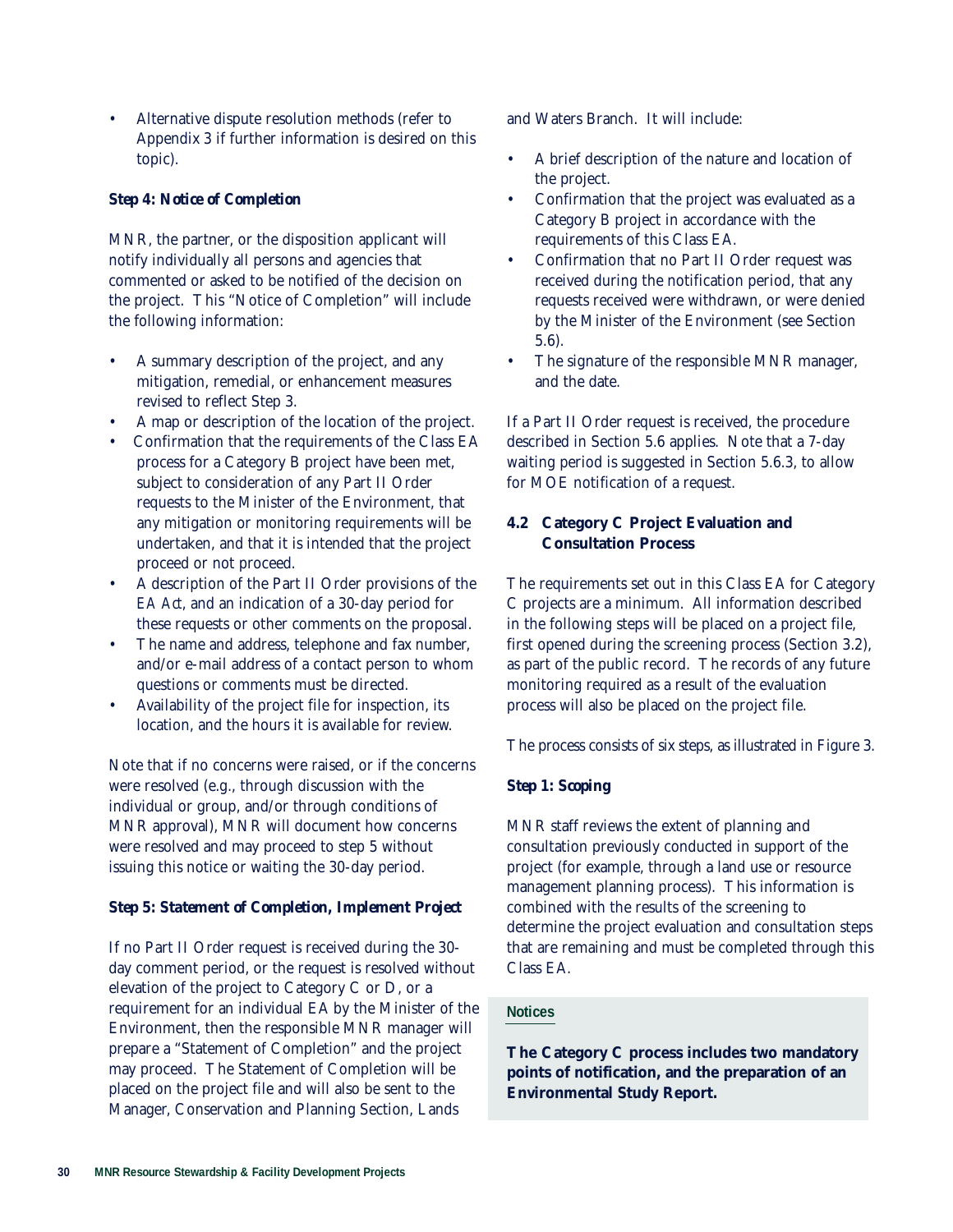# *Step 2: Draft Environmental Study Report (ESR) – Project Proposal*

MNR staff, the partner, or the disposition applicant will prepare a Draft ESR - Project Proposal. The level of detail of draft ESRs will vary depending on the complexity of the project, its environmental effects, and the anticipated level of public and agency concern. The Draft ESR - Project Proposal will include:

### *Project Proposal and Alternatives:*

The first step for Category C projects is to confirm the project category (resulting from the screening undertaken in Section 3). In addition, develop a proposal that describes the proposed project, documents the reason(s) for the project, and identifies alternatives.

### *Purpose and Rationale:*

When developing a proposal, the purpose of the proposal must be defined so that the desired end, which is intended to be met, is clearly stated. The need (rationale) for or opportunity/problem to be addressed by the project will be described by a statement outlining why the proposal is necessary or appropriate. Both purpose and rationale will vary according to whether the proposal is intended to address a specific problem, objective, or opportunity. This may involve a review of the planning that may have already been undertaken in support of the project.

#### *Project Alternatives:*

To give full consideration to the environmental aspects of a project a number of alternative projects should be identified and considered which could reasonably be expected to achieve the desired result. This should include consideration of the "null alternative". Once the proposed project and its alternatives have been identified, a preliminary indication of the cost, effectiveness, potential environmental effects, and feasibility of each alternative should be completed.

#### *Description of Study Area*

The geographical study area will be described and mapped considering such factors as existing land use, infrastructure, and ecosystem features; administrative, technical and ecological boundaries; and municipal fabric.

# **Evaluation of Alternatives – Select Preferred Project:**

Once the alternatives have been identified, an environmental analysis will be completed for each. The potential environmental effects and possible prevention and mitigation measures will be identified.

The Environmental Analysis is carried out using Table 3.1 – Environmental Screening Criteria. The criteria list many of the environmental components associated with the type of projects addressed by this Class EA. The purpose of the screening is to assist in identifying and considering the array of environmental factors that may be affected by the project.

Using the screening criteria, an Environmental Analysis Summary will be prepared for each alternative, which will include the following information:

- 1. An identification of the environmental effects and their estimated significance;
- 2. An indication of the potential for mitigation of the environmental effects;
- 3. An estimation of the effectiveness of the alternative to meet its intended purpose;
- 4. An estimation of the cost and feasibility of carrying out the alternative; and
- 5. The monitoring requirements of the alternatives.

Each alternative will be evaluated and compared based on the above considerations, and clearly identify the basis for selecting the preferred project to be presented for public review. Details of the preferred project could include its location, the basic technologies to be used, and the project design. This may include a conceptual site plan where appropriate. Manuals, and guidelines that MNR considers applicable (see Appendix 2), and any related approvals (see Appendix 4), and their relevance to the preferred project should be considered and proposed mitigation or enhancement measures outlined.

Appendices to the draft ESR could include:

- Documentation of the screening evaluation.
- Additional summaries or details of the environmental evaluations conducted and their findings (technical materials may be provided in supplementary documents).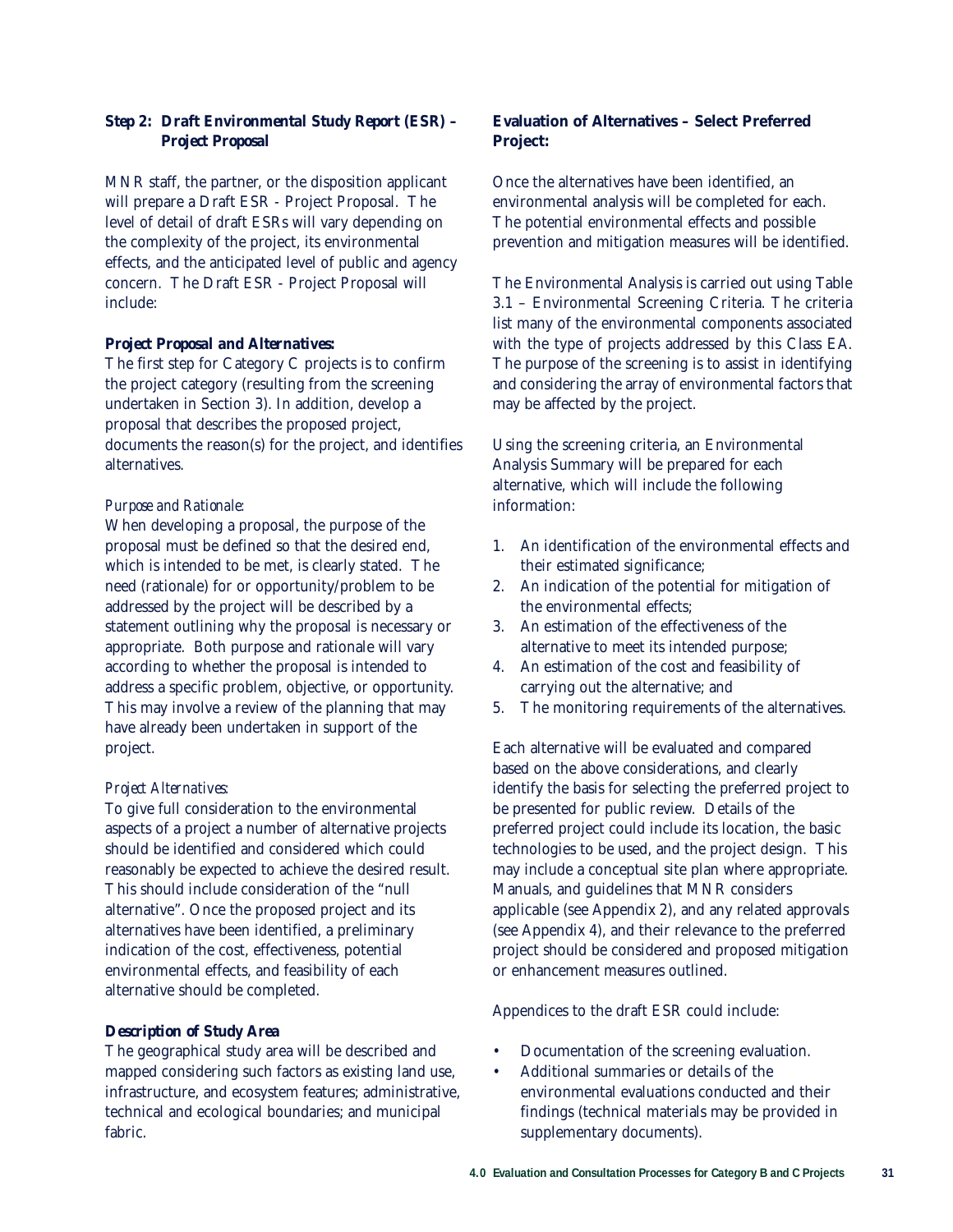# *Step 3: Notice of Opportunity to Inspect the Draft ESR – Project Proposal*

At a minimum, this step consists of a mailing to persons and agencies with a known or (what MNR considers to be) a potential interest in the proposed project, including MOE Regional offices, and a local newspaper advertisement, with an invitation to comment within 30 days (see Appendices 3 and 5). Note that news releases do not satisfy the notice requirements.

A notice should include the following information:

- A title indicating the project name and location.
- A summary description of the project and alternatives, and any proposed mitigation measures.
- A map or description of the location of the project and alternatives and the study area, if appropriate.
- A summary description of previous MNR planning activities leading to the identification of the project.
- An invitation to provide comments on the draft ESR, specifying the deadline.
- An invitation to any additional consultation event(s) associated with the project (if planned), giving date, time and location
- The name and address, telephone and fax number, and/or e-mail address of a contact person to whom questions and requests for information should be directed, and comments or requests to be added to the mailing list must be sent.
- A statement of the authority under which information is being collected from the public, and of that information's availability and confidentiality under the *FIPP Act*.

The comment period is at least 30 days, and may be extended for more significant projects or to accommodate a high level of public interest. MNR may also provide supplementary information that would be referred to in the notice and made available on request, and may send it with the notice to interested parties. This may include:

- More detailed information about the project, the environment affected and current knowledge about potential effects.
- Proposed criteria for the evaluation of the project and any alternatives.
- A project schedule, including an outline of additional proposed consultation.
- A questionnaire or comment sheet.

The evaluation of the environmental effects and/or issues raised may identify the need for additional information and/or mitigation measures. Where comments are received, MNR staff, the partner, or disposition applicant may work directly with those affected to endeavour to resolve the concerns before deciding whether to pursue other options which may include:

- Identifying new approaches to meeting the need that the project was intended to resolve.
- A decision not to proceed with the project (the "no go" alternative).
- Voluntary elevation of the project to Category D this may also be considered at the request of a concerned party.
- Alternative dispute resolution.

For projects that may involve the acquisition of property, the obtaining of options or agreements to sell can be pursued once the manager has reviewed the proposal. However, these must be conditional; final acquisition or the exercising of options can only be made after final external notification of the proposal and the period for public comment has elapsed.

*Exception*: For proposals to stock fish, the obligation to provide public notice may be waived in situations where there is concern that the freshly stocked fish would be prematurely fished out by persons who became aware of the stocking through such notices, thus frustrating the purpose of the project. In such situations, the public will be advised of these stocked waters once the fishery is established and healthy.

If staff wish further guidance on consultation, they may consult Appendix 3. MNR staff, the partner, or the disposition applicant may refine the proposed approach based on input received.

# *Option – Additional Public/Agency Consultation*

Most of the projects subject to this Class EA are unlikely to generate significant adverse environmental effects. In some situations, however, where there is greater uncertainty or when public concern arises about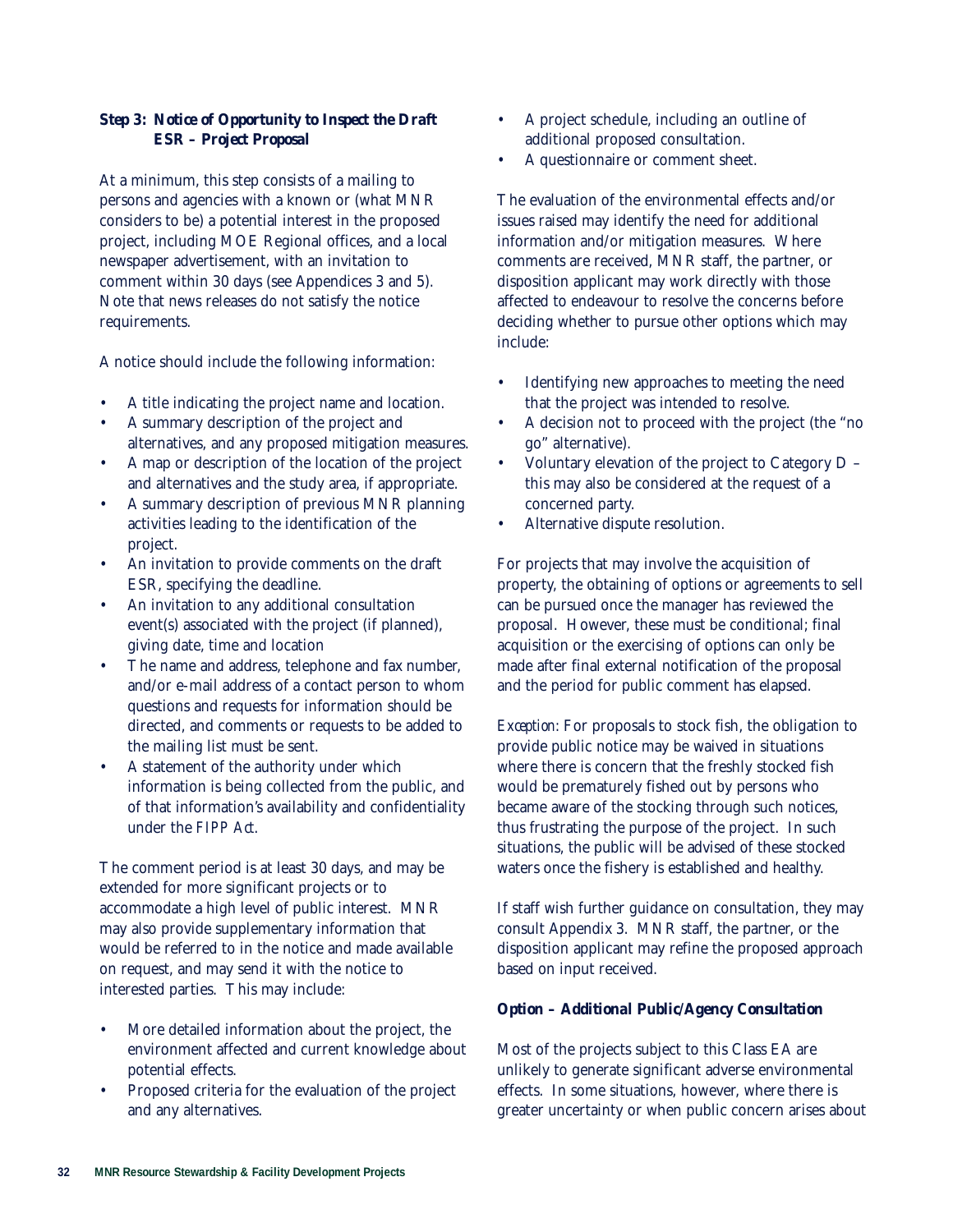a specific project, additional opportunities for public and external agency involvement may be necessary. Additional opportunities for external involvement may be appropriate to further refine the project proposal, to elaborate on potential environmental effects, to identify effects on external interests, or to clarify the project proposal.

Additional external involvement can occur at this stage and may be undertaken as outlined in Step 3. If public or agency concern still exists, other means of consultation (as outline in Appendix 3) could be employed.

In some situations, public or agency comment from the first notice may result in the need to change the draft ESR to reflect concerns identified. The MNR, partner, or disposition applicant may elect to provide an additional opportunity for further input on notable changes.

# *Step 4: Completion of the Final ESR – Project Plan*

Public and agency comments are considered in refining the Draft ESR, and in deciding whether to proceed with the project. After the preferred alternative project has been selected, a detailed Project Plan shall be prepared, including the recommendations approved during the evaluation and comparison of alternatives. The required contents of the Final ESR are the same as for the Draft, with the addition of a Project Plan that includes the following:

- A complete project description, including the final design;
- A map outlining the location and layout of the project;
- Diagrams outlining the basic design characteristics of each component of the project, where appropriate;
- A description of anticipated project phases such as construction, operation, maintenance and abandonment in terms of where and how these activities will be carried out, including a timetable for each component, and the environmental effects which could reasonably be expected to be generated by each phase;
- A description of consultation conducted and issues raised; MNR's, the partner, or the disposition

applicant's response to these issues; and any changes made to the project in response to public or agency input.

- An assessment of the project to meet its intended purpose.
- A list of all the environmental protection/mitigation measures and conditions to be applied to the project; and
- An outline of the proposed monitoring procedures.

# *Step 5: Notice of Completion, Opportunity to Inspect the Final ESR – Project Plan*

Notification will be sent to those on the current project mailing list, and an advertisement placed in a local newspaper. The Final ESR will be sent to the MOE regional office, and to others who request it. This notice will include:

- Confirmation that the Final ESR was completed in accordance with the process for a Category C project under this Class EA.
- A description of the project and its location (shown on a map, where appropriate).
- A description of the Part II Order provisions of the *EA Act*, and indication of a 30-day period for requests or other comments.
- An indication of the project start date and estimation of implementation period.
- The name and address, telephone and fax number, and/or e-mail address of a contact person at MNR to whom questions or requests for a more complete project description must be directed, and comments must be sent.
- A location where the Final ESR may be viewed.

Where the project is complex or there is a high level of concern, additional consultation or notices may be conducted in connection with the Final ESR (refer to section 5.8).

If, after the first notice, little concern is shown by the public and external agencies and no significant environmental effects have been identified, or there is public support for the project to proceed, then a shortened response period (e.g. 15 days) may be identified in the notice and reasons for the shortened period given.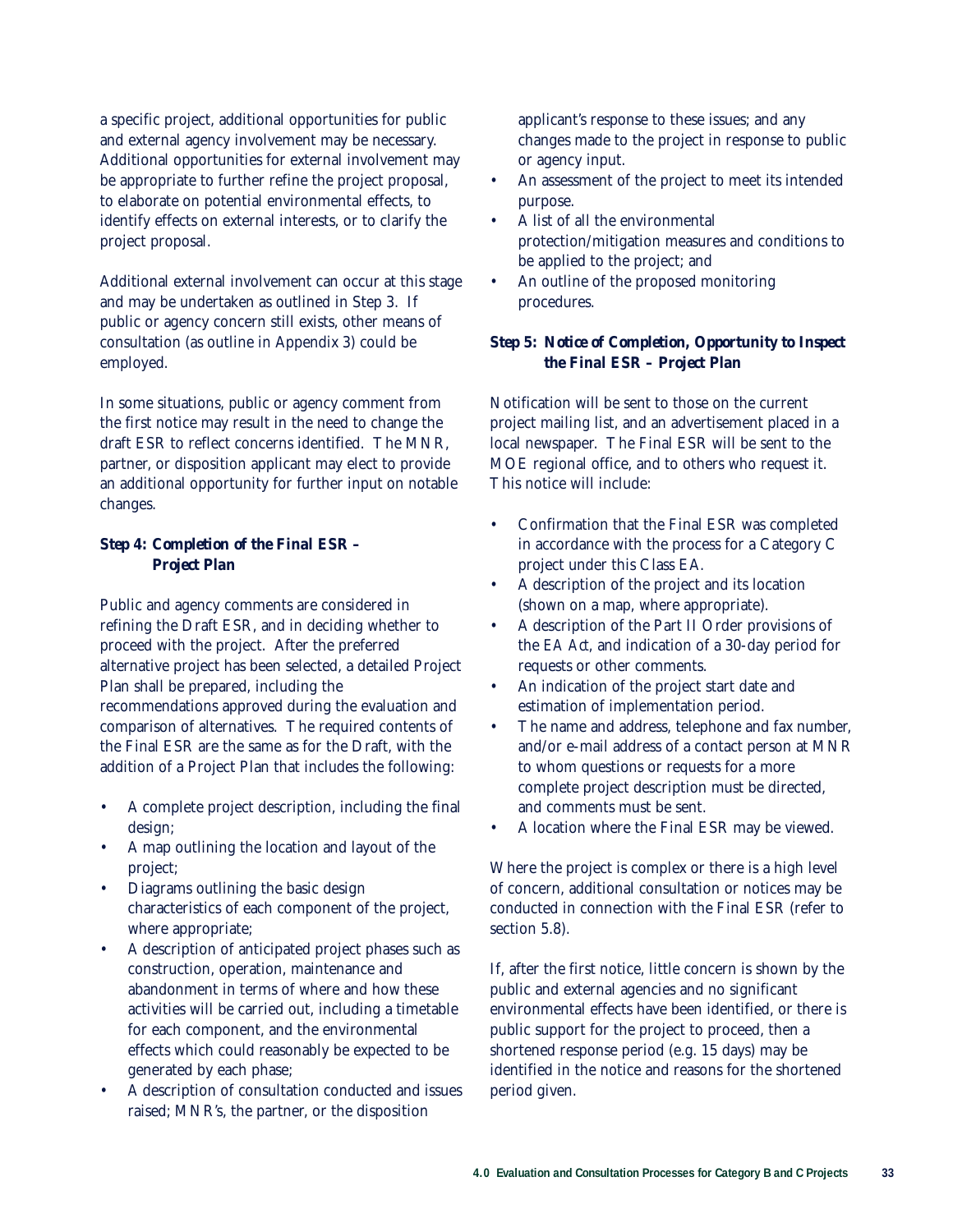## *Step 6: Statement of Completion, Implement Project*

#### *Statement of Completion*

If no Part II Order requests are received during the comment period or they are resolved without elevation of the project to Category D, then the responsible MNR manager will prepare a Statement of Completion (for a Category C project) to be placed on the project file. The Statement of Completion will be placed on the project file and will also be sent to the Manager, Conservation and Planning Section, Lands and Waters Branch. If a Part II Order request is received, the procedure described in Section 5.6 of this Class EA applies.

If the Notice of Completion results in new concerns identified by the public and/or external agencies, then the following options can be considered:

- Develop further mitigation measures to resolve the concern and incorporate into the Project Plan to the extent that the plan remains feasible.
- Amend the Project Plan and re-issue a Notice of Completion outlining the proposed changes. (It may be necessary to consult with parties having significant concerns to amend the Project Plan).

Once outstanding concerns of the public and external agencies have been considered and the ESR submitted to the Manager by MNR, the partner or the disposition applicant, the file will be reviewed by the Manager. The Manager will then prepare and file a Statement of Completion approving the project, approving the project with conditions, or not approving the project. A copy of the Statement of Completion should also be sent to the Director, Environmental Assessment and Approvals Branch, MOE.

#### *Implementation*

All activities associated with the implementation of a project will include recommended mitigation measures outlined in the Final ESR. If construction and maintenance is to be contracted out, an agreement will be signed with the contractor that contains provisions requiring that the mitigation measures identified in the ESR be carried out.

#### **4.3 Mitigation**

The Class EA process is intended to identify potential adverse environmental effects and where feasible, avoid them. Where avoidance is not feasible, mitigation measures to reduce or minimize these effects will be identified. For example, a planned project should encourage rehabilitation of degraded conditions that may exist on a site prior to the project, and discourage measures that might act to inhibit future rehabilitation of such conditions. Monitoring of project effects may be required to verify the effectiveness of the mitigation measures, or to verify the predicted effects.

Mitigation is the process of avoiding, eliminating, offsetting or reducing to an acceptable level the potential negative effects of a project. It can also include rehabilitation, restoration, or enhancement where feasible. The approach to be employed will involve identifying potential project effects early in the planning process and avoiding them, or building a solution into the project plan from the start, so that further mitigation measures are not required. For example, where there are early indications that implementing a project may require a substantial amount of mitigation, it may be advisable to consider alternatives. In cases where negative effects cannot be avoided mitigation measures are introduced to minimize or offset these effects. All mitigation measures should be clearly documented.

#### **4.3.1 Typical Mitigation Measures**

Generally, mitigation measures may include modifications to the project design or implementation techniques, a change in location, or other measures to minimize effects. Examples of typical mitigation measures include:

- noise and dust control measures to minimize disruption to adjacent residents;
- sediment and erosion control measures to avoid surface water sedimentation;
- seasonal constraints on construction to avoid spawning periods for fish;
- timing restrictions to avoid disruption to other users (e.g. canoeists, cottage owners, hunters) or species (e.g. breeding periods of birds);
- systematic excavation and/or working around an archaeological or cultural heritage feature;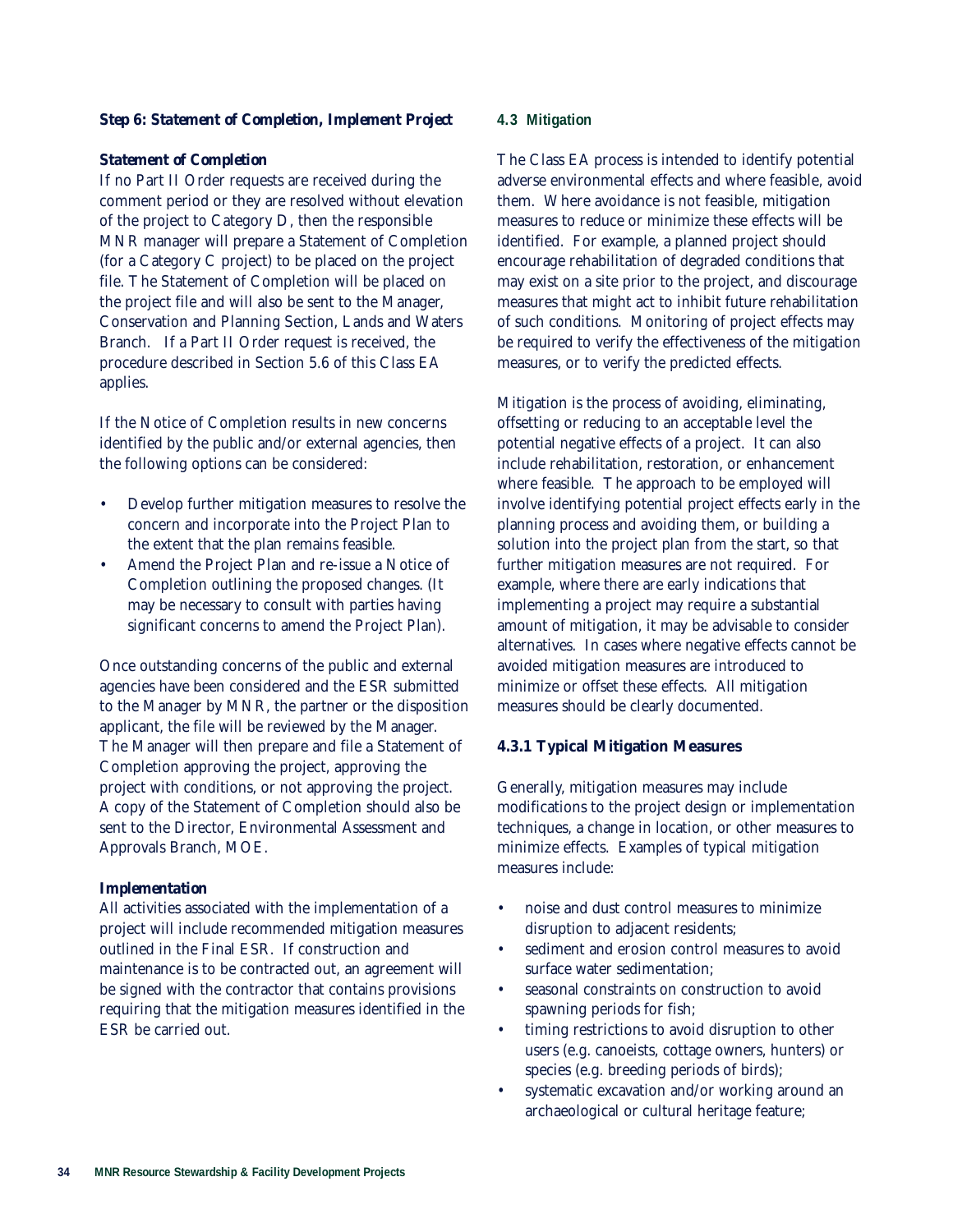- planting of vegetation to replace vegetation that had to be removed; and
- notification of affected owners of construction scheduling.

#### **4.3.2 Mitigation during Project Implementation**

Some projects under this Class EA will be implemented by a contractor. Contractors differ in their approach to sequence of operation, construction techniques, equipment used, and construction schedule. Since the operations of the contractor may have the potential for negative environmental effects, provisions that indicate what can or cannot be done during specific operations should be included in the construction contract. Those responsible for inspecting a contractor's work must be made aware of such provisions in order to monitor and assess compliance during construction, and with the applicable environmental provisions including the awareness of mitigation measures to be employed. Appendix 2 lists some of the guidelines and references that may be useful in addressing this.

#### **4.4 Monitoring of Projects**

# **This section provides for monitoring Category B and C projects.**

Monitoring and follow-up during the preconstruction, construction/implementation, and operation phases of projects are important to the achievement of the purpose of this Class EA as described in Section 1. Monitoring enables MNR to assess whether predictions of environmental effects are valid, and to confirm the effectiveness of mitigation measures. Where unintended effects occur, further action can be taken to reverse or minimize them. Monitoring and follow-up will enable lessons learned to be applied in planning future projects, thereby improving the efficiency and effectiveness of the Class EA process.

For example, it is MNR practice to discourage development in areas of known cultural heritage significance, and to encourage further study in areas expected to have potential for cultural resources. Assessments may be carried out by a licensed archaeologist to ensure that any potential archaeological resources are identified. If archaeological resources

were unexpectedly found during a project (e.g., unearthed), the project would be stopped until appropriate mitigation has been established.

Potential requirements for monitoring should be considered throughout the planning for both Category B and Category C projects. How much monitoring is required will depend on the project. For example, low intensity, frequently recurring projects may not require any monitoring, whereas larger scale projects using innovative or untested techniques and mitigation measures may require a sophisticated monitoring approach before, during, and after implementation. Generally, a monitoring program should be established to address the project objectives (e.g. fish stocking – to establish a healthy fishery).

Project files and ESRs should include a statement that the need for monitoring was considered in project evaluation. If no monitoring is required, then reasons should be provided. Where monitoring is required, a monitoring and follow up program should be described. Consideration should be given to the following:

- *• Purpose:* why the monitoring is being done (objectives), the potential effects.
- *• Acceptable Outcomes:* the predicted effects to be monitored, and the range of acceptable outcomes.
- *• Monitoring Methods:* the protocols to be used (e.g., techniques, equipment, indicators, measurements, duration, frequency, etc.).
- *• Results:* a description and assessment of the results with respect to the acceptable outcomes.
- *• Remedial Action:* additional actions that may be required to mitigate a problem, including any related monitoring.
- *• Reporting:* a description of when and how reporting will be completed, including adjustments to projects arising from the results of monitoring.

If a project is undertaken by or in co-operation with a partner (see Section 3.7), or by a disposition applicant, responsibilities for monitoring and any required mitigation and remediation should be clearly identified. Monitoring records will be maintained on the project file (see Appendix 5).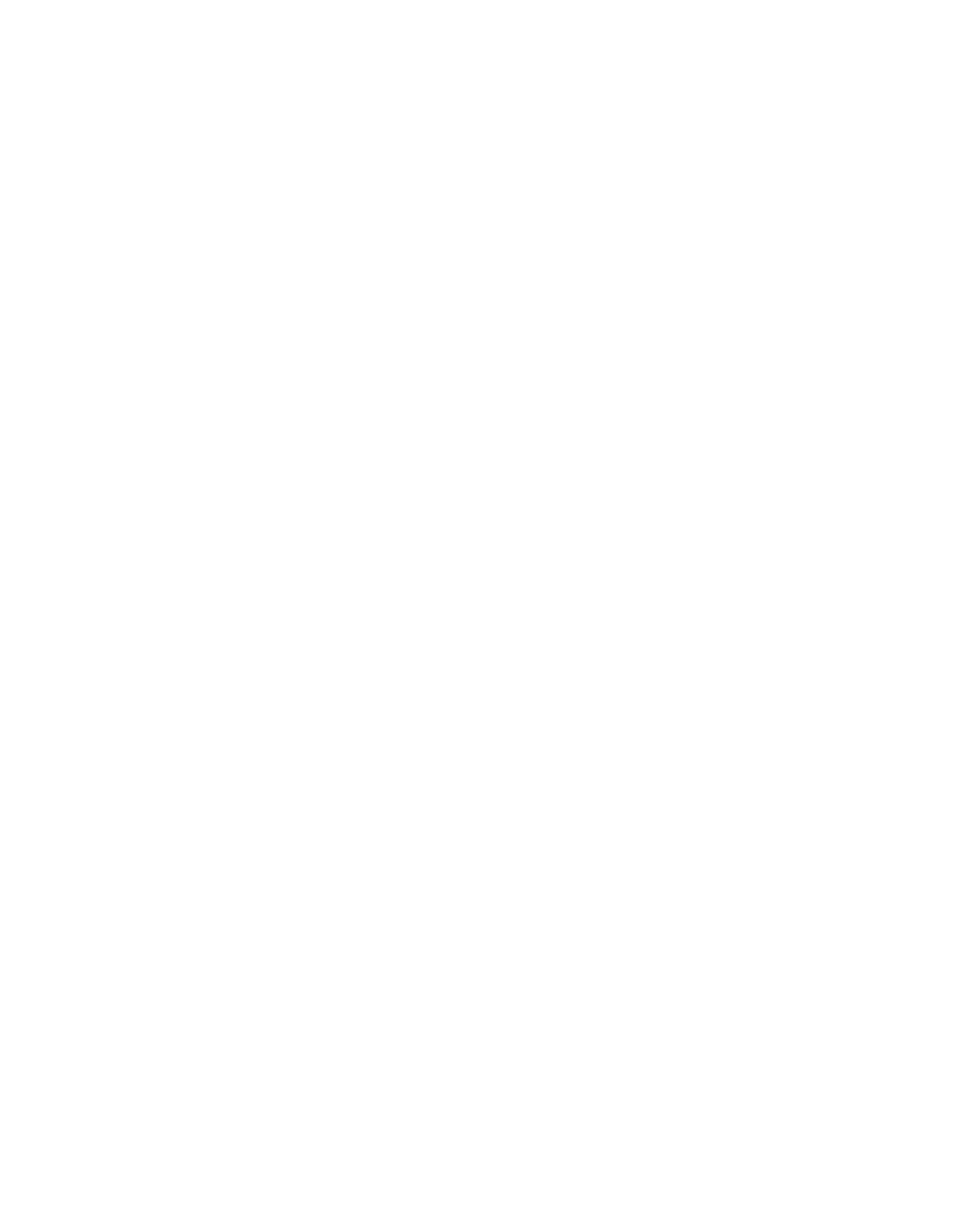# **5.0 Class EA Administrative Practices and Procedures**

**5.1 Monitoring the Implementation of this Class EA**

The purpose of monitoring the implementation of this Class EA is to determine whether it is fulfilling its stated purpose, and to identify opportunities for improvement that would enhance its effectiveness.

To assist in monitoring progress and experience arising from the implementation of this Class EA, MNR will:

- Retain copies of completed Class EA file information (e.g., screening checklists/reports, Environmental Study Reports, statements of completion) at the relevant district or program office.
- Retain Statements of Completion at the Conservation and Planning Section, Lands and Waters Branch.
- Submit annual reports to the Director no later than March 31 for projects initiated, planned and implemented during the previous calendar year. Annual reports will be submitted to the Director for placement on the Public Record.

The annual report will include:

- A statement of effectiveness of the Class EA parent document in providing an effective and efficient planning process, and in protecting the environment.
- Identification of any changes to the Class EA parent document or changes to the MNR's practices and procedures that would serve to improve the Class EA itself or its administration.
- Identification of any common problems experienced with Class EA projects that may suggest a problem in the Class EA parent document.
- Action that the MNR has or will be proposing to deal with problems, deficiencies and noncompliance with the Class EA parent document, and whether the problems should be addressed in the five year review, or sooner.
- A statement by the MNR on how they have complied with each of the conditions in the Notice of Approval (Order-in-Council) of the Class EA parent document, the *EA Act* and any "Notice of Amendment" issued by the Director.
- A copy of the Notice of Approval (Order-in-Council) and any approved amendments to the Class EA parent document.
- The findings and recommendations of any internal audits or third party audits completed during the course of the year.
- A summary and percentage of Class EA projects planned in accordance with the Class EA parent document for which Part II Order requests were made to the Minister and the proponent; of these, the number and percentages of requests that were granted, denied or denied with conditions. This summary shall include the project name, location and brief description of the undertaking; the outcome of Part II Order requests; and a statement indicating how conditions attached to decisions on Part II Order requests were fulfilled.
- A summary table listing of all projects carried out following the Class EA document and a breakdown by classification and type (i.e., category/project type). Projects that are categorized as Category A projects would not need to be reported. This would include routine or emergency operational activities, maintenance activities or administrative activities that have minimal environmental effects.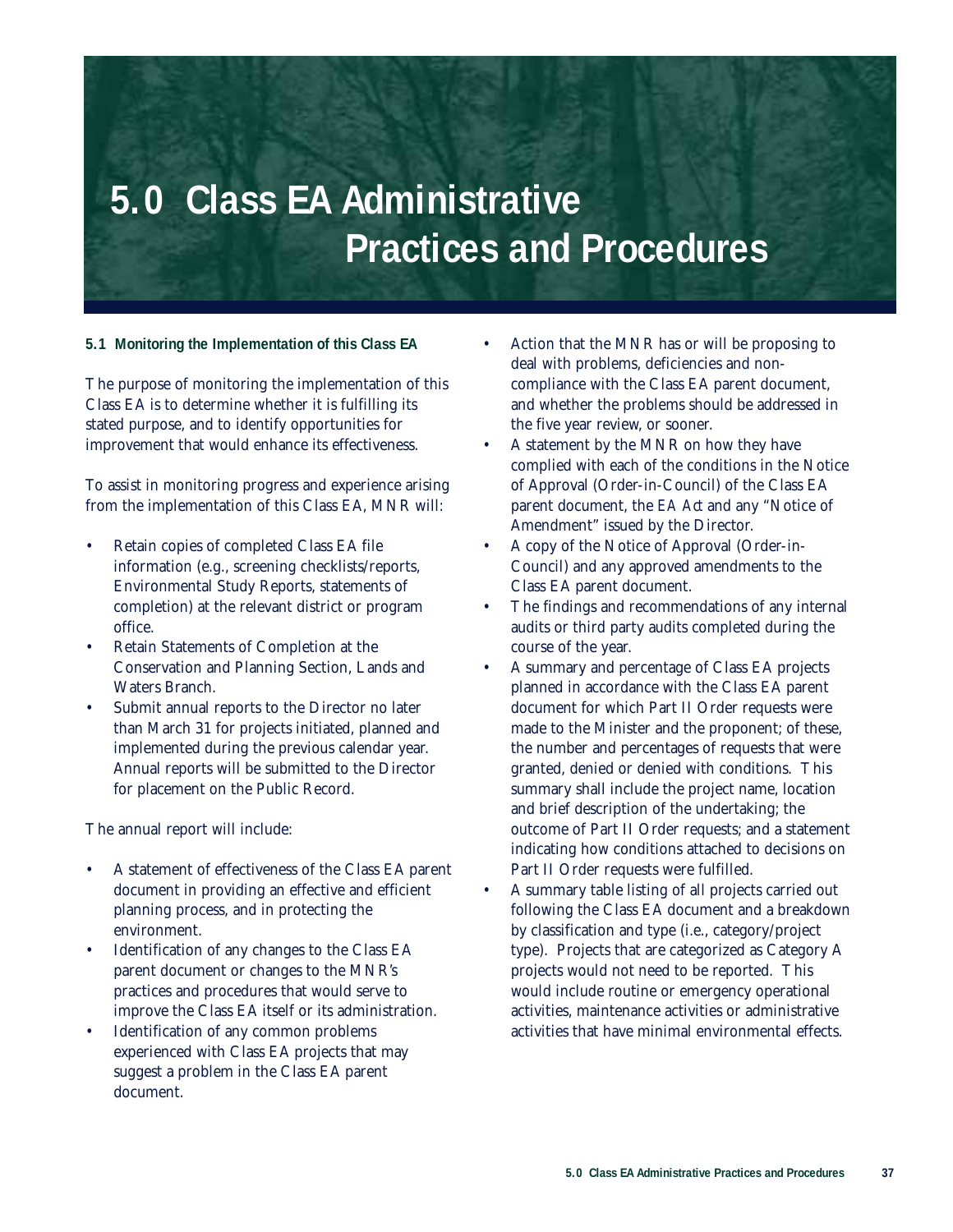The summary table shall include the following information:

- name and brief description of the undertaking
- name of contact person (e.g., project manager)
- location of the undertaking
- the date undertakings were started; and
- **status**

#### **5.2 Amendments to this Class EA**

MNR or any other party may submit written requests for amendments to the Class EA to the Director of the Environmental Assessment and Approvals Branch (EAA Branch), MOE (for minor amendments see below), or to the Minister of the Environment (for major amendments). An outside party should consult with the Director, Lands and Waters Branch before submitting a proposed amendment, and should also provide the Director with a copy of the proposed amendment. Proposals must set out the specific concern or issue being addressed, the reason for the proposal and the proposed amendment.

Upon approval, minor and major amendments would be appended to this Class EA, or consolidated into the written text. A master copy of the Class EA will be held at the Lands and Waters Branch and a consolidation will be provided on an internet web page.

The Minister of the Environment or delegate may require that consideration of a major or minor amendment be deferred for consideration as part of a five-year review, as described in Section 5.3.

Amendments will be dealt with in one of two ways:

# **5.2.1 Minor Amendments**

Minor amendments would include administrative corrections and clarifications, minor updates (e.g., reference to a guideline), and changes to procedures that, in the opinion of the Director of the EAA Branch, MOE, do not affect the intent of the Class EA.

Requests for minor amendments may be made by MNR or by any other party. MNR would consult with the Director of the EAA Branch and reach an opinion as to whether or not the proposed amendment is valid, and whether it is minor. If the proposed amendment

# **Minor amendments to this Class EA will be approved through an abbreviated process. Major amendments require a public notice and an opportunity for a Part II Order.**

passes these tests and, in the opinion of the Director, EAA Branch in consultation with MNR the proposed amendment is reasonable and appropriate, it may be approved without public consultation.

### **5.2.2 Major Amendments**

Major amendments would include changes that, in the opinion of the Director of the EAA Branch, MOE, would have a significant effect on how the Class EA is carried out. They could include changes to:

- The range and type of projects within the class or the assignment of projects to categories.
- The essential elements of the screening or Category B or C processes, and the provisions found in this section of the Class EA.
- Mandatory public notification procedures or timelines.

MNR or any other party may make a request for a major amendment. The MNR would consult with the Director of the EAA Branch, MOE, and reach an opinion as to whether or not the proposed amendment is valid, and whether it is major. If the proposed amendment passes these tests and, in the opinion of the Director of the EAA Branch in consultation with MNR, the proposed amendment is reasonable and appropriate, it will be posted by MOE on the Environmental Registry for a minimum period of 30 days. Interested parties will be invited to submit comments to the Director of the EAA Branch, MOE, copied at the same time to MNR. In some circumstances, additional public consultation activities may be carried out.

Based on any comments received and further consultation with MNR, the Minister of the Environment or delegate would approve or deny approval for the amendment, with or without conditions, within 60 days after the deadline for comments. The decision would be provided to those who submitted comments or indicated interest in the amendment, and it would be posted on the Environmental Registry.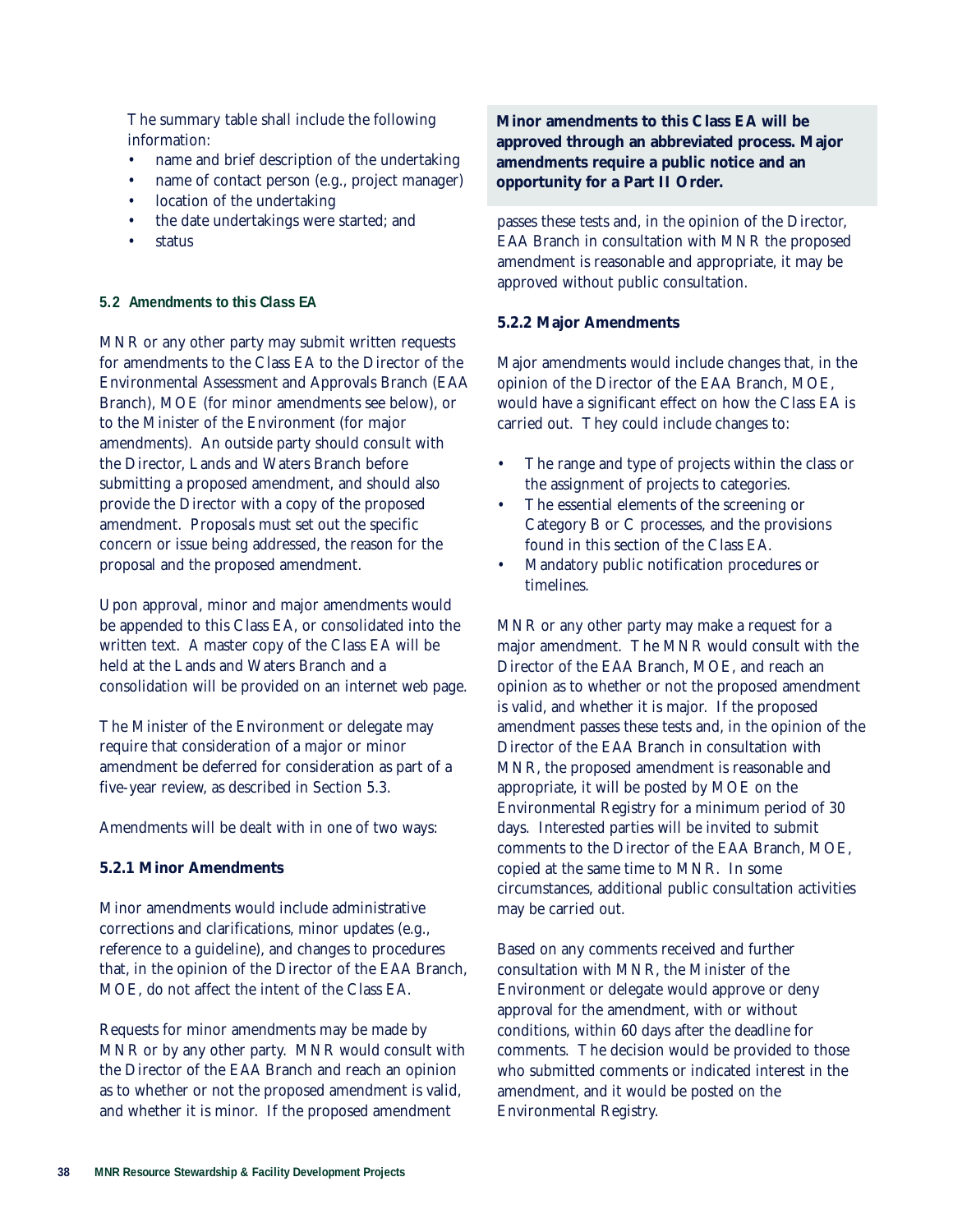#### **5.3 Review of the Class EA**

A review of the Class EA will be undertaken by MNR every five years from the date of approval to ensure that the document still complies with legislative requirements and planning practices, and continues to satisfy the purpose of the *EA Act*. MNR will provide, by letter, the Director of the Environmental Assessment and Approvals Branch (EAAB) the results of the review. This review will consist of a summary of issues and amendments that arose during the review period, and an account of how the issues and amendments that have been or will be addressed, for approval by the Director of the EAAB. Any revisions, additions, or updates can be made using the amending procedure described in section 5.2.

#### **5.4 Urgent Situation Provisions**

Situations may develop where there is a threat or potential threat to human life or safety, property, public service, or the environment. Examples of urgent situations include flooding, erosion or collapse of a structure, and chemical spills. In these circumstances, MNR may consider it advisable to proceed with actions that would otherwise be subject to the processes under this Class EA (e.g. emergency road access to a train derailment). Whenever this occurs, MNR will provide notice to the Director of the EAA Branch, MOE, within 30 days of the commencement of action taken, containing the following information:

- The location and nature of the situation.
- The environmental effects of the situation.
- Actions taken to resolve the situation and the environmental effects of the actions.
- The effectiveness of the actions.
- Anticipated future remedial works and monitoring, if any.

Forest fire protection measures are excluded from this Class EA and will continue to be covered by Exemption Order MNR-1.

#### **5.5 Transition Provisions**

Planning and implementation of some MNR projects that would be within the class of undertakings may be under way on the date of approval. The following provisions are intended to ensure a smooth transition between previous requirements and those of the new Class EA.

- Where a project is the subject of a project proposal, or a process under an Order that would be replaced by this Class EA, those processes may continue. The requirements of this Class EA may be applied to the rest of the process wherever MNR considers it practicable, but following this Class EA will not be a requirement.
- Where a project has been planned but implementation has not commenced, those projects may proceed provided implementation commences within two years of the date of approval of this Class EA. If implementation has not commenced after this date, then the project will be subject to this Class EA.

#### **5.6 Part II Order Provisions**

**If persons or agencies are not satisfied with a project proposal and the evaluation process, they can request the Minister of the Environment make a Part II Order, to have the project evaluated under an Individual EA.**

Under the provisions of section 16 of the *EA Act*, there is an opportunity under the Class EA planning process for the Minister of the Environment to review the status of a project. Members of the public, interest groups, and review agencies may request the Minister to require a proponent to comply with Part II of the *EA Act* (which addresses the development of individual EAs), before proceeding with a proposed project. This is known as a Part II Order. This section describes procedures to elevate a project from consideration under this Class EA so that it is considered as an individual EA prepared in accordance with Part II of the *EA Act*; i.e. a Category D project.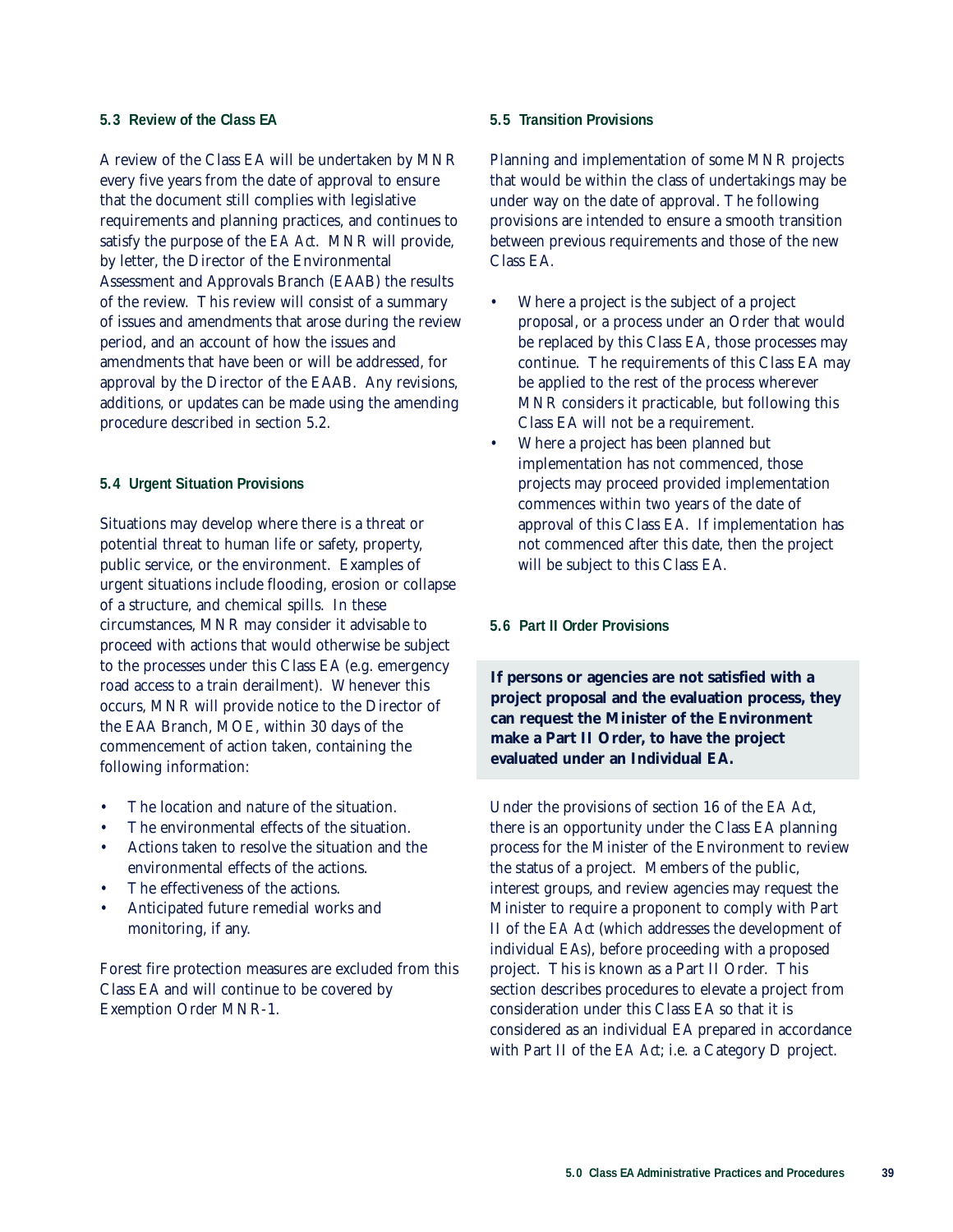This Class EA provides an opportunity for agencies, Aboriginal and interested groups and individuals to provide input to MNR's decision making for Category B and C projects. The Part II Order provisions described in this section are not intended to apply during the screening or project evaluation processes. They may be used after posting a Notice of Completion if there is a concern that a project evaluation under this Class EA is insufficient to address public concerns, or with the characteristics and effects of the project.

In some situations a person, Aboriginal or interest group, or agency may consider that a project is not receiving adequate consideration under the Class EA during the project evaluation process and should instead be assigned to Category C or D. The concerns that lead to this conclusion should first be provided to MNR in writing and discussed with the MNR staff involved. The concerns should be raised early so that they can be considered and resolved, if possible, before substantial time and resources have been committed. MNR may volunteer to reassign the project to Category D (or elevation to a Category C if it is a Category B project), or may decide to continue with its planning process under the category originally assigned.

If these concerns are still not resolved, then Aboriginal groups, stakeholders, agencies, or individuals have an opportunity to make a formal request to the Minister of the Environment for a Part II Order within the comment period of the release of a Notice of Completion for a Category B or C project. Sections 5.7 and 5.8 of this Class EA also provide for Part II Order requests to be submitted when a project is to be implemented after the five-year period following the Statement of Completion, or when an amendment to a Category B project file or an ESR is proposed. Notices of all these actions must specify that there is an opportunity to request a Part II Order. The process is described below and is illustrated in Figure 4.

#### **5.6.1 Submission of Request for a Part II Order**

The concerned party submits a request for a Part II Order to the Minister of the Environment within the 30-day comment period indicated in the Notice of Completion, copying it to the contact person specified in the notice. In addition to making the request, the submission should discuss:

- The nature of any specific concerns that remain unresolved, and actions other than a Part II Order that might resolve these concerns.
- That a Part II Order Request is being made.
- The availability of more appropriate alternatives to the proposed project.
- The adequacy of the planning and public consultation process conducted under this Class EA, and MNR's response to concerns and submissions.
- The involvement of the person or agency making the request in the Class EA process, and details of any discussions held with MNR.
- Why the project would be more appropriately considered under the Part II Order provisions (an individual EA), and the benefits that would result.
- Any factors suggesting that the proposed project differs from other projects subject to this Class EA, and the significance of these factors and differences.
- Any other information that the requester may feel is relevant to assist the Minister in making a decision.

#### **5.6.2 Attempt Early Resolution**

MNR will attempt to initiate or resume discussions with the parties concerned and may request involvement in some form of alternate dispute resolution to the interested parties who have outstanding concerns with the project. If there is potential for progress in resolving the concerns raised, MNR and the requesters may agree to advise MOE in writing to defer the review of the Part II Order request to allow adequate time so that further discussion may take place prior to a final decision. MNR and the requesters will provide MOE with a written account and outcome of the discussion and whether the Part II Order request is confirmed or withdrawn. In turn, MOE will acknowledge the same, in writing, with the parties and MNR. Such initiatives for early resolution are the responsibility of MNR and the interested parties.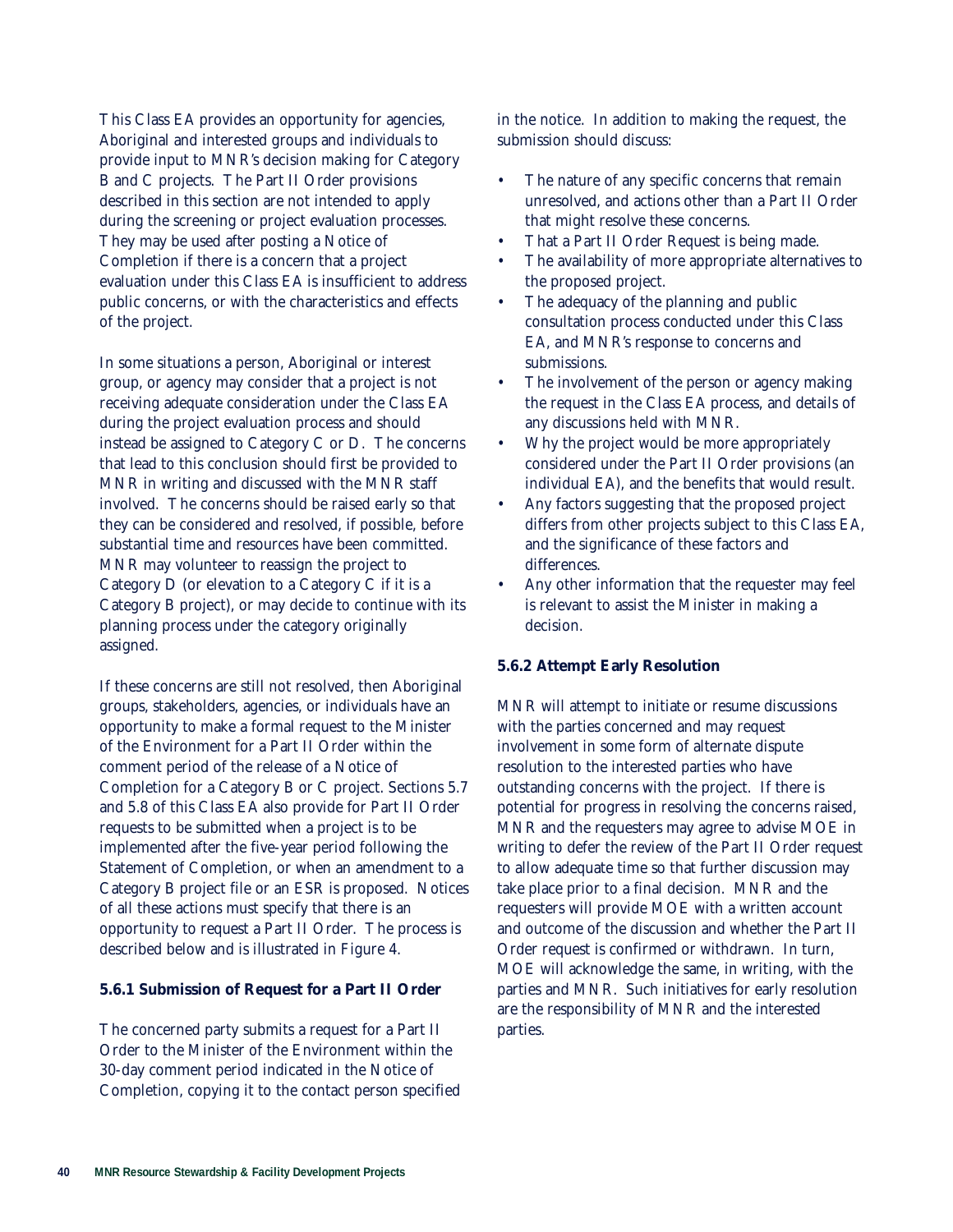

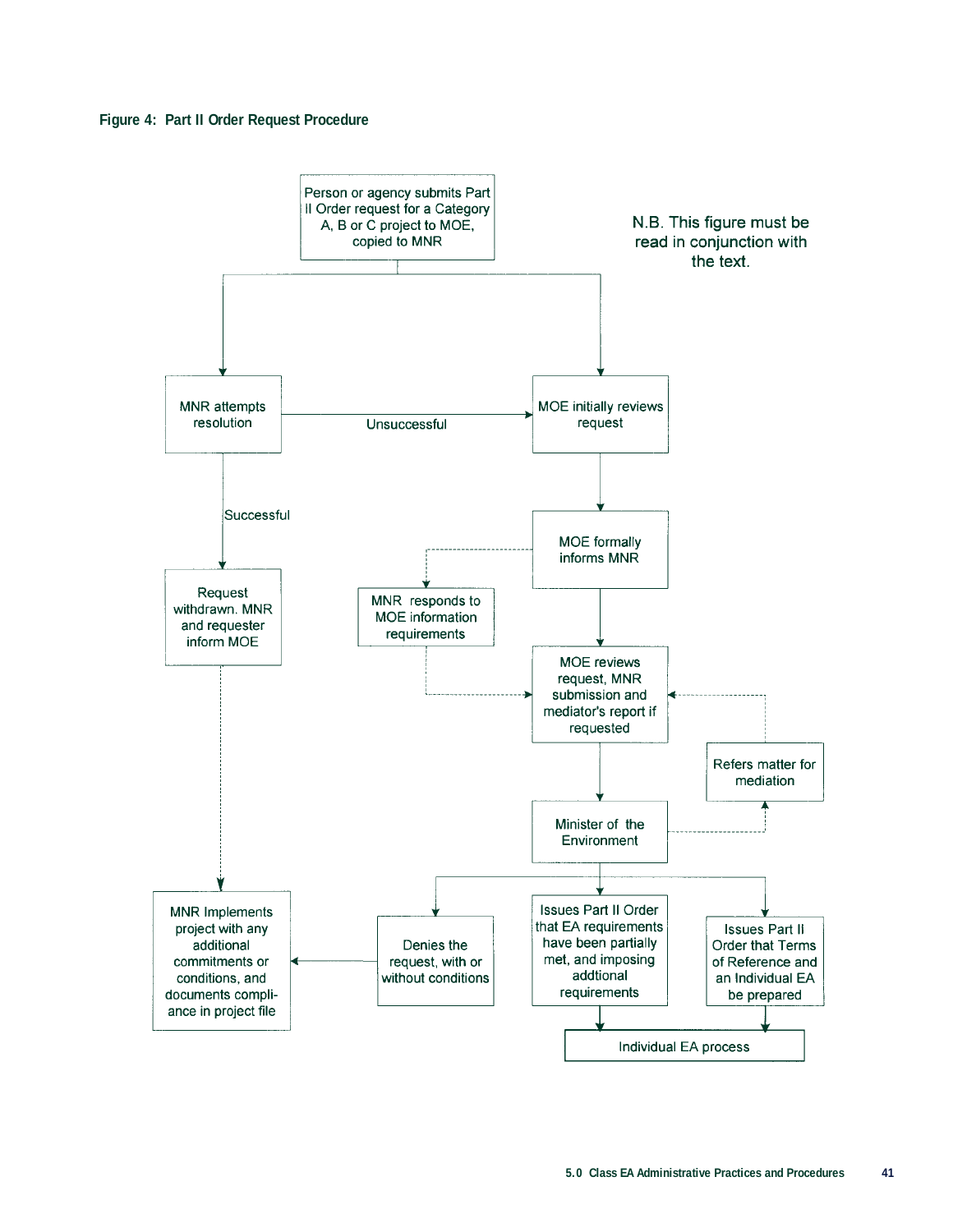#### **5.6.3 MOE Consideration of the Request**

Upon receipt or confirmation of a Part II Order request, the Minister of the Environment or delegate will review the request.

- MOE will advise MNR in a timely manner in writing that the request has been received. MNR will be requested to provide any information necessary to the MOE to review the request and provide recommendations to the Minister. MNR will respond to the Minister of the Environment or delegate within 15 days of the request for notification having been received from the MOE, unless the Minister or delegate specifies a longer period. MNR may volunteer to elevate a Category B project to Category C (where this has been requested) or to a Category D, and advise the Minister of the Environment accordingly in writing at any time before the Minister's decision. If a Part II Order request(s) has been made and the MNR chooses to voluntarily elevate the project to a Category C, then MNR should receive agreement to this effect from the requester(s) indicating that they are satisfied with that level of assessment for the project. The MNR's decision and agreement of the requester(s) should be conveyed to the MOE in writing, with a formal withdrawal of the Part II Order request that was submitted. On receiving such advice, MOE would terminate its consideration of the Part II Order request(s), and advise the requester(s) in writing, copying the MNR. In the event that the MNR volunteers to prepare an individual EA, it should also advise the MOE and all affected parties in writing.
- The EAA Branch must prepare a report to the Minister of the Environment containing recommendations within 45 days of having received all required information from the MNR, or 45 days from receipt of a mediator's report.

#### **5.6.4 Minister's Decision**

The Minister of the Environment will make a determination on the request within 21 calendar days of receiving the recommendation from the EAA Branch. The Minister's decision is not invalid if made after 21 days. MNR shall not proceed with any portion of the project until the Minister makes a determination regarding the request, unless permission, with or without conditions, is given by the Director of the EAAB. In making a decision the Minister will consider the matters set out in Section 16(4) of the *EA Act.*

The Minister may:

- Deny the request, with or without conditions, in which case the responsible MNR manager would meet any additional requirements, file a Statement of Completion and implement the project.
- Refer the matter to mediation under Section 16(6) of the *EA Act*, in which case a final decision would be deferred until the mediation report is received.
- Issue an order, pursuant to sub-section 16(2) of the *EA Act*, to comply with Part II of the *EA Act*. The Order may:
	- i) Set out directions for the preparation of Terms of Reference, which would govern the preparation of the required individual EA; or
	- ii) Declare that the Class EA documentation meets some of the requirements for an individual EA, and order MNR to meet the remaining requirements (*EA Act*, Section 16 (2) 2). In this event, the Minister may allow a part or parts of the project to proceed if the following information is provided to the satisfaction of the Minister:
		- Adequate justification of the need for the part or parts of the project to proceed prior to completing the individual EA;
		- That the part of parts are not the subject of the Part II Order;
		- That the part or parts have been evaluated appropriately under the Class EA; or
		- That the implementation of the part or parts will not interfere with the MNR's ability to comply with the Order and any and all requirement and direction made in the Order.

The MNR will document in the project file, how it has complied with any and all conditions of a Part II Order denial.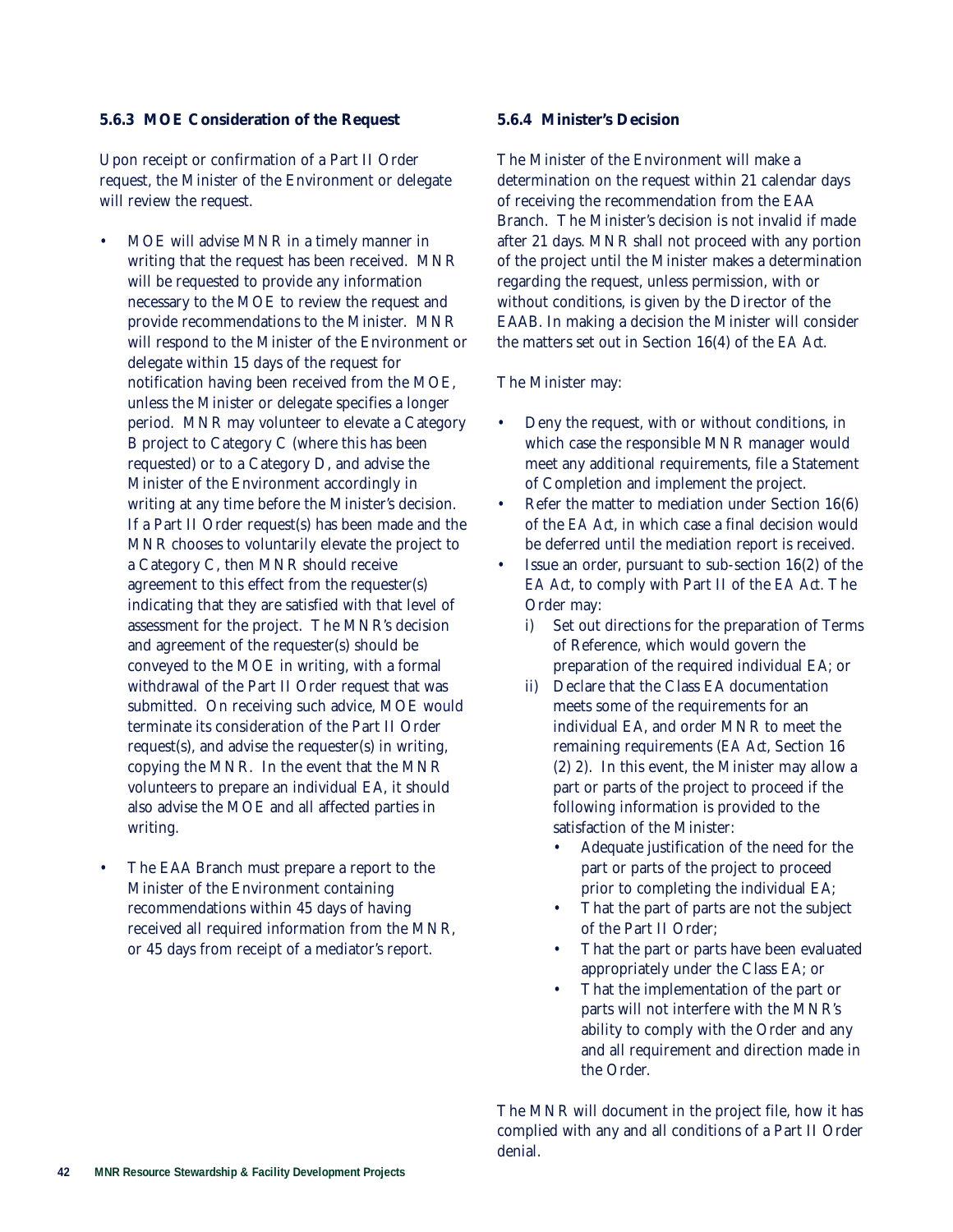# **5.7 Proceeding with Projects – After Statement of Completion**

MNR may proceed with a project within five years of filing a Statement of Completion. If MNR wishes to proceed with a Category B or C project after that time, it shall review and document any changes that may have taken place since the initial NOC of the project to ensure the project and the mitigating measures are still valid. The changes may include, for example, environmental conditions, new government policies, new engineering standards or new technologies for mitigating measures. MNR must then provide a notice of intention to proceed with the project. The notice will describe the project, its category, and the date of filing of the Statement of Completion, request comments, indicate the basis on which an intention to proceed is proposed, and provide contact information and information regarding the opportunity to request a Part II Order. Requests would be sent to both the contact person named in the notice and the MOE. A sample format for this notice is provided in Appendix 5.

The notice would be published in a local newspaper, and would also be sent to government agencies and known interested parties, including those who expressed interest during the original Class EA process (where practicable, given the time lapse). A minimum 30-day response period would be provided. If a Part II Order request is received, the process described in Section 5.6 will be followed. In addition to the requirements in Section 5.6, a request should refer to changes in circumstances that have occurred since the project was originally approved that justify a project evaluation under Category C or an individual EA. The responsible MNR manager may elect to respond to the request by modifying the project file or ESR as described in Section 5.8.

If no Part II Order request is received within the notice period, MNR may proceed with the project.

#### **5.8 Modifications to Project Files and ESRs**

**Minor amendments can be made to projects after the completion of a project evaluation, without a public notice. Major amendments require a public process.**

MNR may wish to modify a Category B or C project after filing the Notice of Completion or the Statement of Completion. MNR will review the proposed modification against the screening criteria in Table 3.1. Where there would be no increase in negative environmental effects or level of public or agency concern, the modification would be considered minor and the project may proceed. Where there would be an increase in potential negative environmental effects or level of public or agency concern, the modification would be considered major and MNR staff will undertake additional evaluation; the results of the evaluation shall be documented in a Revised Project File or a Revised ESR. A Revised Notice of Completion notice will be posted in a local newspaper (if posted as part of the original public notice proposal), and mailed to all who earlier expressed interest in the project. Where the modification raises new issues that MNR believes may be of interest to agencies, groups or individuals that did not previously express interest, these additional parties will be contacted.

The Revised Notice of Completion will describe the proposed change, the reasons for the change, any changes to the predicted environmental effects, the location where the Revised Project File or ESR can be reviewed, and a contact name. The response period for this notice will be a minimum of 30 days. It will provide contact information and information regarding the opportunity to submit a Part II Order request. Other consultation activities may be initiated. A sample format for a Revised Notice of Completion is provided in Appendix 5.

If no request is received within the notice period, or if the request is denied or successfully resolved, then the responsible manager will file a Revised Statement of Completion in accordance with Section 4.1 or 4.2 as appropriate, with any necessary modifications, and the project may proceed. Where a request is received, the process described in Section 5.6 will be followed.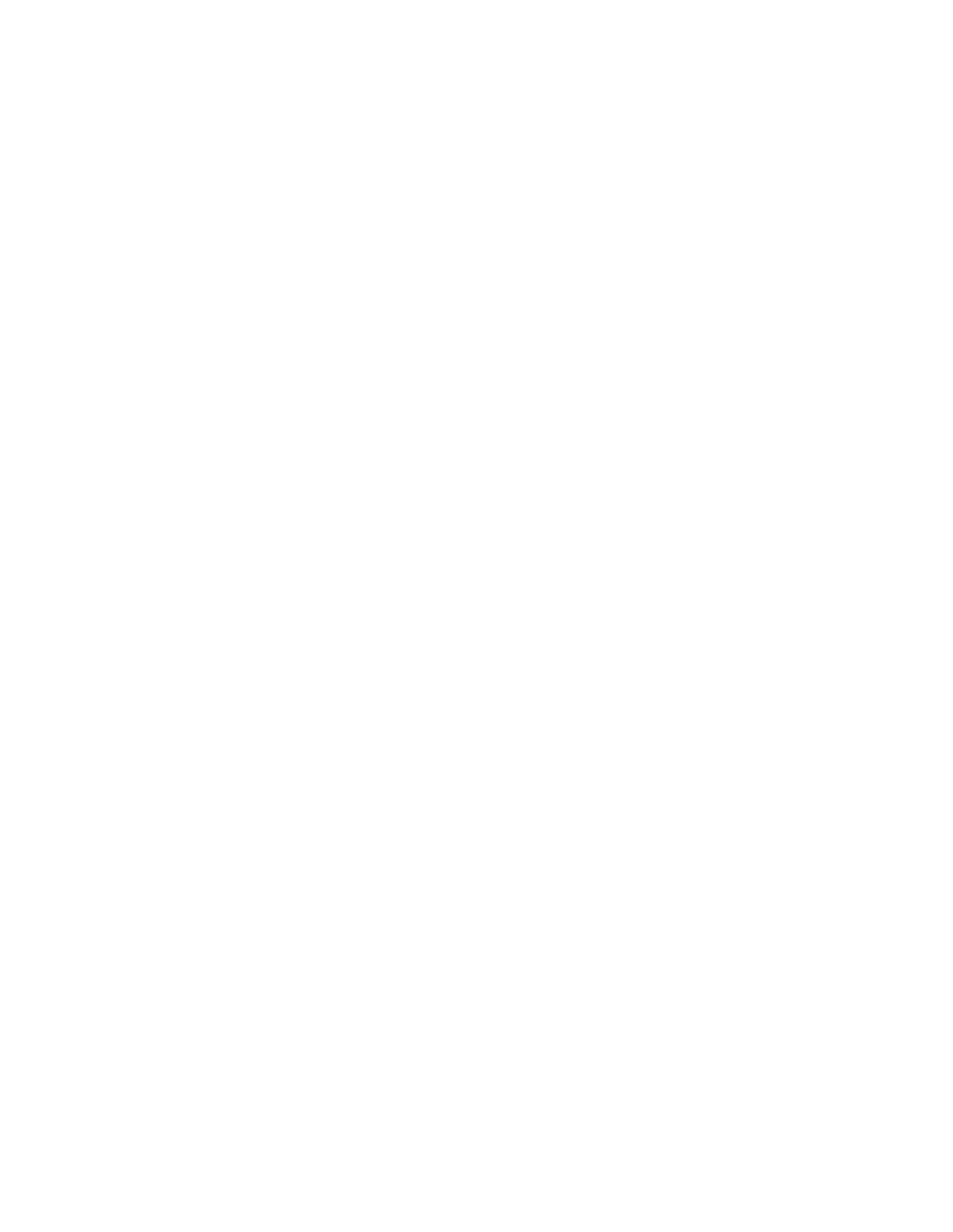

- **Appendix 1: Glossary of Terms and Acronyms**
- **Appendix 2: Guidelines and Manuals**
- **Appendix 3: Notification and Consultation**
- **Appendix 4: Other Relevant Federal and Provincial Legislation**
- **Appendix 5: Examples of Notices and Forms**
- **Appendix 6: MOE Notice of Approval**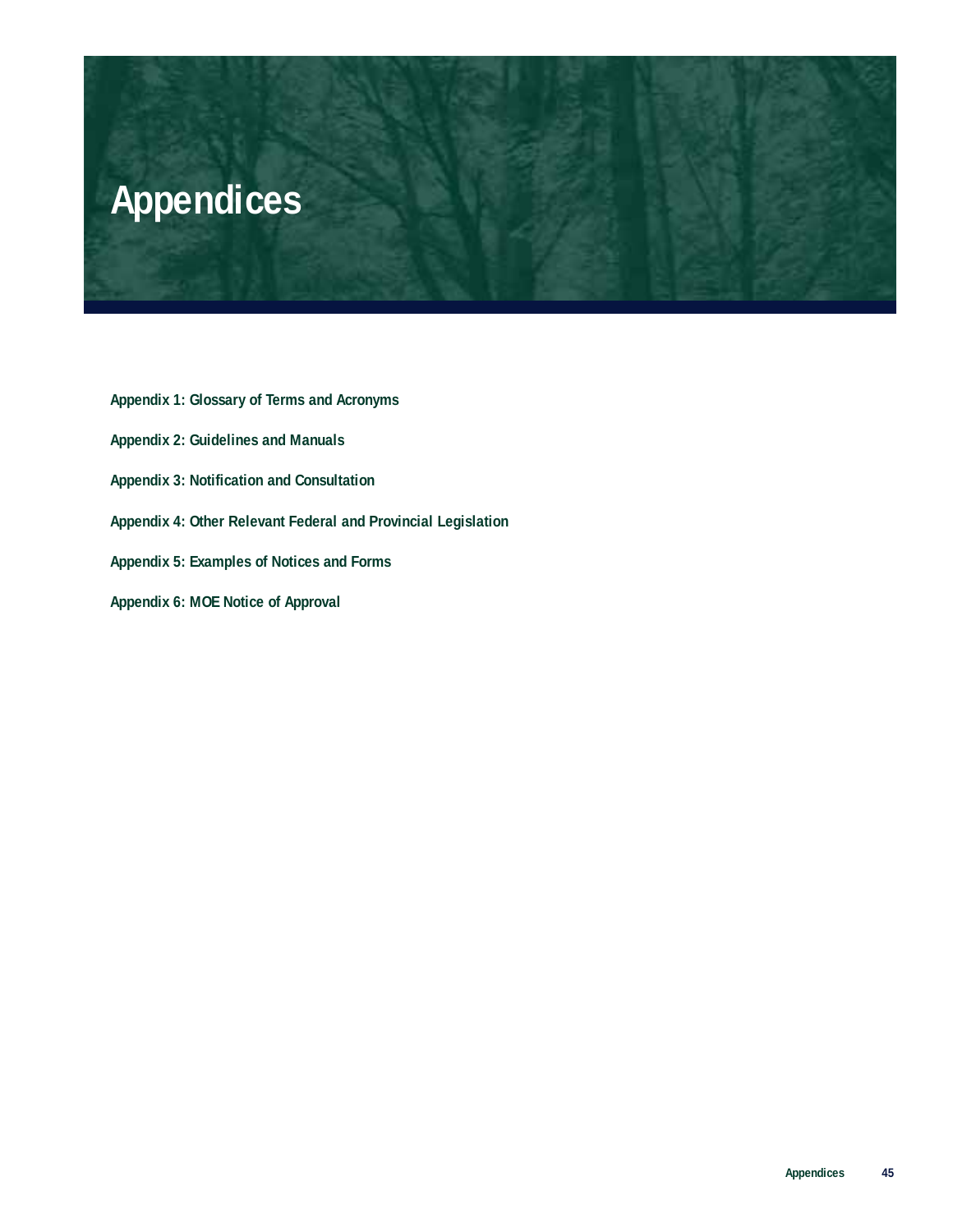# **Appendix 1: Glossary of Terms and Acronyms**

# *CEAA*: *Canadian Environmental Assessment Act*

**Class Environmental Assessment**: An environmental assessment approved under Part II.1 of the *EA Act* for a class or group of undertakings.

**Cultural Heritage Resource**: Any resource or feature of archaeological, historical, cultural, or traditional use significance. This may include archaeological resources, built heritage or cultural heritage landscapes. Heritage resources and features are usually identified by federal or provincial agencies, municipalities, local architectural conservation advisory committees (LACACs) or other equivalent local heritage groups, and local and regional band councils. Some heritage resources and features are legally "designated", and can be found in official sources. Some may only be inventoried or listed, either officially, or by interested stakeholders. Others have never been identified, although this does not necessarily diminish their cultural significance.

- **• Archaeological Resource**: means the remains of any building, structure, activity, place or cultural feature, which because of the passage of time is on or below the surface of the land or water. Significant archaeological resources are those which have been identified and evaluated and determined to be significant to the understanding of the history of a people or place. The identification and evaluation of this resource is based upon an archaeological assessment.
- **• Area of Archaeological Potential**: an area with medium or high potential for the discovery of archaeological resources. The potential is based on the presence of a wide range of geographic and historical features, which influenced past settlement. Archaeological potential is confirmed through archaeological assessment, and refers to the probability, based on a wide range of information sources, that a significant archaeological site will occur.
- **• Identified Archaeological Site**: a registered, designated or identified (existing evidence) site that is contained within the MNR-NRVIS values information data base and/or is a locally identified site that is deemed to be a cultural heritage resource. A registered archaeological site is identified on a MTCR site registration form with an assigned Borden Number.
- **• Traditional Use Site**: a geographically defined area supporting current or past human use as a gathering area, spiritual site, place of worship or cemetery.
- **• Built Heritage Resource**: one or more buildings, structures, monuments, installations, or remains associated with architectural cultural, social, political, economic or military history.
- **• Cultural Heritage Landscape**: a geographic area of heritage significance, which has been modified by human activities. Such an area is valued by a community and is of significance to the understanding of the history of a people or place.

**Cumulative Environmental Effect**: Cumulative environmental effects are the total effect on the environment within the defined study area from two or more projects. Sometimes the effects of more than one project can accumulate so that they reach a critical threshold, or they can be compounded so that they create an effect that is greater than the sum of the individual effects.

**Declaration Order**: An Order by the Minister of the Environment under Section 3.2 of the *EA Act*, removing the need for a proponent to comply with the full requirements of the act. It may exempt a proponent or an undertaking entirely from the Act, or it may qualify the exemption with the imposition of conditions.

**Decommission**: To retire, abandon, dismantle, or remove from active service, working order, or operation.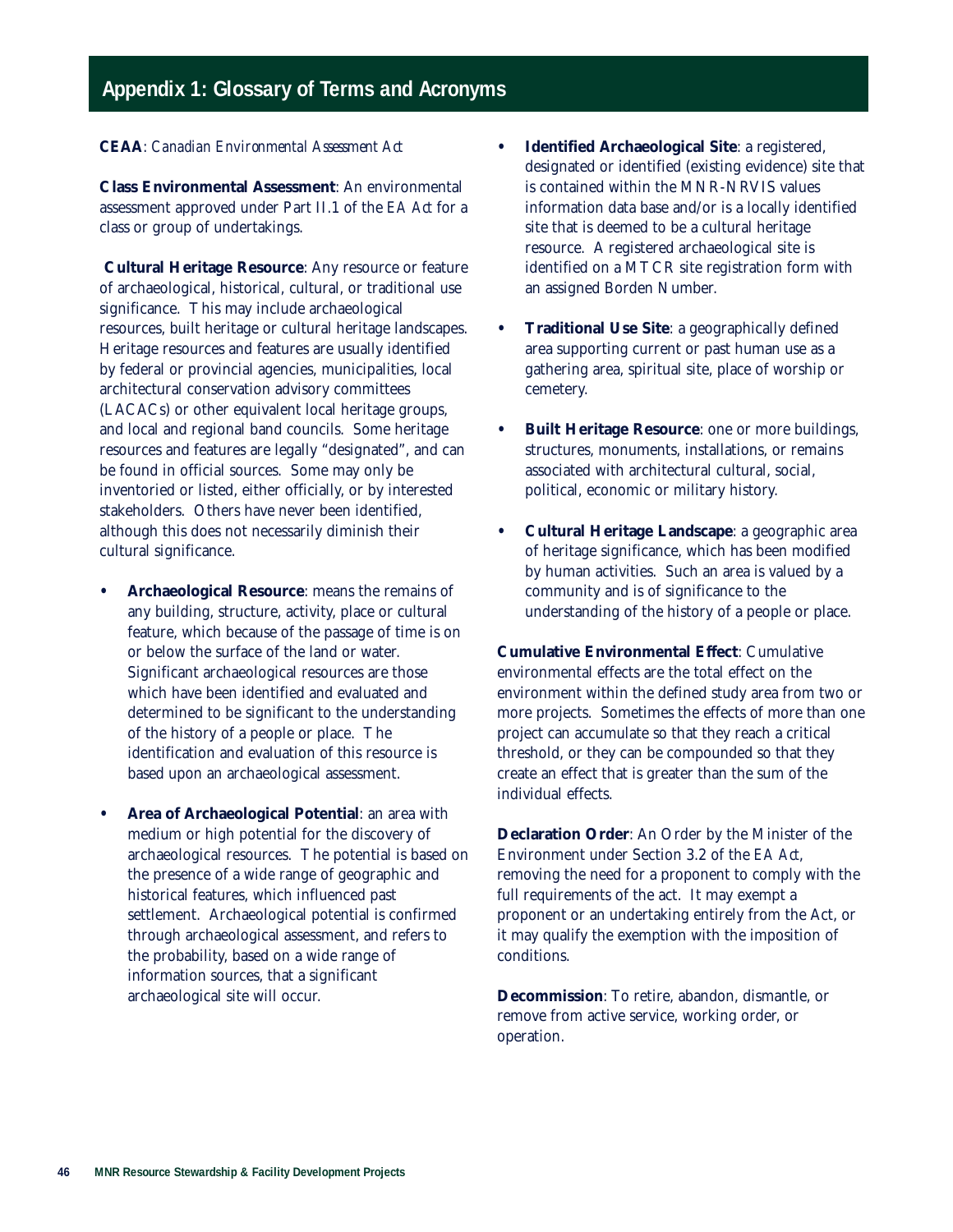**Disposition**: The granting by the MNR of certain or all rights to Crown resources through such means as permits, licences, approvals, permissions, consents, leases, licences of occupation, or sale.

**EAA Branch**: The Environmental Assessment and Approvals Branch of the Ontario Ministry of the Environment.

**Endangered Species**: Any species, as listed in the Regulations under the *Endangered Species Act*, that is at risk of extinction throughout all or a significant portion of its Ontario range if the limiting factors are not reversed.

**Ecosystem Approach**: An ecosystem approach to management is as much a philosophy as it is a set of planning and management tools. It aims to understand the interrelationships that may exist between the elements associated with the social, economic and natural environments that are considered when evaluating projects. Furthermore, it encourages people to: consider the elements of ecosystem composition, structure and function; understand how people's actions affect the human and natural environment; ensure that human actions and disturbance mimic natural processes to the greatest extent possible; recognize the wide range of resource values, and; use ecological classifications to map ecosystems.

**Environment**: Section 1 of the *EA Act* defines "environment" to mean:

- a) air, land or water,
- b) plant and animal life, including human life,
- c) the social, economic and cultural conditions that influence the life of humans or a community,
- d) any building, structure, machine or other device or thing made by humans,
- e) any solid, liquid, gas, odour, heat, sound, vibration or radiation resulting directly or indirectly from human activities, or
- f) any part or combination of the foregoing and the interrelationships between any two or more of them,

in or of Ontario.

**Environmental Assessment (EA)**: The identification and evaluation of the effects of an undertaking and (where appropriate) its alternatives on the environment, as contained in a document prepared in accordance with the *Ontario* and/or *Canadian Environmental Assessment Acts*.

**Environmental Effect**: A change to the environment within the defined study area, positive or negative, that would occur as a result of a project.

**Environmental Registry**: The Registry, established under the Environmental Bill of Rights, is an internet site that provides the public with electronic access to environmentally significant proposals and decisions, appeals of instruments, and other information related to ministry decision-making.

**Environmental Study Report (ESR)**: The report that formally documents a project evaluation process carried out for a Category C project under this Class EA.

**Exemption Order**: An order made under the *EA Act* prior to the coming into force of section 3.2 of the *EA Act*. Similar to Declaration Order.

**Facility**: Generally, equipment, infrastructure, buildings, or improvements that are built, installed, or established to provide the physical means or assistance to make an action, operation, or course of conduct easier.

**Facility Development**: Facility development generally involves providing infrastructure, improvements or other works that are built, installed, or established, often to support resource stewardship. This generally includes planning, design, construction, operation, maintenance, rehabilitation, but can also involve retirement or decommissioning of facilities, for such purposes as supporting resource stewardship projects (e.g. fishway, access point).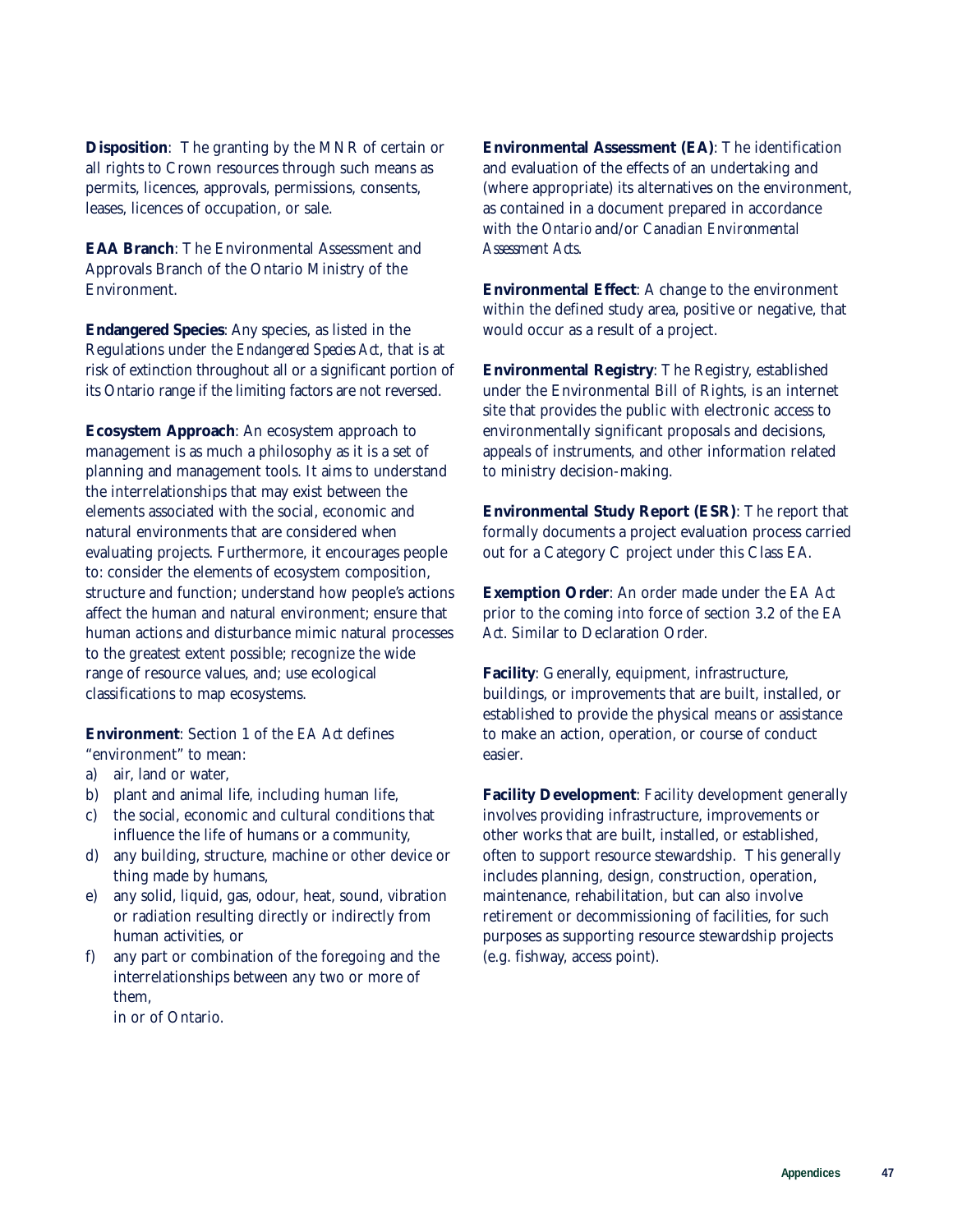**Fish Stocking:** The release of fish into a waterbody or watercourse from one that is external to it. Stocked species may be either native or non-native to the recipient waterbody.

- **• Ongoing (Fish Stocking):** The regular releases of a fish species into a waterbody or watercourse as part of an established program using established stocking procedures in order to meet a desired management objective.
- **• Introduction:** The initial release of a fish species into a waterbody or watercourse where it does not occur (i.e. species is not naturally present, is extirpated, or is not likely to have persisted from past stocking efforts). (The re-establishment of a stocking program that has ceased for a period of time that is greater than the maximum life span of the species being stocked, and where the species is no longer present, would be considered an introduction).

#### **Fish Species:**

- **• Native**: Species of fish having originated naturally in a specific waterbody or watercourse in Ontario.
- **• Non-native**: Species of fish not having originated naturally in a specific waterbody or watercourse in Ontario, but is now present in the waters of Ontario.
- **• Exotic:** Is a species of fish not present in the waters of Ontario.

**Footprint:** The area occupied by a project.

**Habitat**: The place or environment where a plant or animal naturally or commonly lives and grows.

**Individual Environmental Assessment**: An environmental assessment that is subject to the requirements set out in Part II of the *EA Act*.

**Maintenance**: Generally, the regular, routine actions, taken to retard the natural deterioration of a resource (or fixture, chattel and/or equipment). These actions are intended to keep the resource from premature loss due to failure, decline, wear or change attributable to normal use or the effect of the natural environment.

**Mitigation**: Avoiding, eliminating, offsetting or reducing to an acceptable level the potential effects of a project. It can also include rehabilitation, restoration, or enhancement where feasible. The means by which projects can be modified to minimize or eliminate potential negative effects. This can include off-site measures that achieve the same objective.

**Natural Heritage Features and Areas**: Features and areas such as significant: wetlands, fish habitat, woodlands, valleylands, and portions of the habitat of endangered and threatened species, wildlife habitat and areas of natural and scientific interest, which are important for their environmental and social values as a legacy of the natural landscapes of an area.

**Net environmental effect**: The change to the environment that would occur, following the application of proposed mitigation or enhancement measures.

**Operation**: Includes operation, maintenance and repair, rehabilitation, as well as upgrading and replacement, provided that the function or capacity of the facility remains similar.

**Part II Order**: A decision by the Minister of the Environment to require that a project or activity that would normally be considered under a Class EA be designated and subject to an individual environmental assessment in accordance with Part II of the *EA Act*. This is distinguished from a voluntary elevation to a higher category.

**Project Evaluation and Consultation Process**: A process to determine the positive and negative effects of a proposed project, involving such steps as collecting and analyzing of information on the problem to be addressed, establishing a purpose for a project, and consideration of alternatives.

**Project file**: A file that provides the formal documentation for a project evaluation carried out under this Class EA.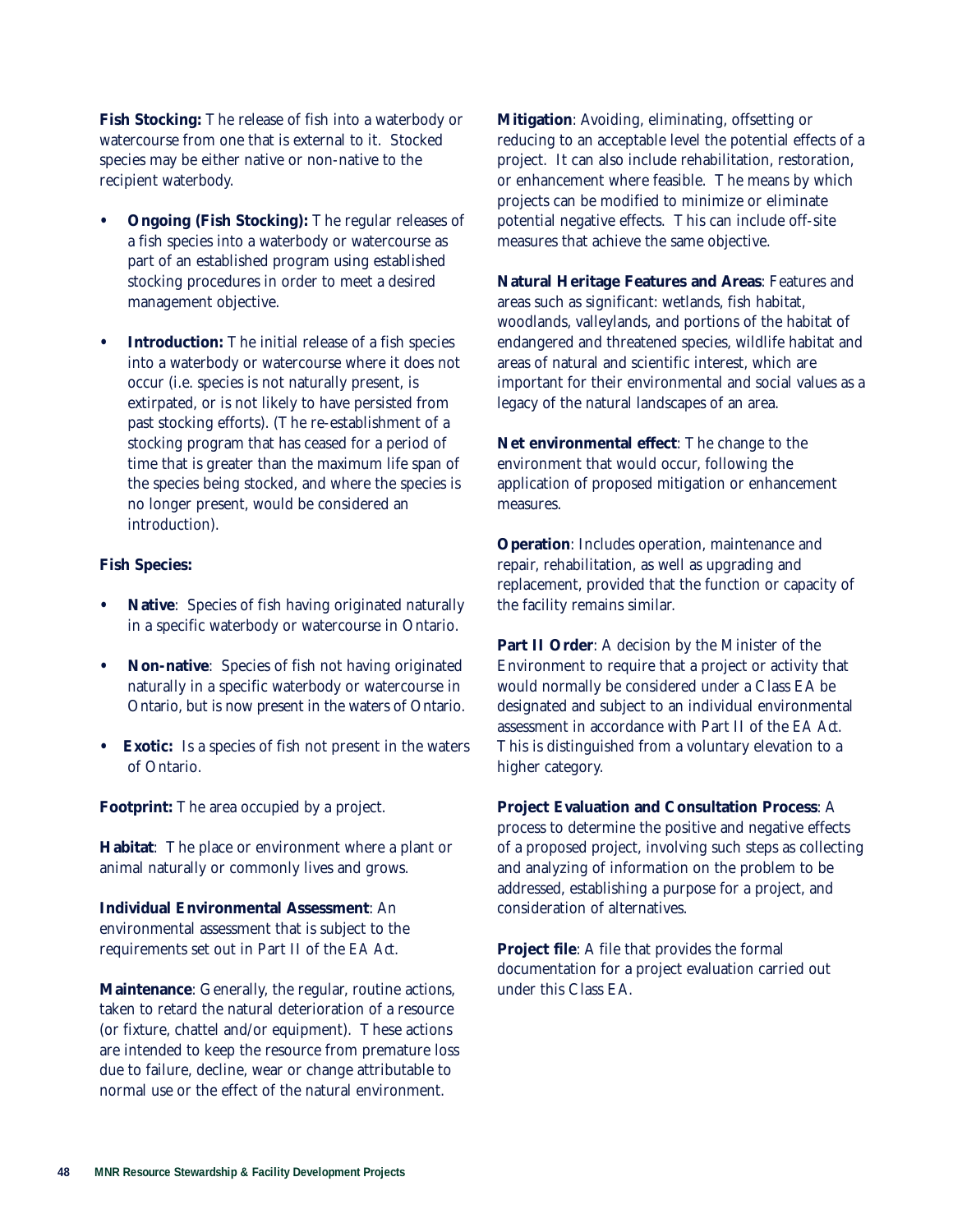**Research**: Research includes measuring, monitoring, and testing and means an undertaking that is carried out for the purposes of or consists of research. For MNR this can consist of projects such as lake surveys, wildlife population and habitat studies, inventories, and other studies, surveys or inventories including measuring, monitoring and testing that is carried out for the purpose of or consists of research. Research undertakings are exempt from subsection 5(1) of the *EA Act*, R.R.O. 1990, by section 11 of Regulation 334.

**Resource**: Generally, a value, feature, attribute, or physical component; an available renewable or nonrenewable supply that can be drawn on when needed, be it animal, vegetable, mineral, etc.

**Resource stewardship**: Resource stewardship generally involves supervision or management of a natural resource. This involves a wide range of projects that can involve planning, design, operation, maintenance, disposition, rehabilitation, and retirement or decommissioning. In some cases, this could involve active management projects (e.g. enhancing fisheries habitat through placement of rock rubble to improve a spawning shoal). In other cases, more passive or less intrusive projects are adopted to suit the resource needs (e.g. disposition of a dam to a municipality or conservation authority).

**Retirement**: To cease operation, abandon, decommission, or remove from active service or working order.

**Shelf Cottage Lot**: A cottage lot that is contained within an existing approved *Public Lands Act* or *Planning Act* plan of subdivision or an existing Crown land survey, capable of supporting a Class 4 sewage system, for which a permit is required under the Building Code, or an alternate means of sewage disposal approved by the Ministry of the Environment, such as municipal services.

**Species at Risk (SAR)**: The categories of species listed by MNR on its Index List of Vulnerable, Threatened, Endangered, Extirpated or Extinct Species of Ontario, as amended from time to time.



**Work Permit**: Means a work permit issued under Ontario Regulation 453/96 made under *the Public Lands Act* and excludes any other approval. A work permit is not a form of land use occupational authority. Work permits could be granted for such proposals as shore land related improvements, trap cabins, boathouses, roads, and trails.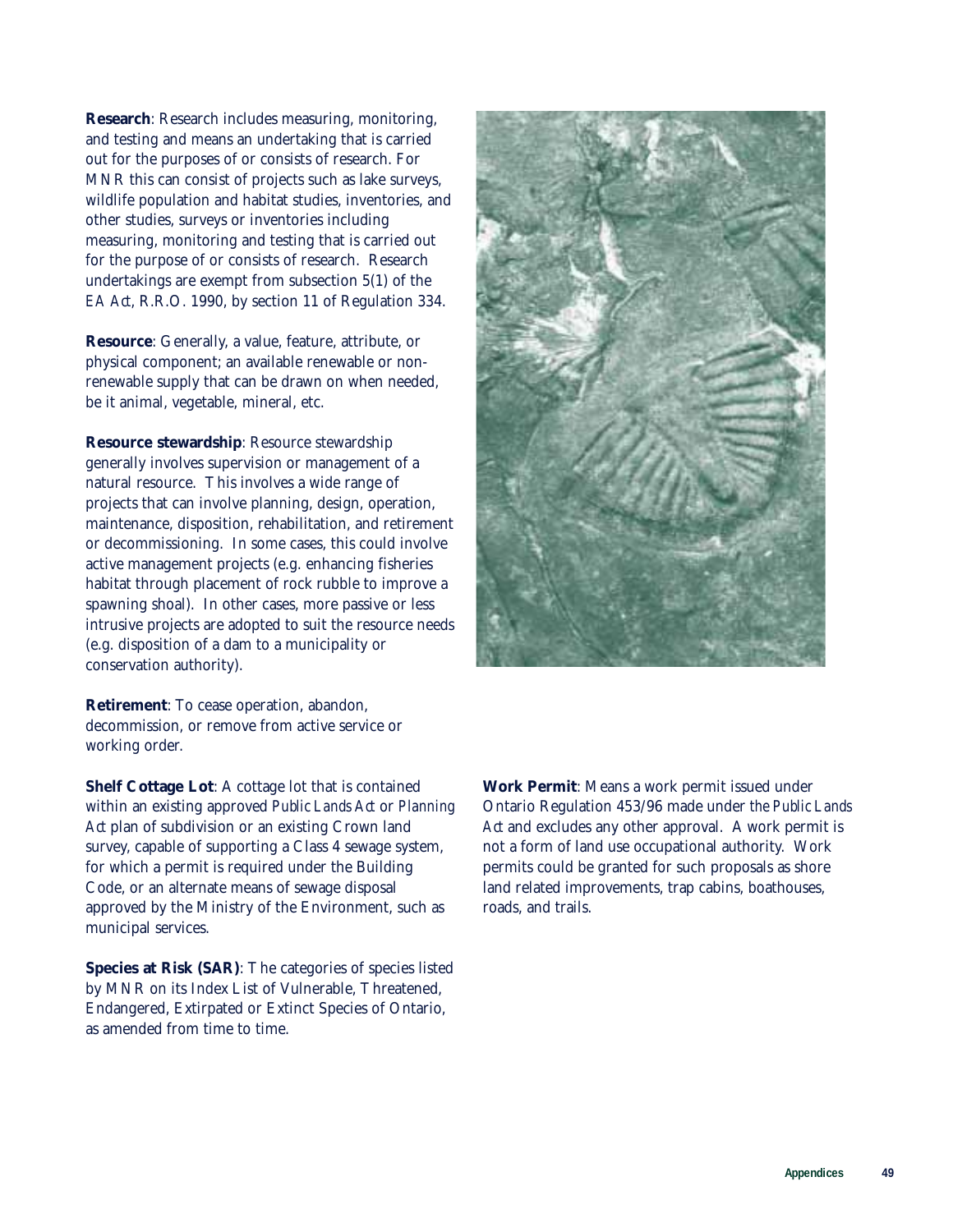# **Appendix 2: Guidelines and Manuals**

The following is a list of manuals, guidelines and references that may be useful in planning for and implementing projects covered by this Class EA:

#### *Ministry of Natural Resources:*

- *• Environmental Bill of Rights* Procedures Manual
- EA Procedures Manual for MNR Activities
- Environmental Guidelines for Access Roads and Water Crossings
- Ecological Impacts of Fish Introductions: Evaluating the Risk
- A Bibliography of Selected Fish Habitat Protection Guidelines and References. Volume 1: Aquatic Habitat. Volume 2: Impacts of Activities on Aquatic Habitat
- Fish Habitat in Ontario: Compliance Protocol. Federal and Provincial Roles and Responsibilities
- A Protocol Detailing the Fish Habitat Referral Process in Ontario
- Ontario Guidelines for Aquatic Plant Control
- Fisheries Guidelines for the Review of Agricultural Drain Maintenance Proposals
- Fish Timing Window Guidelines for In-Water-Work – Southcentral Region, OMNR, (Draft)
- MNR Public Involvement Guidelines
- MNR Trail Planning Guidelines
- Urban Drainage Guidelines.
- Great Lakes Fish Health Committee Control Policy and Model Program (Great Lakes Fisheries Commission)
- MNR Manual of Fish Health Protection
- Guidelines for Stocking Fish in Inland Waters of Ontario (draft)
- American Fisheries Society Fish Health Blue Book
- Strategic Operating Plan for Ontario Fish Culture Program
- Natural Heritage Reference Manual
- Natural Channel Systems: Adaptive Management of Stream Corridors
- Forest Management Guidelines fish, wildlife, physical environment, tourism and cultural values, etc.
- Ontario Provincial Parks Guidelines and Standards for recreation, tourism management, etc.
- Waterpower Program Planning Guidelines
- Community Fisheries Involvement Program Field Manual Part 1: Trout Stream Rehabilitation
- Community Fisheries Involvement Program Field Manual Part 2: Lakes and Rivers Fisheries Rehabilitation
- Inter-agency Process and Technical Guidelines to Expedite the Review of Dredging Proposals in Low-Water Conditions, MNR, August, 2000, Dave Bell
- Aquaculture Interim Policy and Procedural **Directives**
- Applications for Retrieval of Sunken Logs Review and Approval Requirements, April, 2000
- Niagara Escarpment Plan

### *Ministry of Tourism and Recreation, Ministry of Culture:*

- Memorandum of Understanding MNR-MCzCVR [now MTCR] for Cultural Heritage Resources – Cultural Heritage Screening When Issuing Work Permits or Disposing of Crown Rights under the Authority of the *Public Lands Act* (September 25, 2000)
- Archaeological Assessment Technical Guidelines (Stage 1-3 and Reporting Format) (Ontario Ministry of Culture, Tourism and Recreation, Cultural Programs Branch, 1993)
- Ontario Realty Corporation Technical Guidelines for Cultural Heritage Conservation
- Guideline for the Preparing the Cultural Resource Component of Environmental Assessments (Ontario Ministry of Culture and Communications/Ministry of the Environment, 1992)
- Timber Management Guidelines for the Protection of Cultural Heritage Resources (MNR, September 1991
- Guidelines on the Man-Made Heritage Component of Environmental Assessments (Ontario Ministry of Culture and Recreation, reprinted 1981)
- Technical guidelines may be issued to assist users of this Class EA in the identification sites and areas with cultural heritage, recreation, or tourism values.
- Eight Guiding Principles in the Conservation of Historic Properties (Ontario Ministry of Tourism, Culture and Recreation, Architectural Conservation Note #1, n.d., current 2001)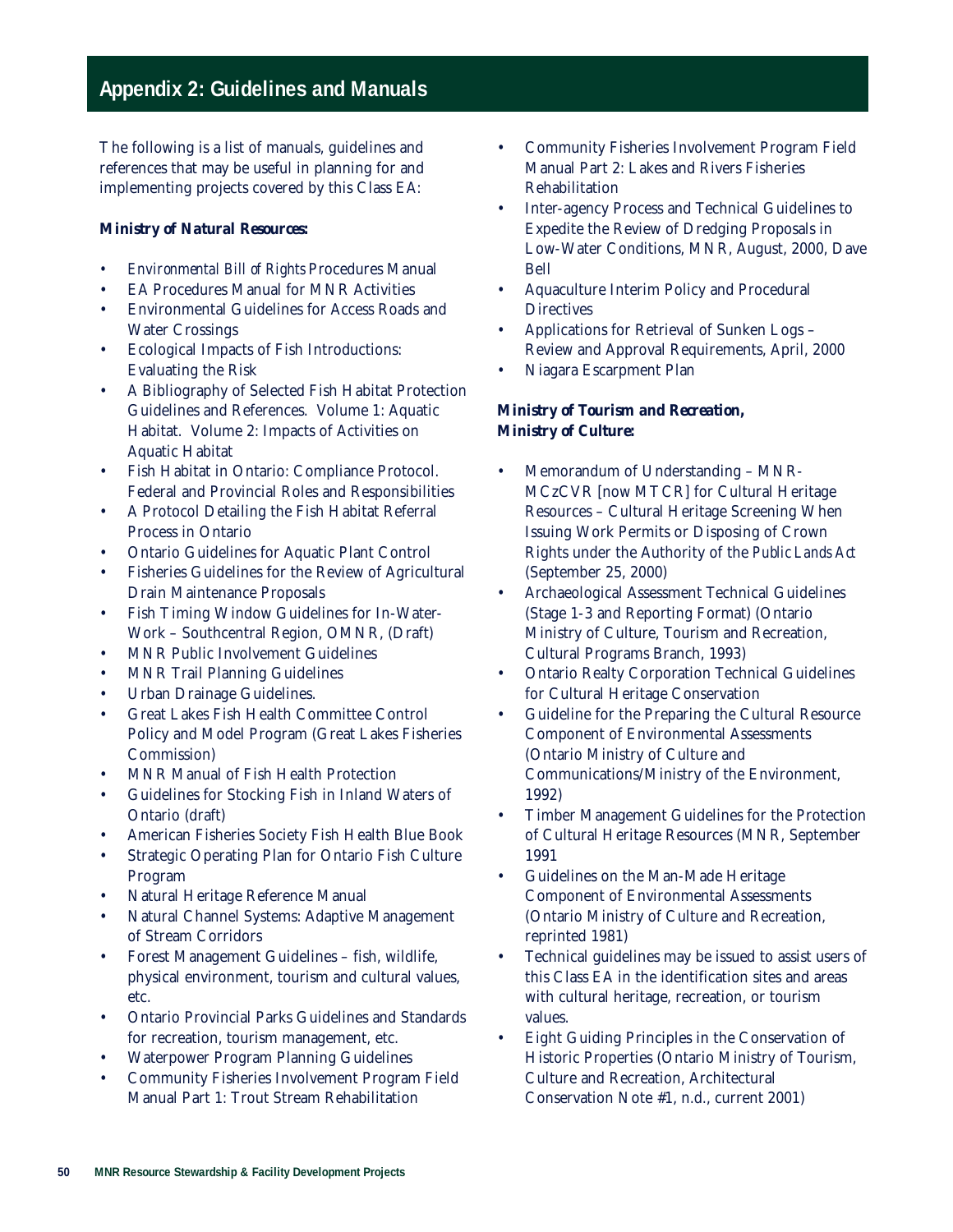- Conserving a Future for Our Past: Archaeology, Land Use Planning and Development in Ontario: An Education Primer and Comprehensive Guide for Non-Specialists (Ontario Ministry of Citizenship, Culture and Recreation, Revised March 1998)
- Heritage Conservation Principles for Land Use Planning (Ontario Ministry of Tourism, Culture and Recreation, Architectural Note #6, n.d., current 2001)

### *Ministry of the Environment:*

- Guidelines for Sanitary Sewers, Storm Sewers, Water Distribution Adverse Conditions, Small Water Systems, and Seasonal Water Systems
- The Use of Mediation in the Environmental Assessment Process
- Guidelines Noise Assessment Criteria in Land Use Planning
- Stormwater Management Practices Planning and Design Manual
- Standard Specifications for the Construction of Sewers and Water Mains
- Guidelines for Use at Contaminated Sites in Ontario (revised 1997)
- Criteria for the Management of Inert Fill (proposed amendment to Regulation 347 – draft version July, 1998)
- Guidance on Site Specific Risk Assessment for Use at Contaminated Sites in Ontario
- Fill Quality Guidelines for Lakefilling in Ontario.
- Guideline for Evaluating Construction Activities Impacting on Water Resources
- Guideline for the Protection and Management of Aquatic Sediment Quality in Ontario
- Guidance on Sampling and Analytical Methods for Use at Contaminated Sites in Ontario
- Provincial Water Quality Objectives
- Guide to EA Requirements for Electricity Sector Projects
- Guide for Applying for Approval of Permit to Take Water, Section 34, *Ontario Water Resources Act*, R.S.O., 1990, MOE, June 2000
- Ontario Drinking Water Standards, MOE
- Recommendations for Operational Water Quality Monitoring at Cage Culture Aquaculture Operations, April 2001, MOE, Duncan Boyd et al
- Water Management: Policies, Guidelines Provincial Water Quality Objectives
- Hydrogeological Technical Information Requirements for Land Development Applications
- Interim Land Use Planning Guidelines

#### *Ministry of Municipal Affairs and Housing*

- Innovative Municipal Land Use Planning Practices
- Provincial Policy Statement
- Lakeshore Capacity Study Trophic Status, May 1986, MMAH, P.J. Dillon et al

### *Ministry of Transportation:*

- Environmental Construction Guidelines for Ministry of Transportation Projects
- Environmental Reference Book Series: Historical Resources (Vol. 4B), Archaeology (Vol. 4C), etc.

### *Municipal:*

- Municipal Engineers Association, Environmental Construction Guidelines for Municipal Road Sewer and Water Projects
- Municipal Engineers Association, Municipal Class Environmental Assessment

#### *Management Board Secretariat:*

- Class EA Process for MBS Realty Group Activities
- Manual of Guidelines [for cultural heritage resource conservation] (Ontario Realty Corporation, 1994)

# *Conservation Ontario:*

• Class EA for Remedial Flood and Erosion Control Projects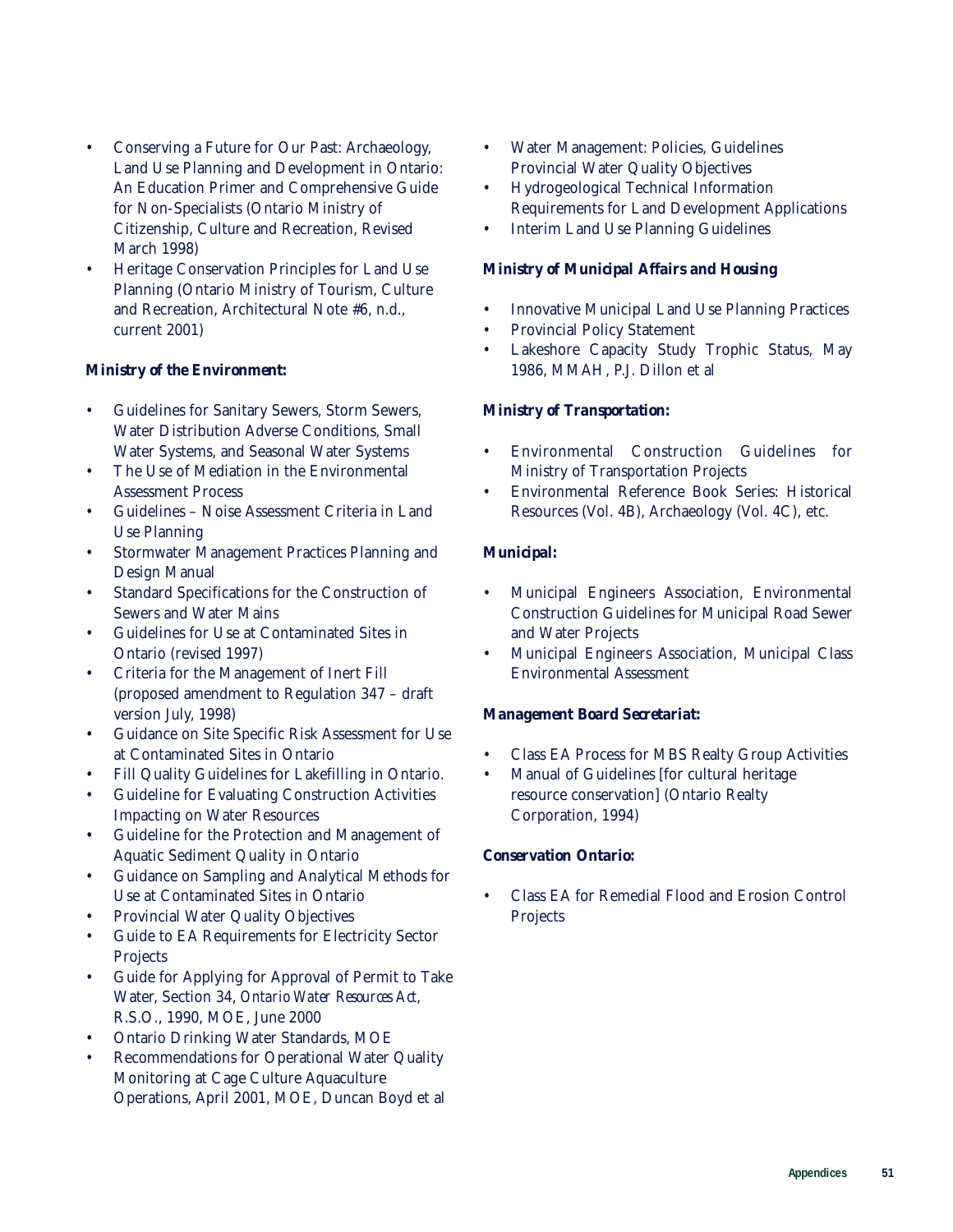#### *Federal Government* (Web site *www.gc.ca*):

### *Fisheries and Oceans Canada:*

- Fish Health Protection Regulation Manual of **Compliance**
- National Code on Introductions and Transfers of Aquatic Organisms
- The Department of Fisheries and Oceans Policy for the Management of Fish Habitat (1986)
- Decision Framework for the Determination and Authorization of Harmful Alteration, Disruption or Destruction of Fish Habitat (1998)
- Fish Habitat Conservation and Protection What the Law Requires / Guidelines for Attaining No Net Loss (Brochure)
- Approach to the Physical Assessment of Developments Affecting Fish Habitat in the Great Lakes Nearshore Regions (1996)
- Guidelines for the Use of Explosives In or Near Canadian Fisheries Water (1998)
- Department of Fisheries and Oceans Freshwater Intake End-of-Pipe Fish Screen Guideline
- Introduction to Fishway Design (January 1992)
- The Dock Primer a cottager's guide to waterfront-friendly docks
- The Shore Primer a cottager's guide to a healthy waterfront
- Habitat Conservation & Protection Guidelines (Developed from the Policy for the Management of Fish Habitat (1986) (1998, Second Edition)
- A Protocol Detailing The Fish Habitat Referral Process in Ontario, August 2000
- Fish Habitat in Ontario: Compliance Protocol (Federal & Provincial Roles & Responsibilities) February 2000 – (Under review)
- Road Maintenance Activities and the *Fisheries Act* A Guidance Document to Avoiding Conflict (March 1997)
- Working Around Water? What you should know about Fish Habitat and:
	- Dredging
	- Controlling Aquatic Plants
	- Building Docks, Boathouses and Boat Launches
	- Building a Beach
	- **Building Materials**
	- Obtaining a section 35 *Fisheries Act* Authorization
- The *Canadian Environmental Assessment Act*
- Shoreline Stabilization
- Silt and Sediment
- Constructing Ponds
- Sunken Log Retrieval
- Fluctuating Water Levels on the Great Lakes
- Stream Cleanup
- Class Authorization System for Agricultural Municipal Drains in the Southern Ontario Region

### *Environment Canada:*

- Migratory Birds Environmental Assessment Guideline
- Environmental Assessment Guideline for Forest Habitat of Migratory Birds
- Wetlands Environmental Assessment Guideline
- Pollution Prevention Fact Sheets
- Federal Policy on Wetland Conservation
- Canadian Biodiversity Strategy (United Nations Convention on Biological Diversity)
- Map Search for Species at Risk in Canada *www.sis.ec.gc.ca/msapps*

#### *Canadian Environmental Assessment Agency:*

- Cumulative Effects Assessment Practitioners Guide
- Preparation and Management of Comprehensive Studies under *the Canadian Environmental Assessment Act* – Training Manual

# *Canadian International Development Agency:*

• Integrating Indigenous Knowledge in Project Planning and Implementation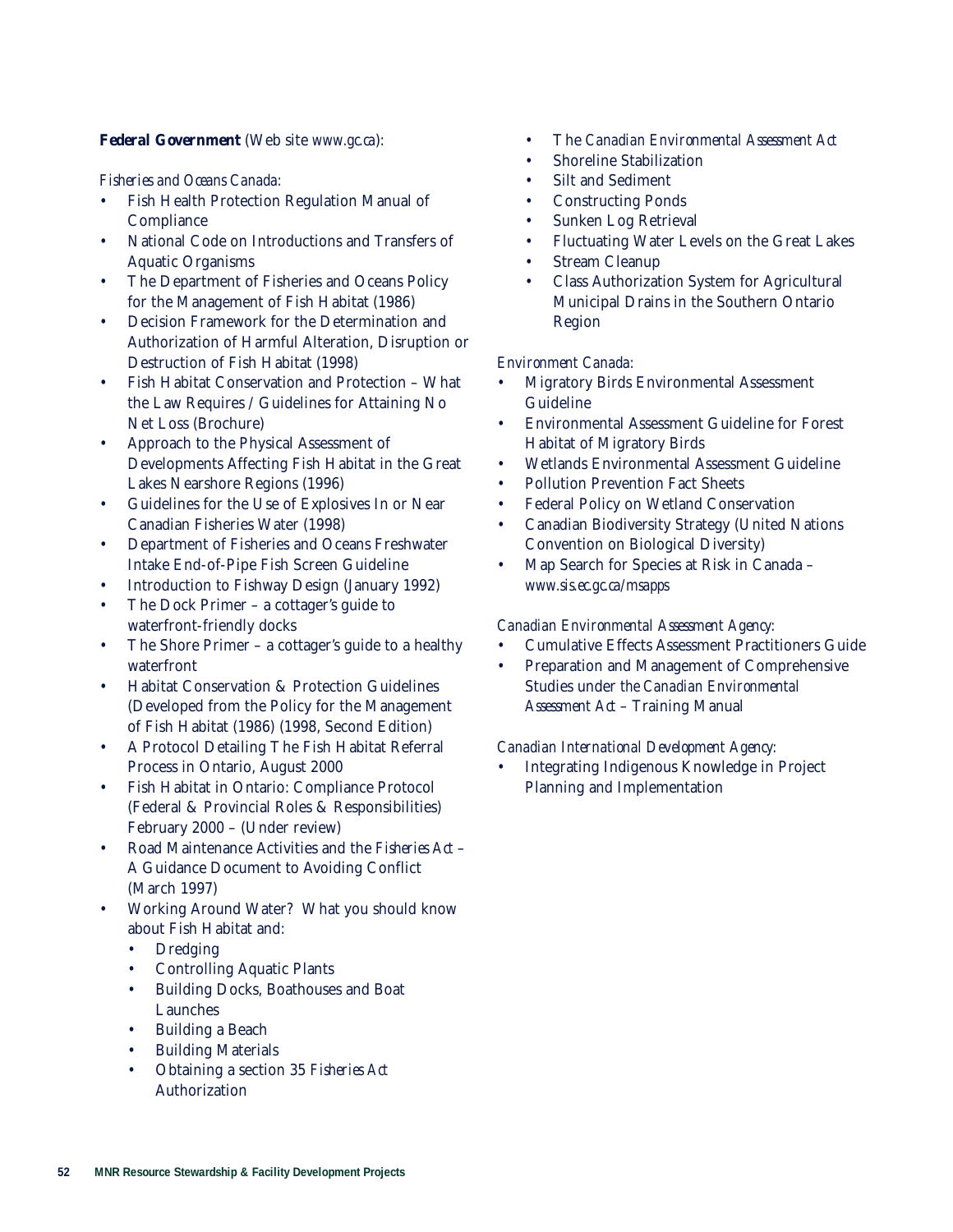# **Appendix 3: Notification and Consultation**

#### **A3.1 Introduction**

Consultation with agencies and parties that may be affected by a project is an important part of conducting project evaluations under this Class EA. The overall purpose of public consultation is to provide opportunities for the public to contribute to and influence decisions relating to a project. Public consultation offers a mechanism for identifying and resolving many different and competing views about a project.

Section 3 of this document identifies a discretionary point of contact for projects undergoing the screening process, and Section 4 identifies both mandatory and discretionary points of contact for Category B and C projects. The mandatory points of contact are minimum requirements, and MNR staff, partners, or disposition applicants may also provide additional opportunities for consultation where MNR considers that additional consultation is appropriate to the scale, level of complexity, potential environmental effects, and level of public concern associated with each project.

This appendix provides a general outline of the role of consultation in project evaluation, and a brief summary of public consultation and dispute resolution techniques. Further guidance may be found in MNR's "Public Involvement Guidelines" (1991) and in current guidelines issued by the EAA Branch of the Ministry of the Environment.

**Consultation is important to the project evaluation processes for Category B, C, and D projects.**

Consultation is intended to achieve the following objectives:

- To provide information to agencies and interested parties regarding the characteristics of the project, the environment that may be affected (including natural, cultural, socio-economic), and its environmental effects.
- To receive information regarding potential environmental effects and concerns related to the project.
- To generate an atmosphere of trust and co-operation between the parties involved.
- To provide a forum for the exchange of ideas and suggestions regarding the problem or opportunity to be addressed and to improve the quality of decision making at each stage of the process.
- To endeavour to resolve issues and concerns early in the project evaluation process, before final decisions are made.

### **A3.2 Parties to Consult**

The parties to be consulted in a project evaluation generally could include:

- Government review agencies that may have an interest in the project.
- Affected municipalities and planning boards.
- Individual members of the public.
- Aboriginal communities, organizations, and First Nations.
- Public groups that may be formed in response to the proposed project.
- Groups representing interests related to resource stewardship and facility development proposals (e.g., natural environment protection, hunting, tourism, cottaging, recreation, and cultural heritage resource conservation and stewardship).
- Project partners or disposition applicants. (In some instances, the partner, or disposition applicant may take the lead in conducting the project evaluation.)

#### **A3.3 Conducting Public and Agency Consultation**

MNR staff considers the following suggestions when designing a consultation process:

- Prepare a schedule of mandatory and discretionary consultation events.
- Identify the consultation methods to be used at each step.
- Clearly state the messages to be conveyed.
- Identify how concerns will be incorporated into the project evaluation process.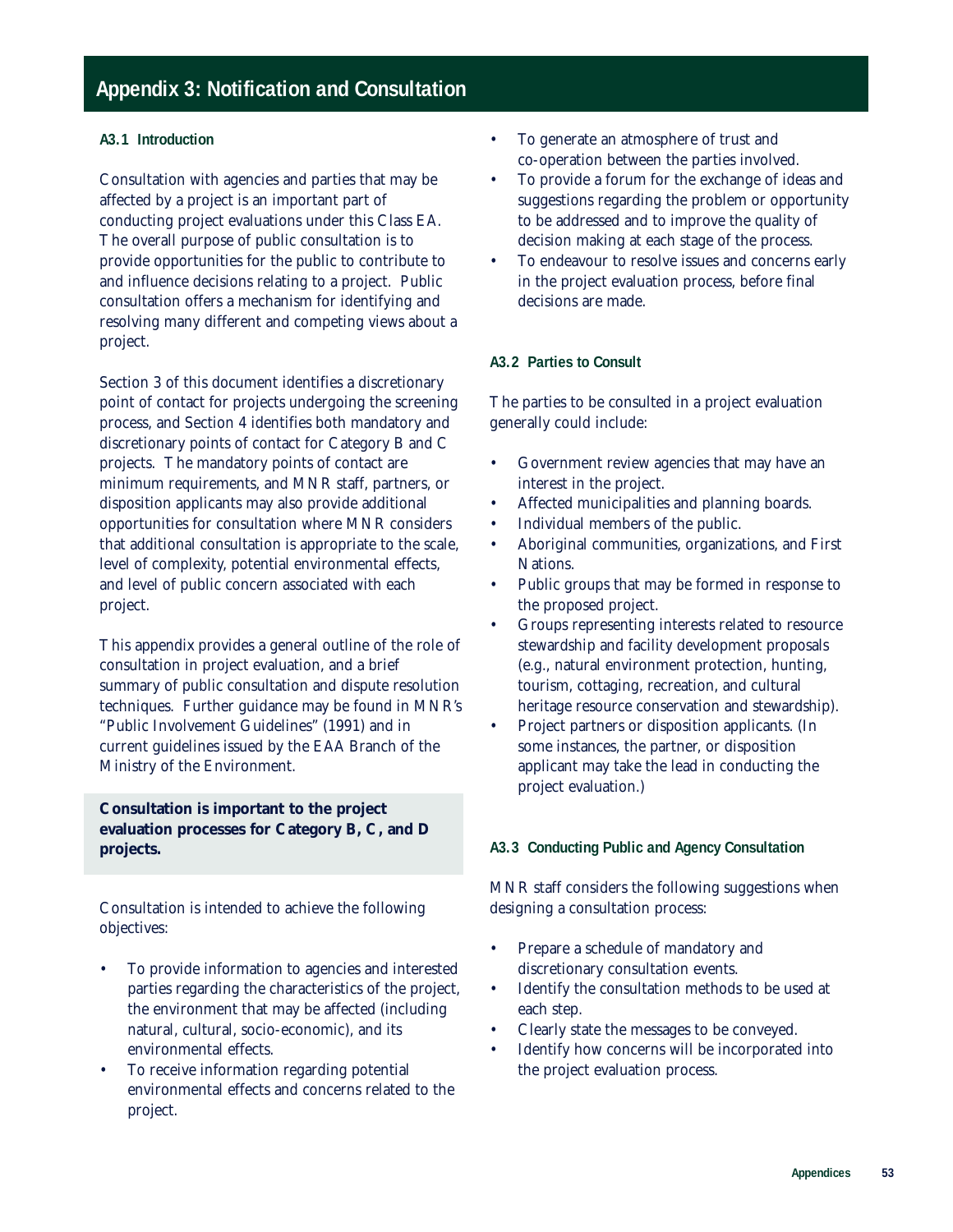Consultation processes should allow for a degree of flexibility so that MNR can respond to circumstances as they arise. If the project generates a greater degree of concern than anticipated, the process may be supplemented with additional consultation steps or events, and the schedule may be modified. If there is a low level of public interest, consultation requirements may be reduced, although the mandatory requirements must still apply. Preparation of a consultation plan is suggested for more complex situations.

In conducting public and agency consultation, it is advisable to consider the following general principles:

- Consultation should be initiated as early as possible in the process.
- Responsibility for the management of the consultation program should be assigned to an individual who is accountable for its successful implementation. More contentious projects can benefit from a consultation expert who is able to take on an independent role as facilitator and provide ongoing advice on appropriate consultation approaches.
- The initial mailing list should be comprehensive, and should be updated throughout the project evaluation. Lack of contact at the early stages can lead to a loss of confidence in the process among persons and agencies that do not find out about the project until significant decisions have been made. Where parties do not respond, discretion may be applied in deciding whether to exclude them from the list. The list should include relevant government agencies, municipalities, conservation authorities, local community members and groups, Aboriginal groups, and other interest groups as appropriate.
- There should be a variety of consultation opportunities to ensure that all interested parties are able to provide input. For example, more significant projects may generate interest among parties located at some distance as well as from local communities, and their different needs should be provided for.
- The timing of consultation events should respect the needs and seasonal activities of the potential parties (e.g., cottage owners, anglers and hunters, religious holidays). Adequate notice should be given.
- MNR (or other proponent) should be clear in describing the input requested from parties at each stage of the process. Materials may include specific questions to be resolved.
- Enough information should be provided to enable parties to provide constructive input at each step. Consultation materials should be in plain language. Where additional information is requested, this should be provided in a timely manner, or as soon as it becomes available.
- An ongoing record should be kept of comments received, and the responses to them.
- Parties should be informed of the responses to concerns, and the ways in which their input has been incorporated into the process.
- All regulatory and policy requirements related to freedom of information and the right to privacy as well as French language services must be adhered to.
- Where possible, concerns should be resolved before decisions or recommendations that relate to them are made at a subsequent step of the process. Where concerns prove difficult to resolve, consideration should be given to the use of alternative dispute resolution methods, described below.

#### **A3.4 Consultation with Aboriginal Communities**

Some resource stewardship and facility development projects may affect areas that are traditionally used by Aboriginal communities who hold existing Aboriginal or treaty rights, or which may be subject to a land claim.

Constitutionally protected treaty and Aboriginal rights, such as traditional harvesting activities, are often exercised on/in Provincial Crown lands and waters. Any project that interferes with or infringes on the exercise of these rights must be justifiable and, in that regard, the Crown has a duty to consult with the affected community.

Therefore it is advisable that consultation with Aboriginal communities occur with respect to proposed projects where there is a potential for an infringement of an existing treaty or Aboriginal right. Consultation should commence at the time of the initial project notification and be undertaken with the intent of meaningfully addressing the Aboriginal community's concerns and interests. Any consultation process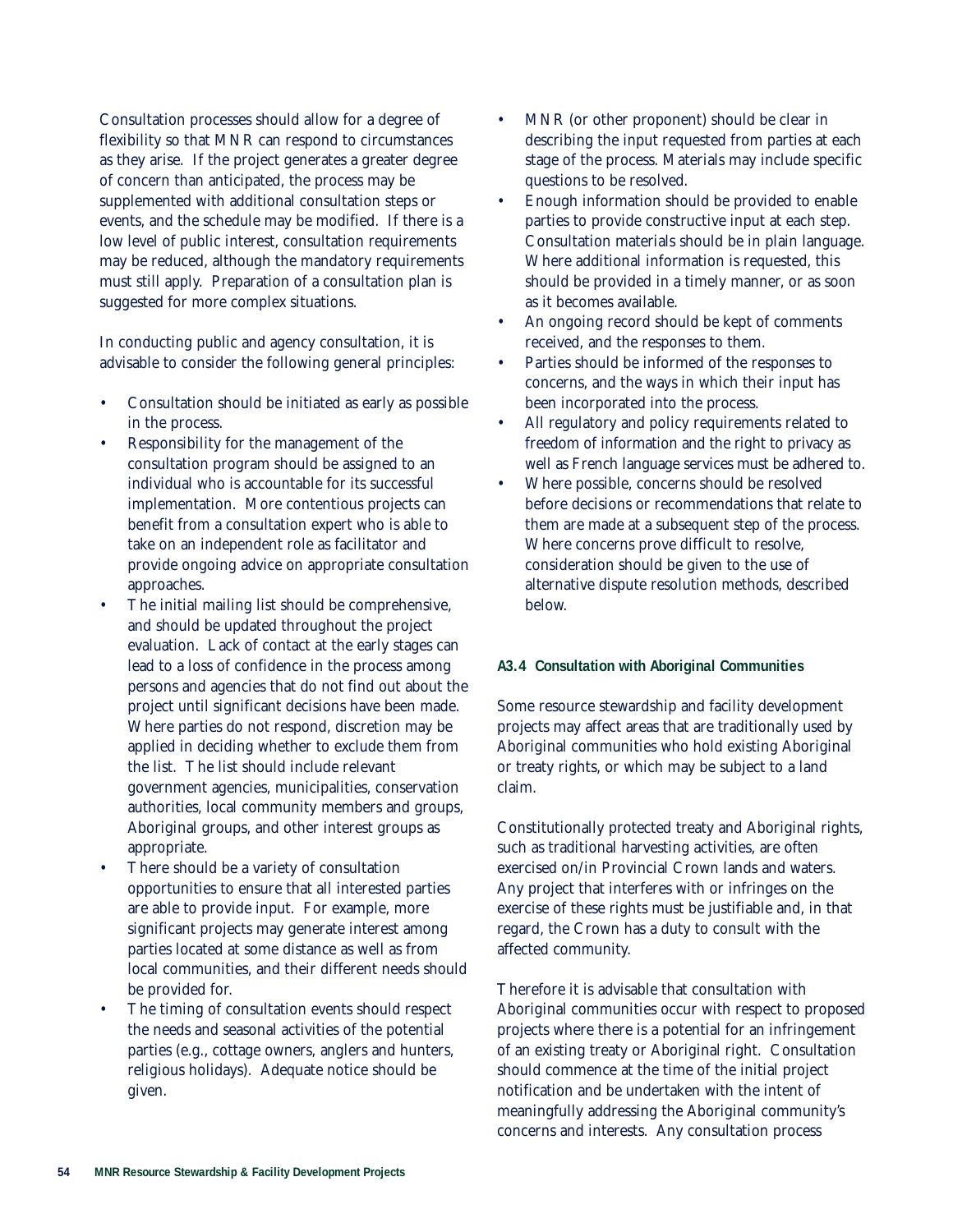undertaken will vary with the circumstances of each individual case and project. If an agreement can be reached with respect to a proposed course of action this is a preferred outcome, but is not a requirement.

The MNR or the local office of the MNR may have agreements with specific First Nations as to notice, disclosure, or consultation regarding MNR (resource stewardship or facility development) projects. Where any such agreements are in place the notification requirements set out therein will be complied with. The Class EA is not intended to change the notice, disclosure and consultation provisions in any such agreements.

In the event that an Aboriginal community, organization or First Nation identifies a land claim issue during the consultation process, or MNR is otherwise aware of a potential land claim issue, it is advisable that MNR, a partner, or a disposition applicant contact the Ontario Native Affairs Secretariat.

Useful contact and related information can be found at the following Web sites:

| Organization                                                   | <b>Web Site Address</b>                     | <b>Useful Information Provided</b>                                                                                                                              |
|----------------------------------------------------------------|---------------------------------------------|-----------------------------------------------------------------------------------------------------------------------------------------------------------------|
| Ontario Native Affairs Secretariat                             | http://www.nativeaffairs.jus.gov.on.ca/     | • Ontario's Aboriginal Policy Framework<br>• Information on land claims<br>• Land Claim fact sheets<br>• Links to Web sites pertaining to Aboriginal<br>affairs |
| Indian and Northern Affairs Canada                             | http://www.inac.gc.ca                       | • First Nation profiles<br>• Information on land claims<br>• Treaty information<br>• Agreements                                                                 |
| <b>Chiefs of Ontario</b>                                       | http://www.chiefs-of-ontario.org            | • Tribal Council and District Chiefs contact<br>information                                                                                                     |
| <b>First Nation Information Project</b>                        | http://www.aboriginalcanada.com/firstnation | • First Nation directory for Ontario                                                                                                                            |
| Ontario First Nations Technical<br><b>Services Corporation</b> | http://www.ofntsc.org                       | • Map of Ontario's First Nations<br>• Ontario First Nations and Tribal Council<br>affiliation contact information                                               |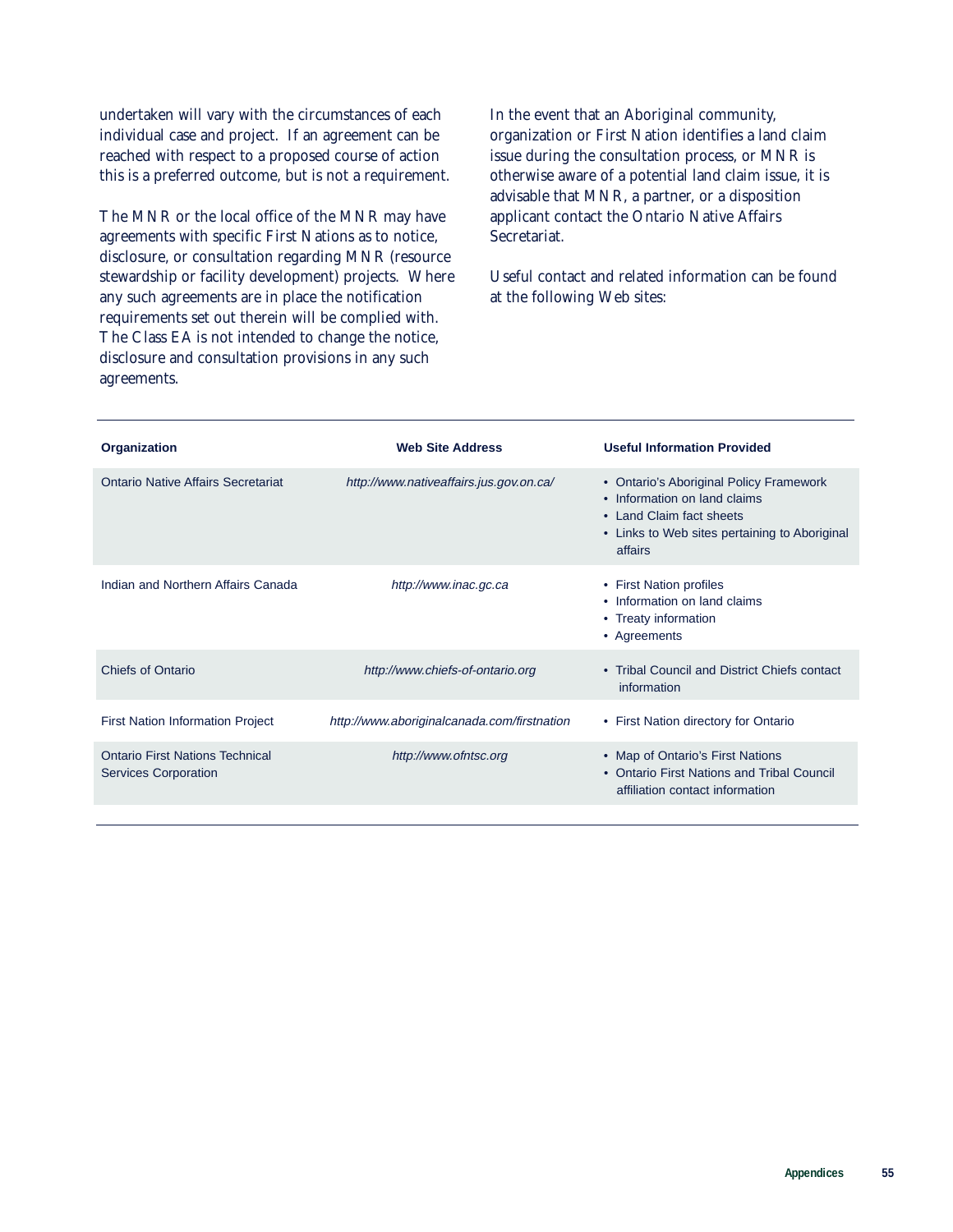#### **A3.5 Notification and Consultation Techniques**

This section summarizes a variety of notification, consultation, and dispute resolution techniques that are available.

#### **A3.5.1 Notices**

#### *Newspaper Advertisements*

Newspaper advertisements are normally used to provide formal notice. Their coverage is limited to the circulation area of the publication and its readers.

The title of a press advertisement must give a concise indication of what the project is and who will be affected (location). Avoid misunderstandings that can result from exclusion of parties who would otherwise wish to be involved.

The amount of information that can be conveyed is limited, but contact information should be provided.

Press releases and conferences can assist in spreading information about a project, but do not comprise formal notice.

#### *Mailings*

Mailings are often used to provide formal notice, since they ensure a uniform provision of information to a known list of respondents. The scope of coverage depends on an up-to-date mailing list.

Mailings can convey large amounts of information, including reports. They should include contact information for those wishing to respond.

#### *On-site notices*

On-site notices are limited as to how much information they can convey, but they can initiate communication with individuals who use and know the area in which the project is proposed, but would not otherwise have known about the project.

#### *Internet and E-mail*

The Internet is increasingly used to provide a means to download and print EA-related documents from a Web site. Internet access is limited to those with access to computers with on-line connections, and only those who log on see the information unless e-mail mailing lists are used. Therefore, at this time and until electronic communications become more widespread,

these methods can be used to complement other traditional methods and should not be relied upon solely for notice. Provision can be made for parties to provide written consultation submission comments via e-mail.

#### *Information Notices*

Information notices can be posted on the EBR Registry to facilitate broader provincial consultation where appropriate. The EBR Registry Planner should be contacted for information regarding the posting of notices on the Registry.

#### **A3.5.2 Consultation**

#### *Public Open Houses*

Public open houses are used to convey information and to facilitate interaction with the public. They usually take the form of a display with staff or consultants available for discussion. They can include a presentation followed by questions. Where significant issues are within the mandate of an agency other than MNR, a representative of the other agency should be present to answer questions.

#### *Meetings*

Public meetings alone may encourage divisiveness and encourage dispute. Often, smaller focused meetings are more successful. Where contentious issues are being dealt with, it is advisable to have a facilitator to guide the meeting process.

So-called "kitchen table" meetings provide an opportunity to discuss the concerns of a small group of individuals in an informal setting.

#### *Comment Sheets*

Comment sheets enable individuals to submit views in a structured way that can be easily analysed in a nonthreatening environment. They can be submitted after the event, such as an open house, or included with a document.

Care must be taken in framing and interpreting comment sheets so that relevant information is obtained, the scope of the response is not unduly constrained, and the reasons for the response are understood.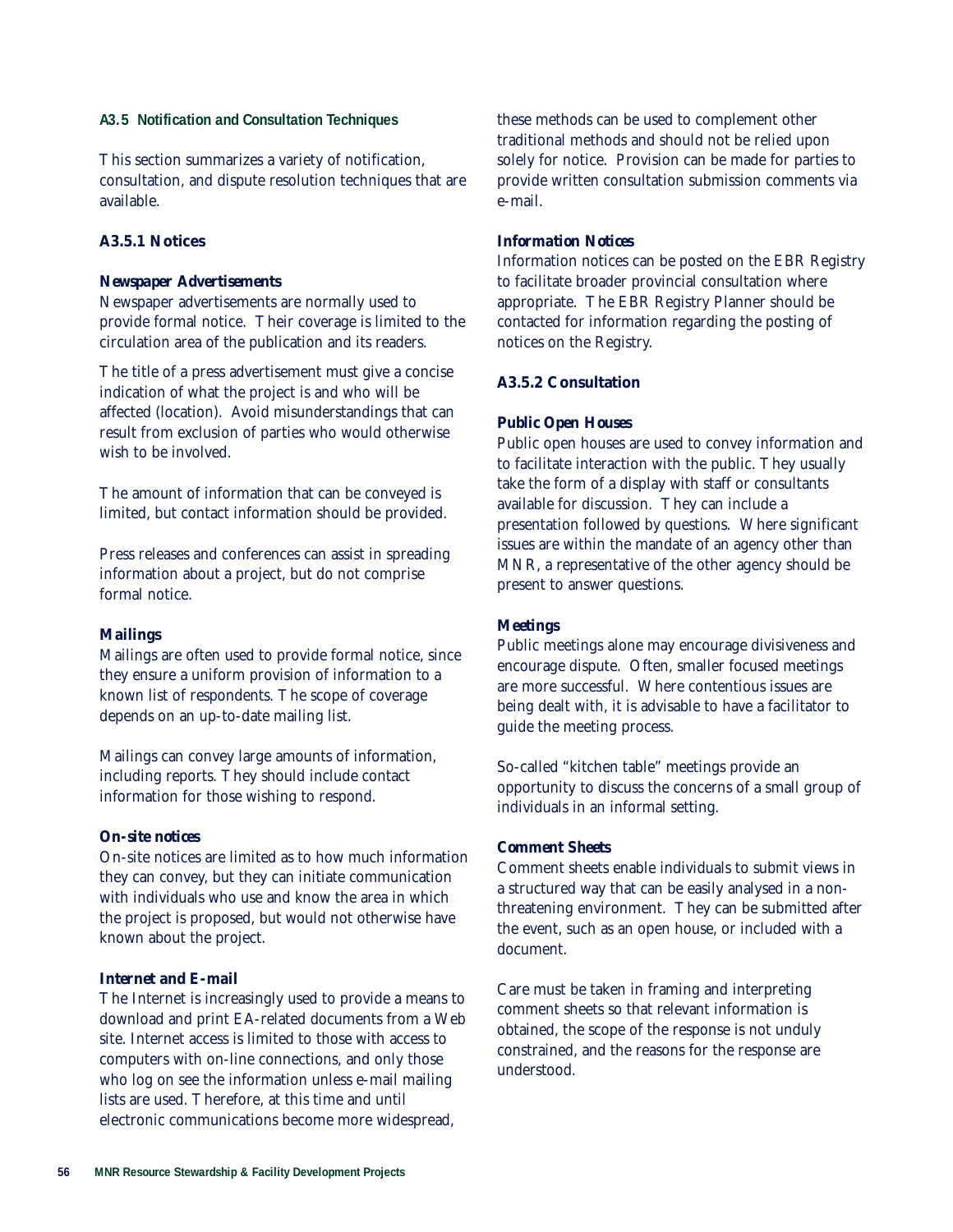#### *Displays*

Small displays may initiate contact with those who would not otherwise have been involved and whose views are important, such as users of campgrounds and visitor centres.

#### *Consultative Committees*

For larger and more complex projects, it may be appropriate to invite participation in one or more committees comprising agency, community, Aboriginal and/or interest group representatives who would act as a sounding board for ideas and solutions as they are developed through the project evaluation. The mandate of the committee must be clearly defined, and care must be taken in confirming any findings with the community as a whole.

#### *Workshops and Seminars*

Workshops and seminars can be very effective in enabling improved understanding among the parties in situations where evaluation and decision making involves complex scientific or other information.

#### *Site Visits*

Site visits provide an informal opportunity for MNR and the parties to exchange information about the nature and scale of the project, as it relates to its environmental setting.

#### *Correspondence*

Parties should be invited to submit comments in writing at the appropriate steps during the evaluation. Agencies will normally use this method, and some interest groups and individuals will prefer this approach to a comment sheet.

Reasonable deadlines should be set so that responses can be incorporated into the project evaluation process. Responses should be acknowledged if a documented response will not be provided in the near future.

#### *Telephone Conversations*

While telephone conversations have the advantages of immediacy and informality, it is important that these exchanges are well documented. Where important commitments are made they should be followed up in the form of a letter.

#### **A3.5.3 Dispute Resolution**

MNR may opt to use alternate dispute resolution techniques (e.g. mediation) during a project evaluation process when other attempts to resolve issues have been unsuccessful. The *EA Act* also enables the Minister of the Environment to require mediation, which is one form of dispute resolution, before making a decision on a Part II Order request (refer to Section 6.6.4).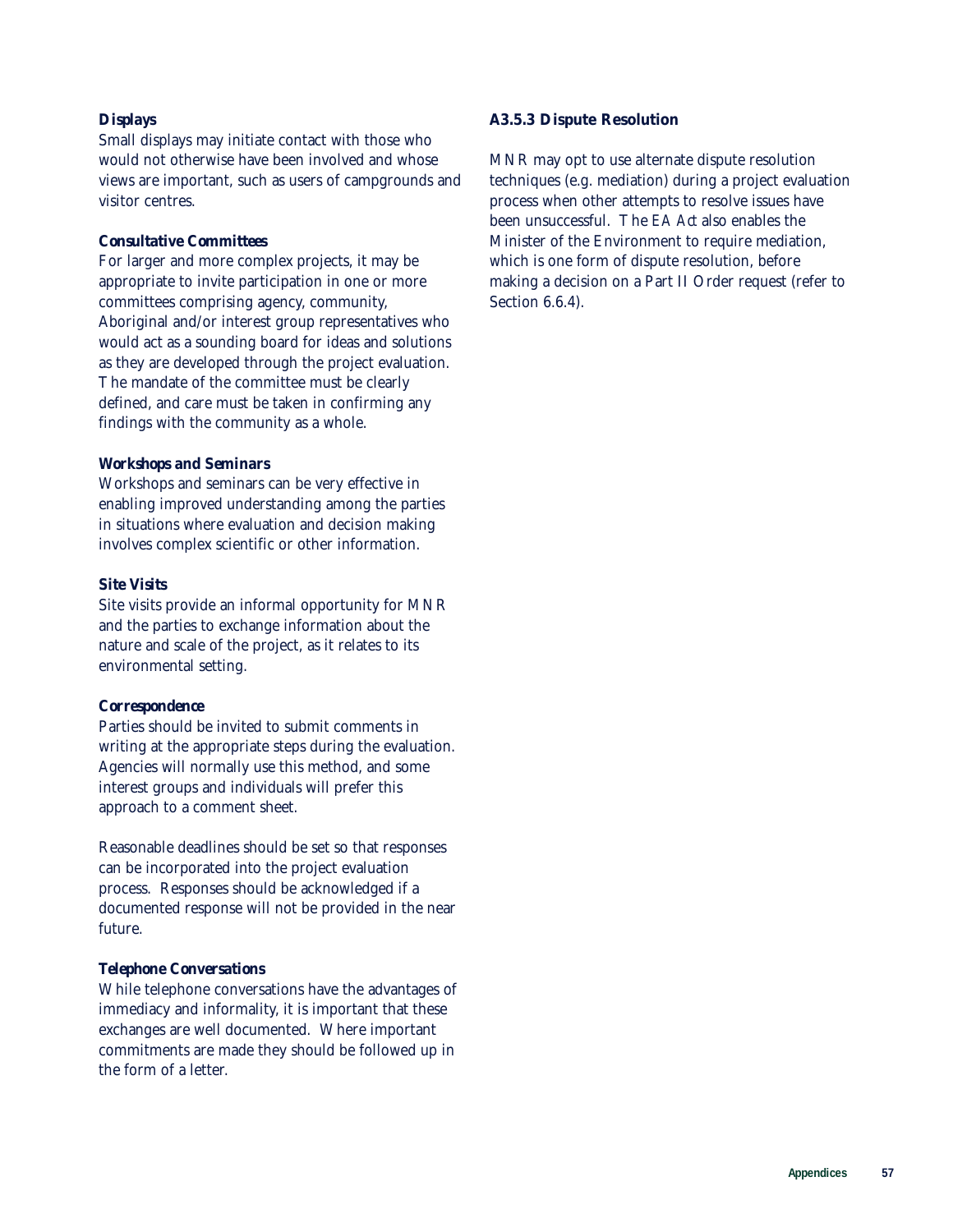#### **A3.6 List of Government Agencies and Interested Parties**

The following government and other agencies, and other parties may have an interest in MNR projects, and should be considered in compiling mailing lists for notification and consultation purposes.

#### **Provincial**

Management Board of Cabinet (Ontario Realty Corporation) Ministry of Agriculture and Food Ministry of the Attorney General Ministry of Community, Family and Children's Services Ministry of Consumer and Business Services Ministry of Citizenship Ministry of Culture Ministry of Education Ministry of Enterprise, Opportunity and Innovation Ministry of the Environment Ministry of Finance Ministry of Health and Long Term Care Ministry of Labour Ministry of Municipal Affairs and Housing Ministry of Northern Development and Mines Ministry of Public Safety and Security Ministry of Tourism and Recreation Ministry of Training, Colleges and Universities Ministry of Transportation Ontario Native Affairs Secretariat Ontario Heritage Foundation Niagara Escarpment Commission

#### **Aboriginal**

Appropriate Aboriginal communities, organizations and First Nations

#### **Local**

Upper and lower tier municipalities Conservation Authorities Planning Boards Local Architectural Conservation Advisory Committees

#### **Federal\***

Fisheries and Oceans Canada Environment Canada Indian Affairs and Northern Development National Energy Board Canadian Heritage Parks Canada Agency Canadian Transportation Agency Natural Resources Canada Public Works and Government Services Canada Transport Canada Port Authorities

## **Utilities**

Ontario Power Generation Hydro One Networks Limited Local and private electricity utilities Relevant gas utilities

\* *Will also assist to determine if the Canadian Environmental Assessment Act applies to the project.*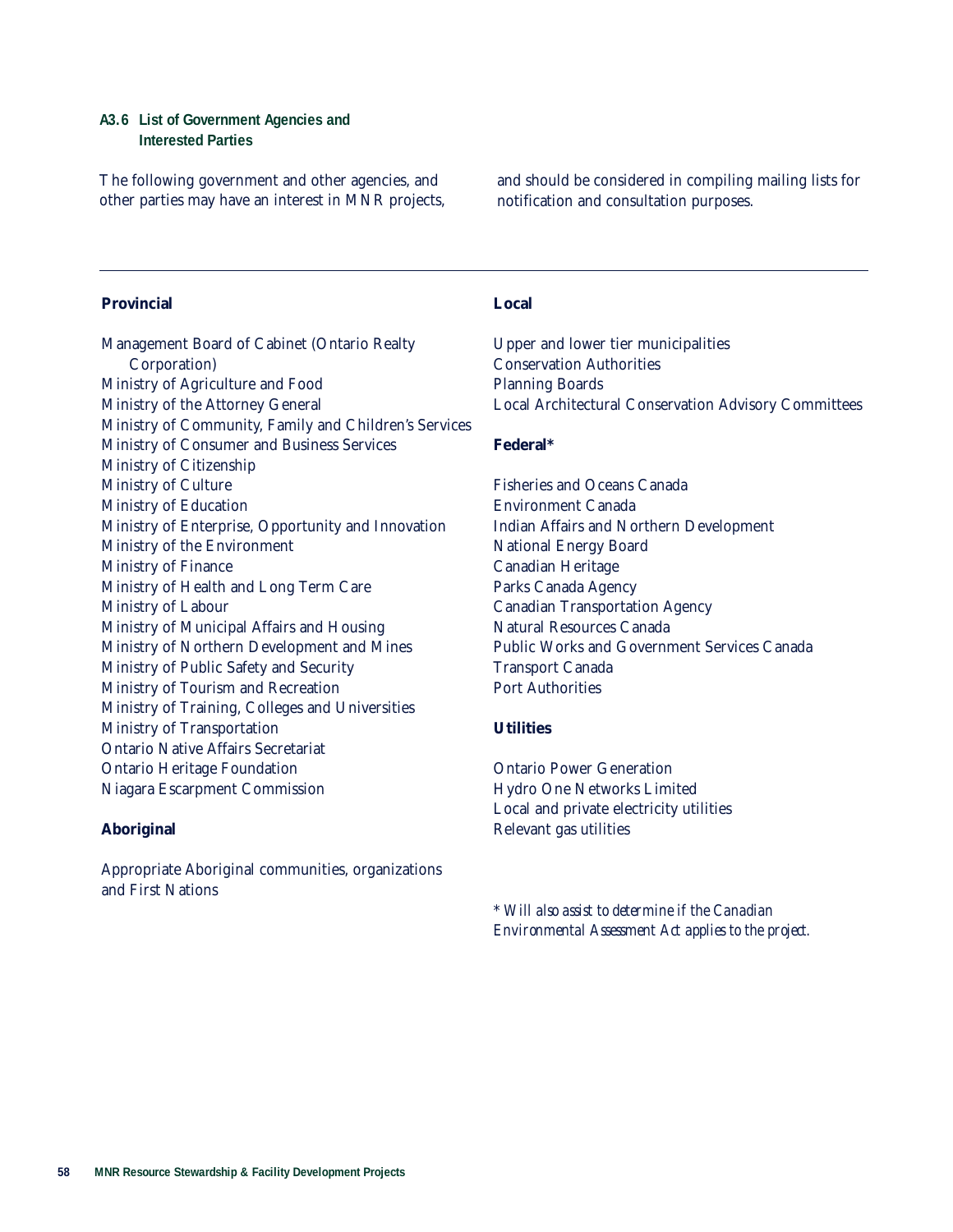# **Appendix 4: Other Relevant Federal and Provincial Legislation**

The following is an outline of other federal and provincial legislation, as it may affect MNR resource stewardship and facility development projects. It is not an exhaustive description, and is intended for general guidance only. MNR recognizes its obligations to comply, and will comply with all relevant federal and provincial legislation when planning and implementing projects.

#### **A4.1 Federal Legislation**

# *Canadian Environmental Assessment Act*

Projects that are subject to this Class EA may also be subject to the requirements of the *Canadian Environmental Assessment Act (CEA Act)*. Under the *CEA Act*, federal departments are required to conduct an environmental assessment of projects for which they are the proponent, provide funds or lands to facilitate the project, or exercise a regulatory duty that is described in the *CEA Act* Law List Regulation, in relation to the project. These are known as "triggers" to the act. Federal departments responsible for the environmental assessment of a proposed undertaking are referred to as responsible authorities (RAs).

The Canadian Environmental Assessment Agency administers the *CEA Act* and in doing so provides advice, guidance and training to federal departments, proponents, the public and others related to the implementation and requirements of *CEA Act*. Copies of the legislation and associated regulations, as well as other helpful reference materials, are found on the agency's Web site at: *http://www.ceea.acee.gc.ca*

This appendix provides a brief overview of the *CEA Act* requirements. This information, however, is not all-inclusive and is to help proponents in identifying potential *CEA Act* requirements. For specific details, refer to the legislation and the Canadian Environmental Assessment Agency's Responsible Authority's Guide (November 1994).

Table A outlines potential *CEA Act* triggers, along with an associated listing of RAs. Note that the *CEA Act* does not apply if there is no trigger, per Table A. Where there is a trigger, the federal RA assesses the project in accordance with the requirements of the *CEA Act*. Under *CEA Act*, it is the RA's responsibility to establish the scope of the project and the scope of the assessment. Proponents of this Class EA, however, may provide input to the scope of project and scope of assessment. The RA may agree or require that additional information or issues are addressed.

Table B provides further details on identifying federal departments who may have an interest in a project that is subject to this Class EA. These departments should be contacted as early as possible in the project planning process.

An objective of the Canadian Environmental Assessment Agency is to ensure that where a project is subject to both federal and provincial environmental assessment requirements, the environmental assessment be co-ordinated and guided by the principal of one project – one assessment, if appropriate. Therefore, for a project that is subject to this Class EA, and that also requires an assessment in accordance with *CEA Act*, the intent is that one assessment would be undertaken to meet the requirements of both processes, where possible. The Ontario Region Office of the Canadian Environmental Assessment Agency should be contacted for further details (see below).

While it is often possible to use the Environmental Study Report (ESR) prepared under this Class EA (refer to Section 4) as the basis for the *CEA Act* assessment, it should not be assumed that the ESR will always be sufficient or acceptable in all cases. Some additional information may have to be incorporated depending on what the RA requires to meet *CEA Act* requirements. The proponent should, therefore, contact the RA early in the process to confirm requirements for the assessment.

In cases where a permit or licence is required, a trigger may not be confirmed until the later stages of the planning process. Proponents are, therefore, encouraged to contact federal authorities with a potential interest in the project early in the planning process to discuss potential issues.

To determine whether your project is subject to the *CEA Act* (in addition to referring to the triggers in Table A) and to obtain further details on the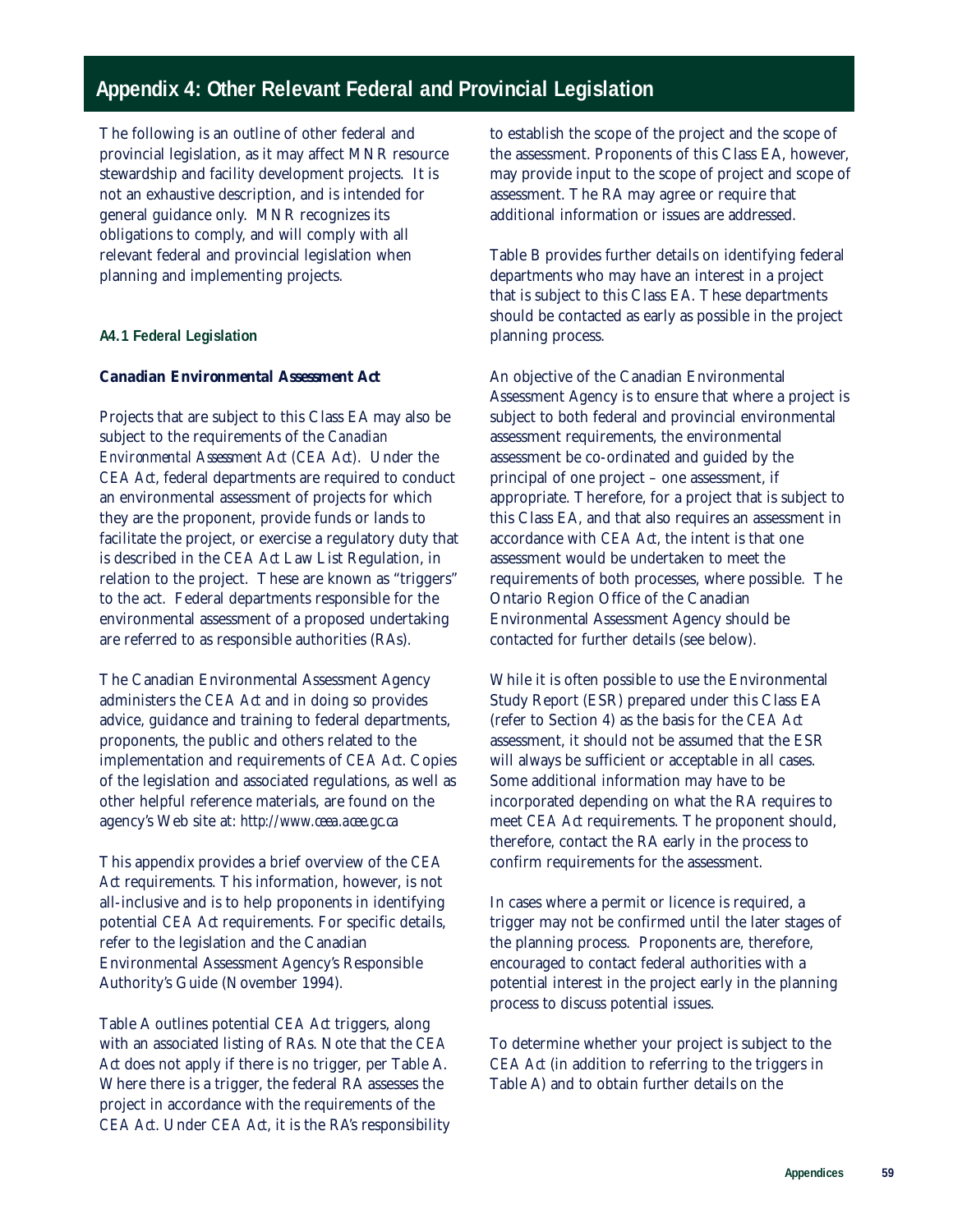requirements and implementation of *CEA Act*, please contact:

Regional Director, Ontario Region Office Canadian Environmental Assessment Agency 55 St. Clair Avenue East 9th Floor, Room 907 Toronto, Ontario, M4T 1M2

Phone: 416-952-1576 Fax: 416-952-1573 E-mail: ceaa.ontario@ceaa.gc.ca

The two most common regulatory triggers for *CEA Act* involve approvals under the *Fisheries Act* and the *Navigable Waters Protection Act*. Further details on these two pieces of legislation are provided below.

#### *Canadian Environmental Protection Act*

Part 3, Information Gathering, Objectives, Guidelines and Codes of Practice and Part 4, Pollution Prevention, and applicable regulations including: *New Substances Notification Regulations, Chlorobiphenyls Regulations, Storage of PCB Material Regulations, PCB Waste Export Regulations, Export and Import of Hazardous Waste Regulations, Transportation of Dangerous Goods Regulations* and other regulations to be developed that may apply to these projects.

#### *Fisheries Act*

Any works that occur in or near water may require authorization under the *Fisheries Act*. The federal *Fisheries Act* provides protection for fish and fish habitat. Under the habitat provisions of the act, no person shall carry out any work or undertaking that harmfully alters, disrupts or destroys fish habitat, unless authorized by the Minister of Fisheries and Oceans Canada. An authorization under Section 35(2) of the *Fisheries Act* protects an individual from prosecution under the act, provided the conditions of the authorization are met. A Section 35(2) *Fisheries Act* authorization is a regulatory trigger for an environmental assessment under the *CEA Act*. It should be noted that Fisheries and Oceans Canada could withhold authorization.

Other areas of the *Fisheries Act* which provide the Minister of DFO discretionary decisions powers include, but are not limited to:

- the provision of sufficient water flows;
- passage of fish around migration barriers;
- screening of water intakes;
- prohibition against the destruction of fish by means other than fishing; and
- restrictions on fishing near a barrier.

Section 36 of the *Fisheries Act* specifies that, unless authorized by federal regulation, no person shall deposit or permit the deposit of deleterious substances of any type in water frequented by fish or in any place under any conditions where the deleterious substance or any other deleterious substance that results from the deposit of the deleterious substance may enter any such water. If no regulation exists defining a specific substance to be deleterious, then each substance must be determined to be deleterious.

Proponents are urged to address these issues early in the Class EA process. Information on the *Fisheries Act* and Fisheries and Oceans Canada's Policy for the Management of Fish Habitat are available on the Internet at: *www.ncr.dfo.ca.*

# *International Rivers Improvement Act* **or** *Boundary Waters Treaty Act* **(trans-boundary water management).**

Works within Great Lakes inter-connecting channels\* and other boundary waters rivers\* must be designed and carried out in a manner that results in no cumulative impact on levels and flows. DOE has a shared responsibility for monitoring and regulating the flows and levels of trans-boundary waters. If the proposed undertaking includes any in-water work or shoreline alteration affecting interconnecting channels and other trans-boundary waters, EC should be consulted as an interested stakeholder. EC will review documentation submitted for individual projects, which must include impact predictions, proposed mitigation/compensation measures and technical analyses to support any conclusions and final designs.

<sup>\*</sup> These waterbodies include: Rainy River, Namakan River, St. Mary's River, St. Clair River, Detroit River, Niagara River and St. Lawrence River.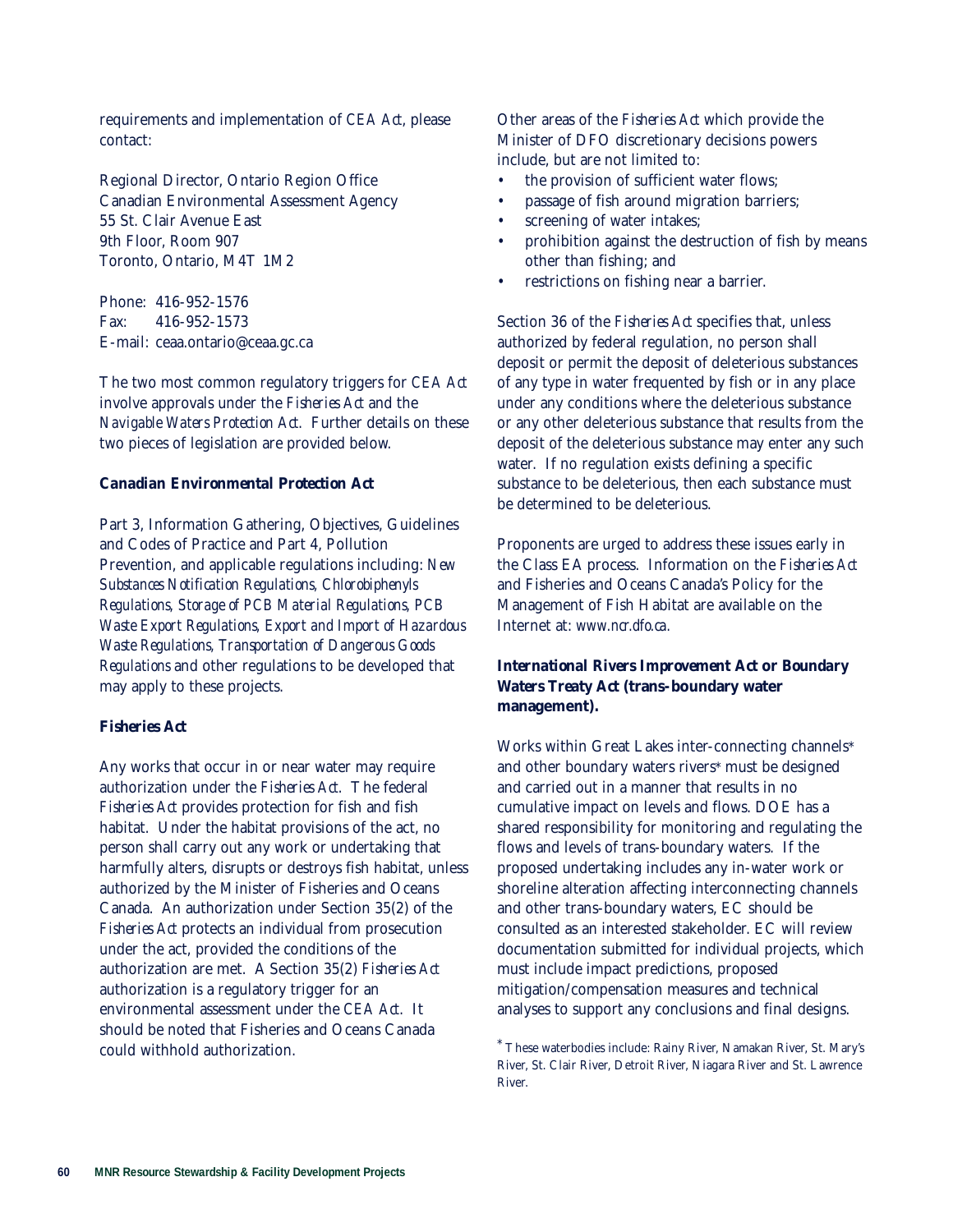#### *Migratory Birds Convention Act*

The *Migratory Birds Convention Act* deals with the conservation and protection of migratory birds and their habitat. Release of a harmful substance into any waters or other areas frequented by migratory birds is also prohibited pursuant to section 35(1) of the *Migratory Birds Convention Act*.

#### *Navigable Waters Protection Act*

Construction or placement of work in, on, over, under, through or across navigable water may require approval under the *Navigable Waters Protection Act (NWPA).* A bridge, boom, dam or causeway always requires approval*.* Other work (e.g., docks, pipes, spawning bed construction) requires approval unless the federal Minister or delegate is of the opinion that the work does not interfere substantially with navigation. If an approval under the *NWPA* were required, this would trigger the requirement for an assessment by the responsible federal agency under the *CEAA*. To determine whether or not a waterway or watercourse is considered to be navigable, proponents should contact the Department of Fisheries and Oceans – Coast Guard.

# **Table A: Potential** *Canadian Environmental Assessment Act* **(***CEAA***) Triggers**

|                                               | <b>Potential Project Trigger</b>                                                                                                                  | <b>Provisions of Act</b>                   | <b>Responsible Authority</b>                                  |   | <b>Comments</b>                                                                                                                                                                                                                                        |  |
|-----------------------------------------------|---------------------------------------------------------------------------------------------------------------------------------------------------|--------------------------------------------|---------------------------------------------------------------|---|--------------------------------------------------------------------------------------------------------------------------------------------------------------------------------------------------------------------------------------------------------|--|
| A CEAA screening is triggered if the project: |                                                                                                                                                   |                                            |                                                               |   |                                                                                                                                                                                                                                                        |  |
| 1.                                            | is being funded with federal<br>money                                                                                                             | CEAA s.s. 5(1)b                            | the funding department                                        |   | Act is triggered where<br>federal money is being<br>provided (e.g., Infrastructure<br>Program projects)                                                                                                                                                |  |
| 2.                                            | is on federal land                                                                                                                                | $CEAA$ s.s. $5(1)c$                        | Federal department<br>responsible for the implicated<br>lands | ٠ | this would affect projects<br>crossing federal lands such<br>as national parks (Heritage<br>Canada), Indian reserves<br>(Department of Indian Affairs<br>and Northern Development)<br>or national defence bases<br>(Department of National<br>Defence) |  |
| 3.                                            | is likely to affect a line or<br>property, regulated by the<br>National Energy Board (NEB),<br>that is used for the transmission<br>of oil or gas | <b>National Energy</b><br><b>Board Act</b> | <b>National Energy Board</b>                                  |   | may apply to highway<br>projects requiring the<br>re-location of a pipeline that<br>is regulated by the NEB                                                                                                                                            |  |
| 4.                                            | is likely to affect the operation of<br>a railway company or property                                                                             | Canadian<br><b>Transportation Act</b>      | Transport Canada, Canadian<br><b>Transportation Agency</b>    |   | generally will apply to<br>projects where a rail line<br>crossing is contemplated                                                                                                                                                                      |  |
| 5.                                            | involves the temporary storage<br>of explosives on-site                                                                                           | <b>Explosives Act,</b><br>par. 7(1)a       | Natural Resources Canada                                      |   | projects which involve<br>blasting and will store the<br>explosives on-site require a<br>permit under the Explosives<br>Act                                                                                                                            |  |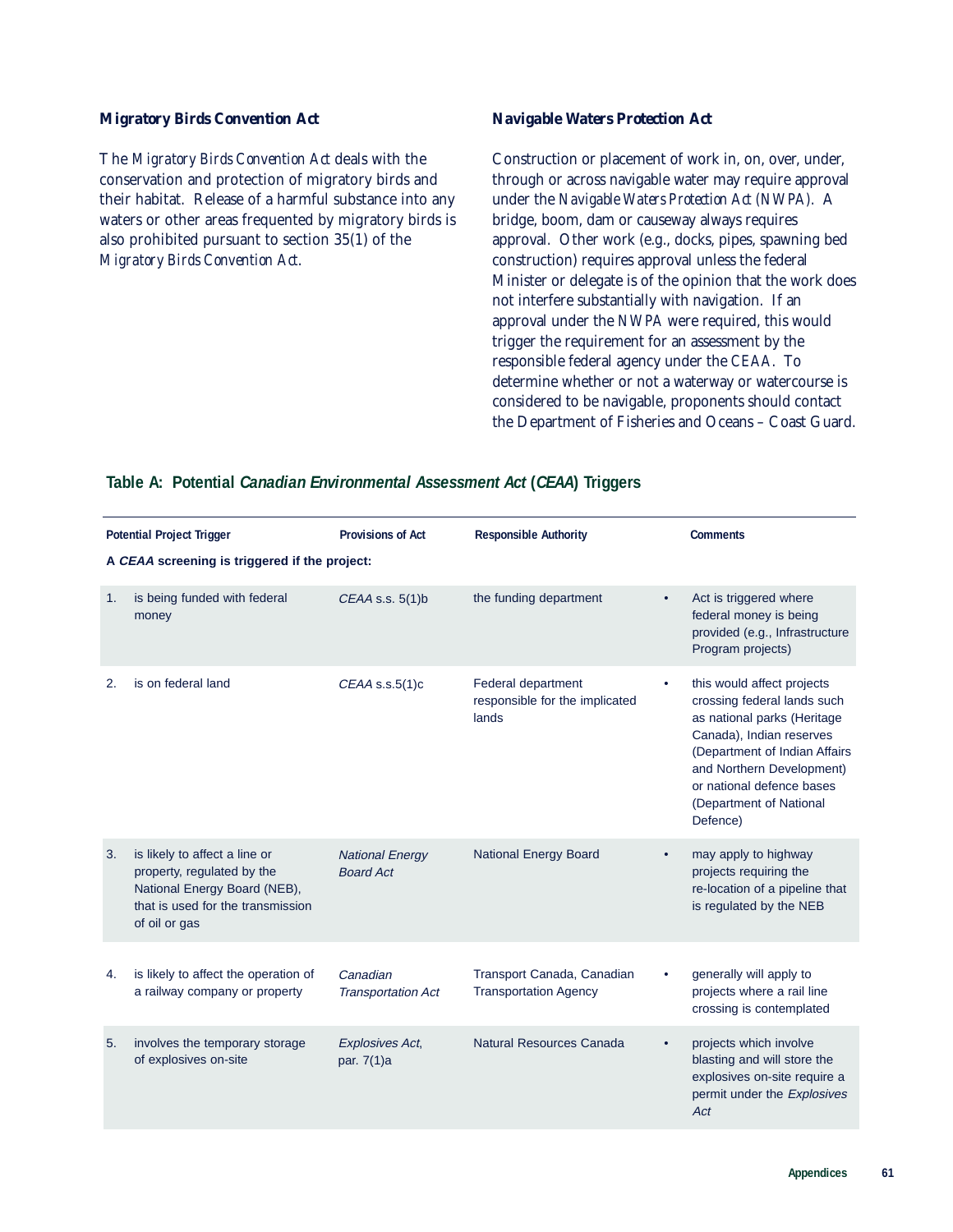|    | <b>Potential Project Trigger</b>                                                                                                                                                          | <b>Provisions of Act</b>                                                                                                            | <b>Responsible Authority</b>                                       |                                    | <b>Comments</b>                                                                                                                                                                                                                                                                                                                                                  |
|----|-------------------------------------------------------------------------------------------------------------------------------------------------------------------------------------------|-------------------------------------------------------------------------------------------------------------------------------------|--------------------------------------------------------------------|------------------------------------|------------------------------------------------------------------------------------------------------------------------------------------------------------------------------------------------------------------------------------------------------------------------------------------------------------------------------------------------------------------|
|    | A CEAA screening is triggered if the project:                                                                                                                                             |                                                                                                                                     |                                                                    |                                    |                                                                                                                                                                                                                                                                                                                                                                  |
| 6. | involves the federal government<br>in the acquisition, administration<br>or disposal of real property for<br>which a license for any use or<br>occupation of real property is<br>required | <b>Federal Real</b><br>Property<br>Regulations, par.<br>4(2)a                                                                       | Various - the Federal<br>Department providing the<br>licence       | $\bullet$                          | would apply to projects<br>which propose to use or<br>occupy federal real property                                                                                                                                                                                                                                                                               |
| 7. | is likely to harmfully affect fish or<br>fish habitat,                                                                                                                                    | Fisheries Act, s.s.<br>22(1), 22(2),<br>22(3), 32, 35(2),<br>and $37(2)$                                                            | <b>Fisheries and Oceans</b><br>Canada - Fish Habitat<br>Management | ٠<br>٠<br>٠<br>٠<br>٠<br>$\bullet$ | applies to any work in or<br>near water<br>provision of sufficient water<br>flow<br>passage of fish around<br>barriers<br>screening of water intakes<br>destruction of fish by means<br>other than fishing (e.g.<br>blasting)<br>authorization is required to<br>harmfully alter, disrupt, or<br>destroy fish habitat                                            |
| 8. | is likely to substantially interfere<br>with the public right to navigation<br>on water                                                                                                   | Navigable Waters<br>Protection Act,<br>s.s. $5(1)a$ , $6(4)$ ,<br>16, and 20                                                        | <b>Fisheries and Oceans</b><br>Canada-Coast Guard                  | ٠<br>$\bullet$<br>$\bullet$        | applies to any work in, on,<br>over, under, through or<br>across navigable waters<br>approval is mandatory for a<br>new bridge, dam, boom, or<br>causeway<br>other works that cause<br>changes to flows, water<br>levels or navigation<br>clearances may require<br>approval                                                                                     |
| 9. | is likely to take place in, involve<br>dredge and fill operations, draw<br>water from or discharge to a<br>historic canal operated by Parks<br>Canada                                     | I.A. and N.D.<br>Canal Land<br><b>Regulations</b><br><b>Public Lands</b><br><b>Licensing Order</b><br>Heritage Canal<br>Regulations | Heritage Canada - Parks<br>Canada                                  | $\bullet$                          | potentially triggered by<br>projects crossing the Trent<br>Severn Waterway and<br>Rideau Canal. The Canal<br>Land Regulations and Public<br><b>Lands Licensing Order</b><br>address drainage into a<br>canal (e.g., stormwater<br>drains) and the Heritage<br>Canal Regulations address<br>dredge and fill activities<br>(e.g., construction of bridge<br>piers) |
|    | 10. is likely to affect Indian reserve<br>lands                                                                                                                                           | Indian Act, s.s.<br>28(2), 35(1), 35(2)<br>and 39                                                                                   | Department of Indian Affairs<br>and Northern Development           |                                    | would only apply to projects<br>that are located on, or<br>require access through,<br>Indian reserves                                                                                                                                                                                                                                                            |

#### **Note:**

The table, provided by the Canadian Environmental Assessment Agency, is not all-inclusive. It is the Responsible Authority's (RA) responsibility to confirm the application of the CEAA and to determine the scope of assessment that is to be conducted. Proponents are therefore encouraged to contact potential RAs early in the process.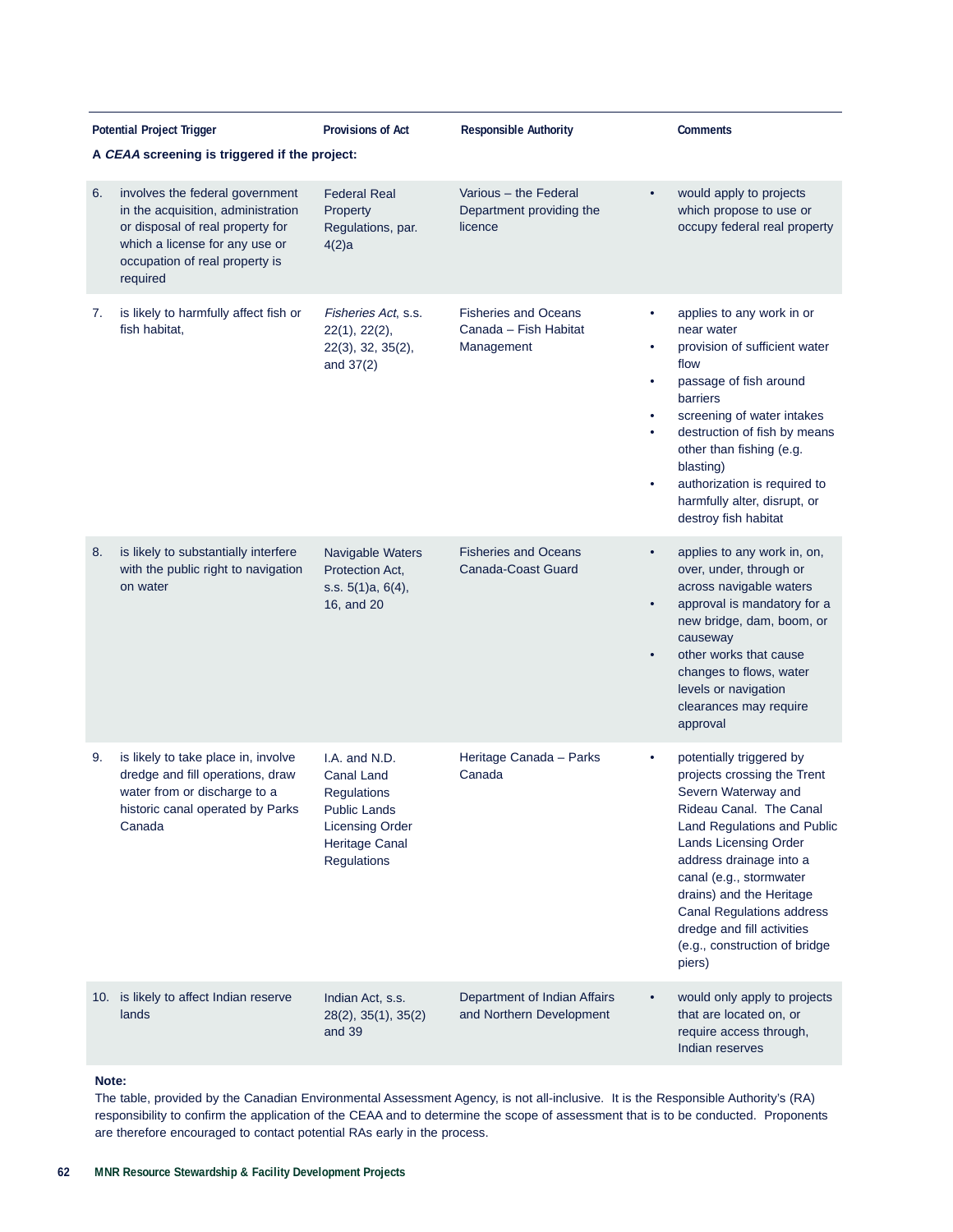# **Table B: Identifying Federal Authorities**

The following reference information is offered to assist proponents in establishing contact with appropriate review agencies when certain situations are identified which result in various types of environmental effects. The examples that follow are not expected to be comprehensive. The proponent is responsible to determine the appropriate agency to contact when different situations arise and different environmental effects are identified.

| <b>Environmental Issues</b>                              | <b>Expert Federal Authority</b>                       |
|----------------------------------------------------------|-------------------------------------------------------|
| general                                                  | <b>Environment Canada</b>                             |
| air                                                      | <b>Environment Canada</b>                             |
| land                                                     | Natural Resources Canada                              |
|                                                          | <b>Environment Canada</b>                             |
| wildlife                                                 | <b>Environment Canada</b>                             |
| fish and fish habitat                                    | <b>Fisheries and Oceans Canada</b>                    |
| navigation                                               | Fisheries and Oceans Canada                           |
| species at risk                                          | <b>Environment Canada</b>                             |
| soil                                                     | Agriculture Canada                                    |
| forest resources                                         | Natural Resources Canada                              |
| humans                                                   | <b>Health Canada</b>                                  |
| water                                                    | <b>Environment Canada</b>                             |
|                                                          | <b>Fisheries and Oceans Canada</b>                    |
|                                                          | Natural Resources Canada                              |
| sustainable use                                          | <b>Environment Canada</b>                             |
| human health conditions                                  | <b>Health Canada</b>                                  |
| socio-economic conditions                                | Agriculture Canada                                    |
|                                                          | <b>Health Canada</b>                                  |
|                                                          | Department of Indian Affairs and Northern Development |
|                                                          | Industry, Science and Technology Canada               |
|                                                          | Natural Resources Canada                              |
| cultural resources                                       | <b>Canadian Heritage</b>                              |
|                                                          | Department of Indian Affairs and Northern Development |
| Aboriginal resource use                                  | Department of Indian Affairs and Northern Development |
| Aboriginal land use                                      | Department of Indian Affairs and Northern Development |
| historical, archaeological, paleontological and          | <b>Canadian Heritage</b>                              |
| architectural resources                                  | Natural Resources Canada                              |
|                                                          | <b>Public Works Canada</b>                            |
| management of protected areas -                          | <b>Canadian Heritage</b>                              |
| national parks, national historic sites, historic rivers |                                                       |
| and heritage canals                                      |                                                       |
| <b>CEAA Process and Procedures</b>                       | Canadian Environmental Assessment Agency              |
| <b>International Environmental Issues</b>                | Foreign Affairs and International Trade Canada        |
|                                                          | Canadian International Development Agency             |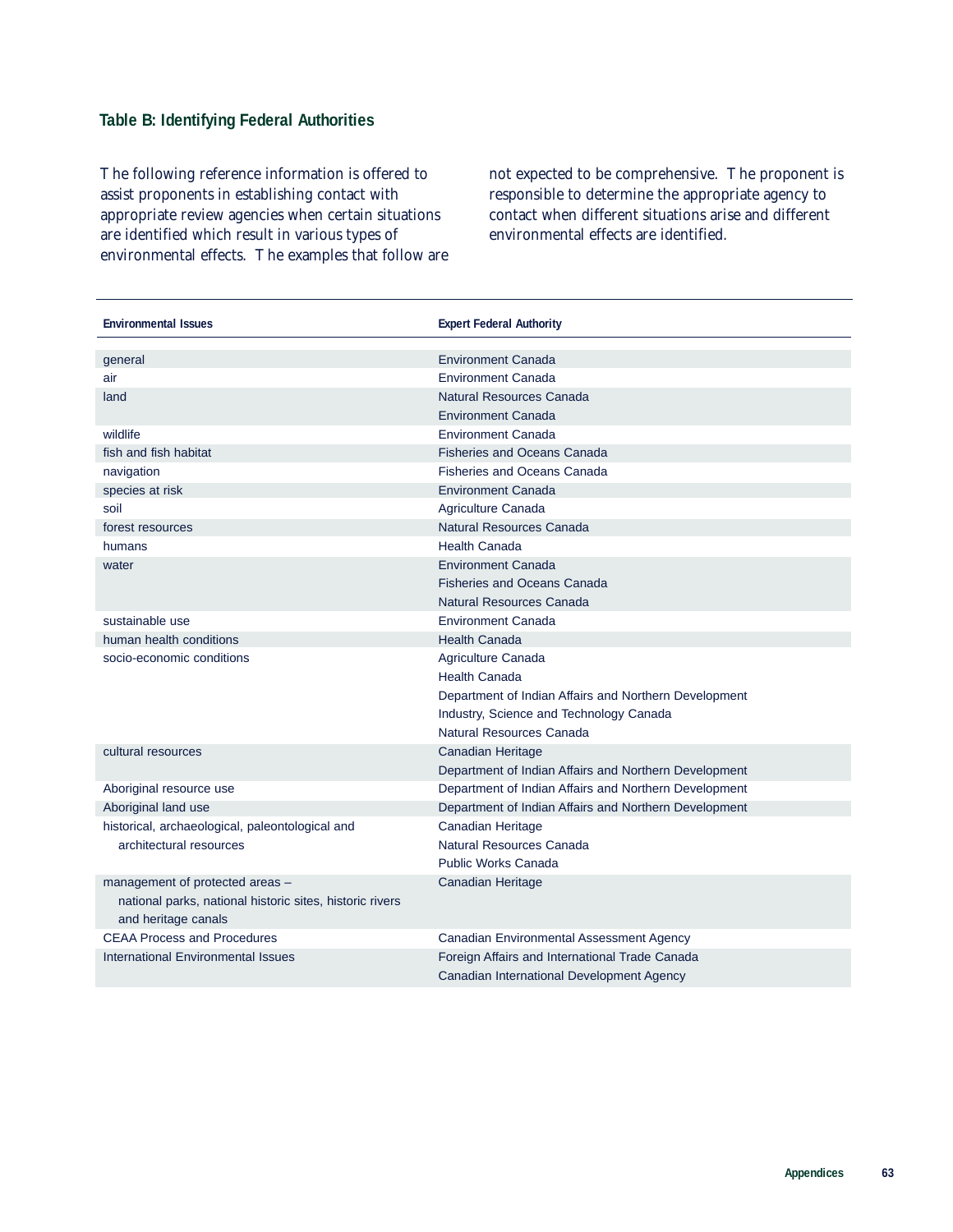#### **A4.2 Provincial Legislation**

#### *Aggregate Resources Act*

The *Aggregate Resources Act* (ARA), administered by the Ministry of Natural Resources, provides for the management of the aggregate resources of Ontario, and controls or regulates aggregate operations on Crown or private lands. The operation of a wayside pit for road construction or road maintenance in certain designated parts of Ontario requires a permit under this legislation. The excavation of aggregates for other purposes, on private land, in designated parts of Ontario, requires a licence. On all Crown land, an aggregate permit is required.

#### *Endangered Species Act*

The *Endangered Species Act* provides for conservation, protection, restoration or propagation of species of flora and fauna that are threatened with extinction in Ontario.

No person shall wilfully kill, injure, interfere with, or destroy any endangered species or its habitat, or risk fines of up to \$50,000 or 2 years in jail, or both. The Committee on the Status of Endangered Wildlife in Canada (COSEWIC) meets every April to review the status of a variety of species. They follow the recommendations of the Committee on the Status of Species at Risk in Ontario (COSSARO), which is comprised of provincial experts in botany, zoology, ecology, etc. To obtain an up-to-date list of the species at risk (i.e., extinct, extirpated, endangered, threatened or vulnerable) for all Ontario or any of the five major Ontario bio-regions access the Web site *http://www.rom.on.ca/ontario/risk.html,* sponsored in partnership between the Royal Ontario Museum and the Ontario Ministry of Natural Resources.

#### *Environmental Assessment Act*

The *Environmental Assessment Act* provides for the protection, conservation and wise management of the environment. Section 1 of the *EA Act* defines "environment" to mean:

- a) air, land or water,
- b) plant and animal life, including human life,
- c) the social, economic and cultural conditions that influence the life of humans or a community,
- d) any building, structure, machine or other device or thing made by humans,
- e) any solid, liquid, gas, odour, heat, sound, vibration or radiation resulting directly or indirectly from human activities, or
- f) any part or combination of the foregoing and the interrelationships between any two or more of them, in or of Ontario.

*Environmental Bill of Rights*

The *Environmental Bill of Rights* is based on the principle that Ontario's environment should be protected, conserved and, where reasonable, restore the integrity of the environment. In the act, "environment means the air, land, water, plant life, animal life and ecological systems of Ontario" (Section 1).

It provides a mechanism for the people of Ontario to become involved in environmental decision making; e.g. they may comment on proposals for environmentally significant acts, policies, regulations or instruments. The principal means for involving the public in environmentally significant decision-making under this act is through the posting of notices on the Environmental Registry.

#### *Environmental Protection Act*

The *Environmental Protection Act (EPA)* prohibits the discharge of contaminants into the natural environment that will or are likely to have an adverse effect. A Certificate of Approval would be required, for example, for a waste disposal site on Crown land. The Ministry of the Environment administers the *EPA*.

#### *Fish and Wildlife Conservation Act*

The *Fish and Wildlife Conservation Act* replaced the *Game and Fish Act* in 1997. The act focuses on the management, perpetuation and rehabilitation of fish and wildlife resources in Ontario. It strengthens the Ministry of Natural Resources' ability to enforce the act and improves the tools previously available in the *Game and Fish Act* to manage the province's fish and wildlife resources. Many of the changes focus on enhancing protection and management of both game and specifically protected species of wildlife, giving enforcement more teeth and improving service to the public.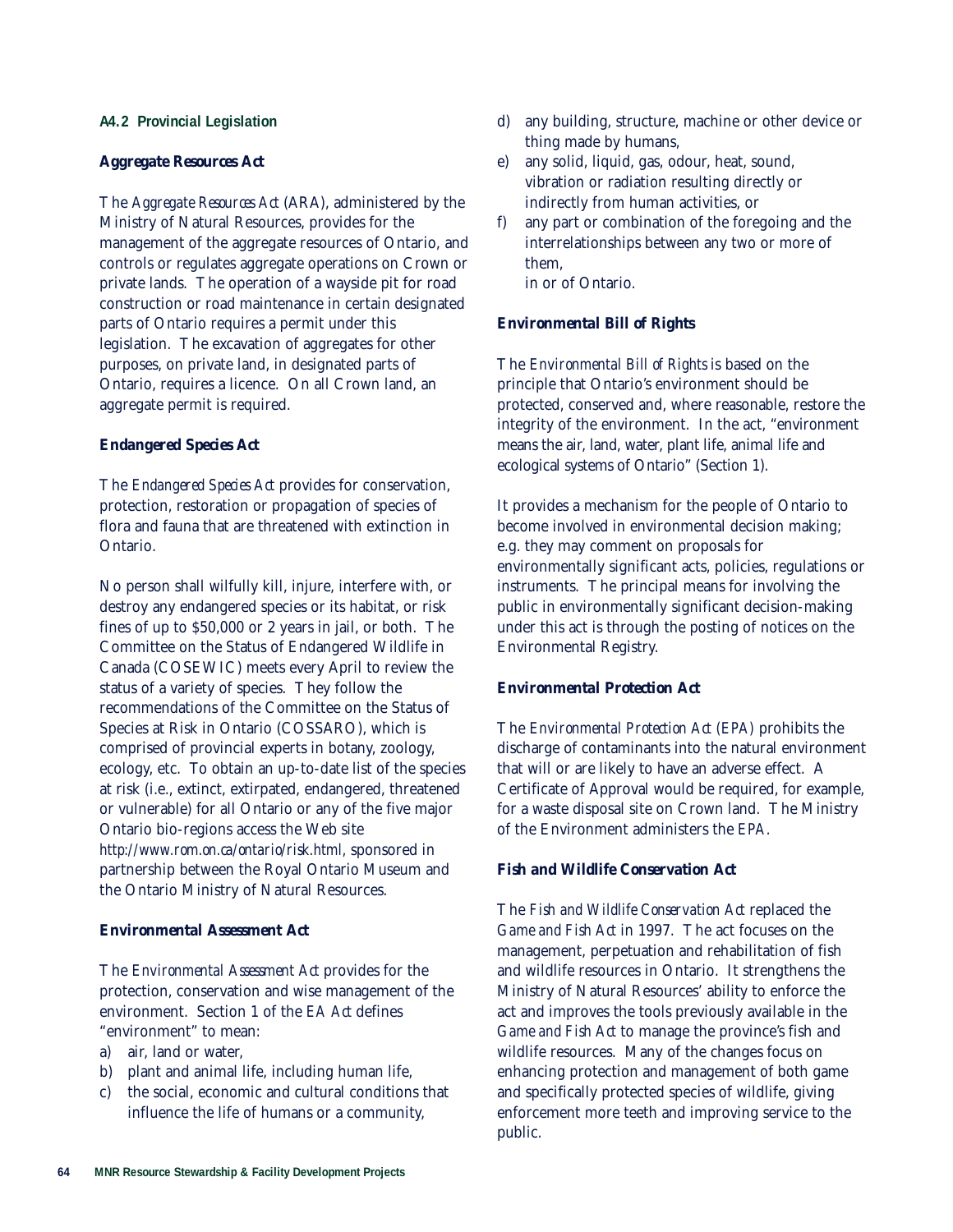The act provides for hunting, trapping, fishing and related activities including sale, purchase and transport; licensing and other authorities; administration, regulation enforcement, offences and penalties. Specific direction on highlighted species is provided in a series of schedules.

Normally, any person who wishes to hunt or trap any animal in Ontario must first obtain a licence, and must comply with all regulations regarding bag limits, method of chase and capture, etc., except for farmers, who may do certain activities on their own lands (see 6(3) for exceptions). Section 8(3) of the act states that no person may damage or destroy a beaver dam without a trapper's licence – except where the dam has been destroyed in an effort to protect their own property (8(4)). All hunters and trappers must also respect the *Trespass to Property Act*, which means that they cannot access private lands without the permission of the owner.

#### *Lakes and Rivers Improvement Act*

The *Lakes and Rivers Improvement Act* regulates structures in and alterations to lakes, rivers and streams. It is administered by the Ministry of Natural Resources.

#### *Niagara Escarpment Planning and Development Act*

The *Niagara Escarpment Planning and Development Act* provides for the protection and maintenance of the natural environment of the Niagara Escarpment. The act requires municipalities and provincial ministries in the planning area to ensure compatibility of their own planning with the approved Niagara Escarpment Plan.

#### *Ontario Heritage Act*

The *Ontario Heritage Act* came into force in 1975. Its purpose is to give municipalities and the provincial government powers to preserve the heritage of Ontario. The primary focus of the act is the protection of heritage buildings and archaeological sites. The legislation also mandates the Ontario Heritage Foundation, a Crown agency, and the Conservation Review Board, a tribunal that hears objections to municipal and provincial decisions under the act.

#### *Ontario Water Resources Act*

The *Ontario Water Resources Act (OWRA)* regulates the taking of water from wells or surface water sources and the treatment and disposal of sewage. It is administered by the Ministry of the Environment. Approval may consist of a certificate of approval and / or a permit to take water, depending on the proposed undertaking.

### *Planning Act*

The *Planning Act* guides land use development through a provincial policy-led planning system to:

- promote sustainable economic development, in a healthy natural environment;
- provide for planning processes that are fair, open, accessible, timely and efficient;
- integrate matters of provincial interest in provincial and municipal planning decisions; and
- encourage co-operation and co-ordination among various interests.

It also recognizes the decision-making authority and accountability of municipalities in planning. Section 3 of the *Planning Act* authorizes the Minister of Municipal Affairs, together with any other minister of the Crown to issue policy statements that have been approved by the Lieutenant-Governor-in-Council. These statements provide direction on matters of provincial interest related to land use planning. Municipalities, local boards, planning boards, a minister or ministry, board, commission or agency of the Crown including the Ontario Municipal Board (OMB) are also required to "*have regard to*" policy statements issued under the *Planning Act*. This means that a decision-maker is obliged to consider the application of these policy statements when carrying out any planning activity as directed in planning documents such as Official Plans.

Issued under section 3(1) of the *Planning Act*, the *Provincial Policy Statement* (PPS, revised 1997) integrates all policies related to land use planning into one document. The PPS outlines direction for matters such as mineral resources, natural heritage values, significant cultural heritage and archaeological resources, and natural and human made hazards. MNR is committed to have regard to these policies in resource management and facility development projects.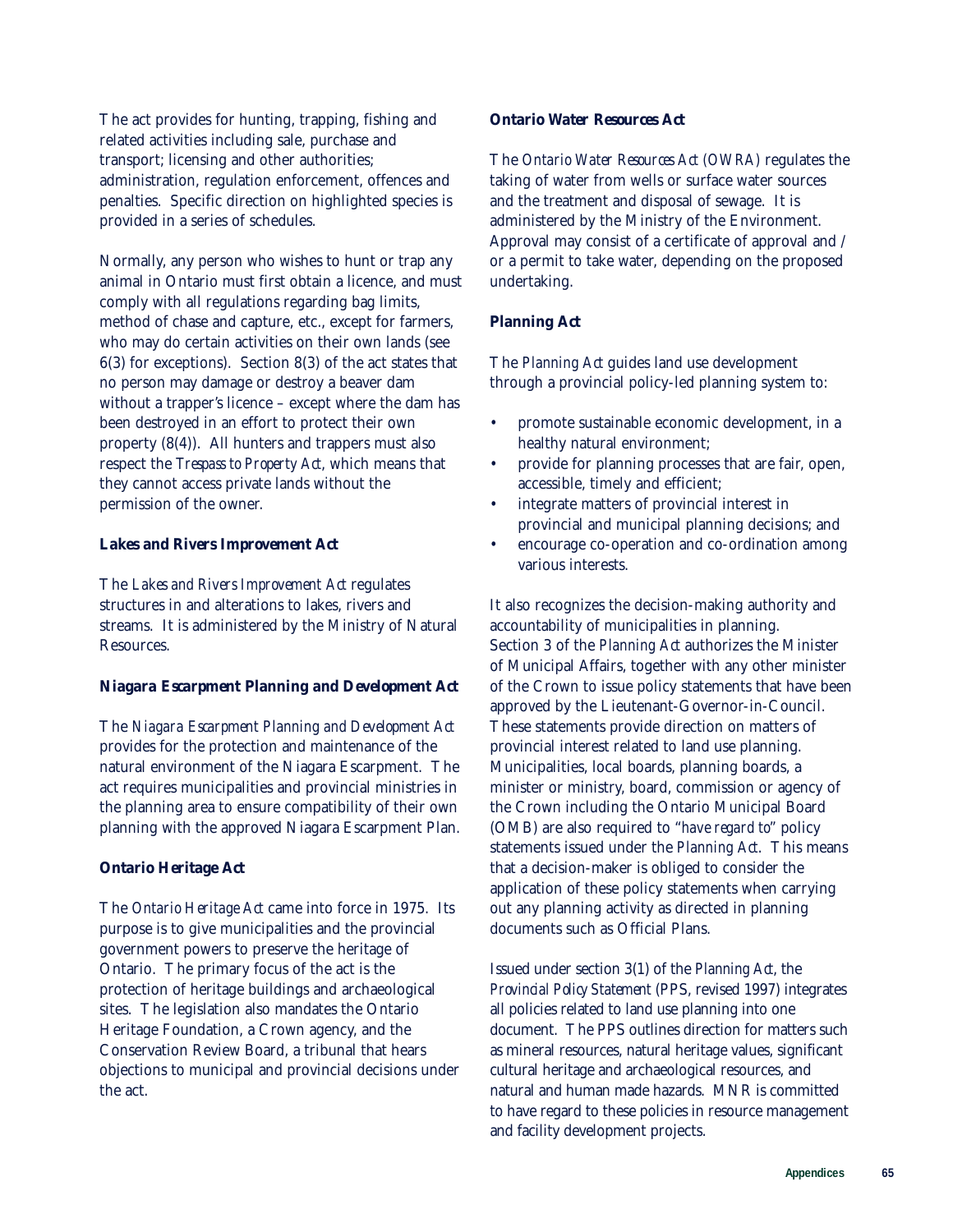### *Pesticides Act*

The *Pesticides Act* regulates the sale, use, storage, transport and disposal of pesticides in Ontario. The Ministry of the Environment administers this act. Permits and licences may be required, for example, for chemical control of nuisance species.

### *Provincial Parks Act*

The *Provincial Parks Act* authorizes the Lieutenant-Governor-in-Council to set apart (and regulate) as a provincial park any area in Ontario, may increase or decrease the area of any provincial park and may delimit any provincial park. Parks may be classified as a natural environment park, a nature reserve, a wilderness park, a recreation park, a waterway park, or a historical park. Any of these classes may be zoned on the basis of resource significance and recreational potential.

### *Public Lands Act*

The *Public Lands Act* provides for the:

- management, sale and disposition of public lands and forests;
- setting aside of lands for various uses including conservation reserves;
- granting, sale or lease of public lands;
- requiring of a work permit for activities on Crown lands; and,
- release of trees reserved to the Crown on patent lands (where only some of the species have been reserved).

Under the *Act*, letters patent for land sold or leased may contain a condition that the land is to be used in a particular manner or a condition that the land is not to be used in a particular manner, etc. Easements in or over public lands may also be granted for any purpose.

Parts of the act deal with public and private forest roads, public rights-of-way, rights to close roads, limitations of liability for damages, and the construction of dams. All trees on land that has been disposed of under this act for agricultural purposes remain the property of the Crown until the issuance of letters patent, whereupon the property in such trees passes to the patentee.

### *Tourism* **Act**

The *Tourism Act* addresses the licensing, issuance of permits for construction, and the regulating of tourism establishments. In accordance with the regulations, MNR requires that a Resource-Based Tourism establishment be licensed by the Ministry of Tourism and Recreation.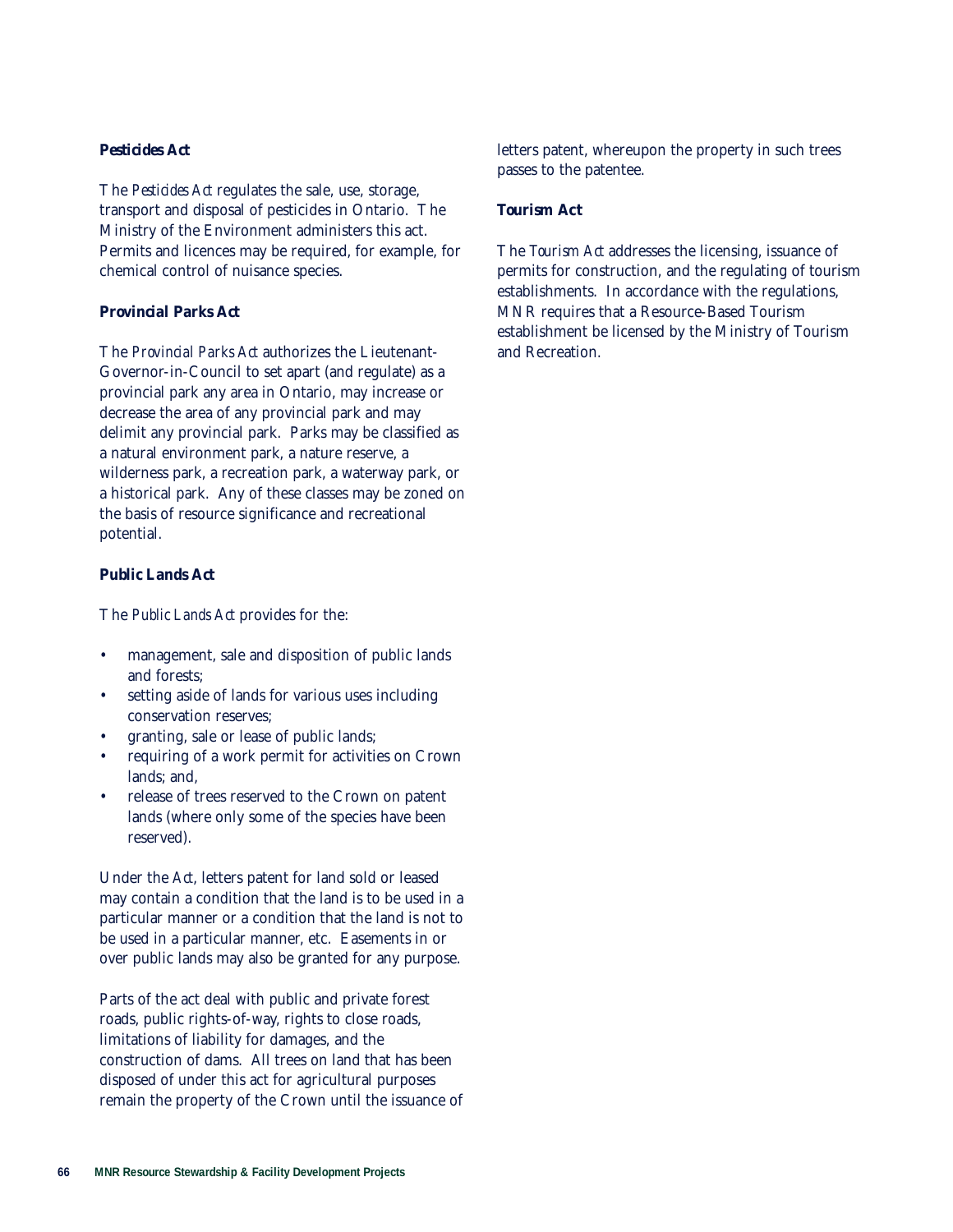# **Appendix 5: Examples of Notices and Forms**

The following examples of notices and forms are intended to illustrate how the requirements of the Class EA can be met at critical steps in the planning process. The notices describe hypothetical projects in hypothetical locations and are intended only as a

guide. Adjustments would be made to meet particular circumstances. All sample notices and forms presented here may be changed from time to time, to make them useful, effective and efficient.

The sample formats and notices contained in this Appendix are:

- **1. Public Notice Requesting Input to a Screening Process** (per Section 3.3)
- **2. Category B: Public Notice** (per Section 4.1 Step 2)
- **3. Category B: Notice of Completion** (per Section 4.1 Step 4)
- **4. Statement of Completion** Category B or C (per Section 4.1 Step 5, or 4.2 Step 6)
- **5. Category C: Notice of Opportunity to Inspect Draft ESR** (per Section 4.2 Step 3)
- **6. Category C: Notice of Completion, Opportunity to Inspect the Final ESR** (per Section 4.2, Step 5)
- **7. Notice of Intention to Proceed Following Expiry of Project Approval** (per Section 5.7)
- **8. Notice of Revised Statement of Completion** (per Section 5.8)
- **9. Project Monitoring Record** (per Section 4.4)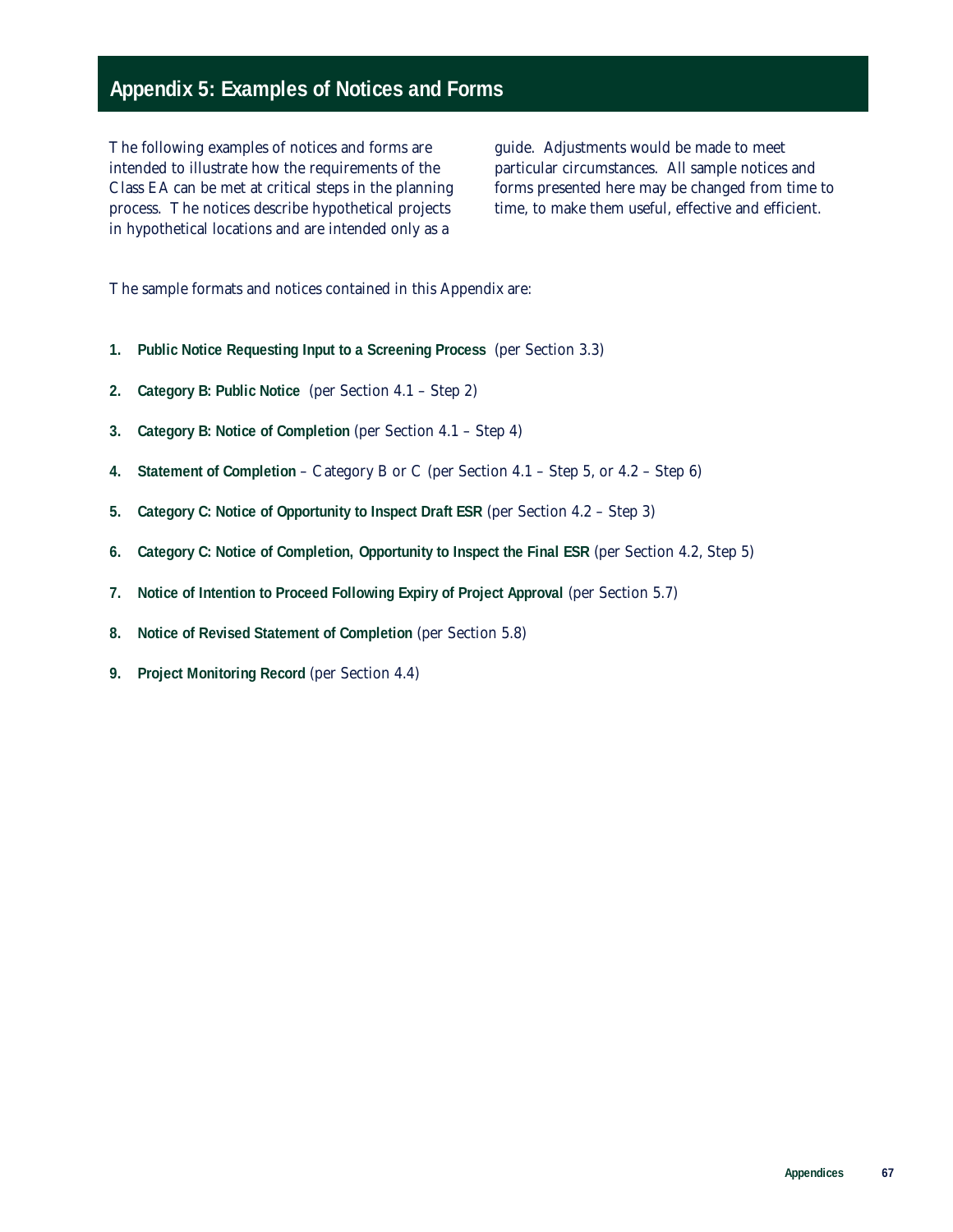**Waterfowl Habitat Improvement Proposed in the Ministry of Natural Resources Guelph District**

# **Public Notice Requesting Input to a Screening Process**

**Class Environmental Assessment for MNR Resource Stewardship and Facility Development Projects**

The Ministry of Natural Resources (MNR) has received an application for wildlife habitat improvement from Ducks Unlimited. The MNR is inviting public comment on the proposal to improve waterfowl habitat in Blenheim Township in the MNR's Guelph District. The proposal is part of a three-year wildlife habitat improvement program to increase existing wildlife populations in Cambridge District. The project will involve constructing water control structures and earthen dykes. No significant adverse environmental effects are anticipated.

A project screening is being conducted under the Class Environmental Assessment for MNR Resource Stewardship and Facility Development Projects to assign this project to a category for evaluation. The assigned category determines the level of detail of the project planning evaluation and the amount of consultation that will be undertaken. This project has been tentatively assigned to Category B, on the basis that little or no public concern is anticipated with the project. MNR is requesting public input on this category assignment before proceeding further.

Comments must be received within the 30-day comment period, which expires on \_

If MNR decides that this is a Category B project, this notice will serve as the first of the two mandatory public notices. The second notice – a Notice of Completion – will be provided only to parties who have provided input or requested further notice. MNR may proceed to implement the project without issuing a further general notice.

For more information on the project, to submit comments or to request further notice, please contact:

Name, position Address Phone/Fax/E-mail address

The MNR is collecting comments and personal information under the authority of the *Environmental Assessment Act* to assist in making decisions and determining any further consultation needs. All comments and opinions will be kept on file and may be available in study documentation that is made available for public review. All comments and contact (name and address) information received may also be forwarded to the project applicant unless specifically requested otherwise. For more information on the collection and use of the personal information, contact: [title, address, business telephone number of contact person].

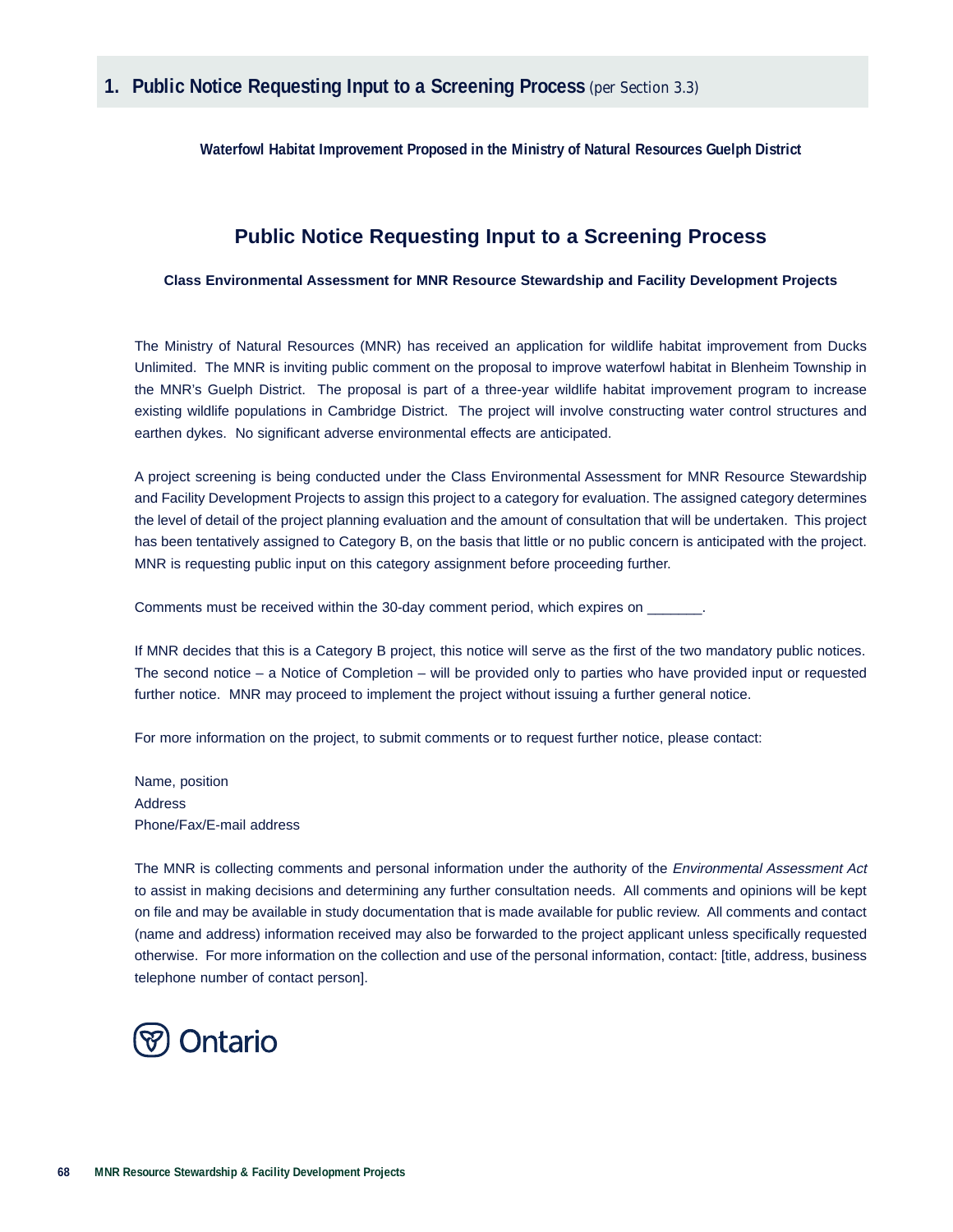**Waterfowl Habitat Improvement Proposed in the Ministry of Natural Resources Guelph District**

# **Public Notice for a Category B Project Evaluation**

### **Class Environmental Assessment for MNR Resource Stewardship and Facility Development Projects**

The Ministry of Natural Resources (MNR) has received an application for wildlife habitat improvement from Ducks Unlimited. The applicant is inviting public comment on the proposal to improve waterfowl habitat in Blenheim Township in the MNR's Guelph District. The proposal is part of a three-year wildlife habitat improvement program to increase existing wildlife populations in Guelph District. The project will involve the construction of water control structures and earthen dykes to create new wetland wildlife habitat. No significant adverse environmental effects are anticipated

You are invited to direct any inquiries, comments or requests regarding the habitat improvement proposal to The Applicant or MNR contact. Comments must be received within the 30-day comment period, which expires on

The proposal is being planned in accordance with a Category B project under the Class Environmental Assessment for MNR Resource Stewardship and Facility Development Projects. A Notice of Completion will be provided only to parties who have provided input or requested further notice. MNR may proceed to implement the project without issuing a further general notice.

For more information on the project, to submit comments, or to request further notice, please contact:

| The Applicant            | MNR Name, position       |
|--------------------------|--------------------------|
| Address                  | Address                  |
| Phone/Fax/E-mail address | Phone/Fax/E-mail address |

The MNR is collecting comments and personal information under the authority of the *Environmental Assessment Act* to assist in making decisions and determining any further consultation needs. All comments and opinions will be kept on file and may be available in study documentation that is made available for public review. All comments and contact (name and address) information received may be forwarded to the project applicant unless specifically requested otherwise. For more information on the collection and use of the personal information, contact: [title, address, business telephone number of contact person].

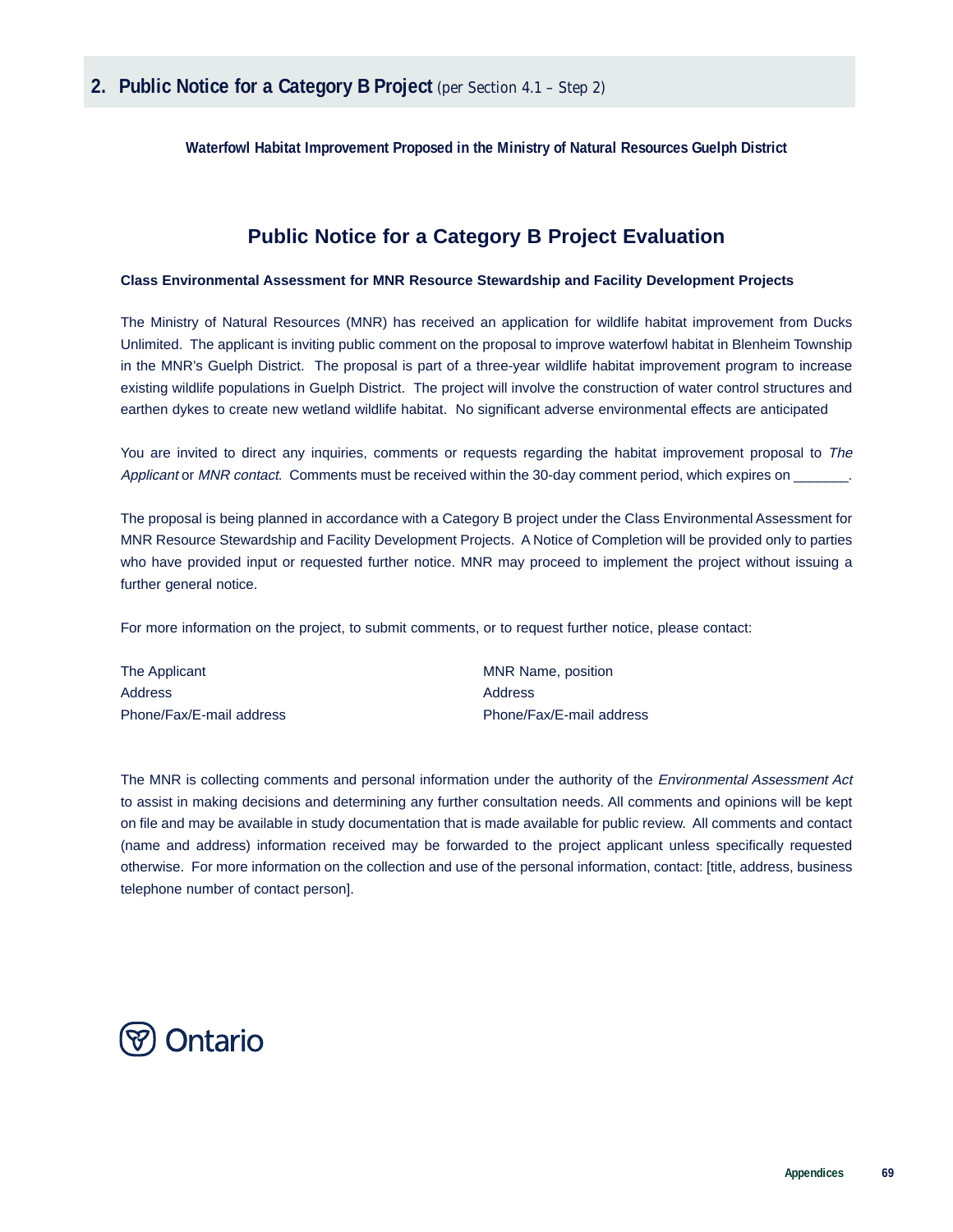**Waterfowl Habitat Improvement Proposed in the Ministry of Natural Resources Guelph District**

### **Notice of Completion for a Category B Project Evaluation**

**Class Environmental Assessment for MNR Resource Stewardship and Facility Development Projects**

The Ministry of Natural Resources (MNR) has completed a project evaluation of a proposal for wildlife habitat improvement by Ducks Unlimited in Blenheim Township, MNR's Guelph District. The proposal is part of a three-year wildlife habitat improvement program to increase existing wildlife populations in Guelph District. The project will involve the construction of water control structures and earthen dykes to create new wetland wildlife habitat. A public notice was previously issued on

A Category B project evaluation and consultation process was carried out in accordance with the Class Environmental Assessment for MNR Resource Stewardship and Facility Development Projects, and it identified no significant adverse environmental effects.

Where there are outstanding concerns about this project that cannot be resolved in discussion with the MNR, concerned parties have an opportunity to formally request the Minister of the Environment issue a Part II Order requiring the project be subject to an individual environmental assessment under the Environmental Assessment Act. As this decision rests with the Minister of the Environment please direct your inquiries in this regard to the Minister, 135 St. Clair Ave. W., 12th Flr, Toronto, Ontario, M4V 1P5. Requests must be received by the Minister within the 30-day comment period, which expires on \_\_\_\_\_\_\_\_\_, and copied at the same time to the MNR at the address below.

For further information on the project, to inspect the project file during regular office hours, or to submit comments please contact:

| The Applicant            | MNR Name, position       |
|--------------------------|--------------------------|
| Address                  | Address                  |
| Phone/Fax/E-mail address | Phone/Fax/E-mail address |

If at the end of this notice period MNR considers that there are no significant outstanding concerns the MNR may permit the implementation of the undertaking without further public notice

The MNR is collecting comments and personal information under the authority of the *Environmental Assessment Act* to assist in making decisions and determining any further consultation needs. All comments and opinions will be kept on file and may be available in study documentation that is made available for public review. All comments and contact (name and address) information received may be forwarded to the project applicant unless specifically requested otherwise. For more information on the collection and use of the personal information, contact: [inset title, address, business telephone number of contact person].

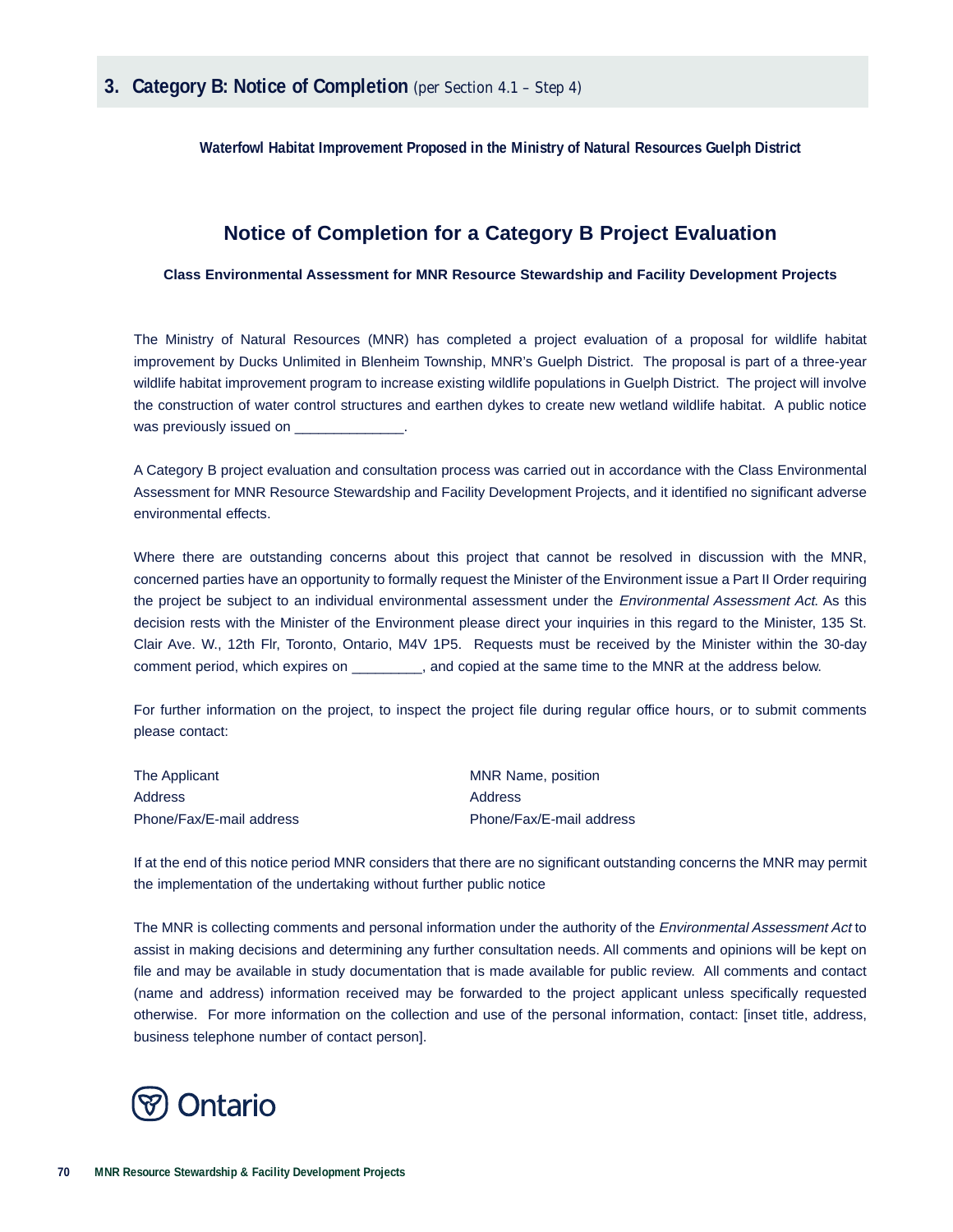# **Statement of Completion (Category B or C)**

### **Class Environmental Assessment for MNR Resource Stewardship and Facility Development Projects**

### **Project Description**

Provide a brief project outline including a brief description of what the project is, where it is located, the objective or purpose and if appropriate a discussion of anticipated environmental effects.

### **Project Evaluation**

The project was evaluated in accordance with the requirements for a Category B project under the Class Environmental Assessment for MNR Resource Stewardship and Facility Development Projects. Outline any public comments and how they were resolved, addressed, etc. Identify the environmental effects anticipated to result from the project and how they will be mitigated during project implementation.

### **Part II Order Provisions**

A Notice of Completion was issued on (date). Outline Part II Order requests and the outcome of those requests (e.g., resolved, withdrawn, denied etc.). MNR now intends to proceed with the project.

Name Date Date by the United States of the United States of the United States of the Date Position (District Manager) Address

Copies to:

- ❑ Project file, and
- ❑ The Manager, Conservation and Planning Section, Ministry of Natural Resources, Lands and Waters Branch 300 Water Street Peterborough, ON K9J 8M5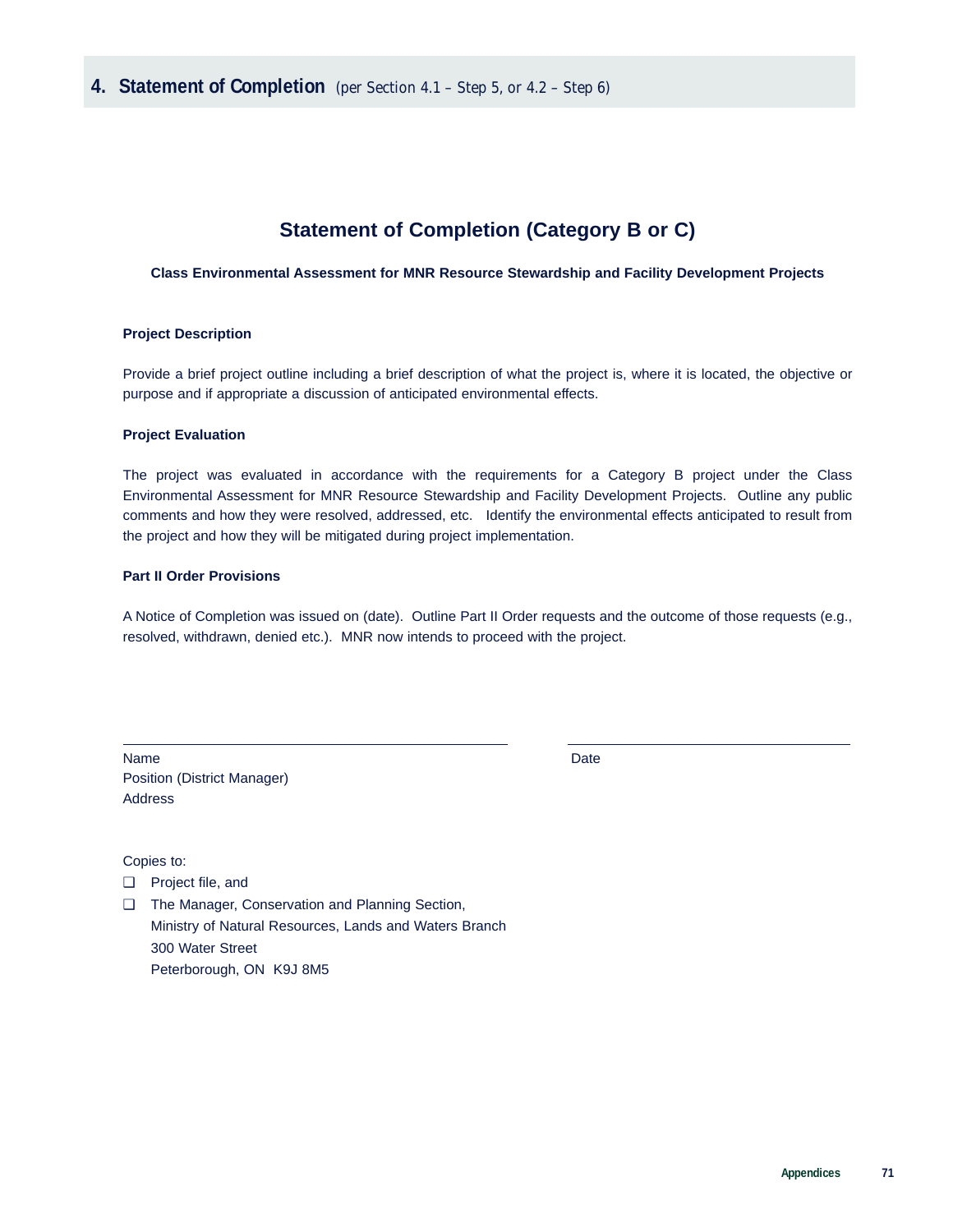**Proposed New Walking Trail System: Fraserdale, Ontario**

## **Notice of Opportunity to Inspect the Draft Environmental Study Report**

**Class Environmental Assessment for MNR Resource Stewardship and Facility Development Projects**

The Ministry of Natural Resources (MNR) is in receipt of an application for a proposed new walking trail development in Fraserdale, Ontario in the MNR district of Cochrane. The applicant is inviting comments on a Draft Environmental Study Report (ESR) for its proposal to develop a new walking trail system, including comfort stations, 1 kilometre south of New Post Falls. The trail system would include boardwalks and viewing platforms as well as on site comfort stations and an information centre at the beginning of the trail.

The Draft ESR was prepared in accordance with the requirements for Category C projects under the Class Environmental Assessment for MNR Resource Stewardship and Facility Development Projects. It describes the process for the selection of a preferred location, the development of a site plan and an evaluation of environmental effects. The preferred location is shown on the following map.

You are invited to direct any inquiries, comments or requests regarding the walking trail proposal to The Applicant or MNR contact by



To obtain a copy of the Draft ESR, to discuss the project, or to be placed on the project mailing list, please contact:

The Applicant The Applicant MNR Name, position Address Address Phone/Fax/E-mail address Phone/Fax/E-mail address

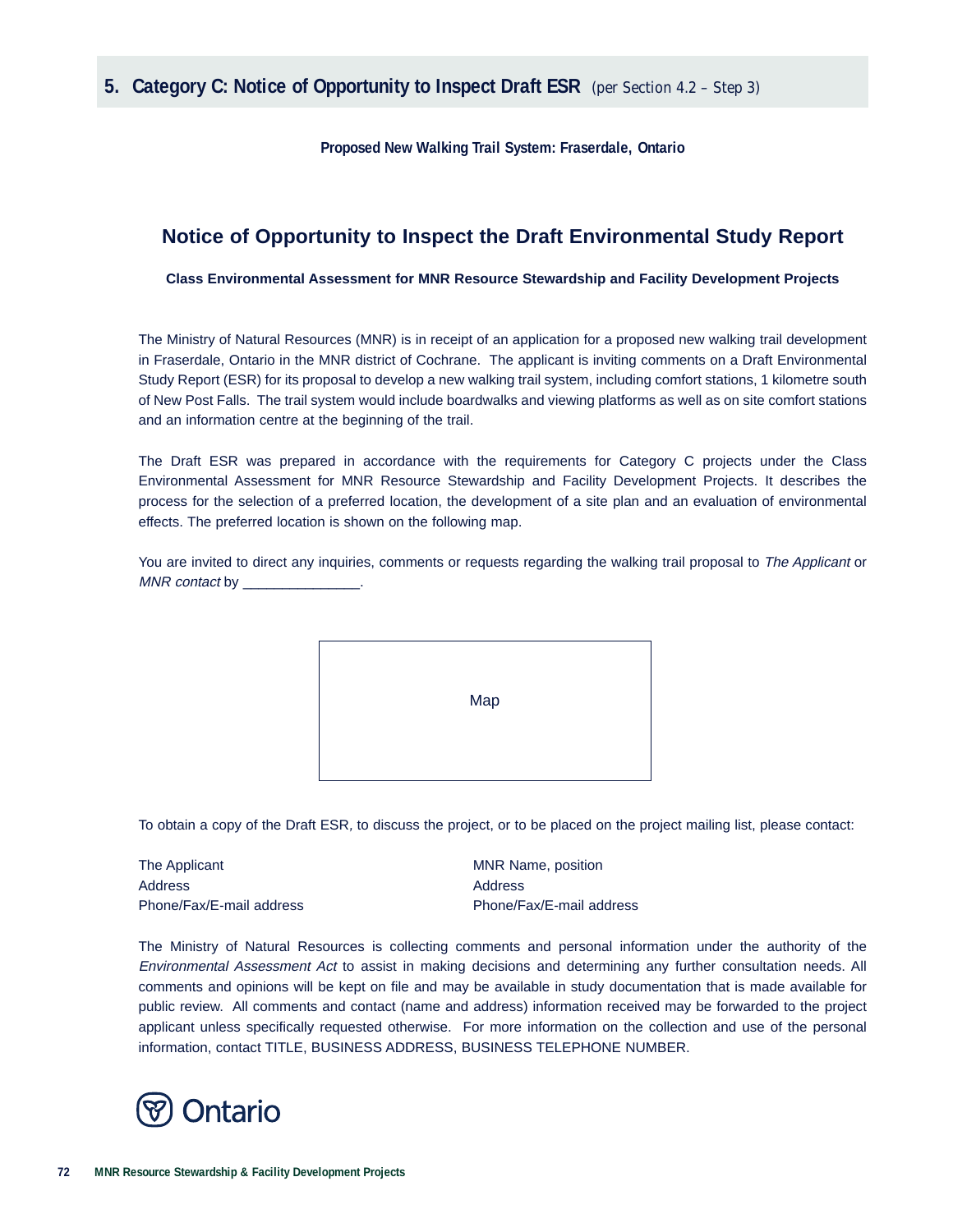# **6. Category C: Notice of Completion, Opportunity to Inspect the Final ESR**

(per Section 4.2 – Step 5)

**Proposed New Walking Trail System: Fraserdale, Ontario**

# **Notice of Completion, Opportunity to Inspect the Final Environmental Study Report**

### **Class Environmental Assessment for MNR Resource Stewardship and Facility Development Projects**

The Ministry of Natural Resources (MNR), invites public inspection of the Final Environmental Study Report for The Applicants proposal to develop a new walking trail system, including comfort stations, 1 kilometre south of New Post Falls. The trail system would include boardwalks and viewing platforms as well as on site comfort stations and an information centre at the beginning of the trail.

A Final Environmental Study Report (ESR) for the trail system has now been completed, as required for a Category C project under the Class Environmental Assessment for MNR Resource Stewardship and Facility Development Projects. The Final ESR describes the process for the selection of a preferred location, the development of a site plan and an evaluation of environmental effects.

To obtain the Final ESR (a copy may be included with the mailed version of the notice), to discuss the project, to provide comments or to inspect the project file during normal office hours, please contact:

| The Applicant            | MNR Name, position       |
|--------------------------|--------------------------|
| Address                  | Address                  |
| Phone/Fax/E-mail Address | Phone/Fax/E-mail address |

If at the end of this notice period MNR considers that there are no significant outstanding concerns the MNR may permit the implementation of the undertaking without further public notice.

Where there are outstanding concerns about this project that cannot be resolved in discussion with the MNR concerned parties have an opportunity to formally request the Minister of the Environment issue a Part II Order requiring the project be subject to an individual environmental assessment under the Environmental Assessment Act. As this decision rests with the Minister of the Environment please direct your inquiries in this regard to the Minister, 135 St. Clair Ave. W., 12th Flr, Toronto, Ontario, M4V 1P5. Requests must be received by the Minister within the 30-day comment period, which expires on \_\_\_\_\_\_\_\_\_, and copied at the same time to the MNR at the address below.

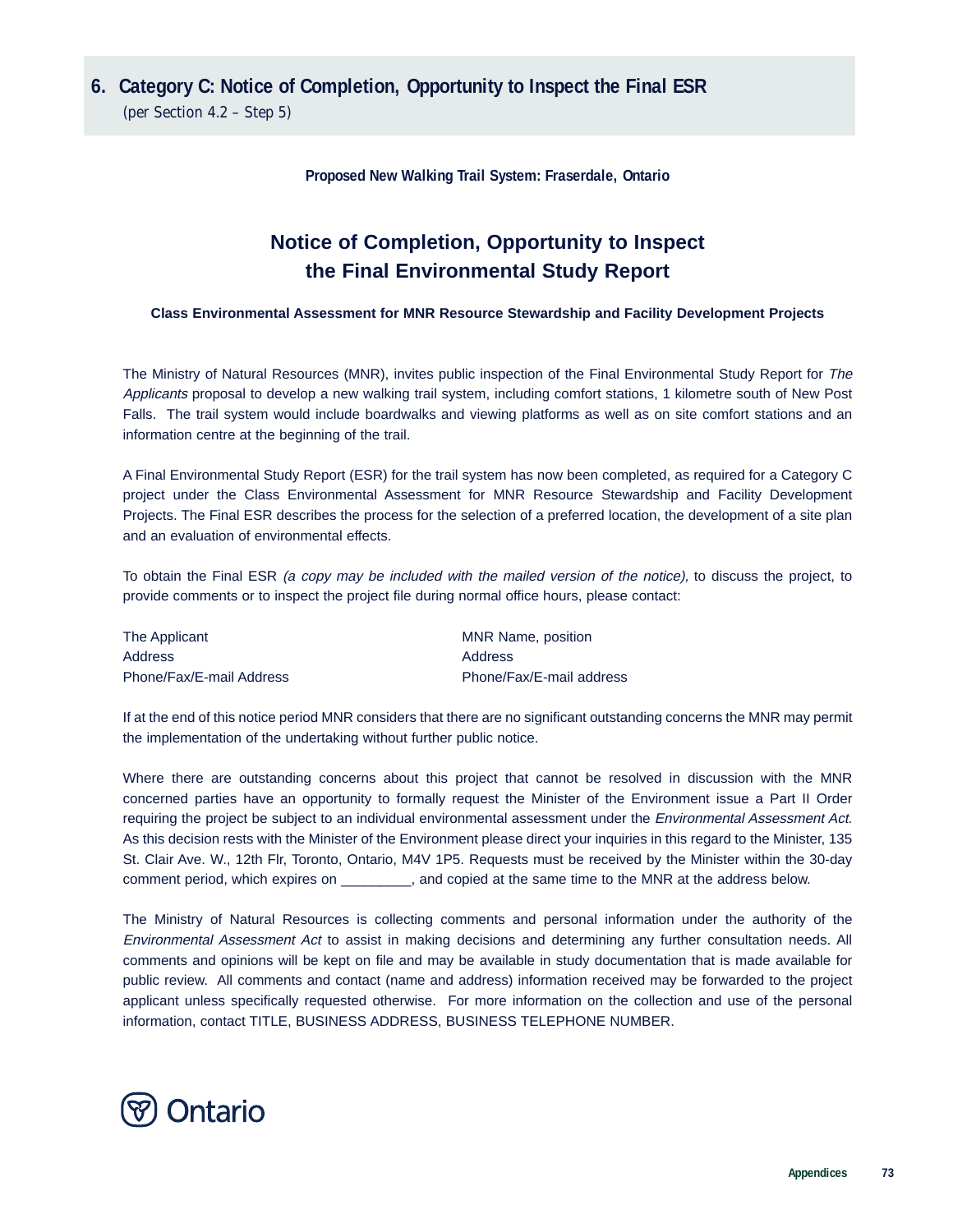**Proposed New Walking Trail System: Fraserdale, Ontario** 

### **Notice of Intention to Proceed Following Expiry of Project Approval**

**Class Environmental Assessment for MNR Resource Stewardship and Facility Development Projects**

The Ministry of Natural Resources (MNR) is seeking comments on its intention to act on an expired approval to develop a new trail system in Fraserdale, Ontario. The approval is for its proposal to develop a new walking trail system, including comfort stations, 1 kilometre south of New Post Falls. The trail system would include boardwalks and viewing platforms as well as on site comfort stations and an information centre at the beginning of the trail.

The project evaluation met the requirements for a Category C project under the Class Environmental Assessment for MNR Resource Stewardship and Facility Development Projects (Class EA) on (date), with the filing of a Statement of Completion. The Class EA requires that a new notice must be issued if more than five years elapse between completion of the process and the start of construction. The implementation of the project was deferred due to funding constraints. However, the Applicant now wishes to proceed. The project and its potential environmental effects remain unchanged. To obtain the Final Environmental Study Report (ESR), to discuss the project, or to submit comments, please contact:

Name, position Address Phone/Fax/E-mail address

If at the end of this notice period MNR considers that there are no significant outstanding concerns the MNR may permit the implementation of the undertaking without further public notice.

Where there are outstanding concerns about this project that cannot be resolved in discussion with the MNR concerned parties have an opportunity to formally request the Minister of the Environment issue a Part II Order requiring the project be subject to an individual environmental assessment under the Environmental Assessment Act. As this decision rests with the Minister of the Environment please direct your inquiries in this regard to the Minister, 135 St. Clair Ave. W., 12th Flr, Toronto, Ontario, M4V 1P5. Requests must be received by the Minister within the 30-day comment period, which expires on \_\_\_\_\_\_\_\_\_, and copied at the same time to the MNR at the address below.

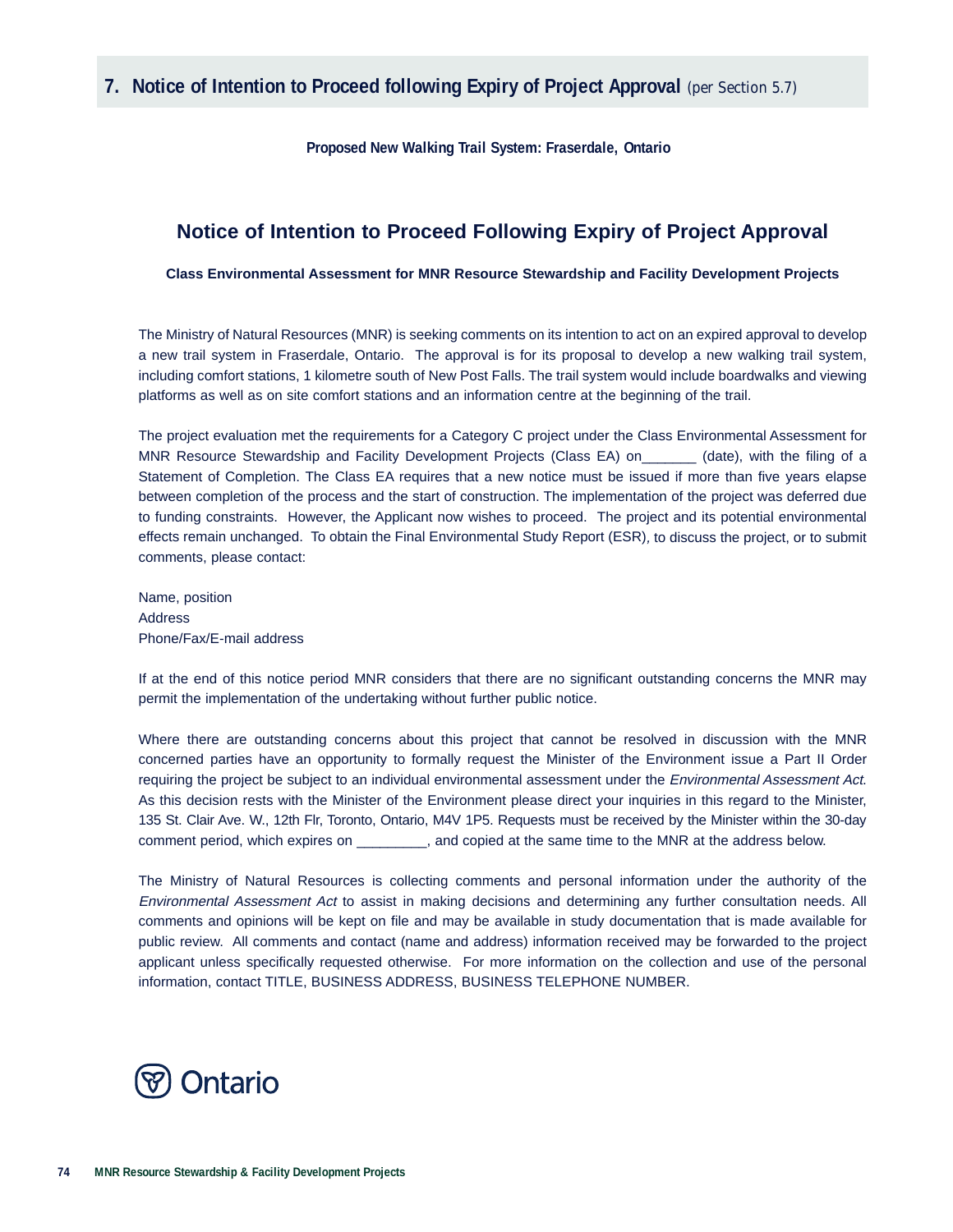**Proposed New Walking Trail System: Fraserdale, Ontario** 

## **Notice of Revised Statement of Completion**

### **Class Environmental Assessment for MNR Resource Stewardship and Facility Development Projects**

The Ministry of Natural Resources (MNR) is in receipt of an application to modify an approved project for a new trail system in Fraserdale, Ontario. The Applicant is seeking comments on the proposed modification to the Statement of Completion. The trail is located approximately 1 kilometre south of New Post Falls. The original proposal met the requirements of the Class Environmental Assessment for MNR Resource Stewardship and Facility Development Projects with the filing of a Statement of Completion for a Category C project evaluation on (date).

Due to changes in demand, it is proposed to increase the approved number of motor vehicle parking spaces from 50 to 70. Other aspects of the project are unchanged. This modification will require an increase in the footprint of the parking lot of approximately 0.1ha. The additional area would displace herbaceous vegetation, and would not result in any significant increase in environmental effects.

To obtain the revised Environmental Study Report (ESR), to discuss the project, or to submit comments, please contact:

| The Applicant            | MNR Name, position       |
|--------------------------|--------------------------|
| Address                  | Address                  |
| Phone/Fax/E-mail address | Phone/Fax/E-mail address |

If at the end of this notice period MNR considers that there are no significant outstanding concerns the MNR may permit the implementation of the undertaking without further public notice.

Where there are outstanding concerns about this project that cannot be resolved in discussion with the MNR concerned parties have an opportunity to formally request the Minister of the Environment issue a Part II Order requiring the project be subject to an individual environmental assessment under the *Environmental Assessment Act.* As this decision rests with the Minister of the Environment please direct your inquiries in this regard to the Minister, 135 St. Clair Ave. W., 12th Flr, Toronto, Ontario, M4V 1P5. Requests must be received by the Minister within the 30-day comment period, which expires on \_\_\_\_\_\_\_\_\_, and copied at the same time to the MNR at the address below.

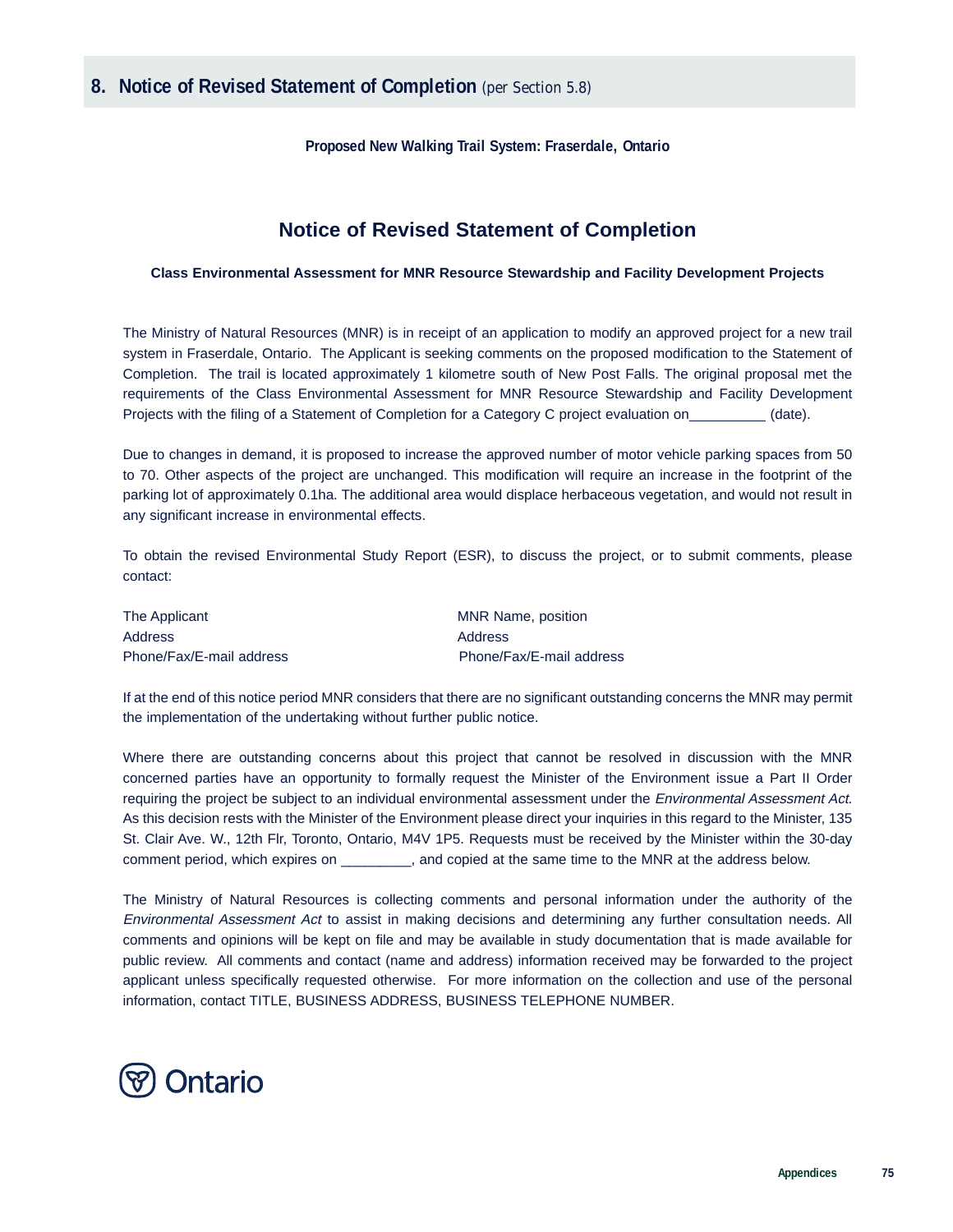Note: This sample is intended to generally illustrate an approach to recording monitoring that may be required for a project. Such templates and additional templates that may be useful in assisting field staff in recording on-site measurements or observations may be prepared and amended from time to time.

### **Project Monitoring Record**

The need for monitoring has been considered in the project evaluation.

❏ Monitoring is not required. ❏ Monitoring is required, as outlined in this report.

| Signature and Position (responsible manager)<br>Date:                                      |  |  |
|--------------------------------------------------------------------------------------------|--|--|
| Name of Project                                                                            |  |  |
| Location (Township, District)                                                              |  |  |
| <b>Project Category</b>                                                                    |  |  |
| <b>Monitoring Objectives</b>                                                               |  |  |
| <b>Construction Monitoring Requirements</b>                                                |  |  |
| Potential Effects to be Monitored (list)<br>Item 1<br>Item 2 (etc.)                        |  |  |
| Item 1: (name of potential effect)                                                         |  |  |
| Type of monitoring required (description of the nature of observation, measurements)<br>a) |  |  |
| Monitoring interval<br>b)                                                                  |  |  |
| Method of collection, measurement, analysis<br>$\mathbf{C}$                                |  |  |
| Acceptable parameters<br>d)                                                                |  |  |
| Conditions for termination of monitoring<br>e)                                             |  |  |
| Results (explain with respect to acceptable parameters)<br>f                               |  |  |
| Remedial action taken (describe follow-up monitoring needs)<br>g)                          |  |  |
| Item 2: (per above outline)                                                                |  |  |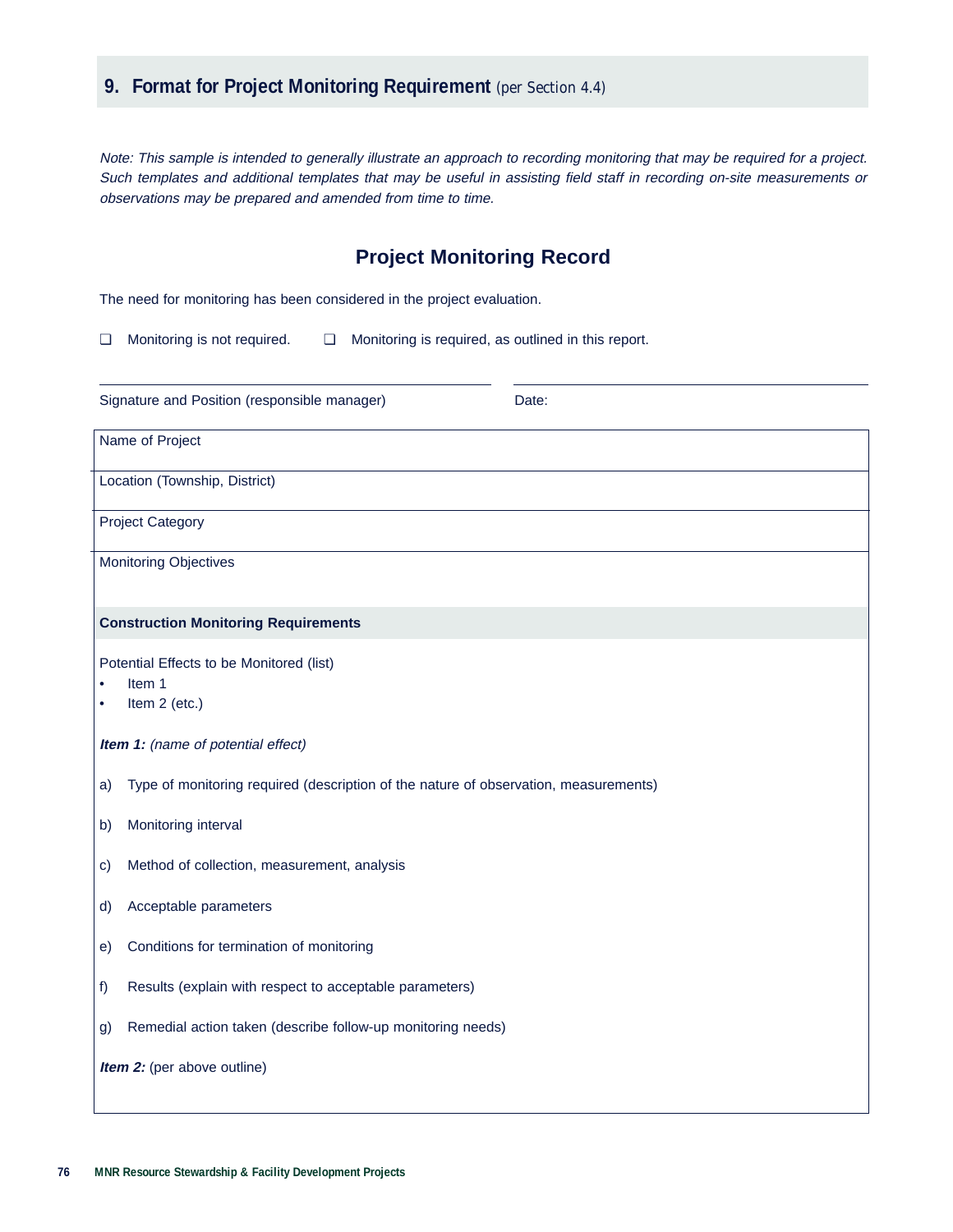### **Operation Monitoring Requirements**

Potential Effects to be Monitored (list)

- Item 1
- Item 2 (etc.)

**Item 1:** (name of potential effect)

- a) Type of monitoring required (description of the nature of observation, measurements)
- b) Monitoring interval
- c) Method of collection, measurement, analysis
- d) Acceptable parameters
- e) Conditions for termination of monitoring
- f) Results (explain with respect to acceptable parameters)
- g) Remedial action taken (describe follow-up monitoring needs)
- **Item 2:** (per above outline)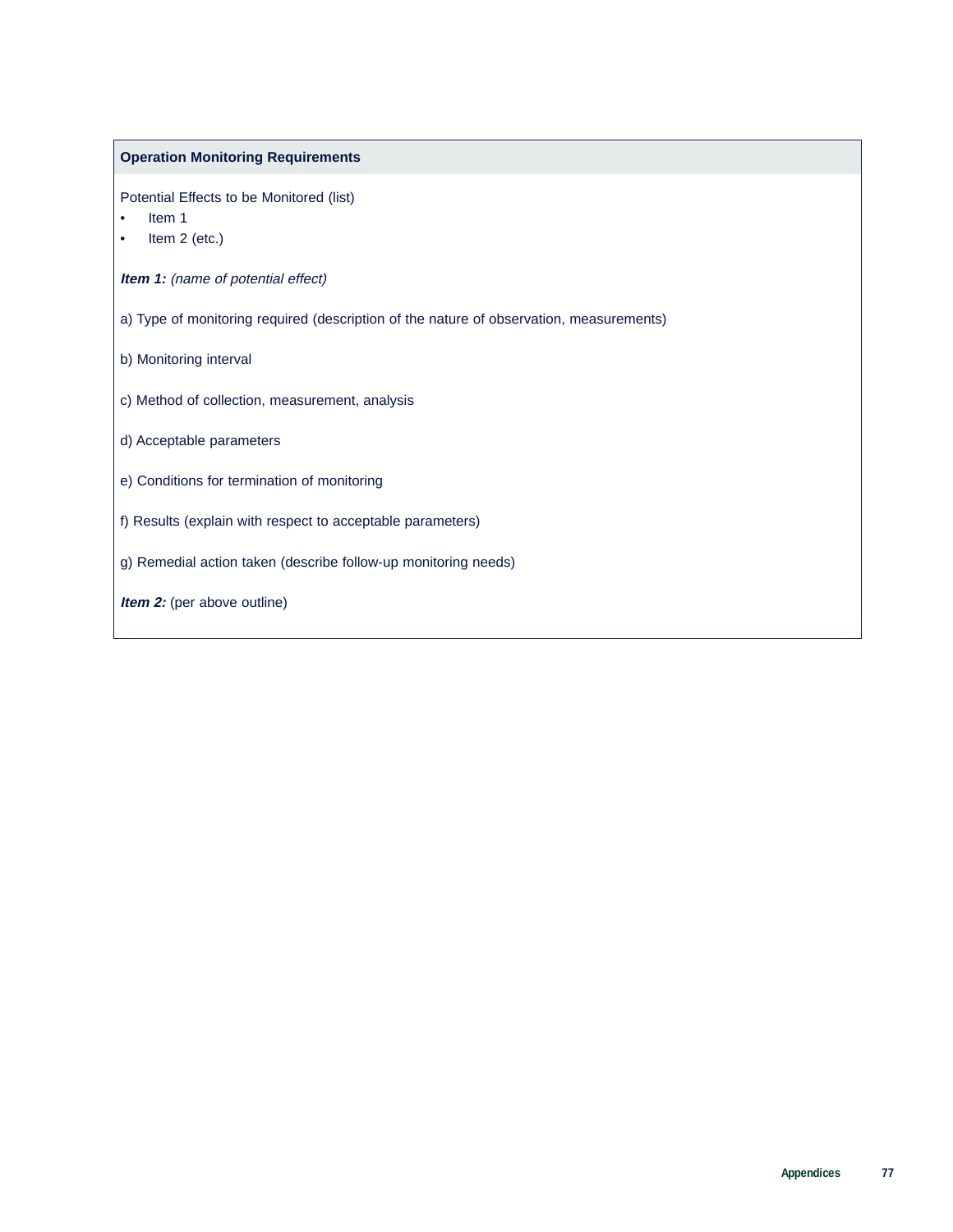# **Appendix 6: MOE Notice of Approval**

**Ministry of the Environment**

### **Minister**

135 St. Clair Avenue West Suite 100 Toronto ON M4V 1P5 www.ene.gov.on.ca

**Ministère de l'Environnement**

### **Ministre**

135, avenue St. Clair ouest Bureau 100 Toronto ON M4V 1P5 www.ene.gov.on.ca



File Number 76266

The Honourable Jerry Ouellette Minister of Natural Resources Whitney Block, 6th Floor 99 Wellesley Street West Toronto ON M7A 1W3

Dear Minister Jerry Ouellette:

With regard to the Class Environmental Assessment for MNR Resource Stewardship and Facility Development Projects, attached is a signed copy of the Notice of Approval of Class Environmental Assessment as required by the *Environmental Assessment Act*.

Yours sincerely,

Altra

Chris Stockwell Minister of the Environment

Attachment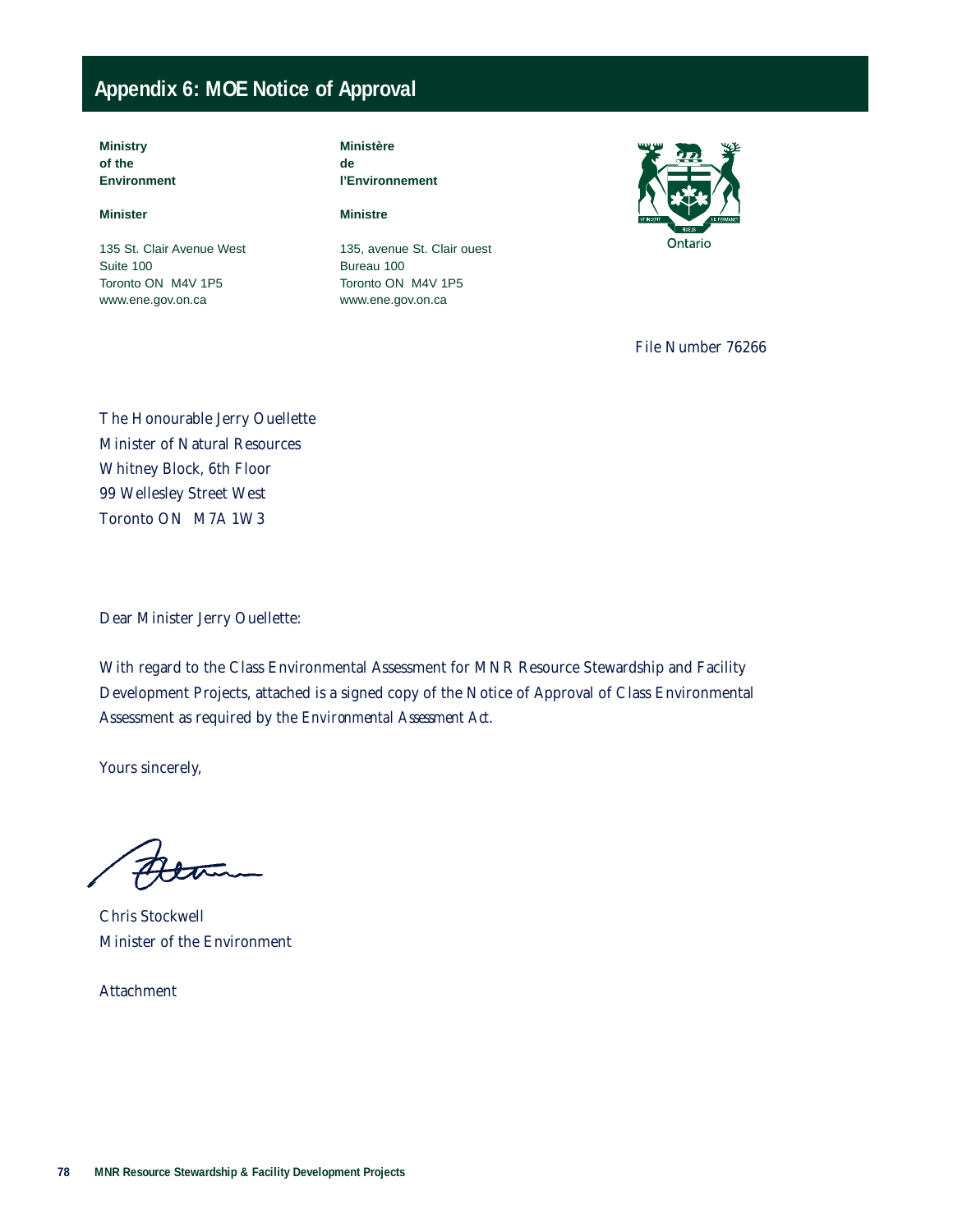### *ENVIRONMENTAL ASSESSMENT ACT*

### **SECTION 9**

### **NOTICE OF APPROVAL OF CLASS ENVIRONMENTAL ASSESSMENT**

RE: Class Environmental Assessment for MNR Resource Stewardship and Facility Development Projects Proponent: Ministry of Natural Resources (MNR) EA File No.: NR-AA-03

**TAKE NOTICE** that the period for requiring a hearing, provided for in the Notice of Completion of the Review for the above-noted undertaking, expired on January 18, 2002. Three submissions were received before the expiration date. One submission requested a hearing by the Environmental Review Tribunal.

I do not consider it advisable or necessary to hold a hearing. Having considered the purpose of the Act, the approved Terms of Reference, the Class Environmental Assessment, the Review and the submissions received, I hereby give approval to the Class Environmental Assessment, subject to conditions set out below.

### **REASONS:**

My reasons for giving approval are:

- 1. On the basis of the proponent's Class Environmental Assessment and the ministry's Review, the proponent's conclusion that, on balance, the advantages of the MNR proceeding pursuant to the Class Environmental Assessment for MNR Resource Stewardship and Facility Development Projects outweigh the disadvantages of doing so appears to be valid.
- 2. No other beneficial alternative method of implementing projects covered by the Class Environmental Assessment for MNR Resource Stewardship and Facility Development Projects have been identified.
- 3. On the basis of the proponent's Class Environmental Assessment, the ministry's Review and the conditions of approval, the planning, construction, operation, maintenance and retirement of the class of undertakings will be consistent with the purpose of the Act (Section 2).
- 4. All of the concerns raised by the Government and Agency Review Team and the public have been adequately addressed by the proponent and by Conditions of Approval.

5. The submissions received after the Notice of Completion of the Review was published have been addressed by the proponent to the satisfaction of the MOE. I am not aware of any outstanding issues with respect to this undertaking which suggest that a hearing should be required.

### **CONDITIONS:**

#### *Definitions*

- 1. For the purposes of these conditions:
	- (a) "proponent" means the Ministry of Natural Resources (MNR), its agents, successors, and assigns, who will be carrying out the proposed class of undertakings.
	- (b) "MOE" means the Ontario Ministry of the Environment.
	- (c) "EAAB" means the Environmental Assessment and Approvals Branch of the Ministry of the Environment.
	- (d) "Director" means the Director of the Environmental Assessment and Approvals Branch.
	- (e) "document" means the Class EA, the Annual Effectiveness Monitoring Report and the Five-Year Review.
	- (f) "the Class EA" means the Class Environmental Assessment for Resource Stewardship and Facility Development Projects (submitted for approval April 15, 2002).
- 2. The proponent shall comply with all the provisions of the Class EA which are hereby incorporated in this approval by reference except as provided in these conditions and as provided in any other approvals or permits that may be issued.
- 3. These conditions do not prevent more restrictive conditions being imposed under other statutes.